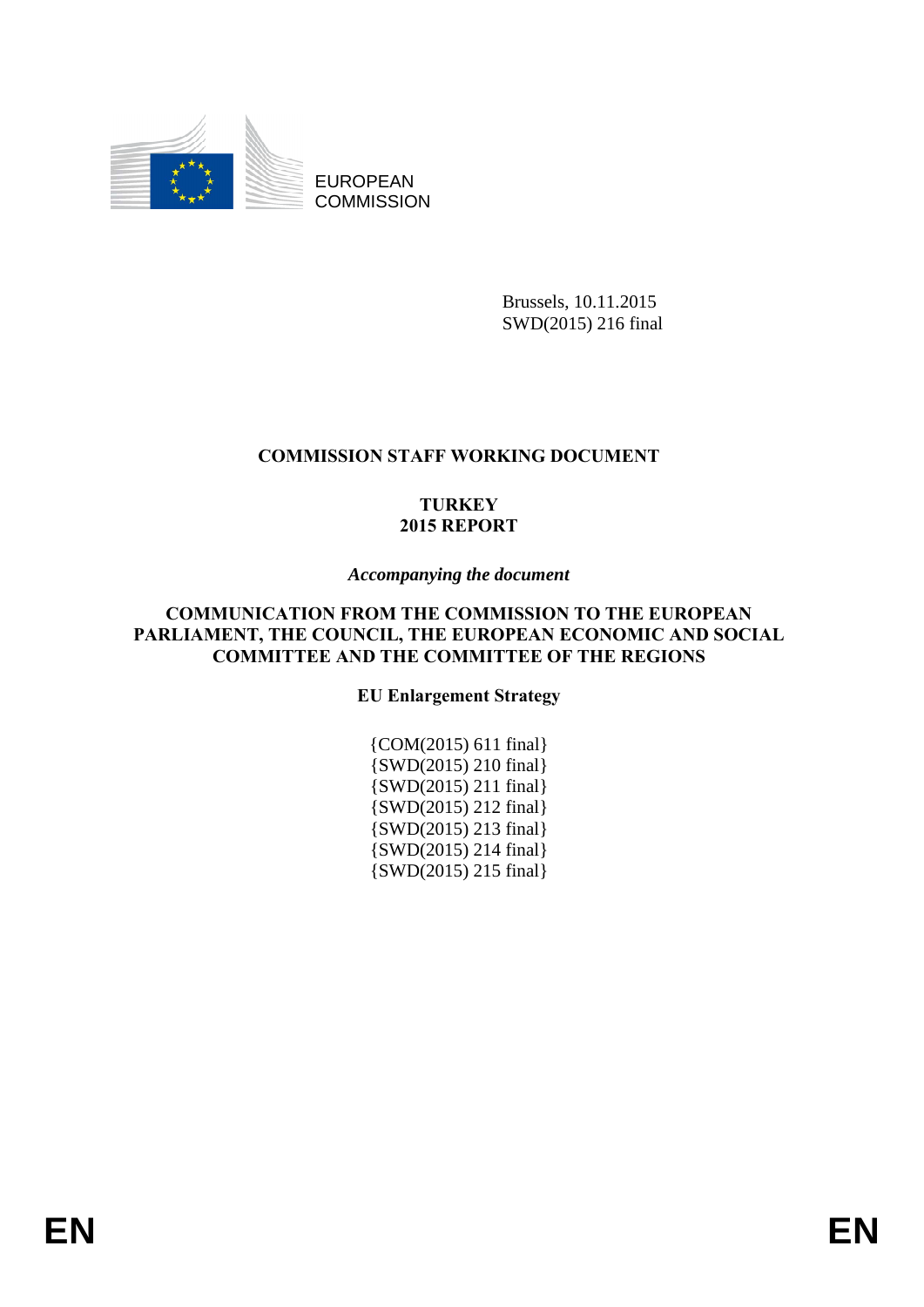# **Table of Contents**

| 1. |      |                                                                                     |  |
|----|------|-------------------------------------------------------------------------------------|--|
|    | 1.1. |                                                                                     |  |
|    | 1.2. |                                                                                     |  |
| 2. |      | POLITICAL CRITERIA AND ENHANCED POLITICAL DIALOGUE7                                 |  |
|    | 2.1. |                                                                                     |  |
|    | 2.2. |                                                                                     |  |
|    | 2.3. |                                                                                     |  |
|    | 2.4. |                                                                                     |  |
|    | 2.5. |                                                                                     |  |
| 3. |      |                                                                                     |  |
|    | 3.1. |                                                                                     |  |
|    | 3.2. | The capacity to cope with competitive pressure and market forces within             |  |
| 4. |      | ABILITY TO ASSUME THE OBLIGATIONS OF MEMBERSHIP 34                                  |  |
|    | 4.1. |                                                                                     |  |
|    | 4.2. |                                                                                     |  |
|    | 4.3. | Chapter 3: Right of establishment and freedom to provide services36                 |  |
|    | 4.4. |                                                                                     |  |
|    | 4.5. |                                                                                     |  |
|    | 4.6. |                                                                                     |  |
|    | 4.7. |                                                                                     |  |
|    | 4.8. |                                                                                     |  |
|    | 4.9. |                                                                                     |  |
|    |      |                                                                                     |  |
|    |      |                                                                                     |  |
|    |      | 4.12. Chapter 12: Food safety, veterinary and phytosanitary policy 44               |  |
|    |      |                                                                                     |  |
|    |      |                                                                                     |  |
|    |      |                                                                                     |  |
|    |      |                                                                                     |  |
|    |      |                                                                                     |  |
|    |      |                                                                                     |  |
|    |      |                                                                                     |  |
|    |      |                                                                                     |  |
|    |      |                                                                                     |  |
|    |      | 4.22. Chapter 22: Regional policy and the coordination of structural instruments 55 |  |
|    |      |                                                                                     |  |
|    |      |                                                                                     |  |
|    |      |                                                                                     |  |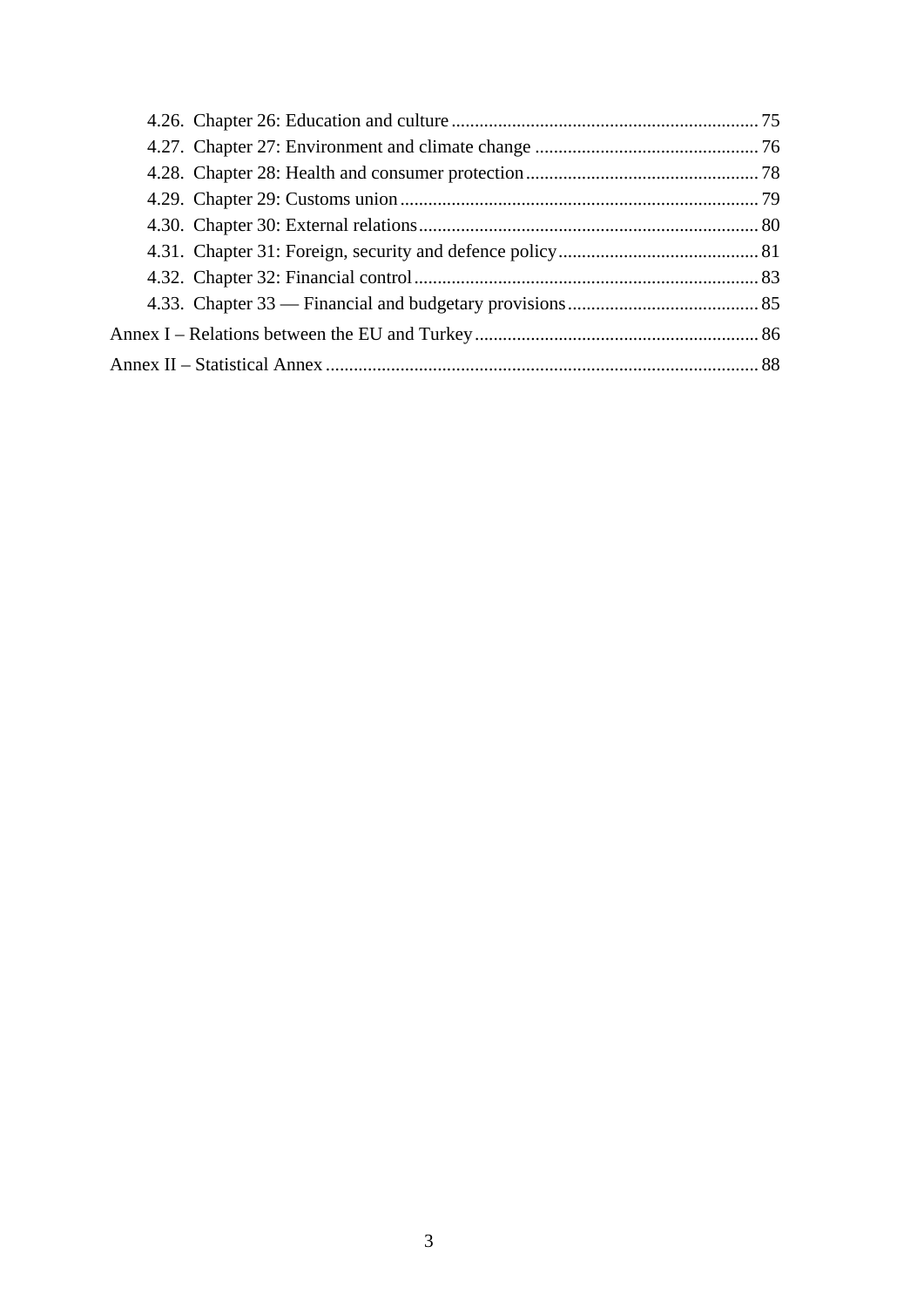# <span id="page-3-0"></span>**1. INTRODUCTION<sup>1</sup>**

# <span id="page-3-1"></span>**1.1. Context**

Turkey has been linked to the EU by an Association Agreement since 1964 and a customs union was established in 1995. The European Council granted the status of candidate country to Turkey in December 1999 and accession negotiations were opened in October 2005.

Within the framework of accession negotiations, 14 chapters have been opened so far and one of these was provisionally closed. Preparations started for the opening of chapter 17 economic and monetary policy which would underpin the envisaged high level economic dialogue with Turkey. Opening benchmarks for Chapters 23 and 24 on the rule of law still need to be defined so as to provide Turkey with a roadmap for reforms in this essential area. Turkey can accelerate the pace of negotiations by advancing in the fulfilment of the benchmarks, meeting the requirements of the negotiating framework and by respecting its contractual obligations towards the EU

The EU and Turkey continued to enhance dialogue and cooperation in the areas of joint interest, which support and complement the accession negotiations, including with a number of mutual visits at the highest level. Political dialogue on foreign and security policy continued, including on counter-terrorism, against the background of Turkey joining the international coalition against Da'esh. Cooperation on visas, mobility and migration was pursued in the framework of the visa liberalisation dialogue launched in December 2013. Turkey continued to provide unprecedented humanitarian aid and support to about 2.2 million refugees from Syria and Iraq. A Joint EU-Turkey Action Plan for refugees and migration management was welcomed by the European Council in October. The Commission and Turkey agreed to step up cooperation on energy and launched a High Level Energy Dialogue. Developing further close economic ties was also a shared priority and both sides agreed to initiate procedures in view of a modernisation and extension of the Customs Union.

## <span id="page-3-2"></span>**1.2. Summary of the report**

As regards the **political criteria,** the pace of reforms slowed down, also due to protracted elections. The outgoing government made efforts to reinvigorate the EU accession process. However, this repeated commitment was offset by the adoption of key legislation in the area of the rule of law, freedom of expression and freedom of assembly that ran against European standards. The political landscape continues to be divided.

The 7 June general election saw a record 84% turnout, a clear sign of the strength of Turkish democracy with all major political parties being represented in the new parliament. However, a government could not be formed by the constitutional deadline and repeat elections took place on 1 November. Amongst the shortcomings in the legal framework regulating elections, the 10% threshold of votes for parties to be represented in parliament need to be addressed as a priority.

In the reporting period Turkey saw its security situation increasingly deteriorate. The authorities launched an extensive anti-terror military and security campaign against the Kurdistan Workers' Party (PKK), which remains on the EU list of terrorist organisations, both

<sup>&</sup>lt;sup>1</sup> This report covers the period from October 2014 to September 2015. It is based on input from a variety of sources, including contributions from the government of Turkey, the EU Member States, European Parliament reports and information from various international and non-governmental organisations. As a rule, legislation or measures which are under preparation or awaiting parliamentary approval have not been taken into account.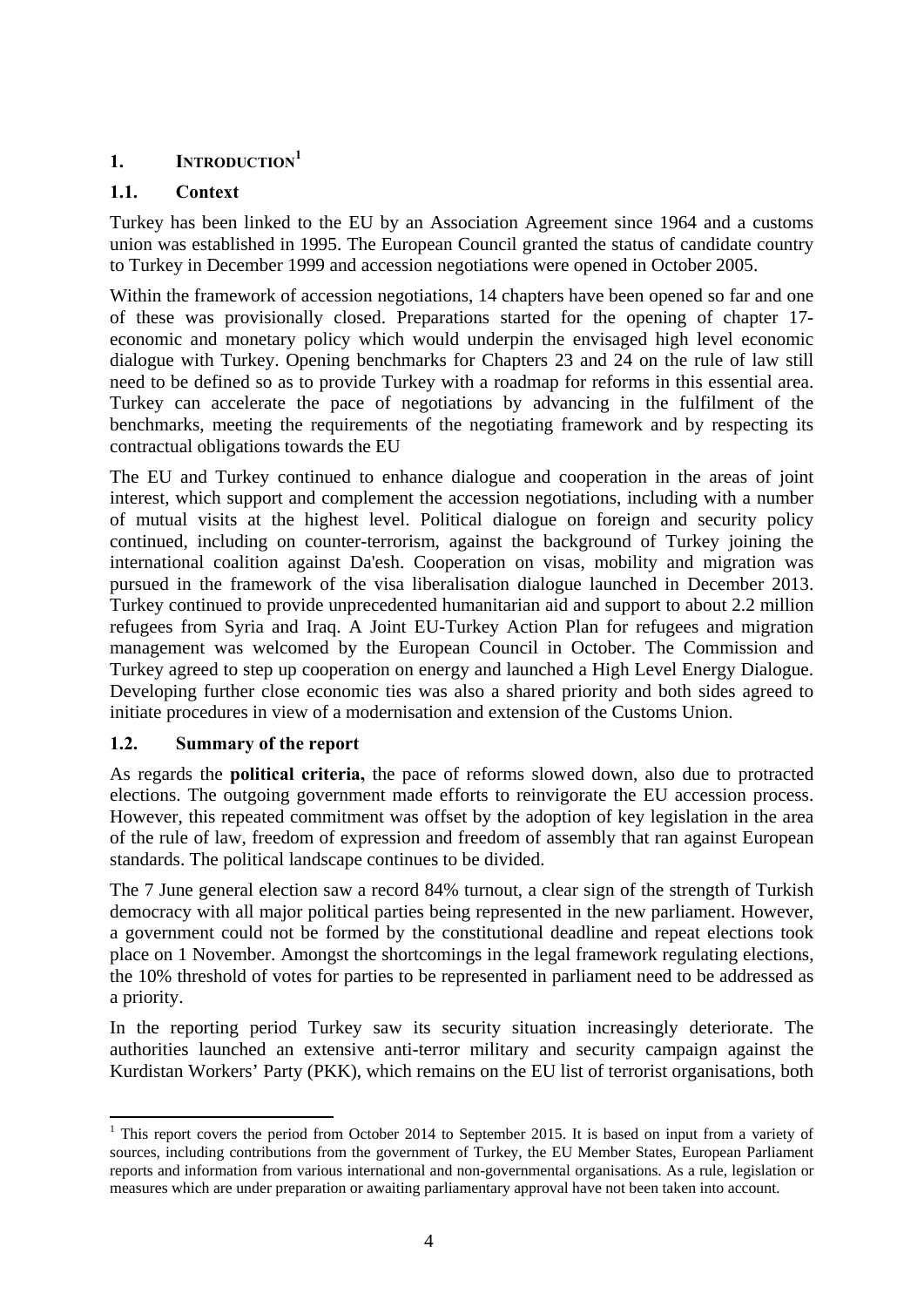in Turkey and in Iraq. The settlement process of the Kurdish issue came to a halt despite earlier positive developments on the issue.

Turkey was struck by the deadliest terrorist attack in its modern history, on 10 October in Ankara, claiming the lives of scores of demonstrators gathering for a peace rally sponsored by trade unions and opposition parties' youth branches. It is essential that swift and transparent investigations are conducted into these heinous acts which were aimed to destabilise and harm Turkey's democracy.

Turkey is moderately prepared in the area of public administration reform. It has a strong public service and is committed to a user-oriented administration. However, impetus for a more comprehensive reform is weak. Recent dismissals and demotions in the context of the fight against the 'parallel structure' were a source of concern.

Civil society has remained active, growing in numbers and continuing to be involved in many spheres of public life, but restrictions to freedom of assembly remain a serious concern.

Turkey's judicial system has some level of preparation. The independence of the judiciary and the principle of separation of powers have been undermined and judges and prosecutors have been under strong political pressure. The government's campaign against the alleged 'parallel structure' within the state was actively pursued, at times encroaching on the independence of the judiciary. Substantial efforts are needed to restore and ensure its independence.

As regards the fight against corruption, Turkey has some level of preparation to effectively prevent and fight corruption. Turkey's track record in the fight against corruption remains inadequate. Corruption remains widespread. The undue influence by the executive in the investigation and prosecution of high-profile corruption cases continues to constitute a major concern.

Turkey has achieved some level of preparation in the fight against organised crime. Financial investigations remain under-used. Precautionary freezing of assets is rarely applied and the level of assets confiscated is low. The absence of data protection legislation is an impediment for wider cooperation with EU agencies and Member States.

Turkey's Constitution guarantees the protection of human rights and fundamental freedoms. Implementation had considerably improved over the past few years. However, major shortcomings remain. The enforcement of rights stemming from the European Convention on Human Rights (ECHR) and the case law of the European Court of Human Rights (ECtHR) is not fully ensured. There is an urgent need to adopt a comprehensive framework law on combating discrimination in line with European standards. Turkey also needs to effectively guarantee the rights of women, children, and lesbian, gay, bisexual, transgender and intersex (LGBTI) individuals and ensure sufficient attention to the social inclusion of vulnerable groups such as the Roma.

There was significant backsliding in the areas of freedom of expression and freedom of assembly. Legislation on internal security contradicts the measures outlined in the March 2014 action plan on the prevention of violations of the ECHR by granting broad discretionary powers to the law enforcement agencies without adequate oversight. After several years of progress on freedom of expression, serious backsliding was seen over the past two years, with some level of preparation in this field. While it had been possible to discuss some sensitive and controversial issues in a free environment, ongoing and new criminal cases against journalists, writers or social media users are of considerable concern. Changes to the internet law, which are a significant setback from European standards, increased the government's powers to block content without a court order on an unduly wide range of grounds.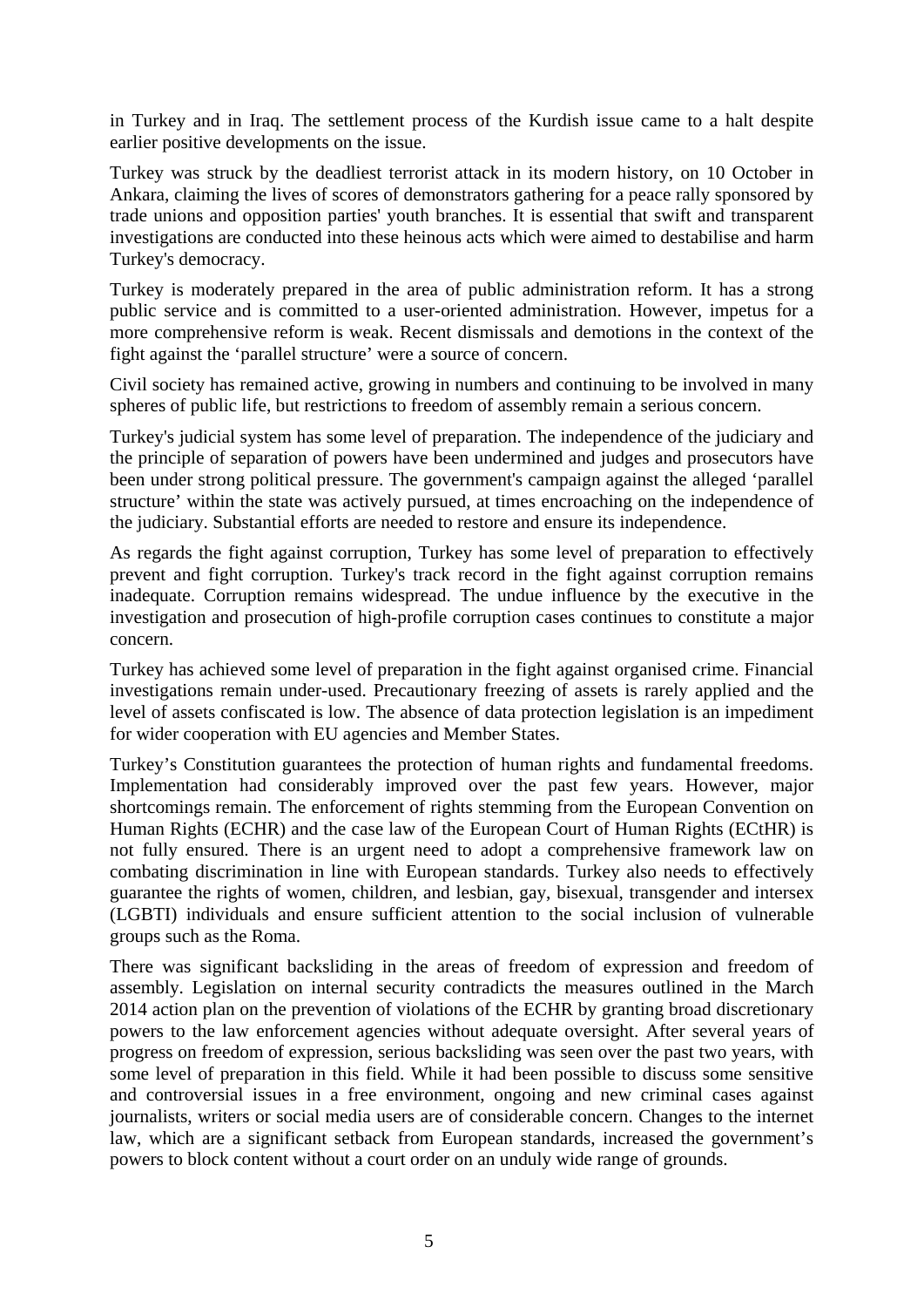Turkey supported the resumption of the talks on the Cyprus settlement in May and expressed its support for the UNSG Special Advisor's efforts. Turkey's continued commitment and contribution in concrete terms to this comprehensive settlement remains crucial. However, Turkey has still not fulfilled its obligation to ensure full and non-discriminatory implementation of the Additional Protocol to the Association Agreement and has not removed all obstacles to the free movement of goods, including restrictions on direct transport links with Cyprus. There was no progress on normalising bilateral relations with the Republic of Cyprus. The conclusions on Turkey that were adopted by the Council (General Affairs and External Relations) on 11 December 2006 and endorsed by the European Council on 14/15 December 2006 remain in force. They stipulate that negotiations will not be opened on eight chapters<sup>2</sup> relating to Turkey's restrictions regarding the Republic of Cyprus and no chapter will be provisionally closed until the Commission confirms that Turkey has fully implemented the Additional Protocol to the Association Agreement.

Turkey needs to commit itself unequivocally to good neighbourly relations and to the peaceful settlement of disputes in accordance with the United Nations Charter, having recourse, if necessary, to the International Court of Justice. In this context, the EU has expressed once again serious concern and urged Turkey to avoid any kind of threat or action directed against a Member State, or source of friction or actions that damages good neighbourly relations and the peaceful settlement of disputes.

Regarding the **economic criteria**, the Turkish economy is well advanced and can be considered a functioning market economy. Economic growth has been moderate. Turkey continued to face external and internal imbalances, calling for adjustments in monetary and fiscal policies as well as an acceleration of comprehensive structural reforms. The large current account deficit continued to contribute to the economy's vulnerability to shifts in global monetary conditions and risk sentiment. On the internal side, inflation continued to run at a relatively high rate, which is problematic in terms of macro-economic stability, resource allocation and re-distributive effects. It again exceeded the official target; nevertheless the central bank cut interest rates. Public debt has attained a sustainable level, but the general government structural balance has been significantly negative. Unemployment increased slightly to an annual average of 9.9 %. Some progress was made in structural reforms such as improving schooling rates and further liberalising the energy sector. Such reforms need to accelerate to improve the functioning of the markets for goods, services and labour.

Turkey has a good level of preparation in acquiring the capacity to cope with the competitive pressure and market forces within the EU. The quality of education and gender equality in education needs particular attention. Efforts are needed to ensure the transparency of state aid and to remove constraints and exceptions in the area of public procurement.

Regarding its **ability to take on the obligations of membership**, Turkey has continued to align with the *acquis*, albeit at a slower pace, and has achieved a good level of preparation in many areas. Turkey is well advanced in the areas of company law, financial services, trans-European networks and science and research. The country has also achieved a good level of preparation in the areas of free movement of goods, intellectual property law, enterprise and industrial policy, customs union and external relations. Turkey remained highly mobilised to tackle the extraordinary migration and asylum challenges. Turkey has achieved a good level of preparation in the area of financial control. Further significant efforts are however needed to implement public internal financial control at all levels. Turkey is only moderately prepared on public procurement as important gaps remain in its alignment. Turkey is also

**.** 

 $2^2$  Free movement of goods, right of establishment and freedom to provide services, financial services, agriculture and rural development, fisheries, transport policy, customs union, and external relations.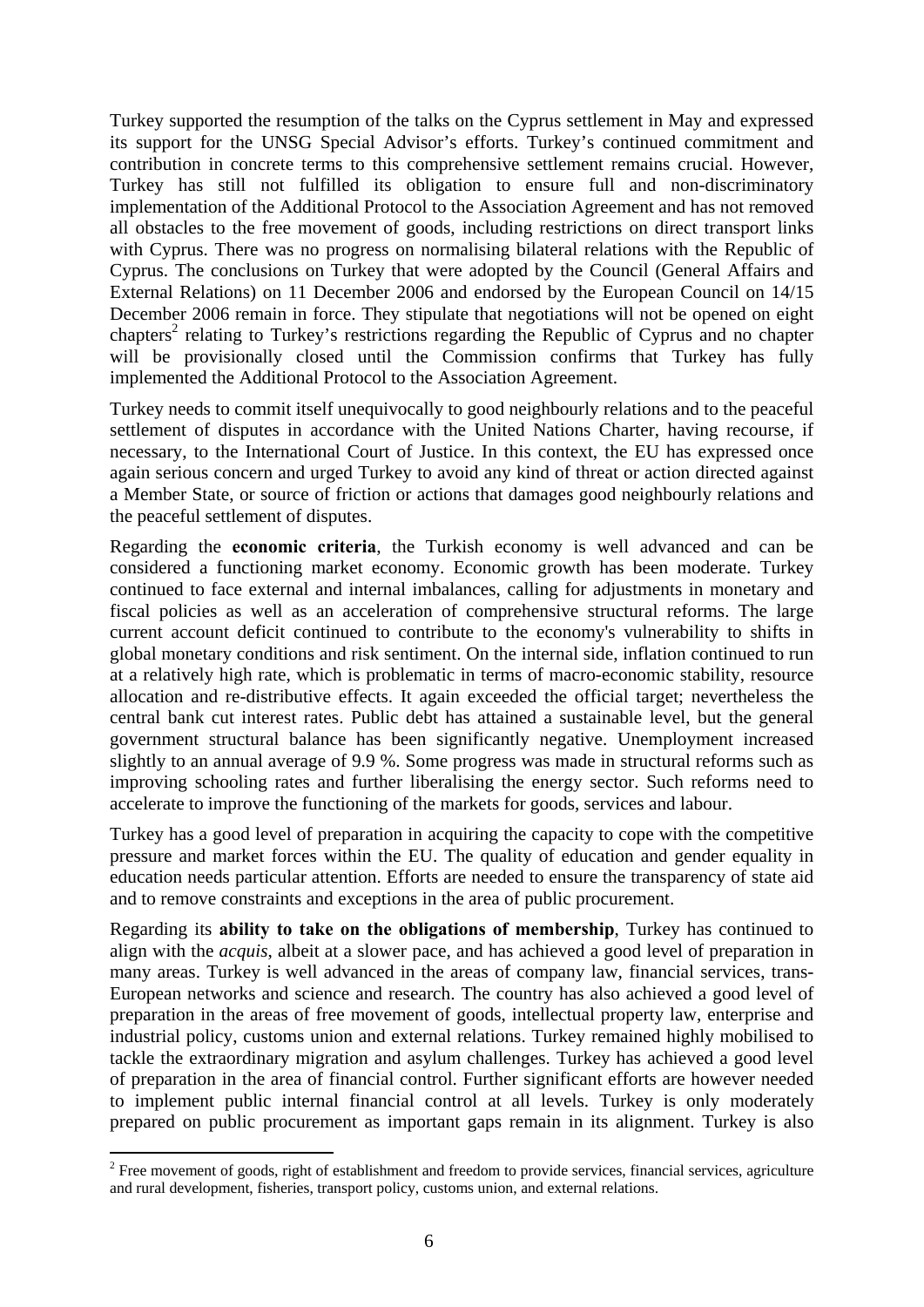moderately prepared in the area of statistics where further significant efforts are needed across the board. In all areas, more attention needs to be given to enforce legislation whilst many areas require further significant progress to achieve legislative alignment with the EU *acquis*.

In the past year, events in Syria and Iraq meant Turkey had to face a further increase in the number of **refugees and displaced people**. Turkey is currently hosting the largest refugee population in the world, of which close to 2 million are Syrians. Managing such a huge influx of refugees and displaced persons is a major challenge for Turkey, which has already spent more than EUR 6.7 billion to this purpose.

## <span id="page-6-0"></span>**2. POLITICAL CRITERIA AND ENHANCED POLITICAL DIALOGUE**

## <span id="page-6-1"></span>**2.1. Democracy**

## **Elections**

The 7 June general election saw a very high 84 % turnout, a clear sign of the strength of Turkish democracy. All major political parties won seats in the new parliament. Fundamental freedoms in the election period were generally respected but a substantial number of attacks on candidates and party offices took place. The President's active role in the campaign, perceived as favouring the ruling party, and the increased pressure on the media gave cause for concern. A government could not be formed and repeat elections took place on 1 November, again with a very high turnout of 85 %. All major political parties re-won seats in the parliament with the ruling party securing enough votes to form a majority government. The security of the repeat election was ensured despite concerns due to the situation notably in the east and southeast of the country. Media freedom remained an area of serious concern. Shortcomings in the legal framework regulating elections need to be addressed as a priority, particularly the 10 % threshold of votes to be represented in parliament.

The general election took place on 7 June. The 550 members of parliament were elected for a four-year term under a proportional representation system. All four major parties won representation in the new parliament. The ruling Justice and Development Party, AKP, obtained 40.87 % (258 seats); the main opposition Republican People's Party, CHP, 24.95 % (132 seats); the Nationalist Movement Party, MHP, 16.29 % (80 seats); and the Peoples' Democratic Party, HDP, 13.12 % (80 seats). HDP competed for the first time as a party, instead of putting forward independent candidates. It succeeded in reaching out beyond its core voters to pass the 10 % national threshold necessary to obtain seats in parliament, the highest such threshold among Council of Europe member countries. Civil society played a valuable role in monitoring the electoral operations.

The campaign was confrontational and focused on a possible shift to a presidential system of governance, the Kurdish peace process and socioeconomic issues. Fundamental freedoms were generally respected. However, a high number of attacks on candidates and party offices took place, some resulting in fatalities. According to international observers, the involvement of the President was perceived as favouring the ruling party and as overstepping the President's constitutional prerogatives. The use of public resources to support the AKP campaign was criticised. The media faced increased pressure and intimidation, which contributed to self-censorship. Concerns were raised over the transparency and independence of the Radio and Television Supreme Council (RTÜK) and the transparency of the election administration, in particular the lack of judicial remedy in election matters.

A government could not be formed by the constitutional deadline and repeat elections took place on 1 November, again with a very high turnout of 85 %. Reported results show that the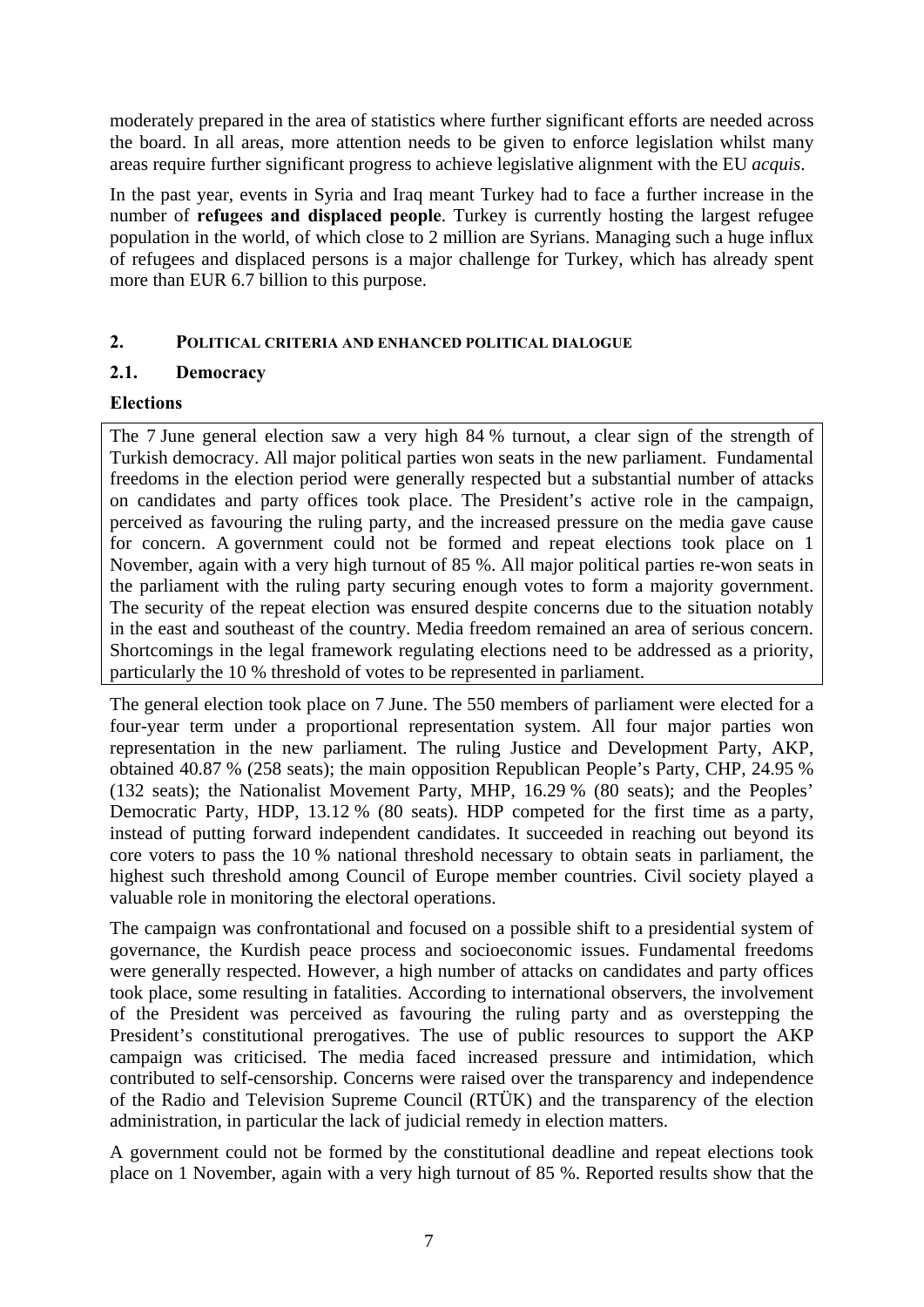AKP obtained 49.5 % (317 seats), CHP 25.3 % (134 seats), MHP 11.9 % (40 seats) and HDP 10.8 % (59 seats). The ruling AKP secured enough votes to form a majority government. The atmosphere of the campaign was affected by a challenging security environment, in particular the terrorist bomb attack in Ankara on 10 October. There were the increased tensions across the country which included attacks on media outlets and on party members, offices and campaign staff. According to international observers, citizens could choose between genuine and diverse political alternatives, however the campaign environment limited the ability to campaign freely and media freedom was an area of serious concern. Adopting a legal basis for international and domestic election observers would increase trust in the electoral process. Campaign financing is not regulated in a comprehensive manner, limiting the transparency and accountability of the process.

#### **Parliament**

Political confrontation ahead of the general election continued to hamper parliament's work. The parliament in office after the 7 June election convened only exceptionally as elections were repeated on 1 November. There was no progress in aligning the legal framework on political parties and parliamentary immunity with European standards. A comprehensive reform of parliament's rules and procedures is also needed to improve the inclusivity, transparency and quality of law-making and effective oversight of the executive. Structured civil society consultation arrangements should be developed as part of the legislative and policy-making processes. The new parliament needs to give priority to addressing these longstanding shortcomings.

The system of **parliamentary immunity** lacks specific and objective criteria for taking decisions on lifting immunity. Such decisions should be based on the merits of the case and not subject to political considerations. A restrictive interpretation of the Constitution and shortcomings in anti-terror legislation continue to pose a risk to the freedom of expression of members of parliament (MPs).

Legal framework on elections and political parties needs to be aligned with European standards. The election requirement that a party must obtain at least 10 % of valid votes to be represented in parliament is still in place. The rules on the closure of political parties are unchanged. There are important shortcomings on funding for political parties and election campaigns (see *Fight against corruption*). Comprehensive ethical regulations for members of parliament, such as declaration of assets and rules on conflict of interest, are yet to be adopted.

Parliament's ability to perform its key functions of **law-making and oversight of the executive** continued to be dominated by political confrontation and several plenary debates were marred by incidents. Key laws were most often prepared and adopted without sufficient consultation with stakeholders and debate in parliament. Drafts with significant impact on fundamental freedoms were not referred to the committee on human rights or to the committee for EU harmonisation. Omnibus laws were again widely used to amend legislation in unrelated policy fields. The absence of a stable and forward-looking agenda hampered the involvement of MPs and stakeholders. Media accreditation and rules for inviting stakeholders were applied selectively, limiting the transparency of parliamentary work. There was no progress on reforming the parliamentary rules and procedures to improve the inclusiveness, transparency and quality of law-making. Traditional instruments of parliamentary oversight of the executive*,* including parliamentary questions and investigative committees, were frequently used. However, the effectiveness of these instruments remained limited as the follow-up by the executive was generally insufficient. The work and reports of parliamentary investigative committees received good media coverage, but a court decision prohibited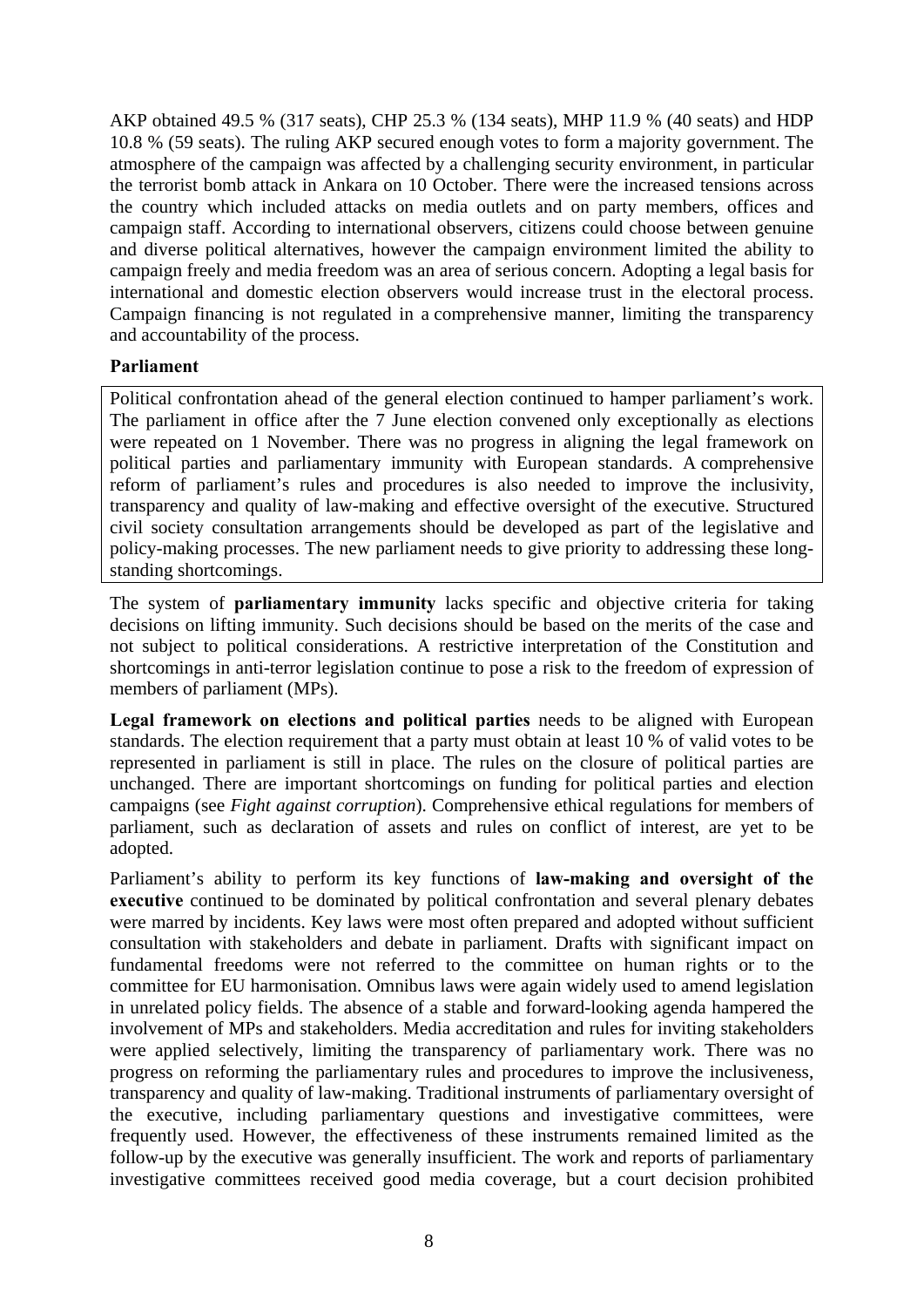media from reporting on the outcome of the investigative committee on allegations of high level corruption cases.

The parliament in office after the 7 June election convened only exceptionally as elections were repeated on 1 November.

There was no improvement in parliament's **oversight of public spending***.* Scrutiny of public expenditure remained superficial in the abse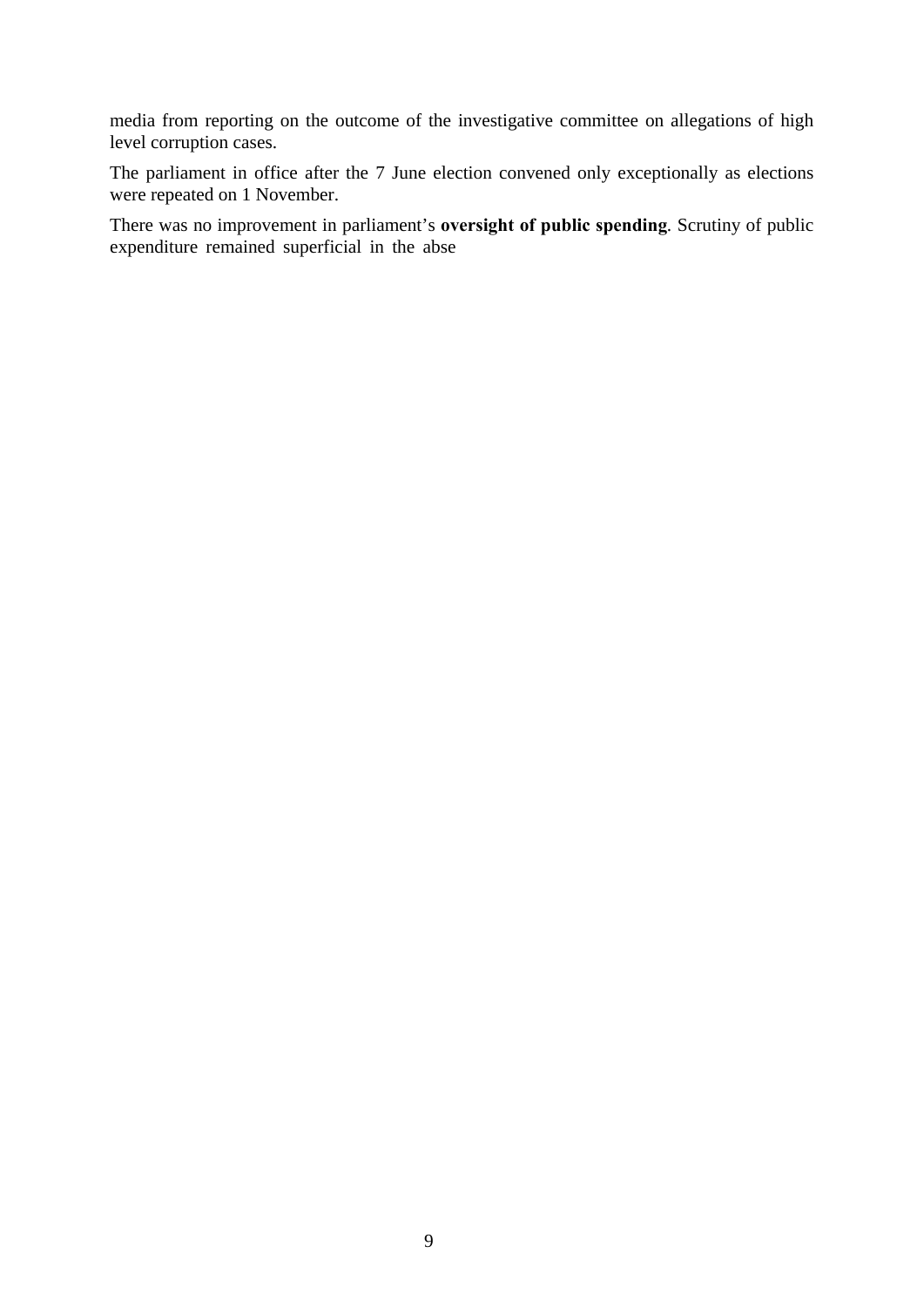powers and the independence of the judiciary. Transparent procedures and due process need to be applied in line with the Constitution.

Regarding **local government**, fiscal decentralisation remains limited despite the 2012 amendment to the Law on Metropolitan Municipalities, which extended the scope of municipalities' powers. Municipalities need the necessary financial resources to carry out the responsibilities transferred to them.

The **Ombudsman** was active and has built up its capacity of handling ordinary cases of maladministration. In 2014, it took decisions on 89 % of 7 167 complaints received. In 2015, the caseload increased sharply, reaching 25 000 at the end of August. Public administration improved its follow-up on the Ombudsman's recommendations to 38 % in 2014 from 24 % in 2013. The Ombudsman lacks *ex officio* powers to initiate investigations and to intervene in cases with legal remedies. The institution was not involved in cases of human rights' violations in the east and south-east.

The legal framework insufficiently protects Turkey's eight independent **regulatory authorities** from undue political interference. Their work needs to become more transparent.

#### **Civil society**

Civil society has remained active, growing in numbers and continuing to be involved in many spheres of public life in Turkey, including electoral monitoring. Some progress was made in improving cooperation between the government and civil society organisations. The authorities have continued their engagement, albeit to a lesser degree, with organisations focused on human rights. Systematic and inclusive mechanisms for consulting civil society need to be put in place, notably on new legislation. The legal, financial and administrative environment needs to be more conducive to the development of civil society.

An empowered civil society is a crucial component of any democratic system and should be recognised and treated as such by the state institutions. There are good examples of interaction between the authorities and civil society, including preparation of the Tenth National Development Plan (2014-2018) and four well-attended meetings across the country focusing on EU issues. The EU-Turkey Civil Society Dialogue programmes have now involved more than 1 650 Turkish civil society organisations (CSOs) with their counterparts in the EU. The programmes contribute to the development of civil society and enable greater recognition of CSOs at the local level.

However, in the absence of structured arrangements for their participation, CSOs have frequently not been able to take an active part in the policy and legislative processes. Systemic problems, such as restrictions on registering and the procedures for the authorisation and functioning of associations, need to be addressed. A number of CSOs have also continued to see their regular operations challenged through court closure cases, penalties, restrictions or discriminatory practices by public authorities. Restrictions on freedom of assembly remained a problem for segments of civil society (see *freedom of association* and *freedom of assembly*). In some cases the activities of human rights defenders were also subject to penalties, investigations and court cases.

Current legislation, including tax rules, is not conducive to stimulating private donations to CSOs. Civil society remains financially vulnerable and dependent on public project grants. At the same time, public funding has not been sufficiently transparent.

## **Civilian oversight of the security forces**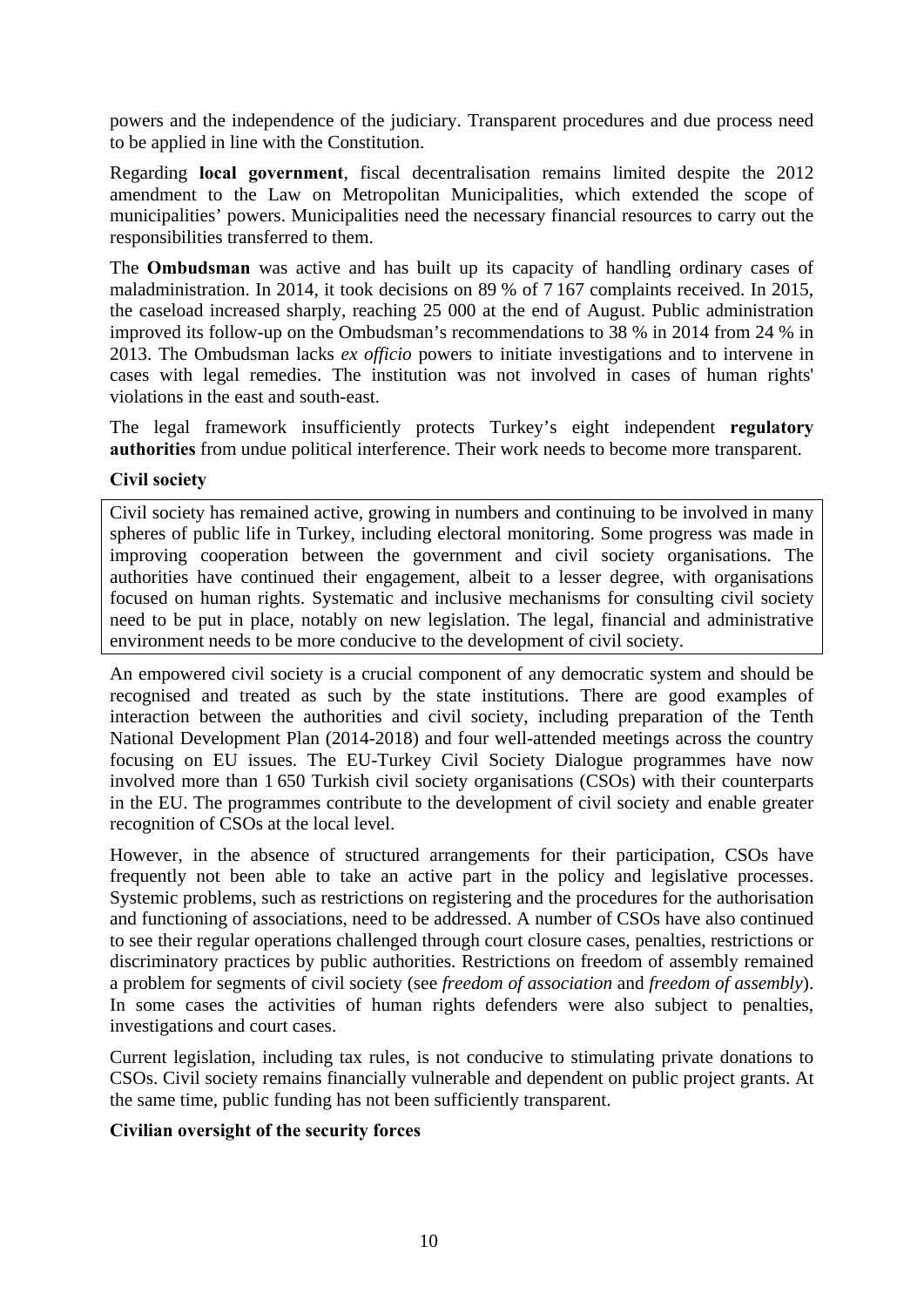The situation in this area remained stable, without undue interference in politics by the military. Civilian oversight of the law enforcement duties of the gendarmerie was widened. The military and intelligence services lack accountability in parliament.

In the reporting period, the armed forces did not exert any undue influence on politics and abstained from commenting on political issues beyond their professional remit. The Supreme Military Council, composed of civilian and military leaders, appointed a new Chief of the General Staff and force commanders. The Chief of the General Staff continued to report to the Prime Minister rather than to the Minister of Defence. In March 2015, a High Criminal Court acquitted all defendants in the re-trial of the 'Sledgehammer' case of an alleged coup plot. The judicial investigation into the 28 February 'postmodern coup' of 1997 continued.

The parliamentary security and intelligence committee continued to have a very limited oversight mandate. The legal framework for overseeing military expenditure is yet to be improved. Access to audit reports from the Turkish Court of Accounts on security, defence and intelligence agencies remains constrained. On the positive side, the internal security package widened civilian oversight of the law enforcement duties of the gendarmerie. The authority to appoint, suspend and supervise gendarmerie personnel in the provinces was transferred from the Gendarmerie General Command to the Ministry of Interior. The Law on Provincial Administrations still provides for the involvement of the armed forces in domestic security operations without civilian oversight.

# <span id="page-10-0"></span>**2.2. Public administration reform**

Turkey is **moderately prepared** with the reform of its public administration. **Some progress** was made in the past year, mainly with service delivery to citizens and businesses, thanks to a strong commitment to a user-oriented administration.

Turkey benefits from a strong public service and administrative capacity. However, political and administrative engagement for a more comprehensive public administration reform remains a challenge. Recent dismissals and demotions in the context of the fight against the 'parallel structure' were a source of concern. In the coming year, Turkey should in particular:

 $\rightarrow$  focus on more coordinated management of human resources, including introduction of a modern and integrated information system and more transparent procedures for recruitments, promotions and dismissals to safeguard merit-based principles;

 $\rightarrow$  start to develop and systematically implement impact assessments to support policy- and law-making;

 $\rightarrow$  allocate more funding to support strategic plans and legislative proposals.

# Public service and human resources management

Turkey's public service is regulated by the Law on Civil Servants which establishes several categories of civil servants covered by specific legal acts. **Recruitments and promotions** are in principle **merit-based** following mandatory centralised entry examinations. However, concerns remain as regards the application of the merit-based principle to senior management positions. As there is possible political influence during the oral interview phase of the entry examination and as a high number of employees have been converted into permanent civil servants without entry examinations, the credibility of the system is undermined. Female representation has slightly increased, reaching 36.5 % in the civil service and 9.7 % at senior management level in 2015. The 3 % quota for disabled persons could not be filled and more than 24 000 such posts remained vacant. Merit-based principles for **dismissals** have been legally established and procedures are in place to allow dismissed civil servants to appeal.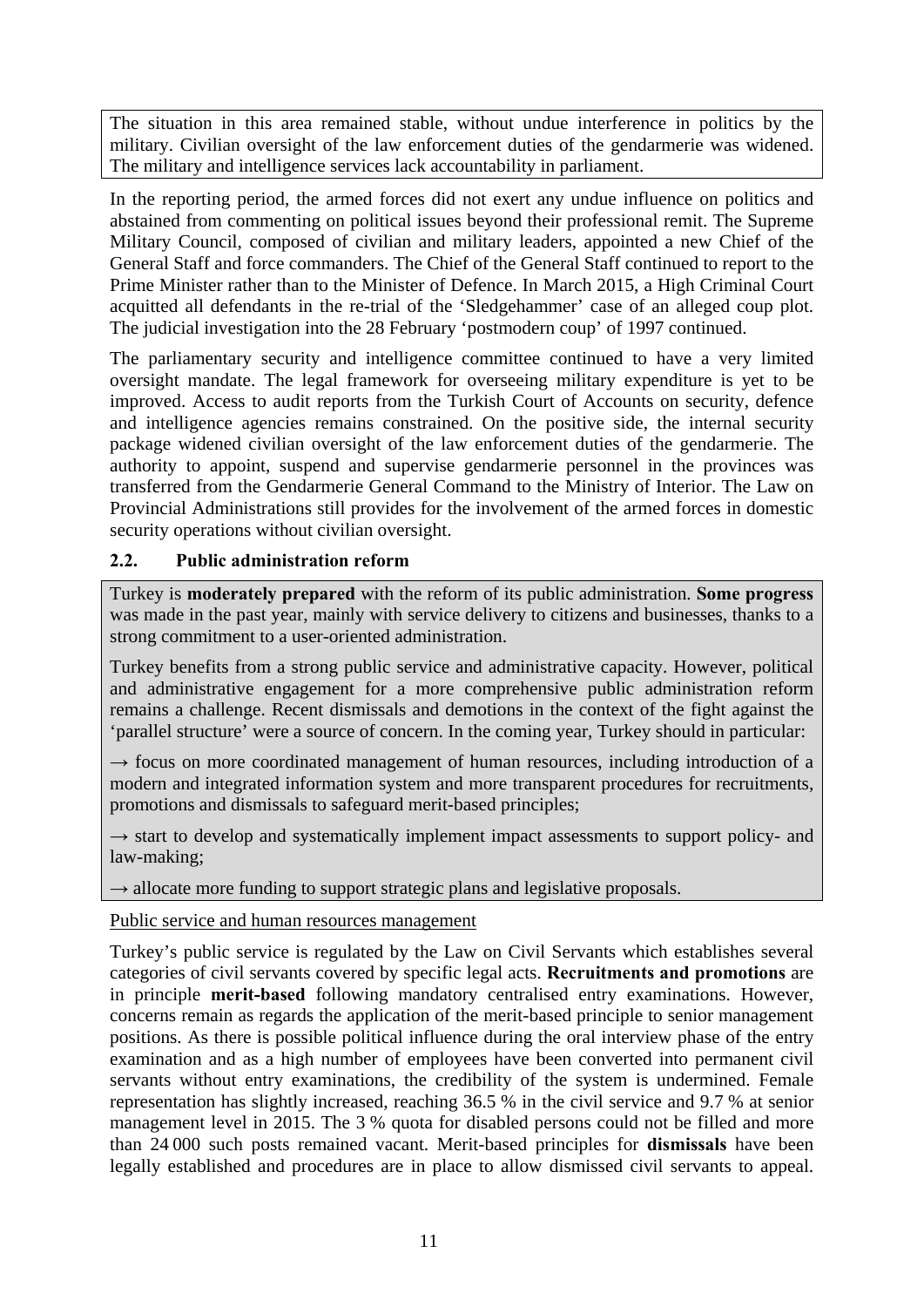However, the recent dismissals and demotions of a significant number of civil servants in managerial positions on grounds of alleged participation in the 'parallel structure' within state institutions are a source of concern.

The State Personnel Administration, under the supervision of the Ministry of Labour and Social Security, has the central coordination responsibility for the **management of human resources**. However, it lacks the coordination and monitoring capacity to ensure that modern human resources management standards are systematically implemented. Human resources management units are in place in various services, but implement different approaches. A modern human resources management information system providing real-time data on the civil service is necessary to ensure efficient overall management of the civil service. The civil service **remuneration system** is regulated according to the principle of equal pay for equal work. In practice, however, there are some flaws when it comes to transparency. Training strategies and plans are in place to ensure **professional development** of civil servants, but they could be further improved.

Turkey has established an ethics board for civil servants in the Prime Ministry and has set up ethics committees in public authorities to foster **integrity in the civil service**. The Criminal Code criminalises active and passive bribery, corruption and abuse of office. Disciplinary procedures are regulated in the Law on Civil Servants. However, there are no integrity plans in place. In addition, the existing system of asset declaration and disclosure, conflict of interest and post-employment of civil servants fails to actively promote integrity in the civil service.

#### Policy development and coordination

Turkey has the legal and institutional structure in place to ensure a consistent **policy-making system**, including on European integration. Policy coordination among central government units is generally strong. However, there is no coordinated annual planning and monitoring of whole-of-government performance. Sectoral strategies are not developed in a uniform manner and they are not systematically costed, therefore potentially jeopardising their implementation, in case budgetary needs have been underestimated.

Current arrangements partially ensure that **policy and legislative development** is **inclusive and evidence-based**. Ministries have well-developed capacities with dedicated policy and legal units. The Ministry for European Affairs, in coordination with the Directorates-General for EU Affairs in relevant ministries, has developed a well-functioning system to steer alignment with the *acquis*, the body of EU law. A regulatory obligation exists for interministerial and public consultations on draft policies and legislation, but in practice public consultations are neither systematically organised nor monitored. Regulatory impact assessments are also not systematically carried out, despite the legal requirement. Financial impact assessments are not generally published for strategy documents. Ensuring the quality and uniform application of impact assessments is a key challenge.

**Public scrutiny of government work** is weak and parliamentary scrutiny suffers from the limited capacity of the parliamentary committees. The oversight role has been weakened by the government's slow response to parliamentary questions.

#### Accountability of the administration

The state administration is organised in a hierarchical and rational way. Ministries report to the Council of Ministers and constitutional bodies to the parliament. Public agencies have clearly established **lines of accountability** to their parent institutions. State institutions are required to submit annual accountability reports on the use of resources to achieve targets. These reports are, however, not specifically followed up by the Council of Ministers.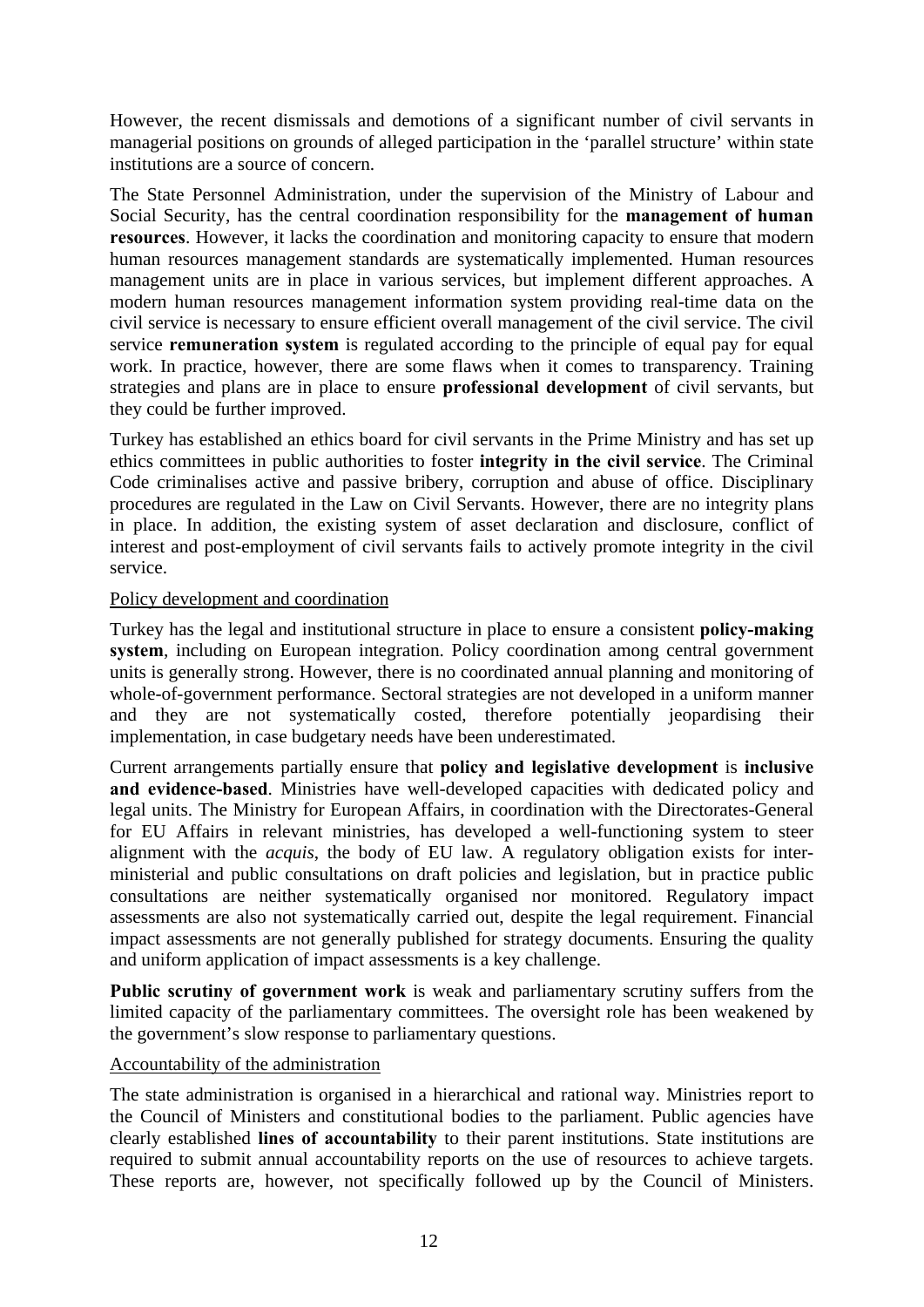Regarding lines of accountability within institutions, there is a culture of managerial accountability and delegation of responsibilities (see *Chapter 32*). Legal privileges granted to public officials, notably the requirement for prior authorisation from their administrative hierarchy, continue to protect public officials from criminal and administrative investigations.

The relevant internal and external oversight arrangements are in place to ensure the **citizens' right to good administration**. The Ombudsman's active approach in this area is a positive development. In 2014 the administration improved its follow-up of the Ombudsman's recommendations (See *Governance*). The **right to access public information** is regulated by the law on the right to information. Broad exemptions are, however, allowed on the grounds of protecting state secrets, commercial secrets and personal data. There is no central body or independent commissioner to oversee the implementation of the law.

The **right to administrative justice** and fair treatment is regulated in the Code of Administrative Procedures. Administrative disputes are dealt with by the administrative courts, tax courts, regional administrative courts and the Council of State. The efficiency of administrative courts is considered to be high. The Constitution ensures public liability and the **right to seek compensation**, but practical application is difficult to assess since no institution is responsible for collecting the relevant data.

#### Public financial management

Turkey has pursued reforms in various public finance areas, but there is no overarching **public financial management reform programme** that would better ensure sequencing of these reforms. The annual budget is prepared as part of the medium-term budgetary framework. Overall fiscal discipline is ensured despite the absence of an independent fiscal council. The main elements for ensuring **budget transparency** are in place as the annual financial report includes full information and is made available to parliament on time. Since January a new accounting regulation aims to improve financial reporting during the year and provides a new format for end-of-year reporting. Revolving funds are a specific cause of concern as they are not included in the annual budget process or in the Treasury single account.

## Service delivery to citizens and businesses

Turkey has a strong commitment to a **user-oriented administration**, in particular by expanding e-government services. The number of services provided through the e-government gateway has doubled over the past two years. At the end of 2014 a quarter of the population was using the e-services, and public satisfaction rate with them is high. General access to public services is good but disabled persons' access to public services, including public buildings, remained low.

In the absence of a law on general administrative procedures, the legal framework on administrative procedures is very fragmented. Further efforts are needed to **simplify administrative procedures**.

## Strategic framework for public administration reform

Turkey has no overarching **strategy for public administration reform** but several planning documents, especially the  $10<sup>th</sup>$  development plan, its 2014 annual programme and the strategic plans of the institutions, cover a number of relevant areas. **Political support** and administrative impetus for a more comprehensive reform agenda are a challenge. There is no cross-cutting system for monitoring and reporting on the planning documents, since management of public administration reform is highly decentralised and the department in the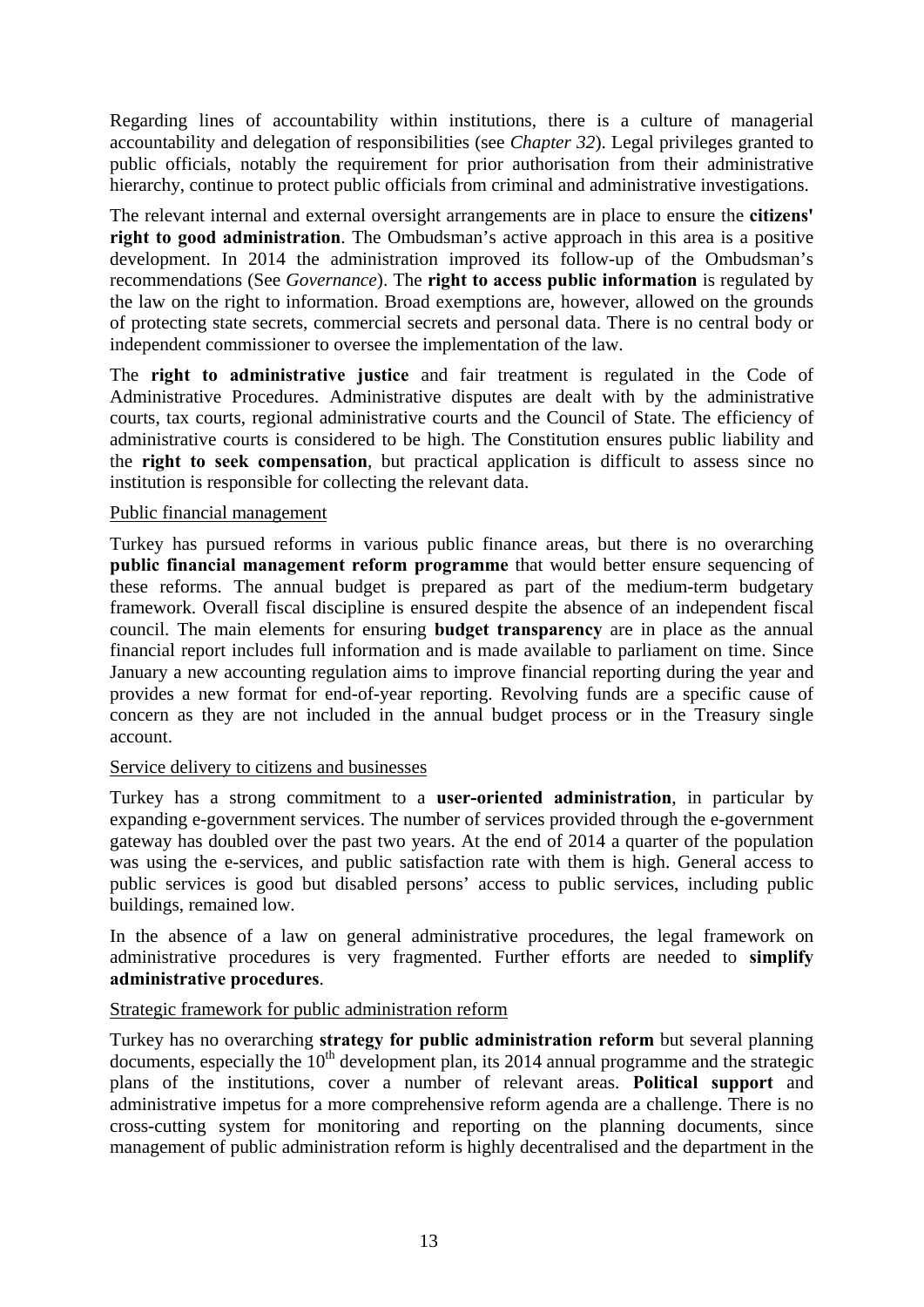Prime Ministry responsible for strengthening the administration lacks sufficient coordination mandate and capacity.

**Financial sustainability** of the overall public administration reform is not ensured, as the key planning documents do not specify the expected costs. They are also not reflected in the medium-term expenditure framework.

# <span id="page-13-0"></span>**2.3. Rule of law**

# **Functioning of the judiciary**

Turkey's judicial system reached **some level of preparation**. Between 2007 and 2013, the judicial system had achieved significant improvements, related to its independence, the quality of trials, juvenile justice, a substantial reduction in use of police custody, more limited use of pre-trial detention, and respect for human and fundamental rights, including abiding by the case law of the European Court of Human Rights (ECtHR). Turkey also worked towards making the judiciary more efficient, achieving some real successes such as wider use of information and communication technologies.

However, there has been **no progress** since early 2014. The independence of the judiciary and respect of the principle of separation of powers have been undermined and judges and prosecutors have been under strong political pressure. In the coming year, Turkey should in particular:

 $\rightarrow$  create a political and legal environment that allows the judiciary to perform its duties in an independent and impartial manner, with the executive and legislature fully respecting the separation of powers;

 $\rightarrow$  limit the role and influence of executive power within the High Council of Judges and Prosecutors and provide sufficient guarantees against transfers of judges against their will;

 $\rightarrow$  introduce further safeguards against any interference by the High Council of Judges and Prosecutors in judicial proceedings.

## Strategic documents

A revised judicial reform **strategy** was adopted in April 2015. The strategy targets the main shortcomings of the judicial system. However, it is a very general planning document, specifying lead institutions and broad timelines, but providing only limited detail on envisaged steps and actions and no assessment of budgetary implications.

## Management bodies

The High Council of Judges and Prosecutors (HSYK) is the key institution managing the judiciary. It is responsible for **appointing**, transferring, promoting, suspending and **dismissing** judges and prosecutors, as well as for dealing with **disciplinary** issues. The Council also renders final decisions on Ministry of Justice proposals to abolish a court or change a court's jurisdiction. 15 of the HSYK's 22 members are chosen from among judges and prosecutors. The Council independently administers a **budget** of EUR 12.5 million. HSYK is supported by a well-staffed office led by a Secretary-General. However, annual reports, minutes of meetings and other relevant documents are not published.

Between 2007 and 2013 the process of judicial reform in Turkey has progressed towards implementing European standards of effectiveness, independence and impartiality. The most important building block was the reform of the HSYK in 2010. However, following legislative changes in 2014 and personnel changes in the Council, the executive reasserted its influence over the Council. As *ex officio* members, the Minister of Justice, acting as president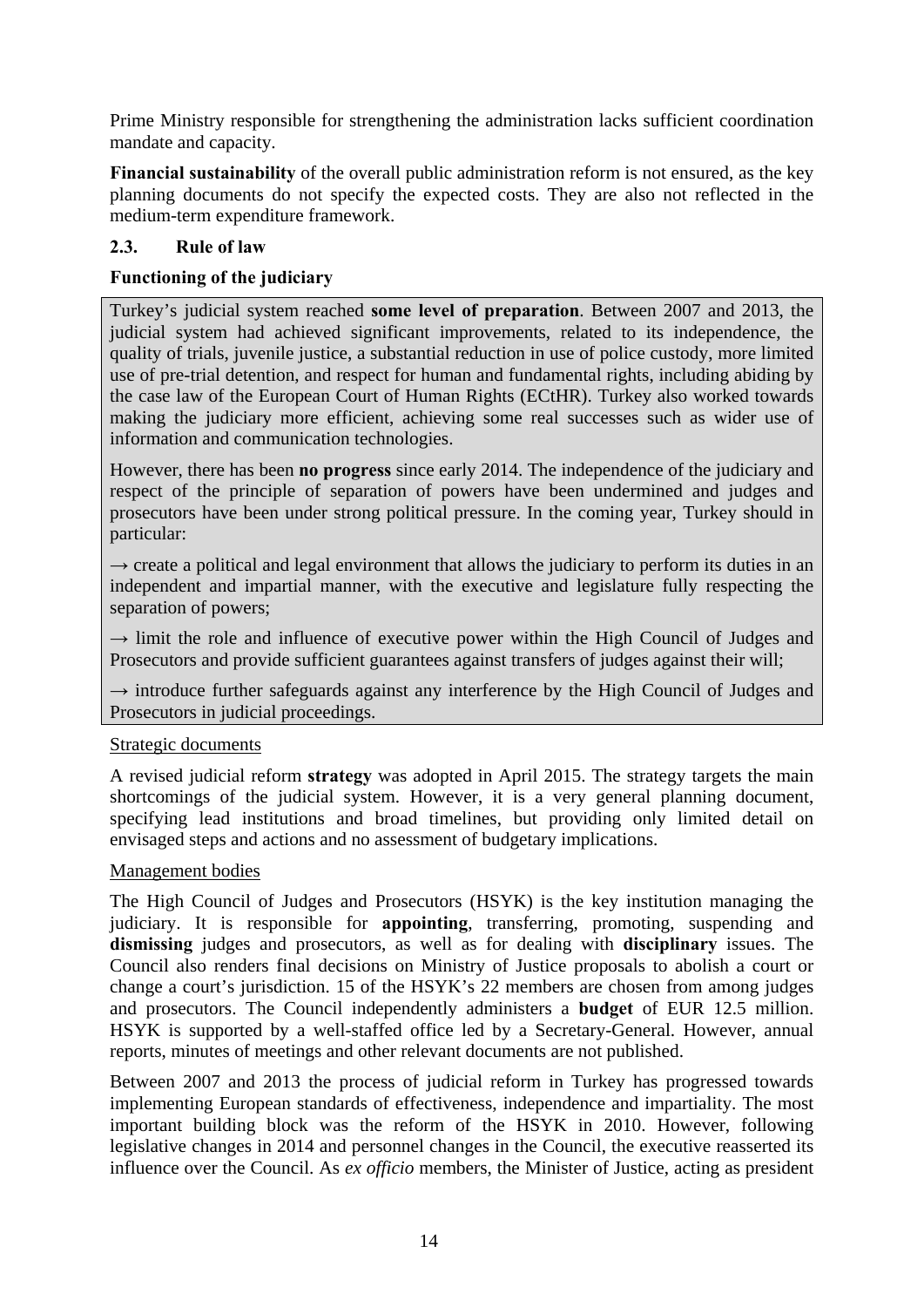of the Council, and his Undersecretary play an extensive role in the work of the HSYK, particularly on disciplinary issues and transfers. The 2014 legislation also gave the Minister increased powers to appoint the **staff** of the Council's secretariat. More **transparency** in the work of HSYK and its strict adherence to procedures are needed to strengthen its credibility and trust in the judiciary.

#### Independence and impartiality

Judicial independence and impartiality are enshrined in the Constitution and the law. On the basis of the existing legislation, an electronic system **allocates cases** to the courts and judges which is though not entirely **random**. However, in practice, there are numerous reports of selective justice and political interference in court cases. Representatives of the executive have continued to publicly undermine the credibility of the judiciary as a whole.

The strong role of representatives of the executive in the HSYK raises concerns about the Council's independence. Decisions to launch disciplinary proceedings against judges and public prosecutors, as well as the annual routine inspection schemes, require approval by the Minister of Justice who, as *ex officio* president of the Council, supervises the inspection board. The Minister's power, again as *ex officio* president of the Council, to appoint the personnel of the Council secretariat also undermines the Council's independence. There are important limitations to the principle of **immovability** of judges. Accusations of conspiracy by the executive in the fight against the 'parallel structure' led to a high number of judges being transferred against their will in the past two years. With the exception of dismissals, HSYK decisions such as transfers of judges against their will are not open to judicial review. A number of disciplinary and criminal cases against judges and prosecutors have lacked due process, and in some instances have been based on their rulings. This contradicted basic principles of the rule of law and considerably undermined the independence of the judiciary. *(See Chapter 23)*

## Accountability

There is no **code of ethics** for judges and prosecutors. Lawyers have to abide by the professional principles of the Union of Turkish Bar Associations. Integrity training is part of the curriculum for initial training but is not a criterion in the initial selection and nomination process, or in the appointments to senior positions. The HSYK inspection board is the authority responsible for launching disciplinary proceedings and for taking decisions on **disciplinary and ethical matters**. In 2013, 2014 and 2015, respectively, 13, 6 and 9 judges and prosecutors were dismissed. All judges/judges of High Courts, including members of HSYK, have to **declare their assets**.

#### Professionalism and competence

Candidates to become judges and prosecutors are **recruited** through a combination of a written examination and an interview. The interview is conducted by a board of seven members. Currently, five of them are senior officials of the Ministry of Justice and the other two come from the Justice Academy. The HSYK does not play any role in this process.

The HSYK exercises the power to **appoint** and transfer judges and public prosecutors. The Undersecretary of the Ministry of Justice has full voting rights on these issues. The HSYK is also responsible for **evaluating** the performance of and **promoting** judges and prosecutors. Assessment criteria for the promotion process are published in the Official Gazette. The HSYK can also **dismiss** a judge or prosecutor from his profession following a specified procedure. The dismissed judge or prosecutor has the right to appeal to judicial bodies. However, there have been numerous cases of dismissals being processed hastily.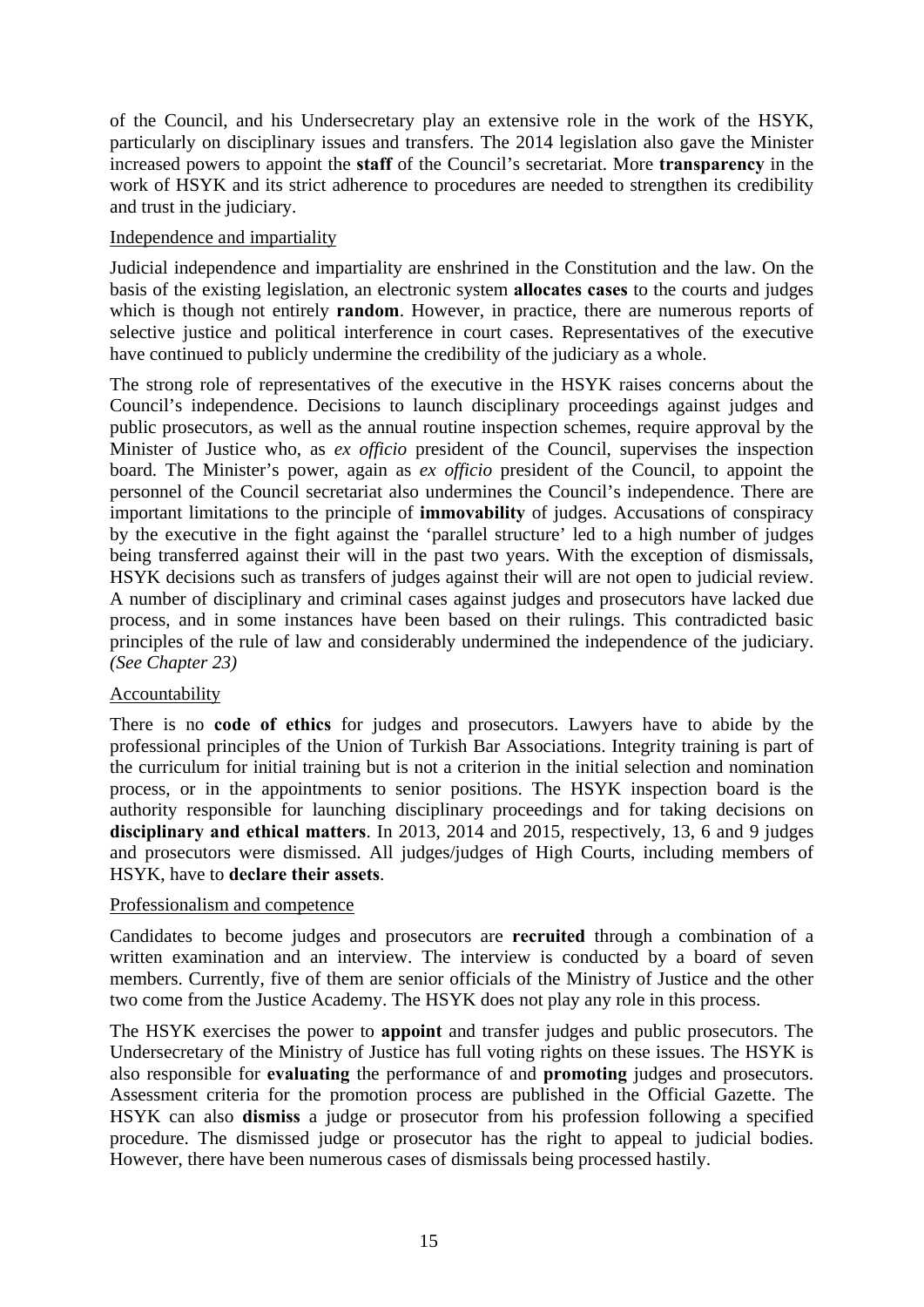## Quality of justice

Pre-service and in-service **training** of candidate judges and prosecutors is given by the Justice Academy. The executive appoints the President of the academy and deputies, following the 2014 February legislative changes. There is no strategy for developing systematic training for legal practitioners and increasing the capacity of the academy.

With 11.9 professional judges and 6.2 prosecutors per 100 000 inhabitants and a **budget** of EUR 3.2 billion in 2015, representing 0.5% of GDP and 42  $\epsilon$  per inhabitant, the judiciary's human and financial resources in 2015 seem proportionate to the challenges.

**Mediation** and other various alternative dispute resolution mechanisms are in place but are only marginally used. Overall, the quality of judicial decisions has improved in recent years, but the weak reasoning and poor quality of certain indictments – without appropriate selection and assessment of relevance of evidence to support the case – remain a serious criminal justice issue (e.g. in terrorism-related cases). Consideration is being given to establishing a court of appeals, which would help ensure consistency of case law.

Courts across the country tend to have modern **ICT** equipment. In most courts, cases are assigned through an automated IT system which offers lawyers and parties protected access to important information about judicial proceedings, and is used for the purpose of statistical reporting. Turkey has observer status in the European Judicial Training Network (EJTN). However, Courts do not issue regular activity reports.

#### Efficiency

In general, the Turkish judicial system has the capacity to handle the caseload it receives. In 2012, the **backlogs** of civil, criminal and administrative cases were reduced, with a **clearance**  rate, at first instance, at 116% for civil cases, 127% for administrative cases and 108% for criminal cases. However, comparable data for the years 2013 and 2014 are not available and this positive trend cannot at present be confirmed. The heavy and increasing workload of the court of cassation supports the ongoing reflection on creating an appellate court system. The issue of **length of proceedings** has been a long-standing problem in the Turkish judiciary. Additionally, public authorities' disrespect towards some court rulings has also a negative impact on their enforcement.

Reflecting the size of the country, the judicial network is complex. There is a sufficient number of support staff but no human resources management strategy exists.

## **Fight against corruption**

Turkey has reached **some level of preparation** in the fight against corruption. **No progress** has been achieved in the past year, in the absence of legislative developments on public transparency. Corruption perception remains widespread. The legal and institutional framework that allows undue influence by the executive in the investigation and prosecution of high-profile corruption cases constitutes a major source of concern. Turkey does not have an independent anti-corruption body. A broad political consensus is required to tackle corruption properly. In the coming year, Turkey should in particular:

 $\rightarrow$  strengthen the independence of prosecution and law enforcement agencies in high-level corruption cases;

 $\rightarrow$  adopt legislation ensuring deterrent sanctions for corruption offences and ensure their effective enforcement;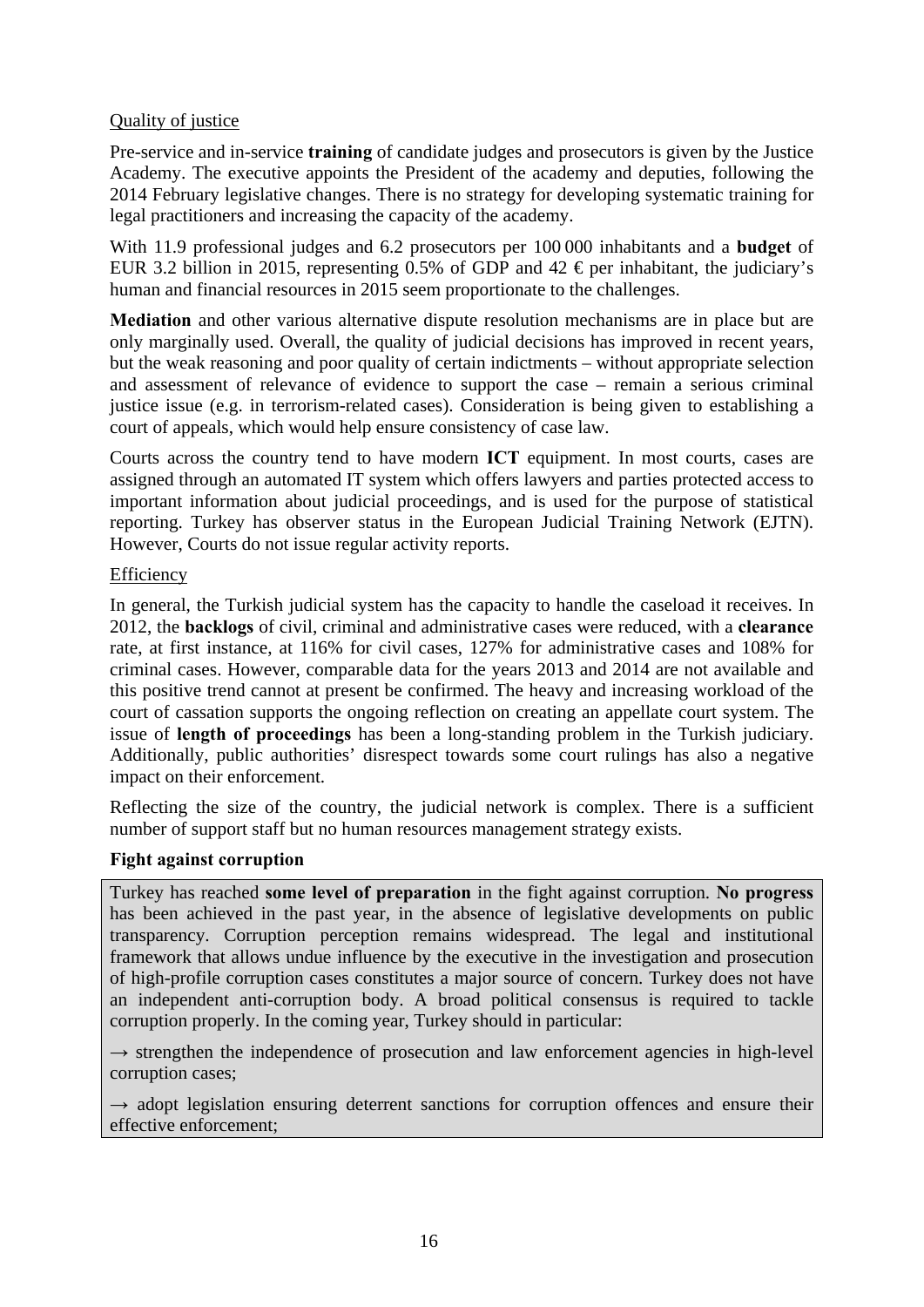$\rightarrow$  adopt an updated anti-corruption strategy and action plan setting out a clear vision and selecting a realistic number of priorities to tackle corruption effectively as well as establish an independent anti-corruption body in line with UNCAC provisions.

## Track record

The track record of **investigations, prosecutions and convictions remained inadequate.**  This was particularly true of high-level corruption cases implicating political figures. Prosecutions in such cases, including the Deniz Feneri case and the December 2013 corruption investigations, resulted in no convictions. Serious concerns remain over the effectiveness of these investigations due to interference by the executive. Political authorities should ensure law enforcement bodies are fully empowered to act effectively and impartially when investigating corruption allegations.

A total of 279 574 corruption investigations were conducted in 2014, leading to 64 239 convictions. Public procurement — in particular concessions and public and private partnerships — as well as land administration, energy, construction and transportation remain particularly vulnerable to corruption.

**Financial investigations** are not conducted systematically in cases of corruption and organised crime. The freezing of alleged criminal assets as a protective measure continued to work effectively. The number of corruption cases in which criminal assets were **confiscated** increased from 11 048 in 2013 to 12 324 in 2014. The level of detection and investigation of foreign bribery offences remained limited. With few exceptions, sentences are not deterrent and courts defer judgments on major corruption offences.

**Political influence** on judges and prosecutors and other law enforcement officers was a serious cause of concern as politicians continued to frequently publicly criticise and exert pressure on ongoing corruption investigations. This was exemplified by the removal, suspension or subsequent prosecution of judges, prosecutors and law enforcement officers, in particular those who led the 17-25 December 2013 corruption investigations and the Deniz Feneri case.

The Constitutional Court was systematically late with its decisions on external financial audits, publishing its financial audit decisions on AKP and CHP 2010 accounts only in December 2014 (see also *Chapter 23- Judiciary and fundamental rights*). In the past five years no political party has been referred to the Public Prosecutor for violating the **party financing** provisions of the Law on Political Parties.

The existing system of **asset declaration** and verification has limited scope and asset declarations are not made public. In 2014, nine public officials were convicted and 42 acquitted on charges of illicitly acquiring or concealing property. One judgment was deferred. Turkey still needs to establish a proper asset disclosure and **conflict of interest mechanism. Whistle-blowing** is rare given the inadequate protection provided by the current law.

The track record of **access to information** is positive. In 2014, only 2.7 % of requests for access to information were refused, against 3.4 % in 2013. The share of appeals refused by the Board of Review of the Access to Information fell from 50.6 % in 2013 to 36.3 % in 2014. However, at just a quarter of the population, public awareness of the right to information remained low. Protection of state secrets, commercial secrets and individual privacy were the most common grounds for refusing information requests.

Institutional framework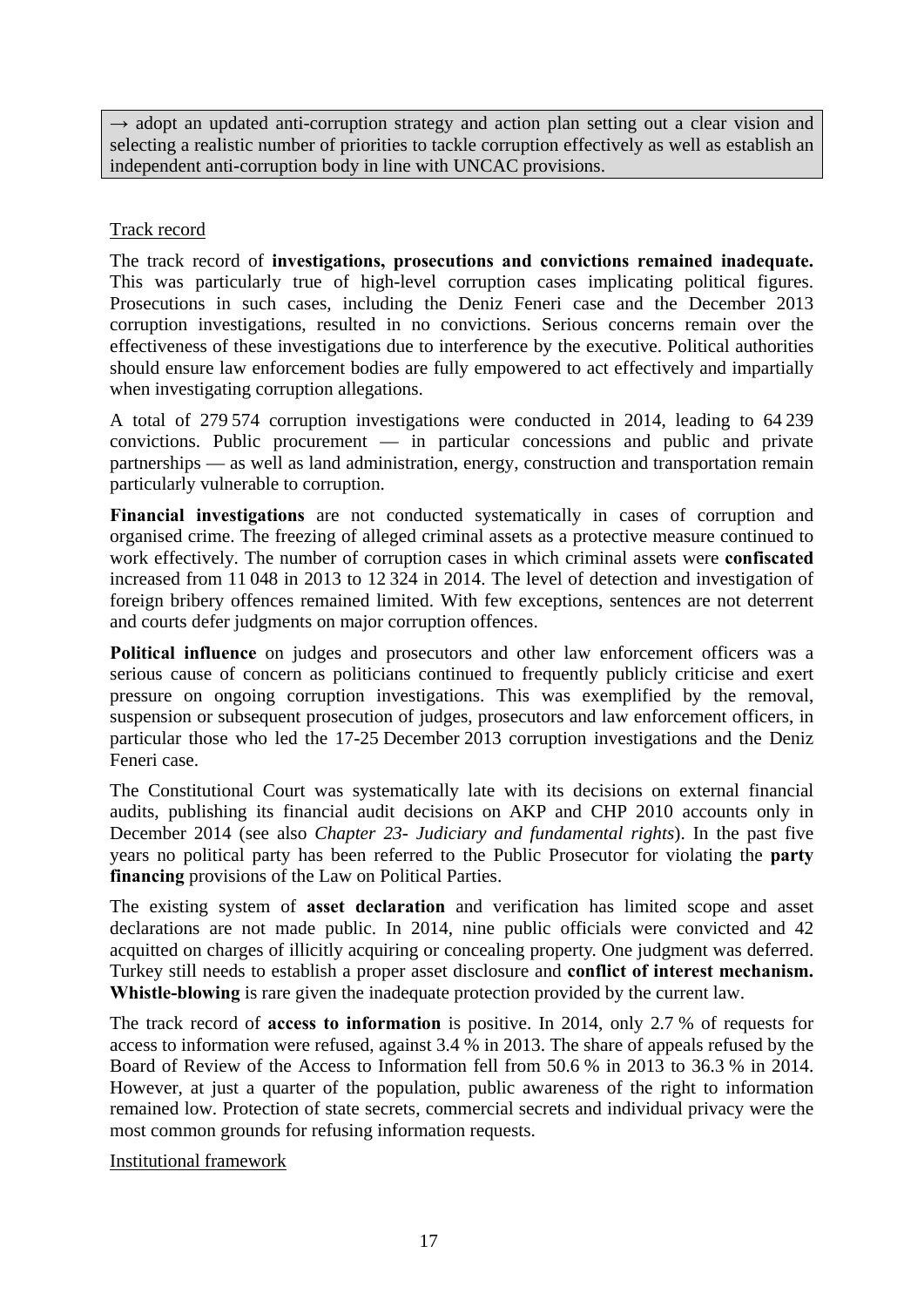On **prevention of corruption,** an independent anti-corruption body has not been established yet. The inadequate policy coordination among the various institutions in charge of preventing corruption constitutes a major impediment to the effectiveness of the anti-corruption policy. The Prime Ministry Inspection Board coordinates preventive anti-corruption measures. However, the board lacks both independence and *ex officio* investigation powers. The Prime Ministry Communications Centre (BIMER) continued to act as the primary body for receiving corruption and maladministration complaints. In 2014 alone, the centre received more than 460 000 complaints, 95 % of which were submitted online or via a hotline. Anti-corruption awareness-raising campaigns have not been conducted on a systematic basis. The Ombudsman remained silent on corruption. No comprehensive policy is in place yet to fight corruption in the private sector.

As regards **the law enforcement and prosecution side**, the country lacks a specialised court and prosecution service designated by the Supreme Board of Judges and Prosecutors (HSYK) with the permanent authority to deal with anti-corruption investigations. In addition to the lack of independence of the HSYK and law enforcement officers, the existing legal framework prevents effective anti-corruption investigations. Information-sharing between police and the Financial Intelligence Unit is automated and electronic access to databases by the relevant agencies is broadly in place.

#### Legal framework

Although passive and active bribery are defined in the Criminal Code, the definition of the latter is not in line with the recommendations of the Group of States against Corruption (GRECO). The legislation on political party and electoral campaign financing is deficient. The parliamentary elections in June and November 2015 took place in a legal and institutional context in which individual persons such as party candidates and independent candidates were not subject to any of the transparency requirements that apply to political parties. Due to numerous exceptions allowed by the public procurement law, public tenders remain particularly vulnerable to corruption. In the Penal Code as amended in 2013, penalties imposed for bid-rigging are not deterrent and suspects convicted of tender-rigging charges can benefit from deferred judgments. These were applied to 572 convicts in 2014. Anti-corruption legislation is inadequate to prevent, prosecute and penalise conflicts of interest effectively and to ensure that asset declarations become an effective tool in the fight against corruption. The penalties for these offences are not deterrent and enforcement remains weak. Turkey has no legislation governing lobbying. Frequent changes to protective measures in the Criminal Procedures Code, such as legal limitations on probation, arrest, search and confiscation, hamper the effectiveness of investigations.

Turkey is party to the **UN Convention against Corruption** and has criminalised the unfair acquisition of property by public officials. The first implementation review was published in June. The country signed and ratified the relevant Council of Europe anti-corruption conventions and the OECD Convention on Combating Bribery of Foreign Public Officials in International Business Transactions. However, the OECD's Foreign Bribery Report published in December 2014 expressed concern over Turkey's limited enforcement of the foreign antibribery legislation.

## Strategic framework

The initial objectives set out in the 2010-2014 anti-corruption strategy and action plan have not been met in the absence of legislative developments on public transparency. The initial action plan highlighted a total of 28 preventive, enforcement and awareness-raising measures. Initial objectives such as revising the legislation on state and trade secrets, public procurement and the permission system in investigations related to public officials have not been addressed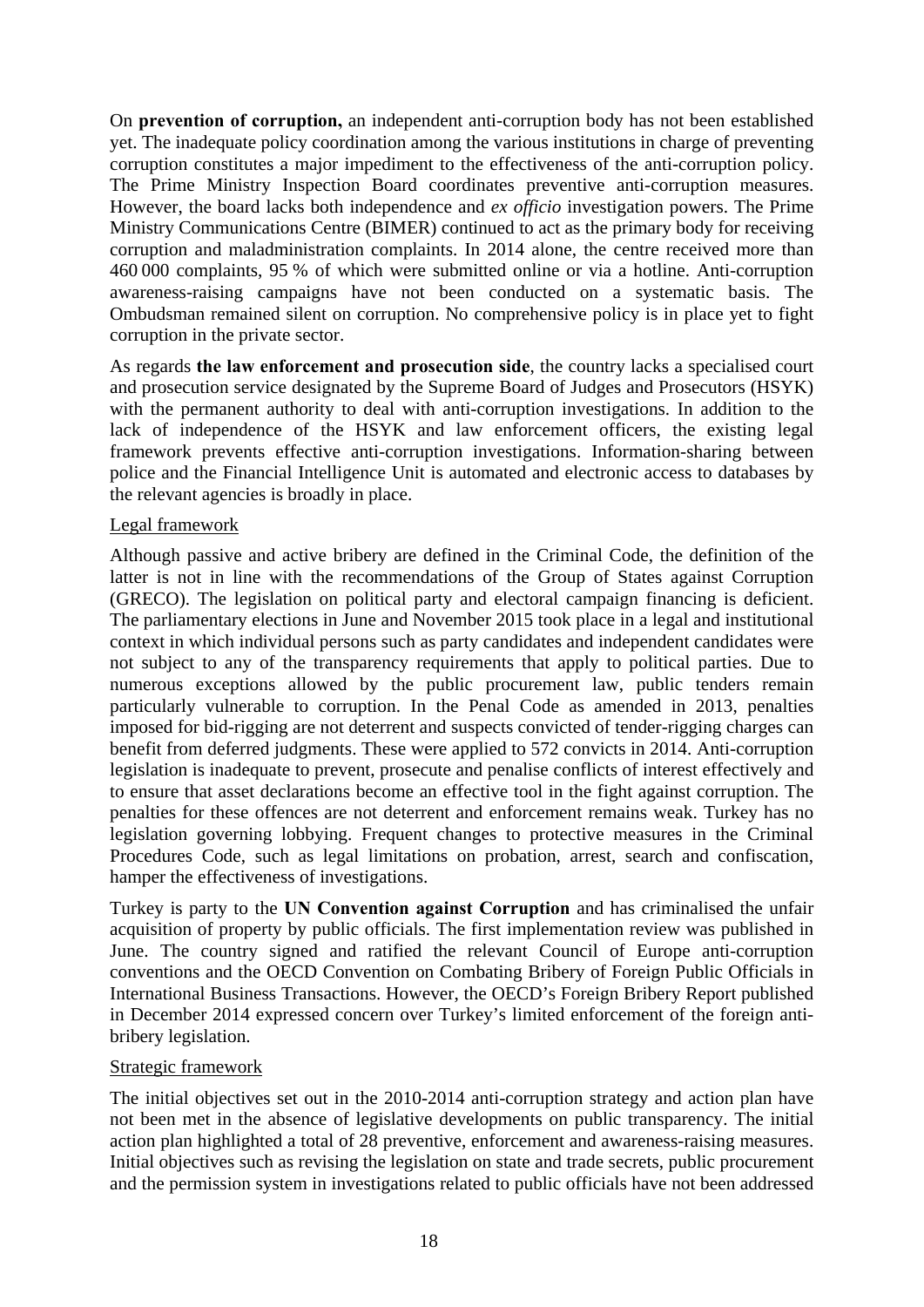so far. Civil society has participated only marginally in the implementation of the strategy. There was no transparency in the work of the working groups as reports on their work are not public. Turkey has not updated its anti-corruption strategy or action plan.

#### **Fight against organised crime**

Turkey has achieved **some level of preparation** in the fight against organised crime*.* **Some progress** has been made over the past year to increase investigation capacity and adopt and implement new strategies in the field.

However, statistics on the number of final convictions and other important indicators are not available. Financial investigations remain under-used. Precautionary freezing of assets is rarely applied and the level of assets confiscated is low. In the coming year, Turkey should in particular:

 $\rightarrow$  adopt sound data protection legislation in line with European standards to create the conditions for efficient and effective international police and judicial cooperation, including with Europol and Eurojust;

 $\rightarrow$  take measures to improve its track record, in particular by dismantling criminal networks and confiscating criminal assets;

 $\rightarrow$  collect and use appropriate aggregate statistics to facilitate threat assessment, policy development and implementation.

#### Track record

There are no statistics available for final convictions for serious and organised crime. Police carried out 61 operations in 2015 compared with 65 in 2014 and almost the double in 2013 for illegal possession of guns. The number of arrested suspects was 69, substantially less than in previous years (129 in 2014 and 653 in 2013). The number of migrants' smugglers in 2014 was 803, most of them (624) of Turkish nationality. The number of suspicious transaction reports submitted to the Financial Crimes Investigation Board was 36 483 in 2014 compared with 25 592 in 2013; those on terrorism financing was 1 159 in the first semester of 2015 and 744 in 2014. There are no available statistics on trafficking in human beings, investigations and convictions for money laundering, precautionary freezing of assets during the initial phase of investigations or confiscation of criminal assets. The Turkish law enforcement authorities detained 117 686 suspects in 2014 in relation to 77 664 drug related crimes.

#### Institutional and operational capacity

Turkey has 432 768 police officers which corresponds to 557 per 100 000 inhabitants. Initial and in-service training is provided by the police academy. However, its capacity to provide specialised training is limited.

**Specialised units** are in place to combat terrorism and trafficking in human beings, drugs and cybercrime, and for witness protection and financial investigations. Specialisation and effectiveness need to be developed through training and retention of staff in the respective units. The general level of police equipment is good in terms of vehicles, radio communication systems, software, hardware and premises. However, as part of the government's response to anti-corruption allegations in December 2013, the national police faced a high number of staff changes and reassignments as well as arrests and suspensions, which have impacted on the effective functioning of the relevant institutions.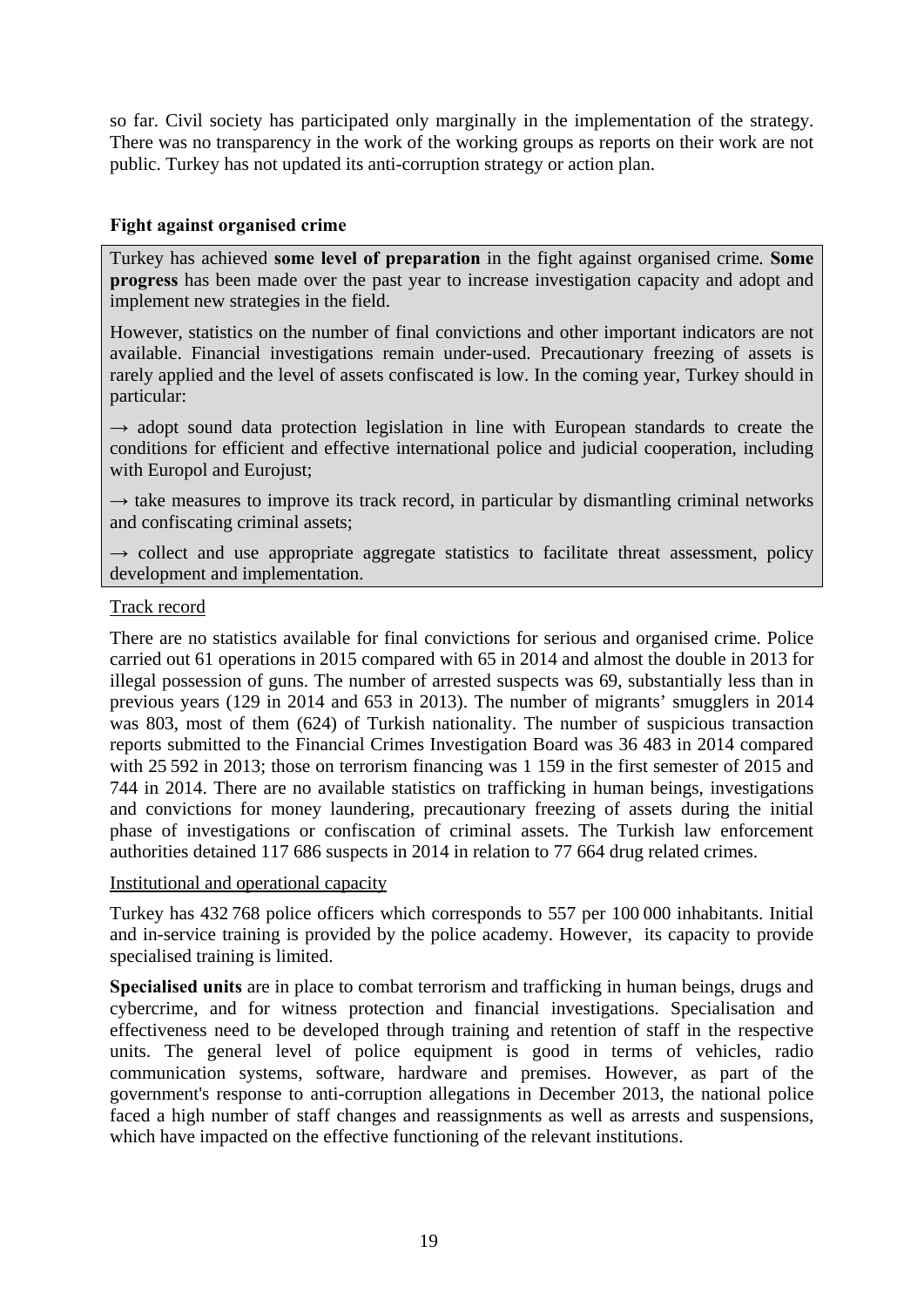The various law enforcement agencies have numerous databases, for example on passports, human trafficking and gun licences. However, clear procedures governing mutual access and data sharing are lacking. Further specialisation of courts to deal with organised crime is needed. Inter-agency cooperation on the ground needs to be improved. An operational **agreement with Europol** is not in place due to the lack of data protection legislation in line with European standards. This is despite Turkey having concluded a strategic cooperation agreement with Europol in July 2004. International cooperation needs to be stepped up. There have been only a few cases of successful international cooperation on asset confiscation in the past five years despite requests for assistance in many cases.

Since a Law on **Witness Protection** was adopted in January 2008, witness protection units have been established under the national police and Gendarmerie General Command in 78 provinces. A Witness Protection Board composed of 11 officials decides whether to launch protection measures. The witness protection law is applicable to crimes punishable by solitary confinement for life, life imprisonment and imprisonment for 10 years or more, as well as crimes committed as part of a criminal organisation as defined in the Penal Code and other laws with criminal provisions. There were 185 people enrolled in the witness protection scheme. The police and judiciary have signed a memorandum of understanding; however, their respective roles need to be defined more clearly to improve coordination.

In the **fight against cybercrime**, Turkey established a 24/7 contact point in the national police in line with the Council of Europe Convention on Cybercrime ratified in May 2014. Turkey signed the Council of Europe Convention for the Protection of Individuals with regard to Automatic Processing of Personal Data in January 1981 but has yet to ratify it. An amendment to the internet law in March 2015 allowing the Telecommunications Communications Presidency to remove or block access to content within four hours without a court order is a matter of concern (*see also political criteria and Chapter 23 on Judiciary and fundamental rights*).

A National Cyber Security Council including senior representatives from relevant ministries and institutions has been set up. The Council has been tasked with developing a national policy to counter the cybercrime threat and, in particular, to defend key strategic assets and raise public awareness. The strategy and action plan on cyber security (2013-2014) are currently being updated, with the Ministry of Transport coordinating.

A financial intelligence unit is in place within MASAK, the Financial Crimes Investigation Board. The number of suspicious transactions analysed by the board has been rising every year. The board has increased the number of investigation staff and is upgrading its IT infrastructure. Currently, it collects crime statistics on an annual basis. Information on suspicious transactions is used to help improve threat assessments and the development of national policies and strategies.

#### Legal framework

The Criminal Code is largely in line with the *acquis* covering specific types of crimes. A number of shortcomings in the investigation phase need to be addressed, including the timeline and detailed arrangements for using special investigation measures. The investigative powers of the border police and customs remain very limited and highly dependent on the police. The law on confiscation of criminal assets is partially in line with the *acquis*. Rules on third-party confiscation and extended confiscation and precautionary freezing of assets need to be aligned.

The legislation to combat money laundering and financing of terrorism is largely in line with the recommendations of the Financial Action Task Force, which has removed Turkey from its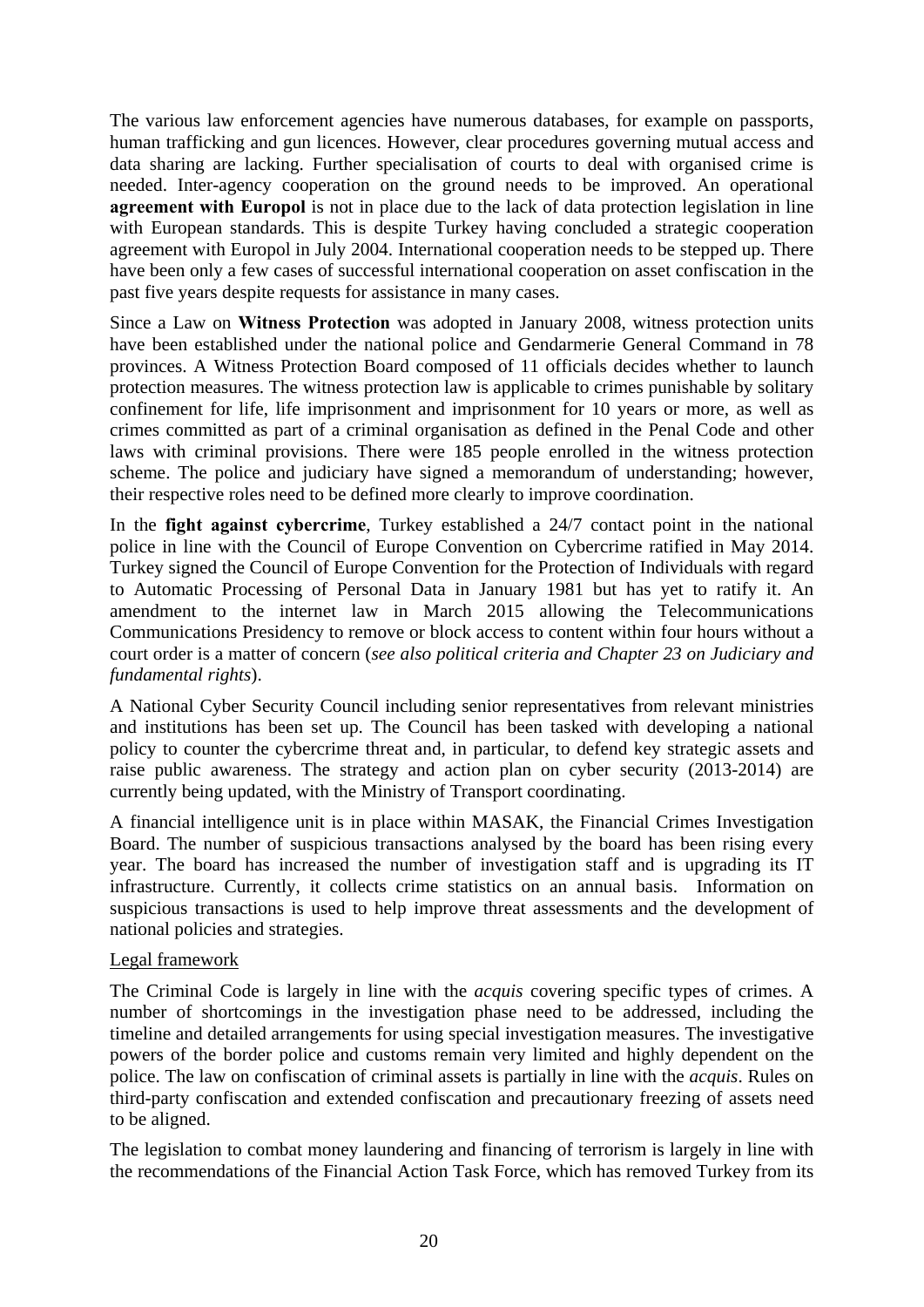permanent monitoring process. Turkey has committed to work with the task force to address all issues identified in its mutual evaluation report.

## Strategic framework

Turkey is providing input to the Serious and Organised Crime Threat Assessment, although it has not yet adopted Europol's reporting methodology. Turkey is implementing its 2010-2015 national strategy and 2013-2015 action plan against organised crime under the coordination of the Ministry of Interior.

On drugs, Turkey is implementing its 2013-2018 national strategy against drugs and 2013- 2015 action plan under the coordination of the national police. The strategy and action plan address topics such as coordination, reduction of supply, prevention, treatment, rehabilitation, harm reduction, international cooperation, data collection, research and assessment. Following a Prime Ministry circular of November 2014, an anti-drug emergency action plan has entered into force with a number of complementary objectives.

Turkey is currently updating its 2013-2014 strategy and action plan on cyber security in order to identify and address emerging cyber threats.

A comprehensive multi-disciplinary and victim-oriented approach to human trafficking remains to be developed.

#### **Fight against terrorism**

Turkey was struck by the deadliest terrorist attack in its modern history, on 10 October in Ankara, an attack which followed a similar pattern to the one in Suruç in July, which claimed more than 30 lives and was attributed to Da'esh.

Turkey has in recent months been giving priority to the PKK in its efforts to fight terrorism, particularly following a severe surge of violence in the country since July. The PKK remains on the EU list of terrorist organisations. Turkey is legitimate to defend itself against such terrorist violence, but measures taken need to be proportionate (*see Situation in the east and south east*). Turkey joined the international coalition against Da'esh in September 2014. Following the Da'esh attributed terrorist attack in Suruç in July, Turkey strengthened its engagement with the coalition and launched several air-strikes against Da'esh positions in Syria. It also reached an agreement with the US on the use of Incirlik base for the coalition forces. Turkey has been seriously affected by the phenomenon of foreign terrorist fighters transiting through the country and is a source for terrorist fighters. It has improved its regime for combating the financing of terrorism. Turkey's active counter-terrorism dialogue with the EU has continued, with particular attention paid to foreign terrorist fighters on which an experts' meeting was held in June. The phenomenon of foreign terrorist fighters needs a dedicated approach by the intelligence and law enforcement community and a consistent judicial policy. A comprehensive strategy is needed to effectively prevent and counter radicalisation. This needs to be done in close cooperation with religious leaders and communities, social workers, the education system and youth organisations.

## <span id="page-20-0"></span>**2.4. Human rights and the protection of minorities**

## **Overall situation**

Turkey's Constitution guarantees the protection of human rights and fundamental freedoms. Implementation had considerably improved in the last decade. However, major shortcomings remain. The enforcement of rights stemming from the European Convention on Human Rights (ECHR) and the case law of the European Court of Human Rights (ECtHR) is not yet fully ensured. There was significant backsliding in the past two years notably in the areas of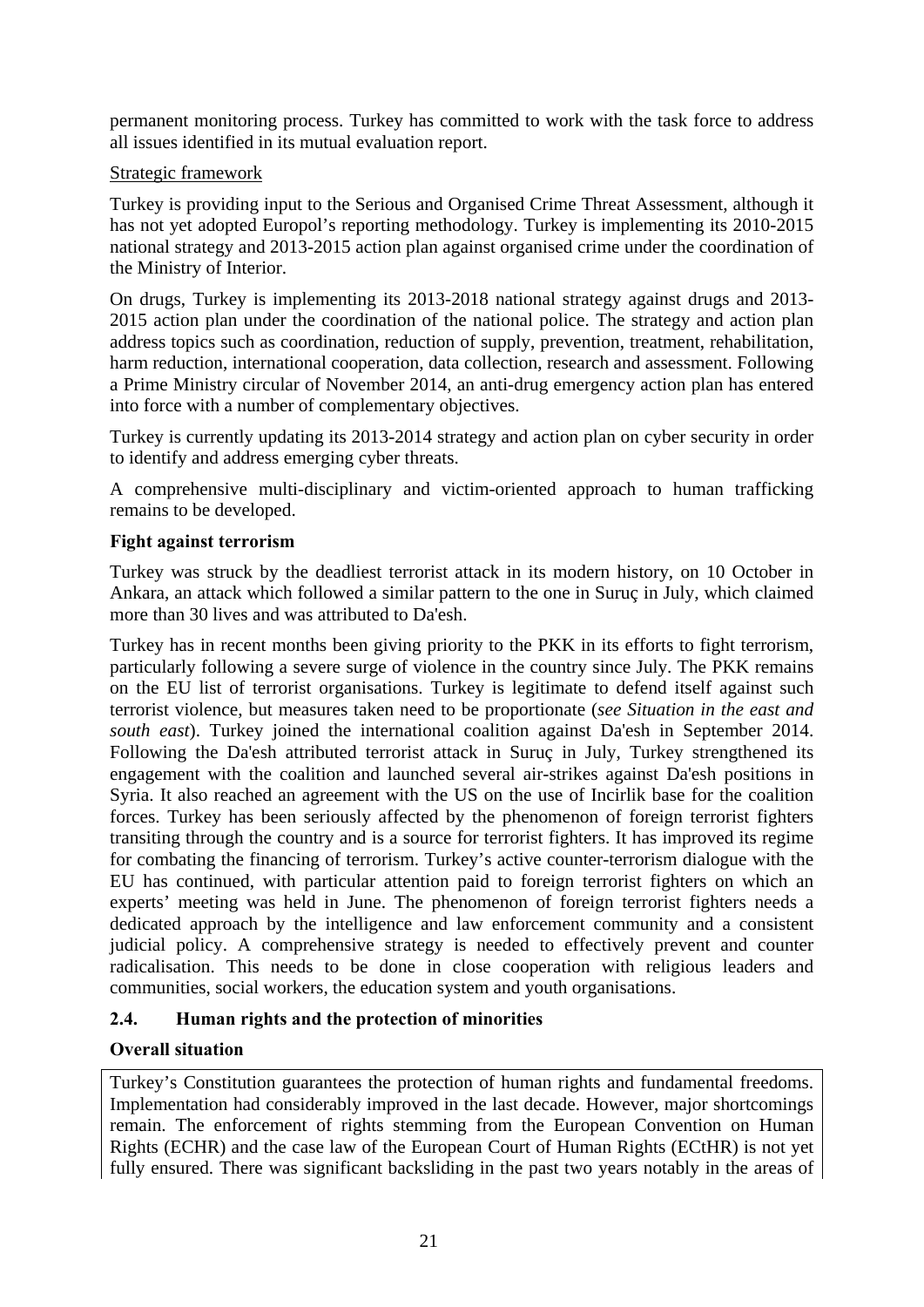freedom of expression and freedom of assembly. Legislation on internal security was adopted which contradicts the measures outlined in the March 2014 action plan on the prevention of violations of ECHR by granting broad discretionary powers to the law enforcement agencies without adequate judicial or independent parliamentary oversight. Most recently, the escalation of violence in the east and south east since July gave rise to serious concerns over human rights violations. Anti-terror measures taken in this context need to be proportionate. Turkey should widen the scope and improve the monitoring of the implementation of the action plan to cover all rights and the case law of the ECtHR.

Shortcomings particularly affect the following areas:

- Freedom of expression is frequently challenged, in particular through arbitrary and restrictive interpretation of the legislation, political pressure, dismissals and frequent court cases against journalists which also lead to self-censorship.
- Freedom of assembly is overly restricted, in law and practice, in particular through disproportionate use of force in policing demonstrations and a lack of sanctions for law enforcement officers.
- Non-discrimination is not sufficiently enforced, in law and in practice, and the rights of the most vulnerable groups and of persons belonging to minorities are not sufficiently upheld. Gender-based violence, discrimination and hate speech against minorities, and respect for the rights of lesbian, gay, bisexual, transgender and intersex (LGBTI) persons are major areas of concern.
- Criminal and anti-terror legislation is not yet in line with the ECtHR case law and the proportionality principle needs to be observed in practice.

In line with the new reporting methodology, a detailed analysis of freedom of expression as a pilot area follows below. For a detailed analysis of developments on other human rights and the protection of minorities, see *Chapter 23 — Judiciary and fundamental rights*. For developments in the areas of trade union rights, non-discrimination and equal opportunities, see also *Chapter 19 — Social policy and employment*.

## **Freedom of expression**

The country has reached **some level of preparation** on respect for freedom of expression, the media and the internet. After several years of progress, serious **backsliding** has been seen over the past two years. While in recent years it had been possible to discuss some sensitive and controversial issues in a free environment, ongoing and new criminal cases against journalists, writers or social media users are of serious concern. Changes to the internet law, which are a significant step back from European standards, increased the government's powers to block content without court order on an unduly wide range of grounds. In addressing the shortcomings outlined here, in the coming year the country should in particular:

 $\rightarrow$  act against intimidation of journalists in all its forms: notably investigate all physical attacks and threats against journalists and actively prevent attacks on media outlets but also defuse the tense political climate which creates an environment curtailing freedom of speech in the media and on the internet;

 $\rightarrow$  ensure that defamation law and other similar offenses are not used as a means of putting pressure on critics by ensuring courts are fully aware of and apply the case law of the ECtHR;

 $\rightarrow$  ensure that existing legislation notably the internet law complies with European standards and is implemented in a manner which ensures proportionality and equality before the law.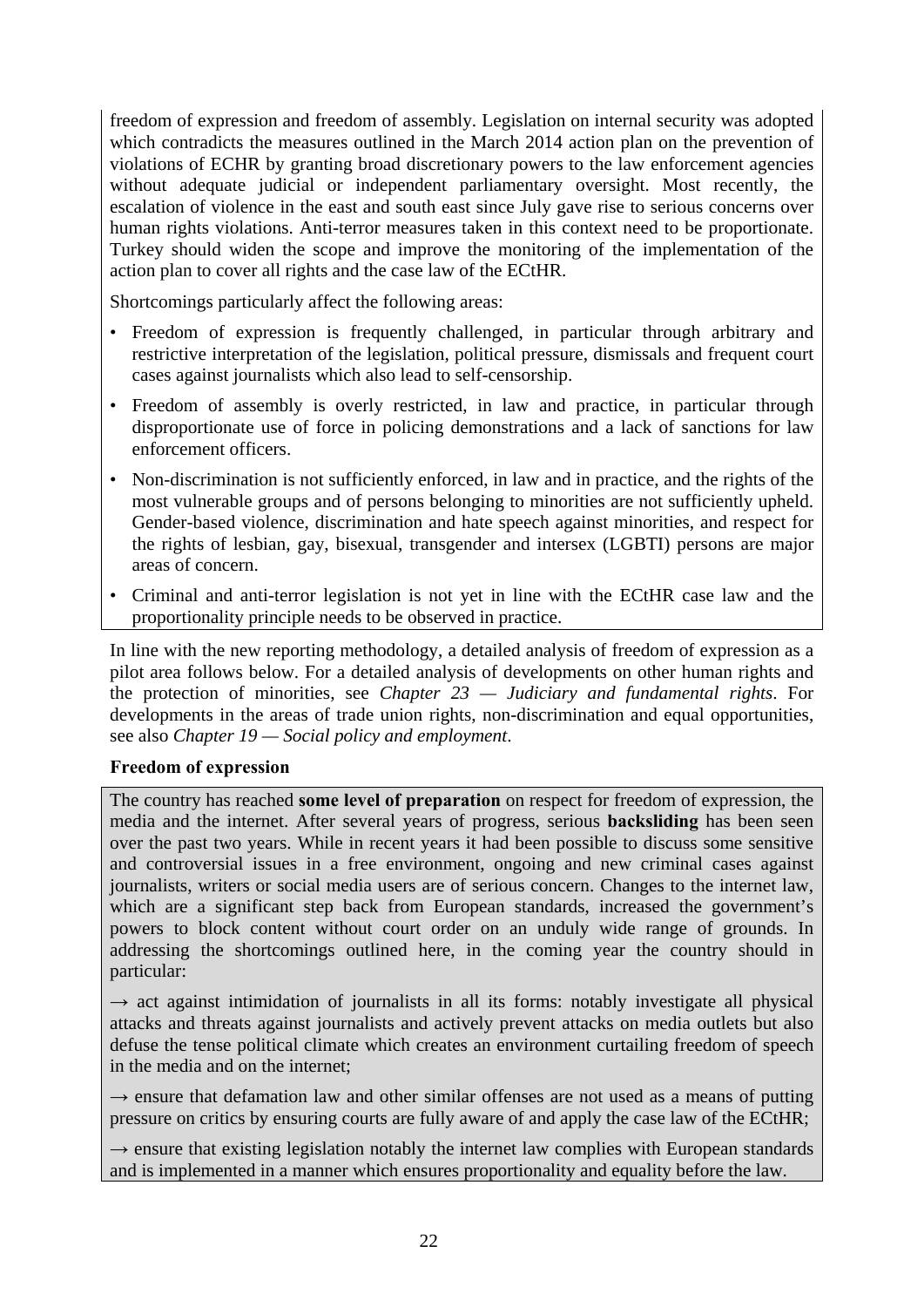#### Intimidation of journalists

While the number of journalists in prison in Turkey decreased significantly since 2011, it currently still exceeds 20, many of whom face or were convicted for charges under the antiterror law. A high number of arrests, hearings, detentions, prosecutions as well as censorship cases and layoffs occurred, as the government maintained a strong pressure on media. Several international journalists were deported. Frequent threats and various types of intimidation from state and non-state agents against journalists and media outlets continue to be an issue of serious concern. Sporadic physical attacks against journalists have taken place, which are being investigated by the authorities. In the context of the escalating violence in the east and south east and increasing tensions across the country, a number of attacks on media outlets took place and the authorities took actions curtailing further freedom of media. Old cases of killings and assaults on journalists, including from the 1990s, continue to be investigated while some are closed due to the statute of limitations. There is a widened practice of court cases for alleged insult against the President being launched against journalists, writers, social media users and other members of the public, which may end with prison sentences, suspended sentences or punitive fines. This intimidating climate leads to increased selfcensorship.

#### Legislative environment

By permitting undue restrictions, the Constitution does not fully protect the right to freedom of expression. A number of laws restrict freedom of expression and are not in line with European standards. The legislation on the internet was again changed in March 2015, increasing the government's prerogatives to block content without a court order on an unduly wide range of grounds. Under the Criminal Code, prosecution for insulting high-level politicians, including the President, can result in a jail sentence of one to four years, which can be increased if the offence is committed publicly through media or social media. Such legislation is not in line with ECtHR case law. Insulting religion and blasphemy are criminal offences carrying penal sentences. In addition to prison terms, high fines have a deterrent effect on free media reporting. The legislation on hate speech is not in line with ECtHR case law. Legislation on the registration and accreditation of journalists as well as legislation on access to information are not entirely in line with international standards.

#### Implementation/institutions

Media blackouts about information considered as sensitive, including reporting on the terrorist attacks in Ankara and Suruç, are a recurrent trend. Criminal legislation on defamation against the state, its institutions, employees or other symbols of statehood is extensively used against journalists, lawyers and users of social media critical of the government and government officials. Blocking of websites with or without a court order continues. Turkey has made more requests to Twitter to delete content or suspend accounts than any other country in the world.

The distinction between freedom of expression and hate speech is not clearly delineated. Divisions in the media prevent the profession from regulating itself and drawing up and implementing common rules on professional ethics.

## Public Service Broadcasters

There are concerns about the editorial independence of the public service broadcaster, including its election coverage, which displayed a significant bias towards the ruling AKP party. Regulation of the public service broadcaster is not in line with European standards. The independence and neutrality of the Radio and Television Supreme Council (RTÜK) remain a matter of concern as its members are elected by the parliament without civil society and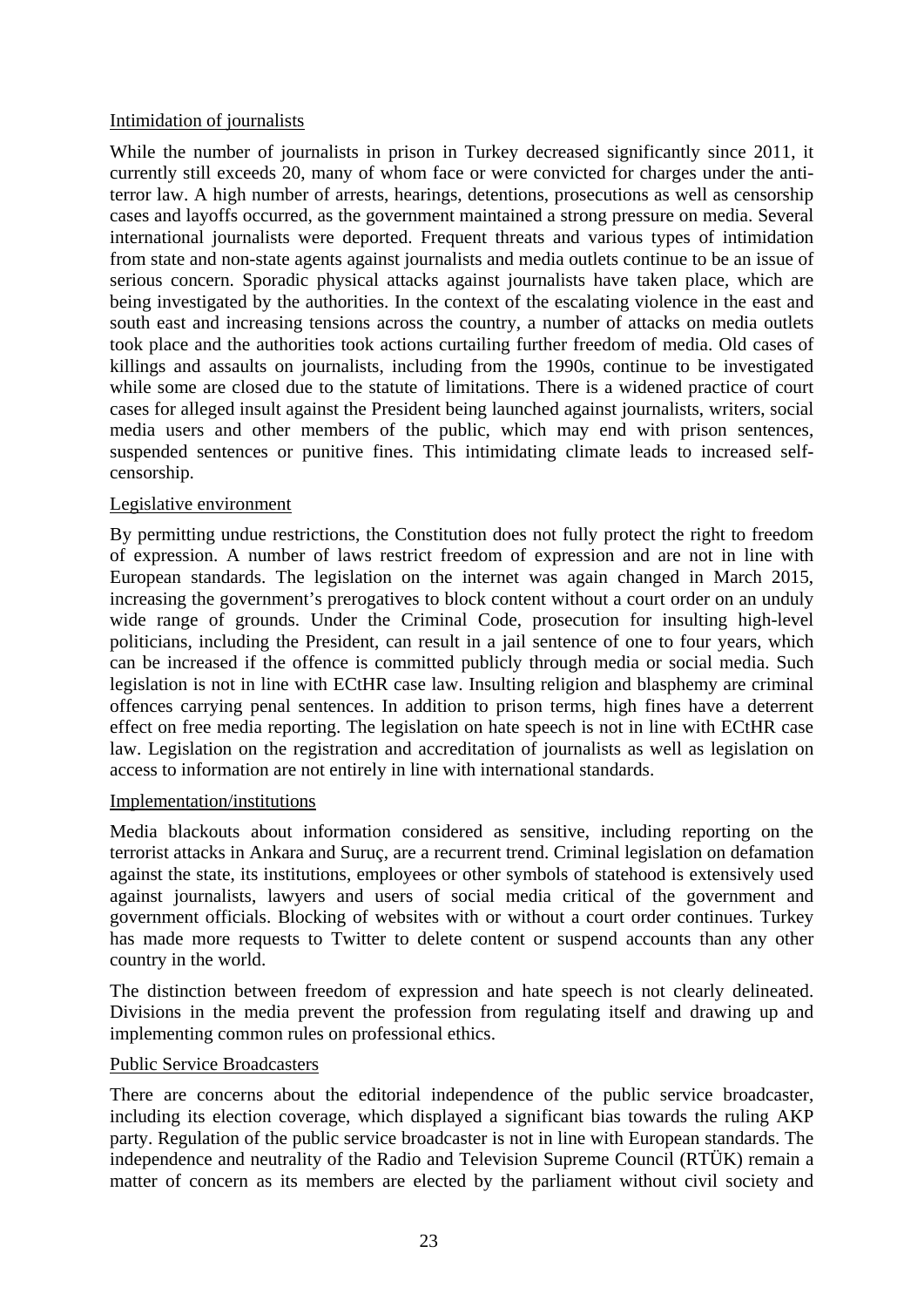professional and other relevant organisations being involved or represented in the Council. The Council's work is fairly transparent as its decisions are published together with the supporting expert reports. RTÜK is also responsible for licensing. The lack of precise licensing rules can make the tender process vulnerable to undue political pressure.

#### Economic factors

The media market in Turkey is diverse. However, the lack of transparency on media ownership casts doubts on the independence of editorial policies. A small number of media groups dominate the media market which affiliated businesses have interests in energy, construction, real estate, trade, finance and tourism. Through these related interests, media outlets may be vulnerable to economic pressure from major customers, including the state. State-sponsored advertising is not fairly distributed across the media organs, distorting the market and adding to the economic pressures on some media outlets. Independent and sustainable financing of the public service broadcaster is not ensured. The broadcasting law does not ensure fair competition as it does not prevent monopolisation.

#### Professional organisations, Professional conditions

The representation of journalists continues to be divided between the professional journalists associations and the pro-government union. Journalism is an increasingly precarious profession with low wages and job security. Working conditions, insufficient trade union rights and application of labour legislation, the difficulty of obtaining a press card and arbitrary accreditation decisions are major concerns.

#### **Situation in the east and south-east**

After initial positive developments in settling the Kurdish issue, the peace process effectively came to a complete halt in July, in the wake of a resurgence of violence by the Kurdistan Workers' Party (PKK) and the government's extensive response that followed. There were numerous casualties among civilians and members of the security forces. It is imperative that the Kurdish peace process resumes. It remains the best opportunity in a generation to solve a conflict that has claimed far too many lives. The new government needs to give priority to making progress towards democratisation and reconciliation. Regional disparities affecting the eastern and south-eastern regions, which are also shouldering a great number of refugees from the conflicts in Syria and Iraq, should also be gradually addressed.

The year was marked by escalating violence, resulting in the halt of the settlement process of the Kurdish issue.

Some initial positive developments had given reasons for hope of a new impetus. In February, a joint press conference by the Government and the pro-Kurdish party HDP was held and the call of the imprisoned PKK leader Abdullah Öcalan to discuss the organisation's disarmament was announced. Options for a solution were widely and freely discussed, including the positions of the PKK, which remains on the EU list of terrorist organisations. However, already in October 2014 violent incidents took place, with some 50 casualties, in the context of the events in Syria and Kobane. The pre-election and election period were also tense, with a number of incidents, including a bomb attack on a HDP rally.

The security situation deteriorated dramatically in July, shortly after the PKK announced considering ending the ceasefire, introduced in March 2013. A spiral of violence followed a Da'esh attributed terrorist attack in Suruç on 20 July. PKK conducted repeated terrorist attacks targeting Turkish police and military, which grew in scale in September. The EU firmly condemned these terrorist acts. In response, the government undertook extensive security and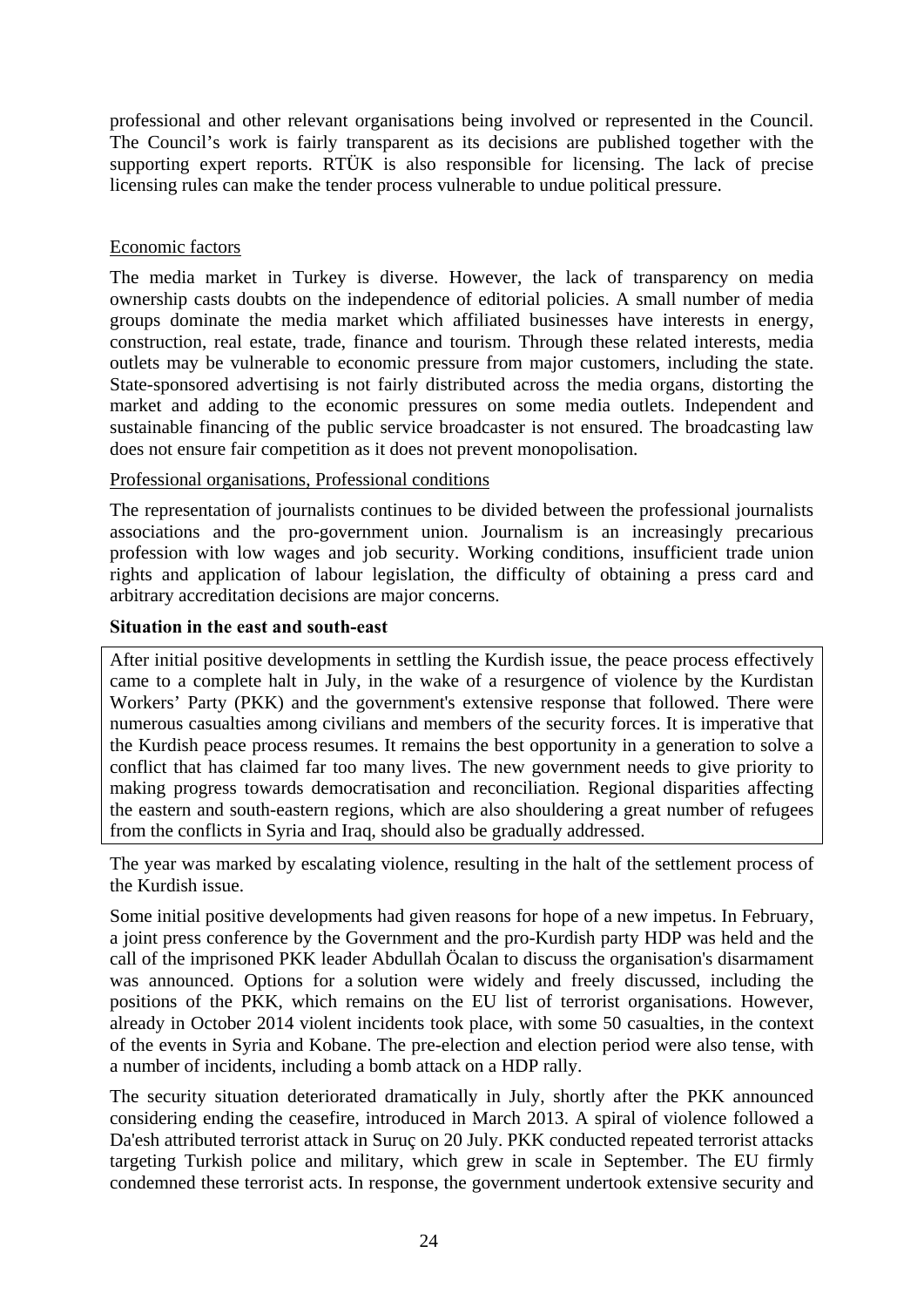military operations against the PKK, including many air strikes on PKK bases in both Turkey and Iraq. Between July and September, dozens of civilians including 20 children and over 120 security forces were killed. A large number of PKK members were reportedly killed in Turkey, and many more in the air strikes in Iraq. There were disquieting reports of alleged severe human rights violations committed by security forces. More than 20 civilians were reportedly killed during a 9-day curfew imposed on the town of Cizre. Tensions also increased across the country, with several attacks on media outlets and HDP party headquarter and offices. The authorities took actions curtailing the free exercise of media freedom during the period.

As a result, the settlement effectively came to a halt. The government also blamed HDP for its relations with PKK, whilst HDP leadership made several calls on PKK and the government to stop the violence.

Criminal cases related to the Kurdish issue continued at a very slow pace. No steps were taken to abolish the village guard system, a paramilitary force of around 50 000 people paid and armed by the state. No comprehensive plan was developed to address the issue of missing persons, including thorough and independent investigations into alleged past cases of extrajudicial killing by security and law enforcement officers or the PKK. Mass graves discovered in the south-east were not adequately investigated. The recommendations of the UN Special Rapporteur about lack of prosecutions over extrajudicial, summary or arbitrary executions were not addressed. The statute of limitations for cases of missing persons and extrajudicial killings dating from the 1990s remained in force. As a result, several cases were dropped in 2014 and 2015. Only 12 cases involving past crimes continued. Turkey should consider ratifying the International Convention for the Protection of All Persons from Enforced Disappearance and the Rome Statute.

The South-East Anatolia Project to improve the socioeconomic development of the region continued, with notable improvements in infrastructure. However, socioeconomic and educational indicators show strong disparities with the rest of the country. The east and south east received a huge influx of refugees from Syria and Iraq, putting local communities under additional strain.

## **Refugees and internally displaced persons**

Turkey continued to make considerable efforts to give shelter to Syrian **refugees**. Turkey is the country hosting the largest refugee population in the world, with about 2.2 million, of which close to 2 million from Syria. Sheltering and integrating such a large population of refugees is a major challenge for the country which has already spent about EUR 6.7 billion in this endeavour. The regulation on temporary protection issued in October 2014 should improve their integration. Syrians under temporary protection can benefit from health, translation and education services. However, some legislative loopholes exist. Turkey should still adopt legislation giving Syrians under temporary protection access to the labour market. This involves in particular drawing up detailed rules and procedures for labour market access, including a list of sectors and provinces where Syrians under temporary protection can be employed. Turkey should also adopt secondary legislation to implement the law on foreigners and international protection, notably as obtaining residence permits and health insurance remains difficult. Further progress on these issues would help Syrians in Turkey to become more self-subsistent (*see Chapter 24*).

There are close to one million **internally displaced persons** (IDPs) in Turkey, most of whom fled their homes between 1986 and 1995 due to the armed conflict in the south-east of the country. The process of compensating IDPs continued. Damage assessment commissions processed over 340 000 applications and granted compensation in half of them totalling over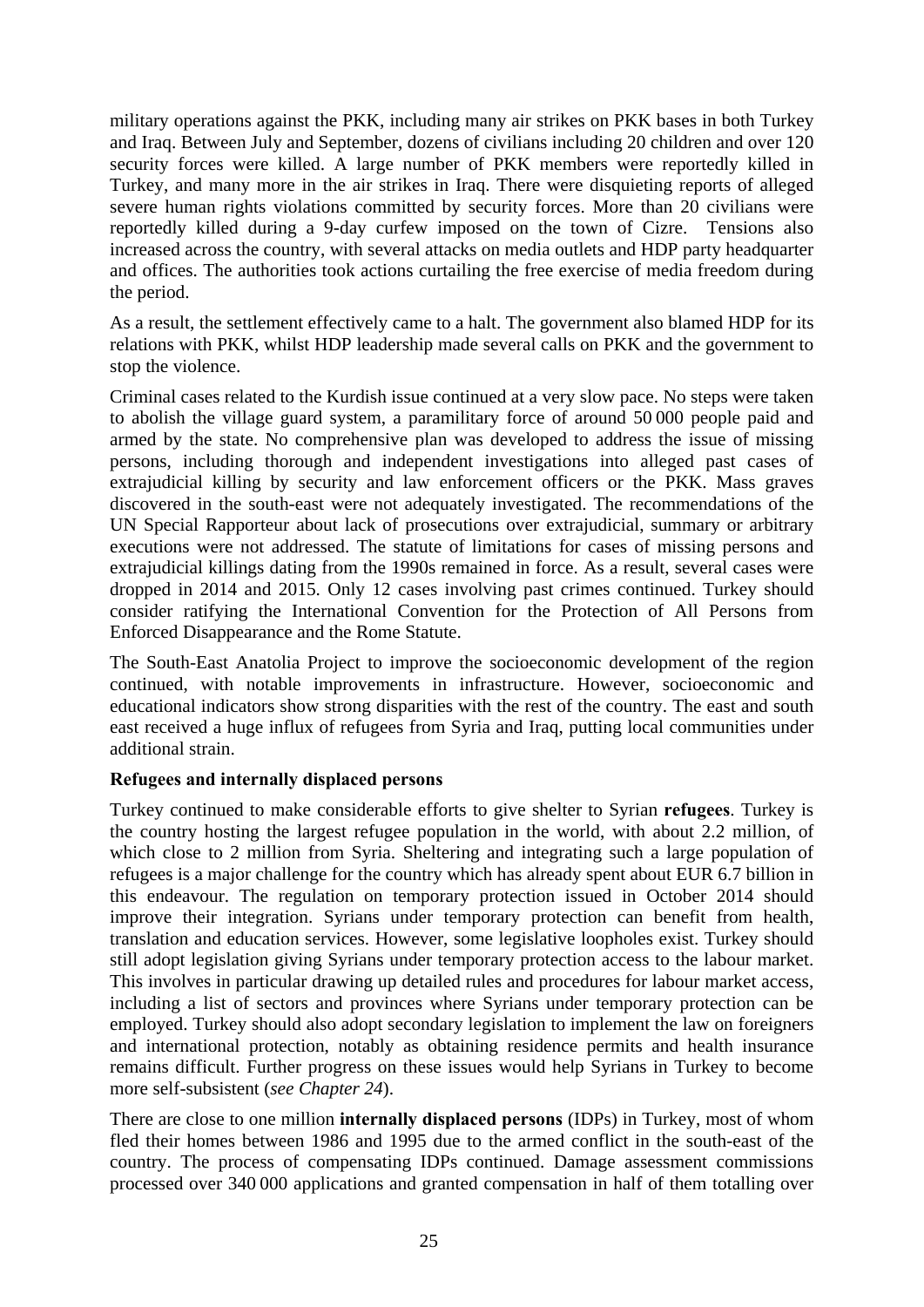EUR 1.1 billion. There is no comprehensive national action plan and strategy to address all challenges faced by IDPs such as security zones, village guards, lack of infrastructure and the presence of landmines in some places hamper their return to their villages.

# <span id="page-25-0"></span>**2.5. Regional issues and international obligations**

# **Cyprus**

Turkey welcomed the resumption of the talks on a comprehensive settlement between the leaders of the two communities in May 2015, expressing its support for the UNSG Special Advisor's efforts and for the newly elected leader of the Turkish Cypriot Community.

Turkey had however previously, from October to April, issued statements and engaged into actions challenging the Republic of Cyprus's right to exploit hydrocarbon resources in Cyprus's Exclusive Economic Zone for the benefit of all Cypriots. The EU has repeatedly stressed the sovereign rights of EU Member States which include entering into bilateral agreements, and exploring and exploiting their natural resources in accordance with the EU *acquis* and international law, including the UN Convention on the Law of the Sea. The EU also stressed the need to respect the sovereignty of Member States over their territorial sea and airspace.

As emphasised in the Negotiating Framework and Council Declarations, Turkey is expected to actively support the negotiations for a fair, comprehensive and viable settlement of the Cyprus issue within the UN framework, in accordance with the relevant UN Security Council resolutions and in line with the principles on which the EU is founded. Turkey's commitment and contribution in concrete terms to this comprehensive settlement remains crucial. The process of granting the Committee on Missing Persons full access to all relevant archives and military areas needs to be expedited.

Despite repeated calls by the Council and the Commission, Turkey has still not complied with its obligations as outlined in the declaration of the European Community and its Member States of 21 September 2005 and in Council conclusions, including those of December 2006 and December 2014. Turkey has not fulfilled its obligation to ensure full and nondiscriminatory implementation of the Additional Protocol to the Association Agreement and has not removed all obstacles to the free movement of goods, including restrictions on direct transport links with the Republic of Cyprus. There was no progress on normalising bilateral relations with the Republic of Cyprus.

Turkey continued to veto the Republic of Cyprus joining several international organisations, such as the OECD.

# **Peaceful settlement of border disputes**

No bilateral exploratory talks were held between Greece and Turkey to find common ground for the start of negotiations on the delimitation of the continental shelf.

Greece continued to object to Turkey's launch of a tender for offshore oil and gas exploration including part of the continental shelf off the Greek island of Castellorizo.

The threat *of casus belli* in relation to the possible extension of Greek territorial waters, as made in a Turkish Grand National Assembly resolution in 1995, still stands. In line with the Negotiating Framework and previous European Council and Council conclusions, the Council has reiterated that 'Turkey needs to commit itself unequivocally to good neighbourly relations and to the peaceful settlement of disputes in accordance with the United Nations Charter, having recourse, if necessary, to the International Court of Justice. In this context, the EU has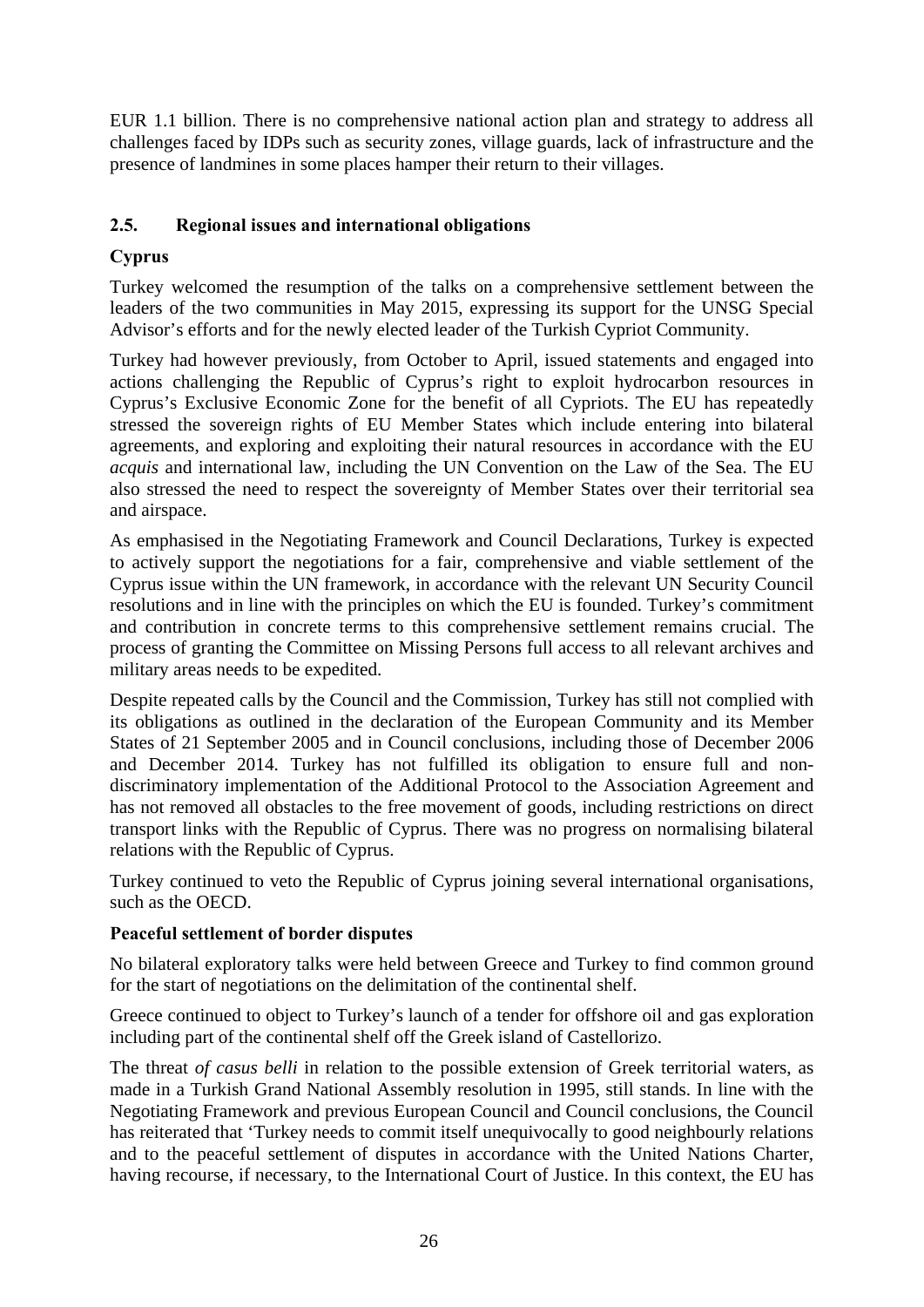again expressed serious concern, and urged Turkey to avoid any kind of threat or action directed against a Member State, or source of friction or actions that damage good neighbourly relations and the peaceful settlement of disputes. Greece and Cyprus made formal complaints about repeated and increased violations of their territorial waters and airspace by Turkey, including flights over Greek islands.

## **Regional cooperation**

Good neighbourly relations form an essential part of Turkey's process of moving towards the EU. **Bilateral relations with other enlargement countries and neighbouring EU Member States** have been good. The Turkish Prime Minister visited Greece in December 2014, to cochair the third Turkey-Greece High-Level Cooperation Council. The Greek Foreign Minister visited Turkey in May 2015. Turkey has continued its policy of engagement in the Western Balkans. Turkey maintained strong ties with countries in the region and supported their respective efforts to join NATO and the EU. President Erdoğan visited Albania and Bosnia and Herzegovina in May 2015. Prime Minister Davutoğlu visited the former Yugoslav Republic of Macedonia in December 2014 and met with the Serbian Prime Minister in Davos. Under the common security and defence policy, Turkey is continuing to contribute to the EUled military mission in Bosnia and Herzegovina and to the EULEX mission in Kosovo<sup>\*</sup>.

| <b>Key economic figures</b>                                                                                                                 | 2013                              | 2014           |
|---------------------------------------------------------------------------------------------------------------------------------------------|-----------------------------------|----------------|
| Gross domestic product per capita (% of EU28 in<br>PPS)                                                                                     | 53                                | 53             |
| GDP growth $(\% )$                                                                                                                          | 4.2                               | 2.9            |
| Unemployment rate (female; male) (%)                                                                                                        | 8.8(10.6; 8.0)                    | 9.9(11.9; 9.1) |
| Economic activity rate for persons aged 20–64:<br>proportion of the population aged 20–64 that is<br>economically active (female; male) (%) | 58.4 $(35.6^{\ast}; 81.6^{\ast})$ | 58.9           |
| Current account balance (% of GDP)                                                                                                          | $-7.9*$                           | $-5.8*$        |
| Foreign direct investment (FDI) (% of GDP)                                                                                                  | $1.5*$                            | $1.6*$         |

## <span id="page-26-0"></span>**3. ECONOMIC CRITERIA**

*Source: Eurostat, \*National Statistics Agency* 

In line with the conclusions of the European Council in Copenhagen in June 1993, EU accession requires the existence of a functioning market economy and the capacity to cope with competitive pressure and market forces within the Union.

The monitoring of these economic criteria should be seen in the context of the increased importance of economic governance in the enlargement process. In order to improve their economic governance, in 2015 the enlargement countries were asked to prepare Economic Reform Programmes (ERPs), which set out a medium-term macro-fiscal policy framework together with key structural reforms aimed at supporting the framework. The ERPs were the

**<sup>.</sup>** \* This designation is without prejudice to positions on status, and is in line with UNSCR 1244/99 and the ICJ Opinion on the Kosovo declaration of independence.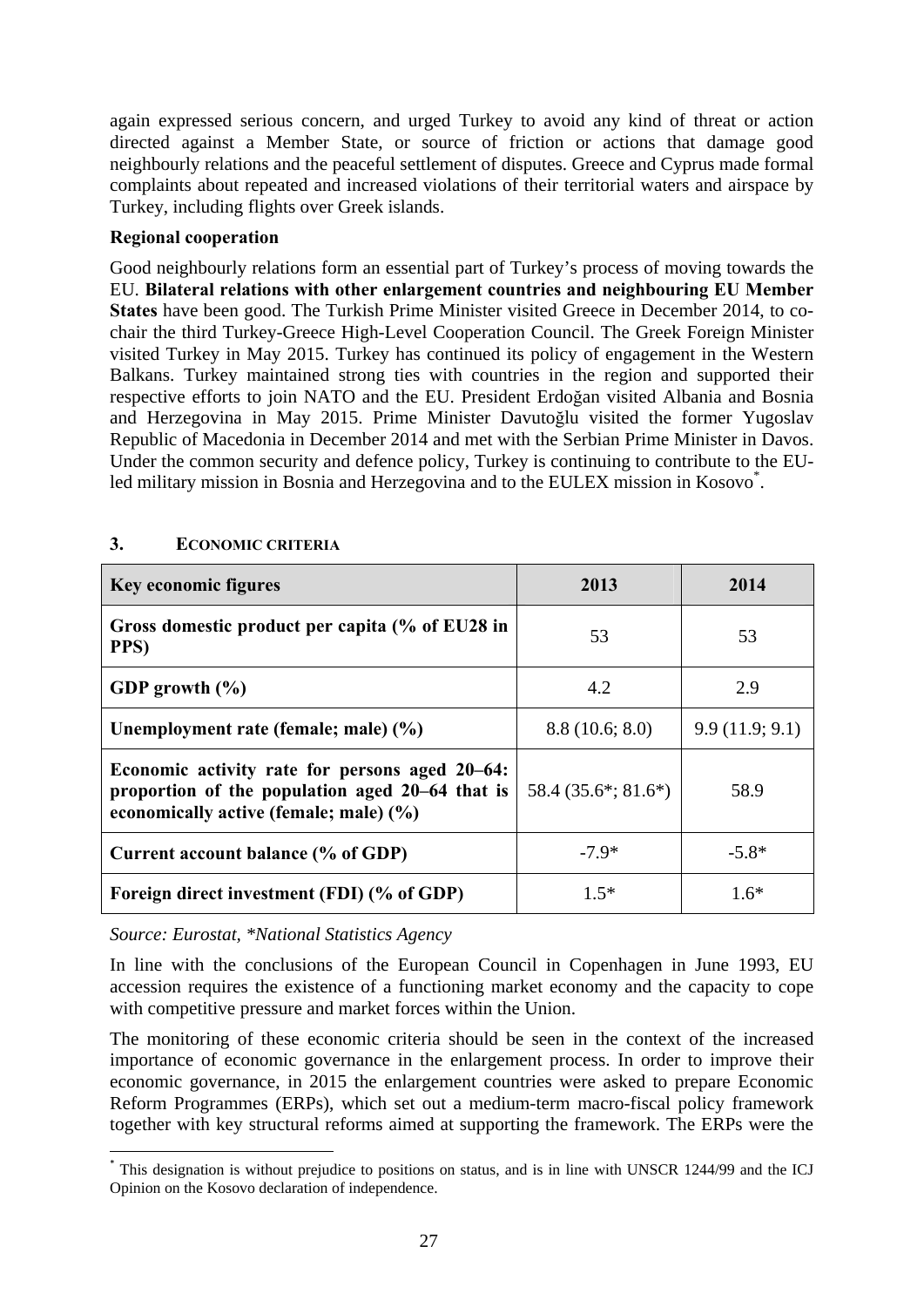basis for country-specific recommendations jointly adopted by the EU and the Western Balkans and Turkey in the Economic and Financial Dialogue meeting on 12 May 2015.

#### <span id="page-27-0"></span>**3.1. The existence of a functioning market economy**

**The Turkish economy is well advanced and can be considered a functioning market economy.** Economic growth was moderate in 2014. There was, however, **no progress** in reducing the underlying macroeconomic imbalances. The large external deficit continued to make the Turkish economy vulnerable to financial uncertainty and changes in global risk sentiment. Inflation was running at a relatively high rate and exceeded the official target again; nevertheless the central bank cut interest rates.

Monetary and fiscal policy should be adjusted to lower macroeconomic imbalances. At the same time, structural reforms should be accelerated to improve the functioning of the markets for goods, services and labour. In line with the ERP recommendations and in order to support long-term growth, in the coming year Turkey should pay particular attention to:

 $\rightarrow$  promoting domestic saving, including through a sufficiently restrictive fiscal policy, in view of the persistently large current account deficit;

 $\rightarrow$  making monetary policy more focused on the pursuit of price stability;

 $\rightarrow$  improving the business environment by strengthening the rule of law, making it easier to start a business and strengthening competition.

#### Economic policy essentials

**Turkey's resolve to address its underlying macroeconomic imbalances has been uneven.**  The government's Economic Reform Programme for 2015-17, submitted to the Commission in March 2015, projects an optimistic macroeconomic scenario in which GDP growth strengthens while unemployment, inflation and the current account deficit decrease. Under the programme, structural reforms will be implemented as part of Turkey's 10th Development Plan, covering the period 2014-2018. However, the fragmentation of responsibilities between government bodies continued to complicate the coordination of budgeting and medium-term economic policy-making. Uncertainty increased over the central bank's independence in carrying out monetary policy to the detriment of macroeconomic stability.

Macroeconomic stability



**The Turkish economy has grown at an average annual rate of 3 % over the past three years.** In 2014, GDP growth started strongly, but slowed down after the introduction of targeted policy measures to rein in consumer borrowing and a hike in interest rates. Annual GDP growth of 2.9 % was mainly driven by net exports, which benefited from a temporarily more competitive exchange rate and a sharp fall in gold imports. Domestic demand was relatively subdued, particularly investment. In the first half of 2015, GDP growth remained relatively

constant (3.1 % year-on-year), but now with consumer spending as the main driver in the wake of the lower oil price while exports declined. GDP per capita was 53% of the EU average in 2014, based on purchasing power parity.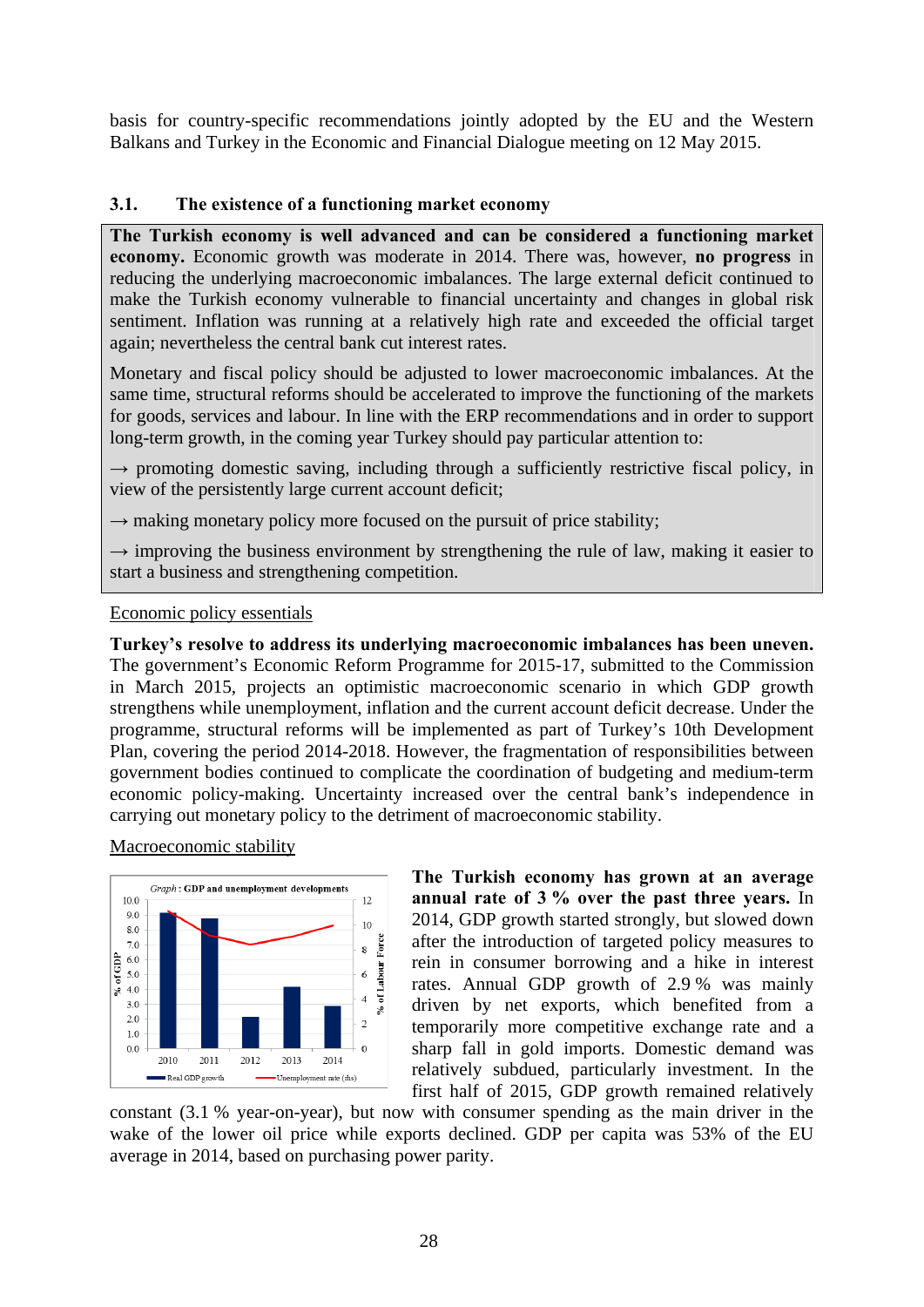

**Turkey's long-standing current account deficit has remained very high.** The deficit has averaged 6.6% of GDP over the past three years, the largest of all G20 countries. It narrowed somewhat in 2014 in the context of lower domestic demand growth, a temporary surge in exports and a sharp fall in imports of non-monetary gold. With Turkey being a large energy importer, the lower dollar price for crude oil has also been favourable.

Turkey's current account deficit reflects a persistent shortfall of domestic savings, which needs to be

offset with capital inflows. Most capital inflows are portfolio investments by foreign investors and foreign borrowing by Turkish banks. In recent years, only a small proportion of the required capital inflow has been in the form of relatively stable foreign direct investment. The dependence on volatile types of capital inflows has made the Turkish currency and economy vulnerable to a sudden loss of investor confidence. This was most recently seen before the general elections on 7 June and 1 November 2015 when uncertainties about the future direction of Turkey's economic policies put the lira under strong downward pressure and again during the unrest in global financial markets starting in July 2015.

Gross external debt as a percentage of GDP has edged higher, reaching 57.5% of GDP at the end of March 2015. A particular concern relates to the foreign currency debt of private companies that receive most of their revenues in domestic currency: when the lira depreciates, their debt-servicing capability deteriorates.

**The number of jobs increased at a rate commensurate with output growth, but markedly below the growth rate of the labour force.** In 2014, the unemployment rate increased by 1.1 percentage points to an annual average of 9.9 % as the labour force continued to grow faster than available jobs. Labour force growth is mainly driven by a growing number of people of working age, but also by some rise in the economic activity rate.

The employment rate of women has remained at a very low level. The overall employment rate fell to 53.2 % in 2014, with a large difference between men (75.0 %) and women (31.6 %). Despite the low proportion of women actively looking for work, their unemployment rate remains significantly higher than the unemployment rate for men. In addition, about one third of women who are considered to be employed are in fact unpaid family workers in the agricultural sector. One quarter of young people were not in employment, education or training.

The efficient functioning of the labour market continued to be impeded by a lack of flexibility, for example on labour contracts, while undeclared work remained widespread. This calls for a deepening and widening of labour market reforms, which also need to be more inclusive.

**Despite declining oil prices, inflation remained in high single digits. This has significant costs in terms of macroeconomic stability, resource allocation and redistributive effects.** Fuelled by a depreciating currency and accelerating food prices, consumer price inflation increased from 7.4% year-on-year at the end of 2013 to 8.2% in December 2014, i.e. clearly above the official target of 5 %. In 2015, headline inflation has fallen only slightly despite a much lower oil price year-on-year. The Turkish lira depreciated by 12.9 % against the euro and by 8.2 % in real effective terms over the twelve months to August 2015.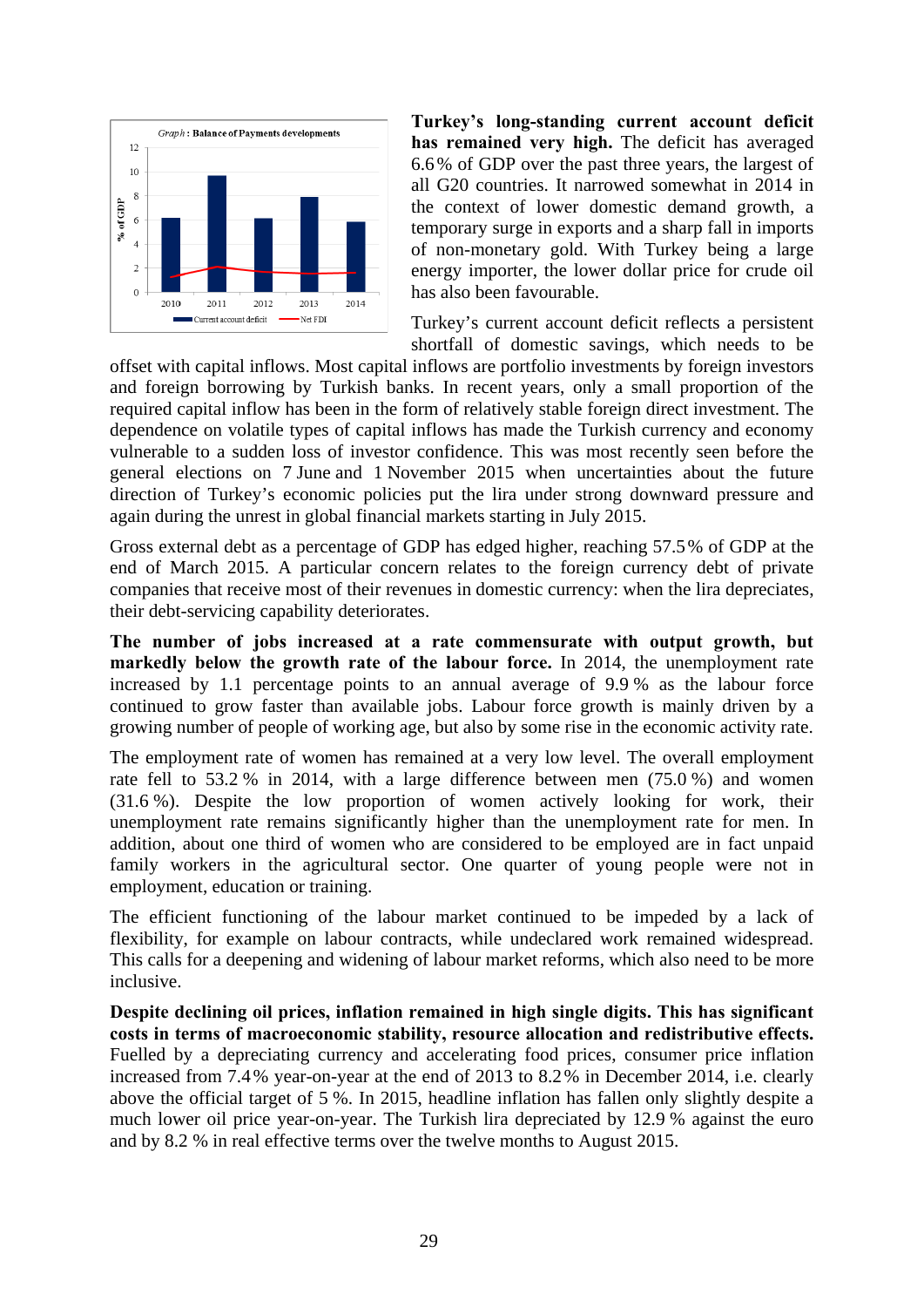The central bank continued to pursue multiple objectives as part of an overly complex monetary policy framework that hampered transparency and predictability. Although price stability is the primary objective, the central bank is also pursuing macro-financial stability and trying to dampen exchange rate fluctuations. The

**ERP recommendation 2:** 'Continue to take consistent steps to reinforce the focus of monetary policy on the pursuit of price stability, with other policy objectives being pursued with separate measures, and thereby contribute to improving both the functioning and the credibility of the inflation targeting regime.'

central bank lowered its key interest rate from 10 % to 8.25 % between May and July 2014 and to 7.5 % in January-February 2015, i.e. to below the inflation rate. These interest rate cuts were inconsistent with the inflation target and took place against the background of repeated strong calls for lower interest rates from the President and parts of the government. Furthermore, negative real interest rates are contrary to the need to raise the low private saving rate.

Turkey has reversed the limited simplification it made to its complex monetary policy framework in January 2014. Monetary policy should be focused more on its primary objective of price stability to attain the official inflation target (ERP recommendation 2).



#### level.

There was no progress on increasing the transparency of the fiscal framework, which continued to suffer from the lack of timely information in accordance with international standards. Adopting a fiscal rule would increase credibility and support the envisaged reduction of the structural fiscal deficit (ERP recommendation 1).

#### Interplay of market forces

#### **Privatisation slowed down and there was**

**On public finances, the budget deficit remained moderate and public debt continued on a sustainable path.** The 2014 central government budget deficit is estimated at 1.3 % of GDP, which is marginally higher than in the preceding year (1.2 %) but lower than the revised target of 1.4 %. Revenues increased by 9.3 % year-on-year while expenditures rose by 9.8 %, which is below nominal GDP growth for the first time in many years. General government debt increased by 3.5 % in absolute terms in 2014, but declined by 0.6 percentage points as a percentage of GDP to 33.5 %, i.e. it is clearly at a sustainable

> **ERP recommendation 1:** 'Promote domestic saving in view of the persistently large current account deficit. Fiscal policy has an important role to play in this regard by following a sufficiently restrictive stance. Reducing the rigidity of public expenditures would help to make the fiscal policy stance more responsive to macroeconomic needs. The adoption of a fiscal rule would enhance budget transparency, provide an important fiscal anchor and enhance credibility.'

**no further progress on price liberalisation as the government continued to intervene in the price-setting mechanism in key sectors.** Following a surge in 2013, privatisation activity has decelerated recently, with the total volume of completed deals decreasing from EUR9.4 billion (1.5% of GDP) in 2013 to EUR 4.8 billion (0.8 % of GDP) in 2014. The share of the energy sector in privatisation tenders remained high. Competition could be increased by continued liberalisation of product and services markets.

The proportion of directly administered prices in the consumer price index (CPI) basket has remained below 5%. However, food and alcohol prices, which together make up more than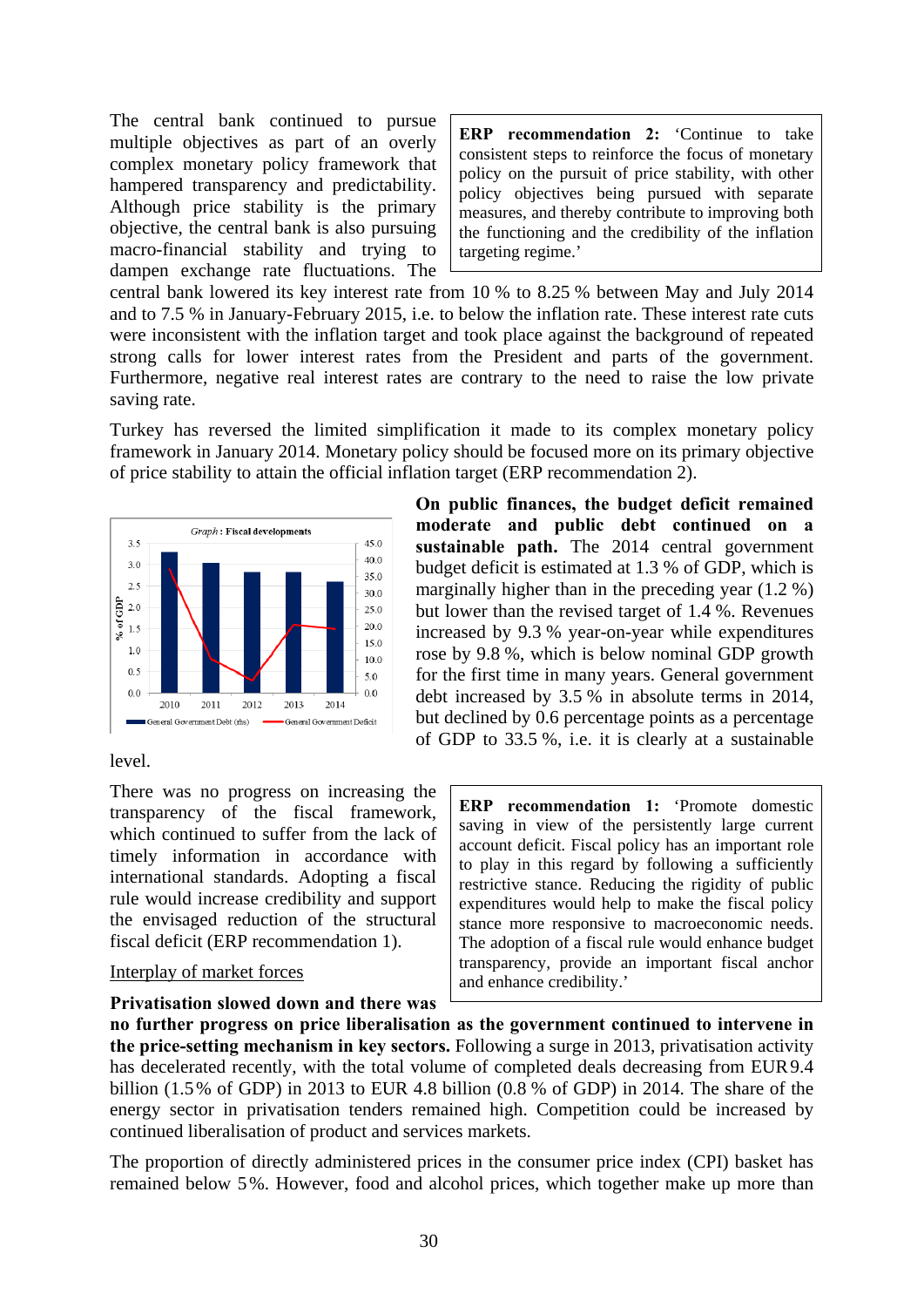25% of the consumer basket, are highly sensitive to policy decisions. For energy (natural gas and electricity), automatic pricing mechanisms were applied in principle. In practice, however, the government continued to set end-user prices, effectively suspending the automatic pricing mechanisms. There was no progress on eliminating the charging of higher prices to one group of consumers in order to subsidise lower prices for another group in the wholesale and retail electricity markets.

#### Market entry and exit

**Starting a business became more cumbersome and expensive. Market exit also remained costly and long and insolvency proceedings were still heavy and inefficient.** The number of newly established businesses increased by 16.3 % in 2014 even though the costs and difficulties of starting a new business increased. Starting a business required seven separate procedures and took 6.5 days on average. The average cost of starting a business increased to 16.7 % of per capita income in 2014 from 12.7 % in the preceding year. Obtaining a construction permit is still very burdensome and time-consuming.

The number of businesses closing down or being liquidated fell by 3.3% compared with 2013. Closing a business also remained expensive and time-consuming. Insolvency procedures lasted an average of 3.3 years and recovery rates — at 27.9% on average — remained very low in 2014 although somewhat better than in the preceding year. Making it easier to start a business should be part of a more wide-ranging improvement of the business environment, as outlined in ERP recommendation 3.

**ERP recommendation 3:** 'Take sustained efforts to improve the business environment and Turkey's attractiveness as an investment destination, not least for foreign direct investments, in view of the continuing dependence on large capital inflows. This requires wide-ranging reforms, including strengthening the rule of law, making it easier to start businesses, and strengthening competition through continued liberalisation of product and service markets.'

## Legal system

**The legal system continued to function relatively well in the area of property rights, but in general no further progress was observed.** The legal appeal by the dispossessed owners of Bank Asya should reassure investors about the strength and independence of the legal system. A reasonably well-functioning legal system has been in place for several years in the area of property rights. Enforcement of commercial contracts was still a rather lengthy process, partly because commercial court judges were insufficiently specialised. The expert witness system still operated as a parallel judicial system, without improving overall quality.

Out-of-court dispute settlement mechanisms are seldom used, except in the insurance sector, tax and customs. The judicial system and its administrative capacity could be further improved. A proposal for a new amnesty on interest payments related to tax arrears has been submitted to parliament. Recurrent amnesties and restructuring mechanisms of this kind discriminate against regular taxpayers and harm the tax and social security administrations' collection capacity in the long term. Taxpayers and other citizens subject to fines had a clear advantage in delaying their payments, especially in the current inflationary environment.

#### Financial sector development

**Despite declining profitability in banking, the financial sector generally performed well and continued to demonstrate resilience.** Banks continued to dominate the financial sector, with their share of the sector's total assets remaining stable at around 87 %. The value of banking sector assets as a ratio of GDP continued to increase, rising from 111% in 2013 to 114 % in 2014. State-owned banks' share of total banking sector assets increased slightly,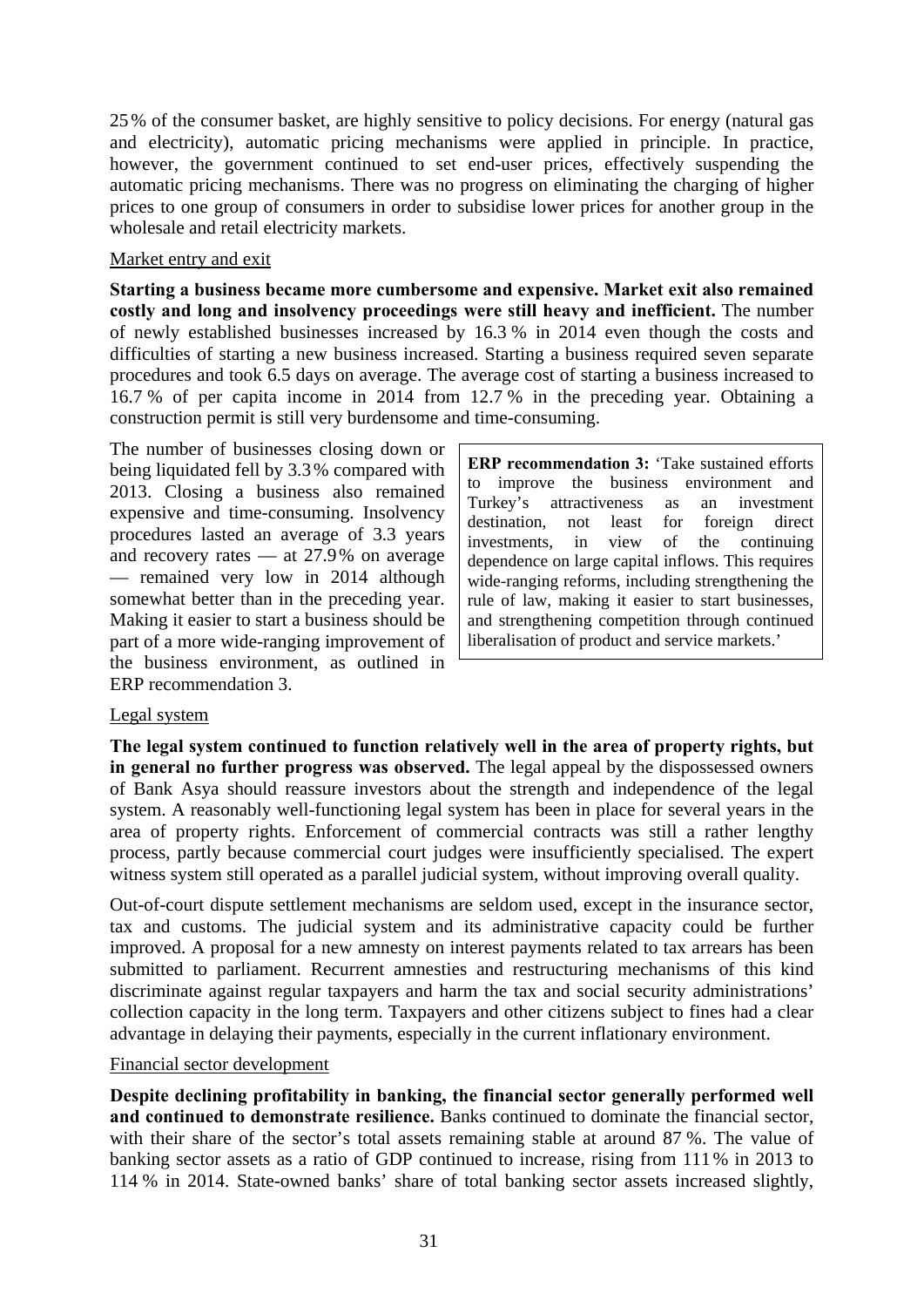while the share of foreign banks also increased slightly to 14.6 % in February 2015. The share of the relatively small insurance sector (including private pensions) remained around 5%.

Macro-prudential measures to rein in lending growth, combined with the central bank's January 2014 interest rate hike, led to a decline in the growth rate in bank lending. Nevertheless, total bank lending still increased by 18.5 % in 2014. The net profit of the banking sector was flat in 2014. The sector's capital adequacy ratio remained significantly above the regulatory target of 12%, with the figure standing at 15.1% in July 2015. The proportion of non-performing loans in total banking sector loans remained broadly stable at just below 3%.

#### <span id="page-31-0"></span>**3.2. The capacity to cope with competitive pressure and market forces within the Union**

**Turkey has a good level of preparation in achieving the capacity to cope with the competitive pressure and market forces within the EU. Some progress** was made, particularly on improving educational attainment and schooling rates and on further liberalising the energy sector. However, significant problems remained over the quality of education and gender equality in education. Moreover, there was no progress in improving the transparency of state aid and further constraints and exceptions were introduced in the area of public procurement. The depreciation of the lira improved overall price competitiveness.

In line with the ERP recommendations and in order to support long-term growth, in the coming year Turkey should pay particular attention to:

 $\rightarrow$  improving the functioning of the markets for goods, services and labour, which would increase potential growth and competitiveness on a sustainable basis;

**→** improving qualifications of low-skilled workers through training and increasing women's labour force participation through more flexible working conditions.

#### Human and physical capital

**Reforms and increased spending on education have so far generated a positive impact on educational attainment and schooling rates. However, significant problems remain over gender equality and the quality of education.** Schooling rates continued to increase at all levels of education, reaching 99.6 % for the first four years and 94.5 % for the second four years of primary school and 76.7 % for secondary school in 2013/14. However, sizeable gaps persist in schooling rates for girls, especially in secondary school. Participation in higher

education remained low by international standards, although the percentage of the population aged 30-34 with tertiary education qualifications increased from 19.5% in 2013 to 20.5 % in 2014.

According to the most recent of the OECD's regular assessments of educational performance for 15-year-old students (PISA), the mean score of Turkish students improved in the three categories of science, **ERP recommendation 4:** 'In particular, Turkey should upgrade and make better use of its human capital through the pursuit of the education agenda and the deepening and widening of labour market reforms. Specifically, the qualifications of low-skilled workers should be improved through training and female labour force participation should be stimulated through flexible working conditions.'

mathematics and reading between 2009 and 2012. However, the improvement was less pronounced than in the preceding three-year period and Turkey remained 48 points below the OECD average.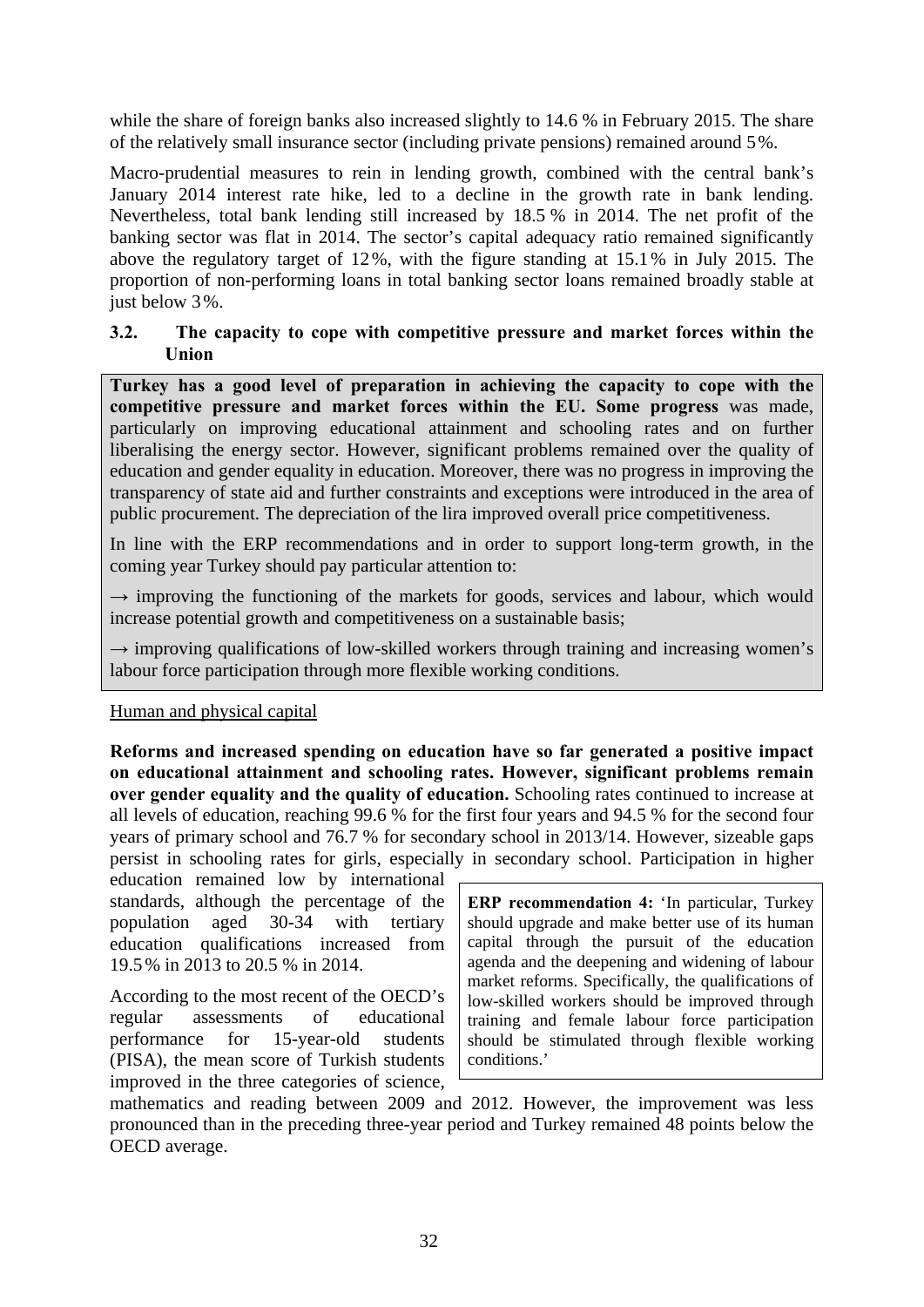Turkey needs to make better use of its human capital in order to stimulate sustainable and inclusive growth and competitiveness, both through raising qualifications of the workforce and labour market reforms stimulating female employment, in line with ERP recommendation 4.

**Improvements in the country's physical capital were modest.** Total investment declined by 0.2 percentage points to 20.1% of GDP in 2014, while private investment increased its share of GDP by 0.3 percentage points to 15.9 %. Public investment, however, was cut back significantly following a surge in 2013 and its share of GDP was 4.2 %. Gross foreign direct investment (FDI) inflows to Turkey increased slightly to 1.6 % of GDP and the FDI stock as a proportion of GDP increased from 19.3 % to 22.3 % in the course of 2014. R&D expenditure (both public and private) is continuing to edge higher but was still low at 0.95 % of GDP in 2013, far below the government's current target of 1.8 % of GDP by 2018.

Little progress was made in upgrading Turkey's transport infrastructure in 2013: the motorway network remained unchanged while the total length of other roads and of the railway network was only extended slightly. In telecommunications, there was a switch from fixed line subscribers to mobile phone subscribers and a rise in the internet penetration rate for households from 49 % in 2013 to 54 % in 2014. No progress was made on aligning telecommunications legislation with the EU framework. The regulator launched a call for tenders over the operating rights for 4G licences in five frequencies, but interrupted the procedure after the President intervened.

Progress continued in the liberalisation of the energy sector. Following the entry into force of a new electricity market law in March 2013, the proportion of the market open to competition was increased further in 2014 with the aim of achieving 100% by 2016. Progress also continued in the privatisation of electricity-generating assets. Further progress is needed to open the natural gas market so that there is competition for the state-owned corporation BOTAŞ. A transparent and cost-based pricing mechanism for electricity and gas remains to be properly implemented. The Turkish Energy Stock Company (EPIAS) was established in April 2015 to carry out the financial reconciliation transactions on organised wholesale electricity markets.

#### Sectoral and enterprise structure

In 2014, GDP grew by 2.9 %, while employment increased only by 1.6%, indicating an increase in labour productivity in the overall economy. The sectoral breakdown of employment growth shows only a small shift towards the services sector, which accounts for 51% of total employment. Industry accounts for 20.5% of employment, while construction and agriculture employ 7.4% and 21.1% respectively. The share of agriculture in GDP continued its long-standing downward trend.

The private sector's share of GDP declined from 86.4 % in 2013 to 84.6% in 2014, but is still quite large by EU standards.

## State influence on competitiveness

**There was no progress in improving the transparency of state aid and there was some backsliding in the alignment of public procurement rules.** Legislation to implement the state aid law, originally scheduled to be passed into law by September 2011, has been postponed for yet another year until the end of 2015. The State Aid Authority has still not formally set up a comprehensive state aid inventory or adopted an action plan to align all state aid schemes, including the 2012 incentives package, with the *acquis*. New amendments to the legal framework for public procurement (see Chapter 5 below) moved the legislation further away from the EU *acquis*.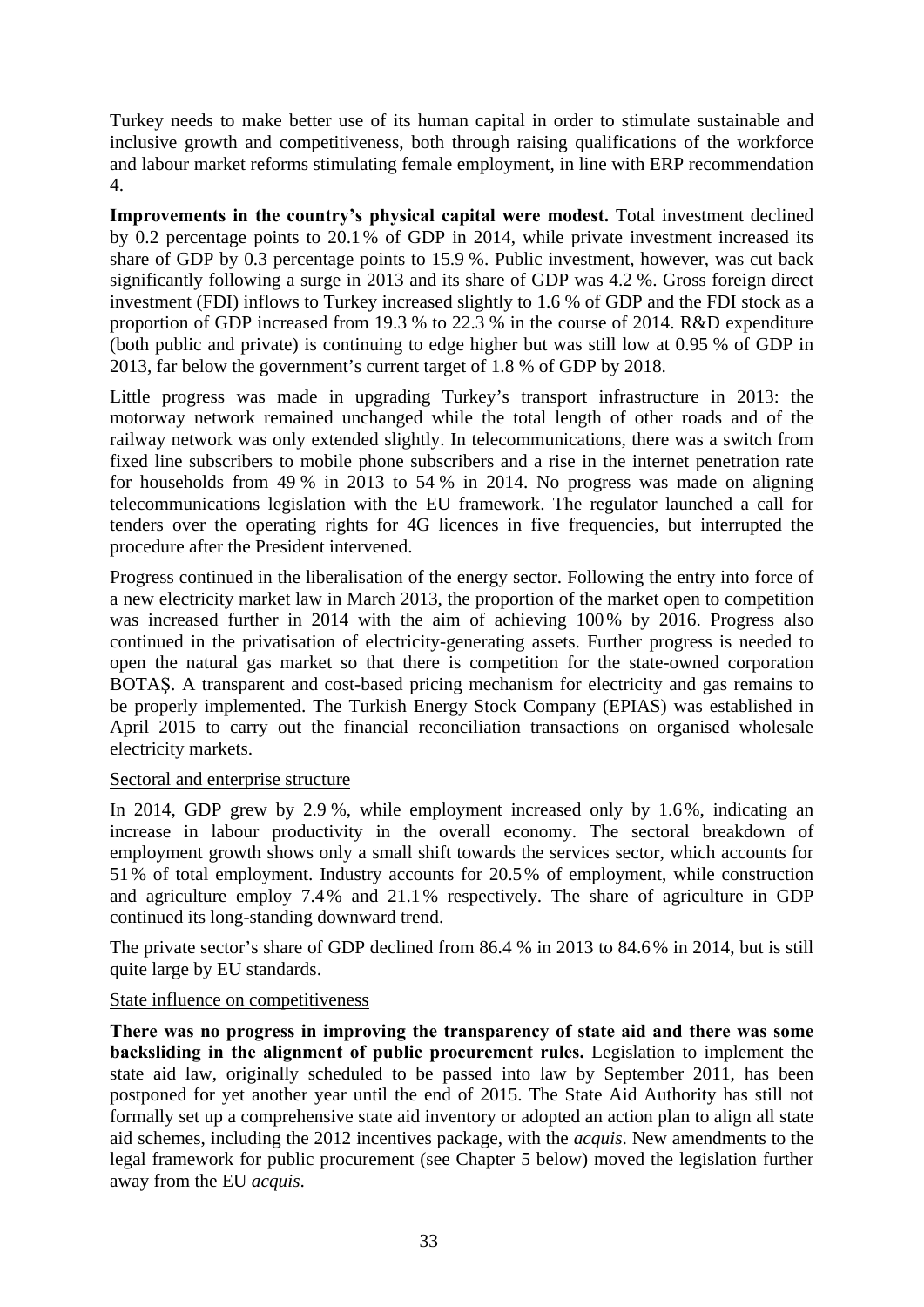#### Economic integration with the EU

**Turkey's trade and economic integration with the EU is high and increased further in 2014. Moreover, Turkey recently gained some international price competitiveness as a**  result of currency depreciation. The openness of the economy, measured by the value of exports and imports of goods and services as a percentage of GDP, increased in 2014. The proportion of trade with the EU out of Turkey's total trade increased from 38.5% to 39.3 %. The EU proportion of Turkey's exports increased from 41.5% to 43.5 %, while its proportion of Turkish imports remained stable at 36.7%.

The EU remained the largest source of FDI flows into Turkey and its share of the total increased from 51.7% to 55.9%. Close to three quarters of the FDI stock in Turkey originates in the EU. The depreciation of the Turkish lira between June 2014 and June 2015 has improved Turkey's international price competitiveness.

## <span id="page-33-0"></span>**4. ABILITY TO ASSUME THE OBLIGATIONS OF MEMBERSHIP**

## <span id="page-33-1"></span>**4.1. Chapter 1: Free movement of goods**

*The free movement of goods ensures that many products can be traded freely across the EU based on common rules and procedures. Where products are governed by national rules the principle of the free movement of goods prevents these creating unjustified barriers to trade.* 

Turkey has achieved a **good level of preparation** in this chapter. There was **some progress** in the past year towards further aligning legislation with the *acquis*, notably in eco-design requirements, medical devices and improving market surveillance for certain goods. However, some technical barriers to trade delay or prevent the free movement of goods in violation of Turkey's obligations under the Customs Union. These include additional testing and conformity assessment requirements applied at the border. In the coming year, Turkey should in particular:

 $\rightarrow$  improve the free movement of goods in the 'old approach' area of the harmonised *acquis* by abolishing prior approval and licensing;

 $\rightarrow$  abolish export restrictions.

On the **general principles** applying to the free movement of goods, the risk-based electronic import control system, 'TAREKS', is operational and grants free circulation to goods coming from the EU unless a specific risk profile is attributed to them. However, additional tests and conformity assessment checks are carried out for imports of goods such as toys and shoes, against the established product safety legislation and the rules of the Customs Union. Products in the 'old approach' area, particularly textiles, chemicals and foodstuffs, are subject to prior approval and licensing, while EU type approvals are accepted in the area of motor vehicles. The mutual recognition principle for the non-harmonised area continues to apply. Technical barriers to trade persist in areas such as textiles, second-hand goods and alcoholic beverages. Registration requirements for importing textiles, footwear, and clothing continue. Surveillance measures for imports have continued to hamper trade flows. Licences are still required for second-hand goods. Licensing requirements for alcoholic beverages have been reduced but labelling requirements continue to create barriers. Exports of aluminium, paper and copper scrap, chrome and leather are subject to restrictions which constitute a *de facto* ban, contrary to Customs Union provisions.

The alignment of **horizontal measures** is advanced. Adoption of a new Consumer Product Safety Regulation, which was to achieve full alignment with the General Product Safety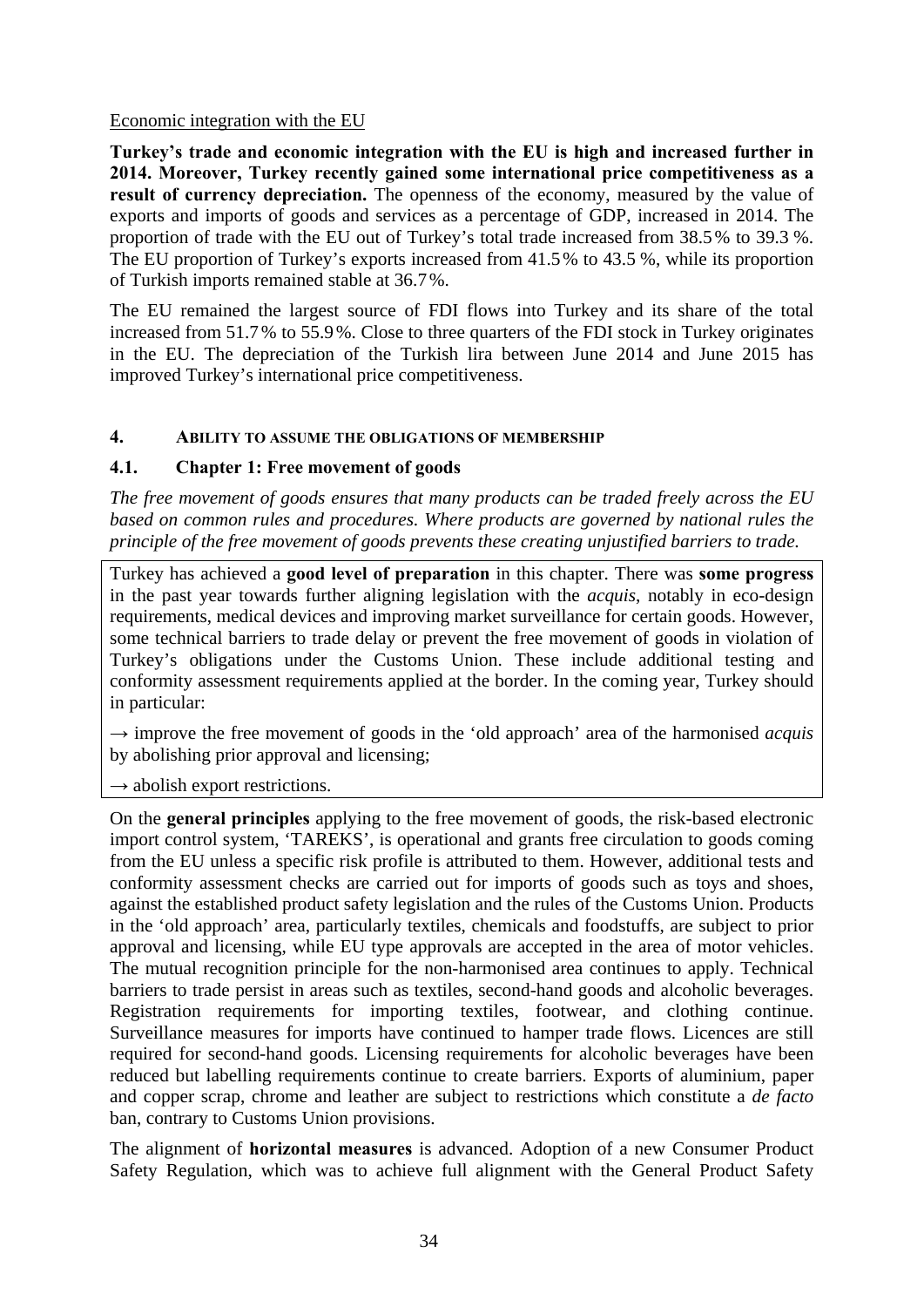Directive, is still pending. In the area of **standardisation**, Turkey has to date adopted 18 981 standards set by the European Committee for Standardisation (CEN) and the European Committee for Electro-technical Standardisation (CENELEC) and 427 standards set by the European Telecommunication Standards Institute (ETSI). The overall rate of harmonisation with European standards stands at 97 %. Turkey has continued to adopt new mandatory specifications and to replace existing ones, mostly in the non-harmonised area. It has started to abide by its notification obligation in this field. On **conformity assessment**, there are currently 36 notified bodies and 1 technical approval body. In 2015, the number of accreditations increased by 13 %. As for legal metrology, Turkey adopted new or amending legislation on pre-packed products, bottles used as measuring containers, taximeters, measures and measuring instruments and on the inspection of the latter. A national metrology strategy was also prepared and adopted in 2015 with an implementation period of 3 years.

A **market surveillance** strategy was adopted setting out strategic objectives for 2015-2017 based on an assessment of the strengths and weaknesses of the current system. Legislation was amended to introduce or improve market surveillance of radio telecommunication terminal equipment, fertilisers, waste batteries and accumulators. Market surveillance has yet to be implemented effectively. This could be done by expanding the scope of surveillance, based on risk analysis, and by developing awareness-raising on product safety.

On '**Old Approach' product legislation** under the harmonised *acquis*, new and amending legislation was adopted on motor vehicles, some of which postponed the entry into force of legislation aligned with the acquis. Amending regulations on cosmetics and textile fibre were issued in order to align the Turkish legislation with the latest EU acquis in this field. A Cabinet decree revised the exchange rate between the Euro and the Turkish lira used for the pricing of pharmaceuticals; however, the amended rate is still far from the market exchange rate and thus excessive price controls continue in the sector to the detriment of imported products. The legislation on chemicals aiming at alignment with REACH still needs to be adopted although some steps were taken in order to harmonise some aspects related to certain dangerous substances.

In the already advanced area of '**New and Global Approach' product legislation**, Turkey adopted amending legislation aimed at aligning itself with the latest *acquis* on machinery safety and construction products. New legislation was issued on the eco-design requirements of a range of domestic appliances and of electric motors. New and amending regulations were adopted in the area of medical devices as related to clinical trials, to electronic instructions for use, to sales, promotion and advertising, as well as to testing, control and calibration. Administrative and legislative arrangements were made on the operation, maintenance and periodical control of lifts and inspection bodies for lifts. Turkey has lifted, only for equipment already in use on mining sites and effectively until 2017, the implementation of the EU Directive on equipment and protective systems intended for use in potentially explosive atmospheres (ATEX). This legislation had already been in force since 2006. The apparent need for its suspension raises questions on the reliability of the market surveillance system on ATEX since 2006. Harmonised standards were published on personal protective equipment.

As regards **procedural measures**, notifications of technical legislation under Directive 98/34/EC have increased since September 2014, although still not all legislation is notified.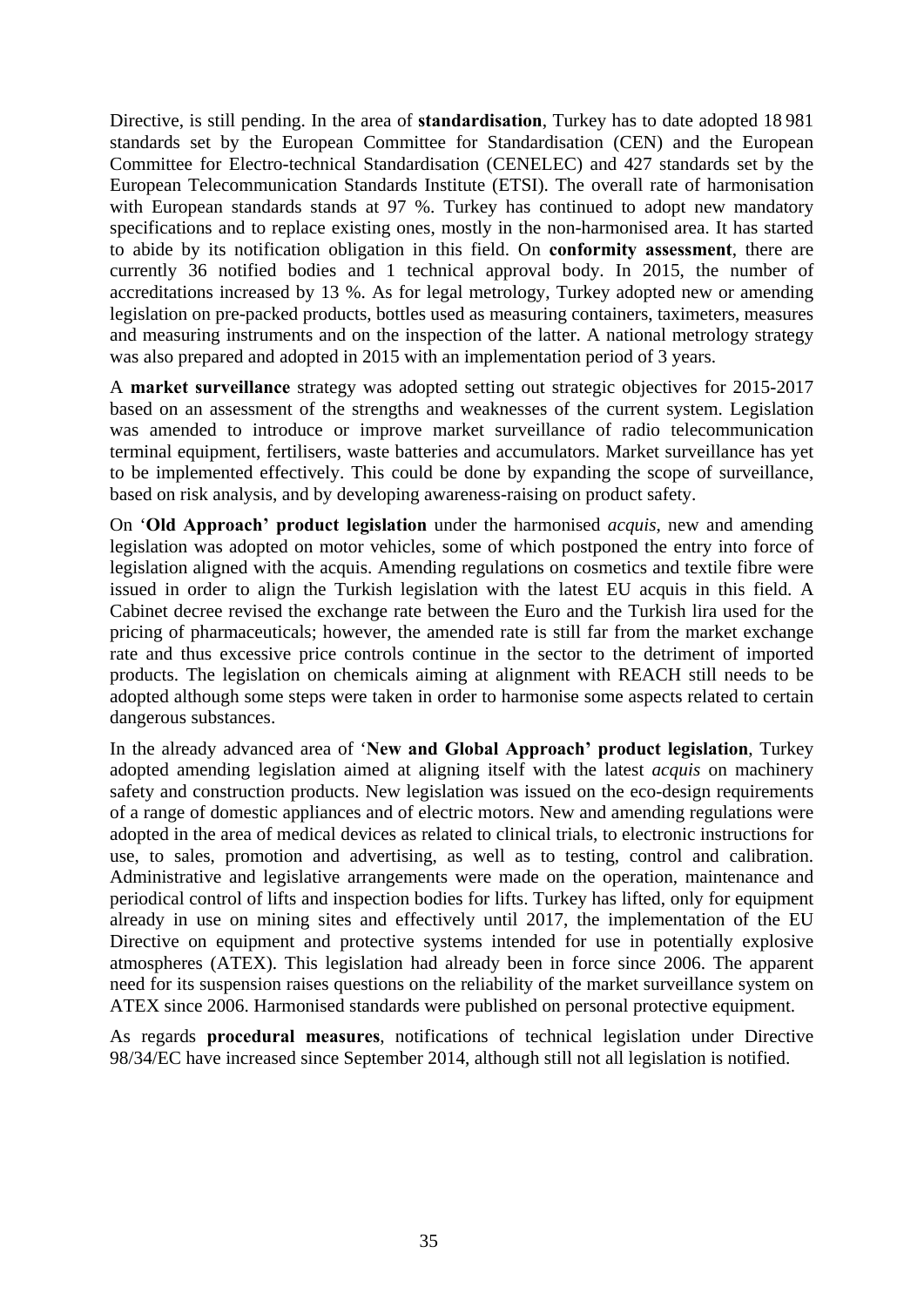# <span id="page-35-0"></span>**4.2. Chapter 2: Freedom of movement for workers**

*Citizens of one Member State have the right to work in another Member State and must be given the same working and social conditions as other workers.* 

Preparations in the area of freedom of movement for workers are **at an early stage**. There has been **no progress** in the past year. So far, Turkey has concluded 13 bilateral social security agreements with EU Member States.

There have been no developments on **access to the labour market** or **EURES**, the European employment services network. On **coordination of social security systems**, no new bilateral social security agreement has been concluded with EU Member States.

# <span id="page-35-1"></span>**4.3. Chapter 3: Right of establishment and freedom to provide services**

*EU natural and legal persons have the right to establish themselves in any Member State and to provide cross-border services. For certain regulated professions, there are rules on mutual recognition of qualifications. Postal services are gradually being opened up to competition.* 

Preparations are at an **early stage** on the right of establishment and freedom to provide services. Turkey made **some progress** in the past year, particularly in the area of work permits for foreigners. Substantial efforts are still needed to align further with the *acquis.* In the coming year, Turkey should in particular:

 $\rightarrow$  align with the Services Directive to provide cross-border services and set up a Point of Single Contact.

On the **right of establishment**, Turkey modified implementing legislation under the Law on Work Permits for Foreigners. The changes enable multiple-entry stay up to three months within a period of one year from the date of entry in areas such as the installation or maintenance of machinery and other goods and services imported to or exported from Turkey, or related training. The adoption of legislation, giving people under temporary or conditional protection the possibility to apply for a work permit, is still pending.

Regarding **freedom to provide cross-border services**, registration, licensing and authorisation requirements continue to apply for service providers registered in the EU. An implementing regulation on tourist guides maintains the nationality requirement contrary to the *acquis*. Turkey still needs to align with the Services Directive and to set up a Point of Single Contact in line with the expertise it is receiving to this end.

On **postal services**, Turkey ratified the Seventh Additional Protocol to the Constitution of the Universal Postal Union. It has not yet adopted a revised postal law clarifying the scope of licensing, the universal service fee and the extent of price regulation.

On **mutual recognition of professional qualifications,** a revised law now allows foreigntrained pharmacists to work in Turkey if their diplomas are recognised by a Turkish educational institution registered at the Ministry of Health. The Vocational Qualifications Authority continued to issue occupational standards. Some regulated professions remain subject to reciprocal recognition and/or nationality and language requirements. Turkey needs to further align with the *acquis* in this area on the basis of the expertise it is receiving to this end.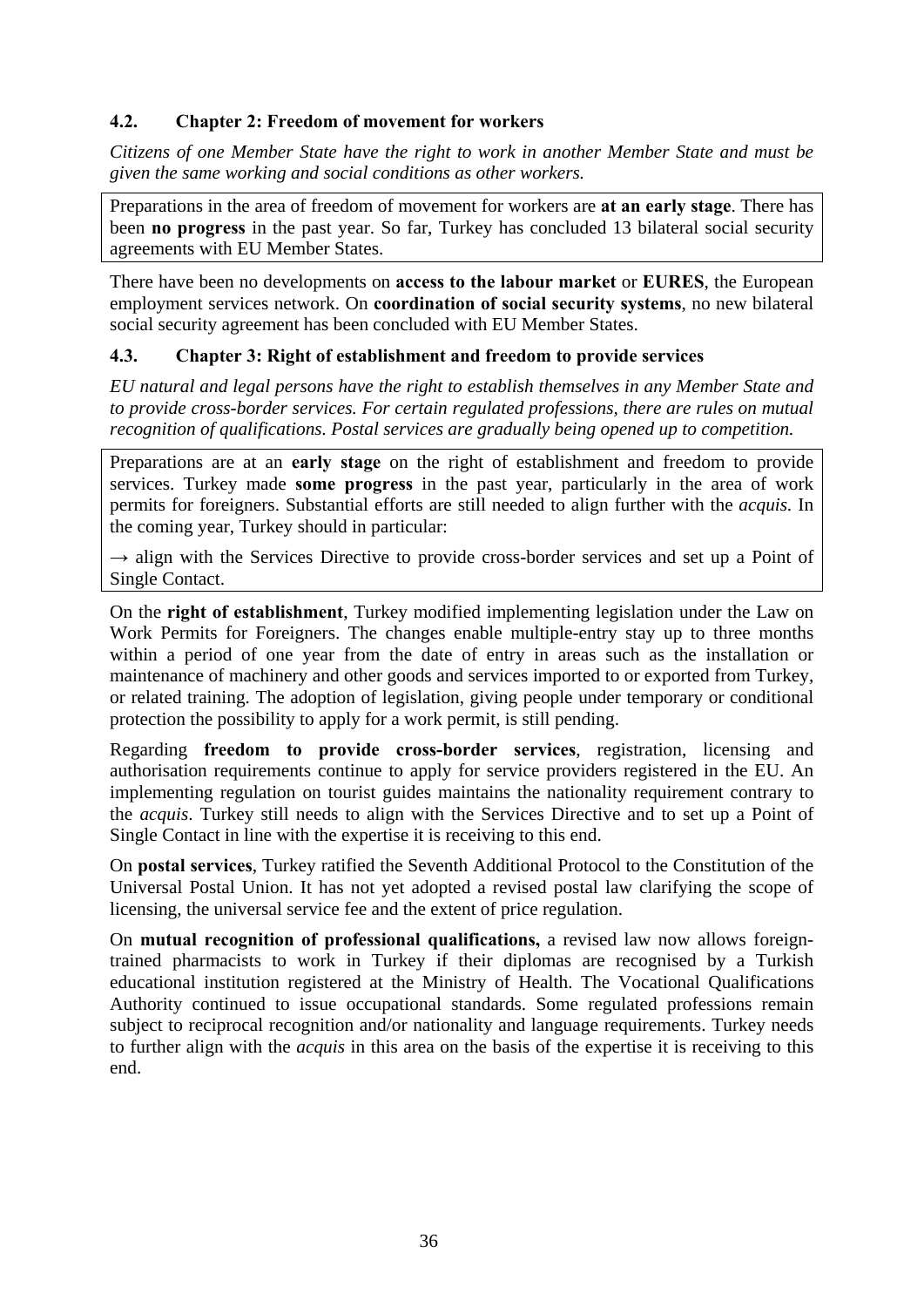# **4.4. Chapter 4: Free movement of capital**

*In the EU, capital and investments must be able to move without restriction and there are common rules for cross-border payments. Banks and other economic operators apply certain rules to support the fight against money laundering and terrorist financing.* 

Turkey is **moderately prepared** in the area of free movement of capital. It has made **some progress** in the past year, in particular in setting up and implementing the legal framework to counter financing of terrorism. The legislation on real estate acquisition is not yet aligned with the *acquis* and remains opaque and restrictive of the rights of a number of Member States' nationals. In the coming year, Turkey should in particular:

 $\rightarrow$  prepare and adopt an action plan for liberalising the purchase of real estate by foreigners;

 $\rightarrow$  implement effectively the recommendations of the Financial Action Task Force on combating money laundering through closer inter-institutional coordination.

Regarding **capital movements and payments,** Turkey's legislation on real estate acquisition by foreigners lacks transparency and does not apply to all EU citizens in a non-discriminatory way. Turkey needs to adopt and implement an action plan for gradually liberalising the purchase of real estate by foreigners, in line with the *acquis*. Sectoral restrictions are also in place on foreign ownership in radio and TV broadcasting, transport, education and the electricity market.

Turkey has already reached a good standard on **payment systems** and there has been no further progress in this area.

Turkey has made significant progress in the **fight against money laundering** and terrorism financing. The Financial Action Task Force stopped monitoring Turkey under its global compliance programme. However, Turkey still needs to address issues identified in its last mutual evaluation report. The Financial Crimes Investigation Board has continued to strengthen its capacity and has investigated a greater number of suspicious transactions. However, the number of convictions, confiscations, seizures and freezing of assets remains limited and better cooperation with law enforcement agencies is needed. Turkey is encouraged to ratify the Council of Europe's Convention on Laundering, Search, Seizure and Confiscation of the Proceeds from Crime and on the Financing of Terrorism.

# **4.5. Chapter 5: Public procurement**

*EU rules ensure public sector procurement of goods and services in any Member State is open to all EU companies on the basis of non-discrimination.* 

Turkey is **moderately prepared** on public procurement, an area that could potentially be included in a modernised and extended Customs Union. Important gaps remain in its alignment with the *acquis*, and public procurement is particularly vulnerable to corruption. **Some progress** was achieved in the past year, especially in strengthening Turkey's capacity to implement and enforce the rules. However, new amendments to the legal framework for public procurement moved the legislation further away from the EU *acquis*..

In the coming year, Turkey should in particular:

 $\rightarrow$  revise its public procurement legislation to bring it in line with the 2014 EU public procurement directives, addressing in particular utilities and concessions, and to increase transparency;

 $\rightarrow$  start repealing exceptions which contradict the *acquis* as envisaged in the harmonisation schedule of the national action plan for EU accession and eliminating restrictive measures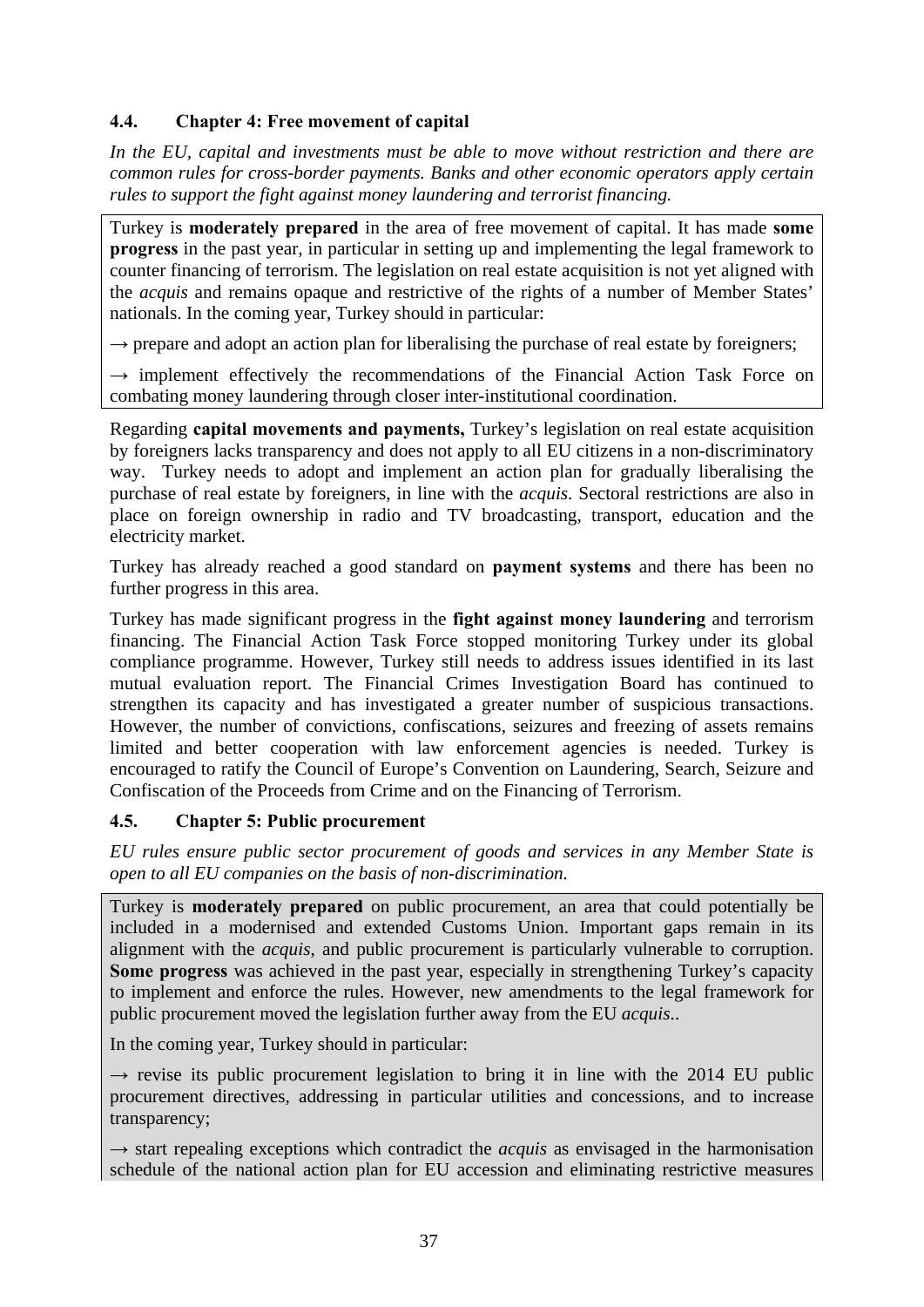such as domestic price advantages and civilian offsets.

### Institutional setup and legal alignment

The **legal framework** provided by Turkey's public procurement legislation broadly reflects the principles of the Treaty on the Functioning of the European Union (TFEU), such as value for money, free competition and transparency. However, on non-discrimination, Turkey applies a compulsory domestic price advantage to certain goods.

The Law on Public Procurement, which is broadly aligned with the 2004 EU public procurement directives, applies to tenders both above and below the threshold. The legislation is harmonised with and supported by budget and expenditure regulations, so that public contracts can be prepared, awarded and managed in line with sound project management principles. However, the law has several inconsistencies with the *acquis* and needs to be aligned with the 2014 EU public procurement directives. Its scope is reduced by a range of sector-specific laws which limit transparency for economic agents and establish different strands of legal remedy (administrative or judicial), depending on the sector. The legislation for the utilities sector is more restrictive than allowed under the EU Utilities Directive. The thresholds remain higher than those in the EU directives. Regulations governing defence and security procurement are largely in line with the *acquis* but Turkey does not have a comprehensive legislative framework for concessions.

Amendments adopted in February 2014 and implementing legislation from 2015 have made the previously optional domestic price advantage of up to 15 % compulsory for 'medium and high-technology industrial products'. This applies only to Turkish companies and not to joint ventures or consortia involving EU companies. Amendments have also introduced an offset option in public tenders, by which the buyer (the government) can require the supplier to agree to non-pecuniary deliverables typically favouring domestic production. Such acquisitions have been exempted from the public procurement law. These restrictive measures contradict the *acquis*. On the basis of 2014 statistics, which do not yet reflect these measures, the domestic price advantage was applied for 29 % of the overall contract value (38 % in 2013) and in 9 % of the number of contracts above the minimum threshold (10 % in 2013). The average number of bidders in public tenders was 4.49. Turkey should eliminate all restrictive measures and consider applying the new means provided for under the 2014 EU directives for promoting innovation.

Turkey does not have a specific public procurement **strategy**. The national action plan for EU accession of November 2014 includes a harmonisation schedule aiming at revising legislation in line with the 2014 EU public procurement directives, as well as amending legislation on utilities and public-private partnerships.

The **Public Procurement Authority (PPA)** is responsible for implementing the public procurement law and monitoring the public procurement system. The Ministry of Finance is in charge of coordinating policy formulation and implementation. However, amendments to the public procurement legislation via sector-specific laws undermine this structure. The February 2014 amendments gave competence to the Ministry of Science, Industry and Technology to determine the list of items for which a domestic price advantage is compulsory.

## Implementation and enforcement capacity

Turkey's **public procurement market** remained stable at 6.4 % of GDP in 2014. Procedures generally respect the principles of transparency and efficiency. There is a well-functioning central public procurement portal (EKAP). Turkey's capacity to implement and enforce its rules is well developed. The Ministry of Finance, the PPA and the Ministry of Development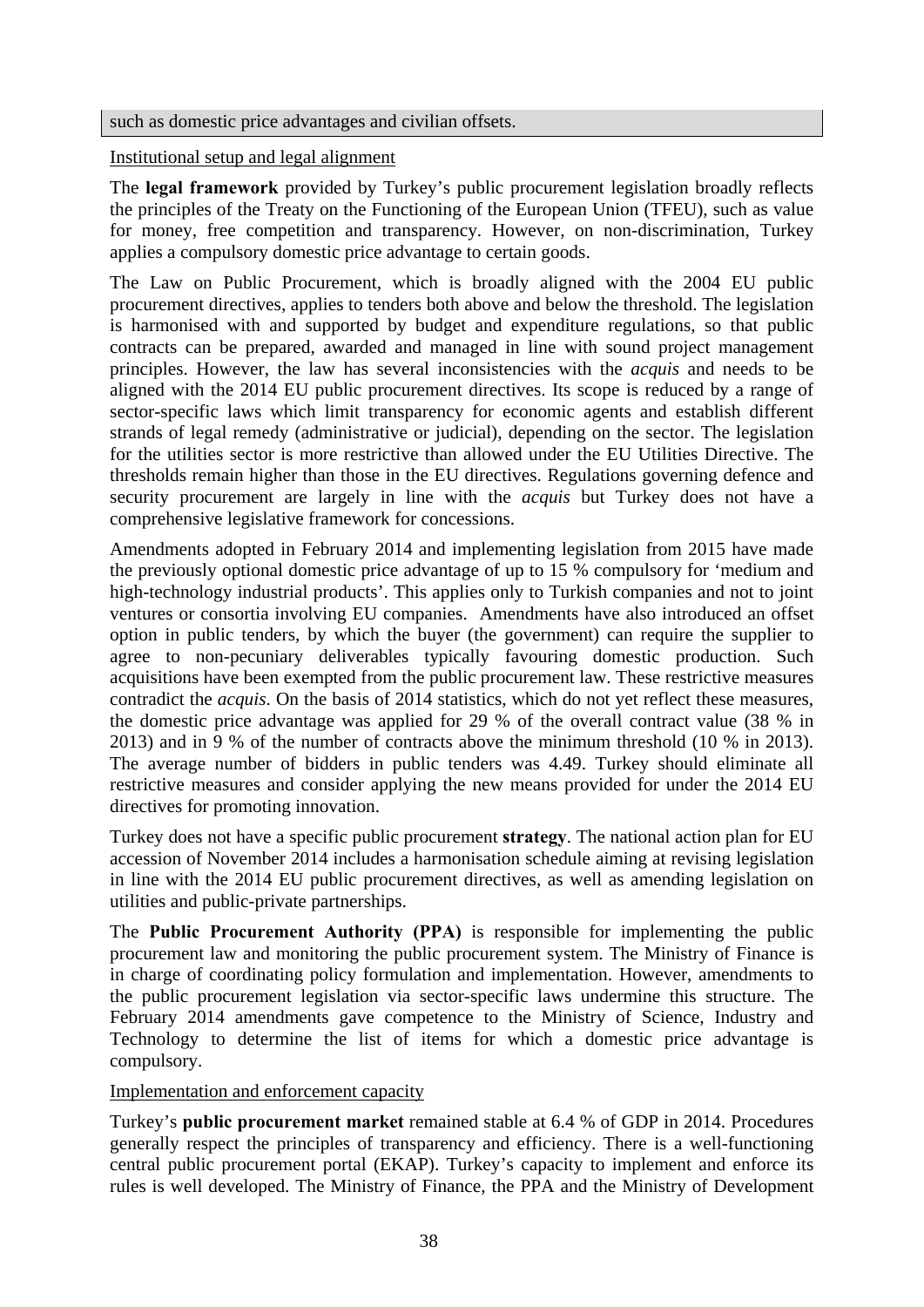have sufficient resources to do their job. The market and competition work satisfactorily in most sectors. Framework agreements are used effectively in accordance with EU requirements. Centralised purchasing is used effectively in a limited number of areas, such as the health sector. However, Turkey does not have a single authority in charge of coordinating, supervising and monitoring the operation of public-private partnerships, despite their significant increase in volume. The public-private partnership unit in the Ministry of Development provides an early-stage review of some projects along with the Treasury and the Ministry of Finance. Allegations of political interference in some public tenders have been reported, in particular regarding large partnerships which are exempt from the public procurement law.

**Monitoring** of the award and implementation of contracts is satisfactory. The PPA issues quarterly statistics which provide the basis for measuring performance and results as well as for improving the public procurement system.

Contracting authorities' **capacities to manage public procurement processes** continues to improve. The authorities have well-defined procurement functions and the necessary capacity to implement them effectively. Turkey uses e-procurement as an important tool to improve competition and transparency and to reduce costs. The PPA provides sufficient regulatory, advisory and operational support to the contracting authorities. It should target its training and operational support at institutions with less capacity, such as municipalities. In 2014, municipalities contracted out 32 % of the total value of tenders and received 28 % of all complaints.

Mechanisms to identify and address corrupt and fraudulent practices are in place, including rules on **integrity and conflict of interest**. However, Turkey should develop a risk indicator system that flags up potential integrity problems in the procurement process.

#### Efficient remedies system

The **right to legal remedy** is stipulated in the Constitution and in the Law on Public Procurement. The legislation on review procedures has a good level of alignment with the 2007 EU Remedies Directive and general EU Treaty principles. Any decision on complaints by a contracting authority can be appealed against to the Public Procurement Board within the PPA. Fewer than 20 % of the board's decisions are challenged in administrative courts. But the PPA's review function does not include areas exempted from the public procurement law, such as utilities or concessions. In concessions, the tenderer may submit a complaint to the granting authority and then directly appeal in administrative courts; decisions under publicprivate partnerships can be challenged in ordinary first instance courts. The delineation between these areas and their different appeal procedures is often not clear.

Regarding **implementation capacity**, the PPA review and remedies system provides for speedy, effective and competent handling and resolution of complaints and sanctions. In 2014, the Public Procurement Board, which acts as a separate body within the PPA, examined 3 942 complaints, some 4 % of the overall number of tenders. To avoid possible conflicts of interest the PP Board's integration into the PPA needs to be reconsidered. The fees for complaints, which have doubled in one year, seem to be excessive. Court decisions may take two to three years.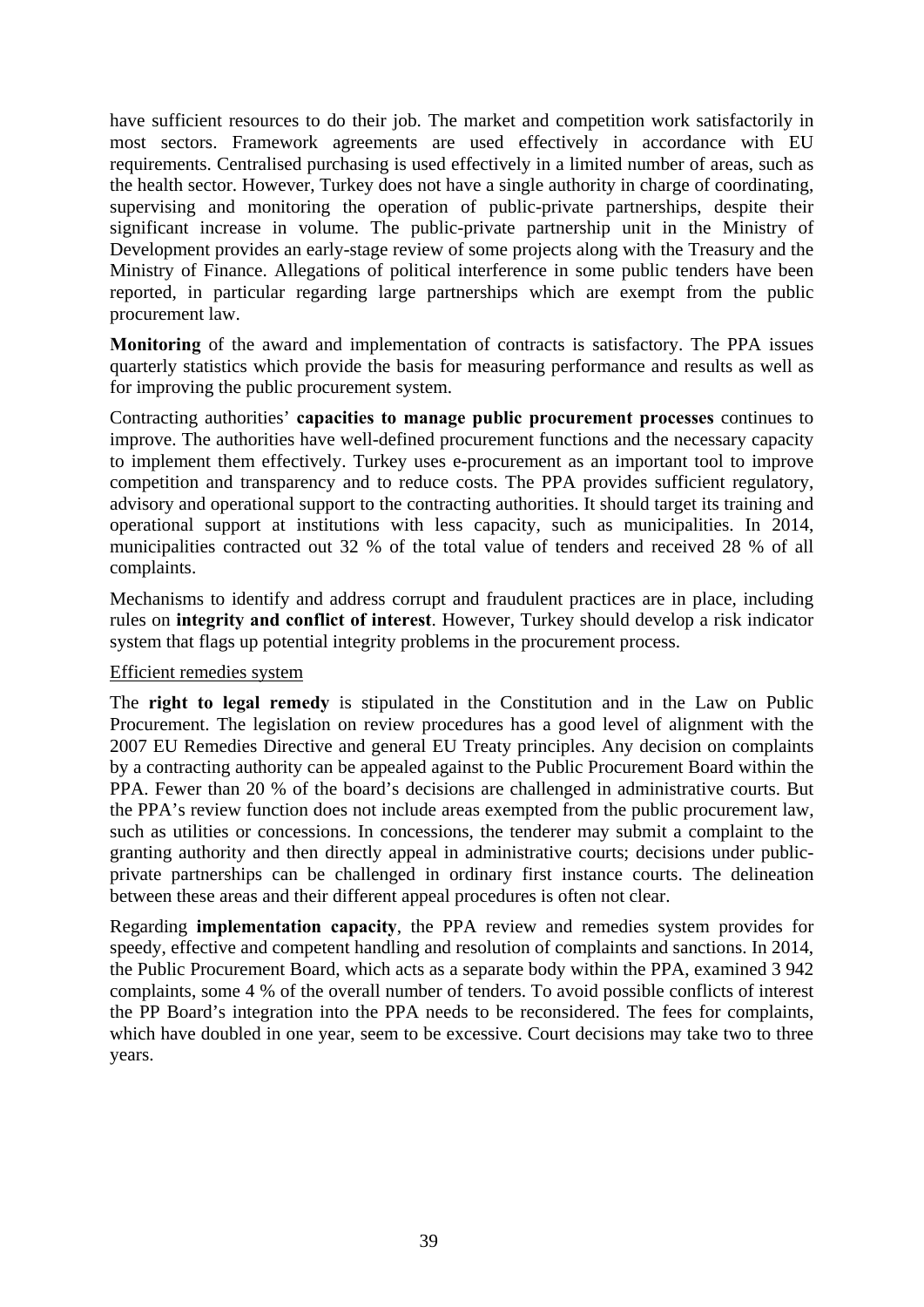# **4.6. Chapter 6: Company law**

*The EU has common rules on the formation, registration, and disclosure requirements of a company, with complementary rules for accounting and financial reporting, and statutory audit.* 

Turkey is **well advanced** in the area of company law. **Some progress** was made in particular by extending the scope of compulsory independent audit. Furthermore, the Public Oversight, Accounting and Auditing Standards Authority improved its capacity and online services. In the coming year, Turkey should in particular:

 $\rightarrow$  finalise the technical alignment with a few pieces of legislation including on mergers and divisions.

On **company law**, Turkey's level of alignment is already high. To implement the Commercial Code, Turkey continued adopting secondary legislation on commercial registries and to extend online company registration. Implementing regulations on mergers and divestitures, material events and stock buybacks were revised. A small number of issues concerning the alignment of legislation on mergers and divisions remain open.

Turkey continued to adopt new **corporate accounting** and financial reporting standards and amendments to the existing ones, based on International Financial Reporting Standards. The Turkish Public Oversight, Accounting and Auditing Standards Authority further improved its administrative capacity through training and further development of its online services.

The scope of compulsory independent **auditing** has been extended further by reducing capital thresholds. The number of approved independent auditors and audit firms further increased.

## **4.7. Chapter 7: Intellectual property law**

*The EU has harmonised rules for the legal protection of copyright and related rights. This covers, for instance, computer programs, broadcasting and trademarks, designs, biotechnological inventions and pharmaceuticals.* 

Turkey has a **good level of preparation** in this area. There was **some progress** in the past year but counterfeiting and piracy remain widespread. In the coming year, Turkey should in particular:

 $\rightarrow$  adopt pending industrial property and copyright legislation;

 $\rightarrow$  improve enforcement measures in the fight against piracy and counterfeiting;

 $\rightarrow$  further increase awareness of intellectual property protection beyond current initiatives.

In the area of **copyright and neighbouring rights**, collective management of rights is still problematic, particularly with the treatment of foreign producers, as much as on public performance rights and the licensing of reproduction rights. The draft copyright law is still pending in the Ministry of Culture.

The law on **industrial property rights** has yet to be adopted, perpetuating an unpredictable legal environment for right holders. Turkish patent law is still not in line with EU *acquis* and with the European Patent Office's standards on pharmaceutical inventions. The Turkish Patent Institute improved its online services by giving access to the design database of the Office for Harmonization in the Internal Market, as well as its administrative capacity. The quality of the institute's decisions on bad faith trademarks and industrial designs improved. It increased awareness-raising and cooperation activities with domestic and international institutions. In March 2015, the EU-Turkey Intellectual Property Rights (IPR) working group witnessed participation of many IPR-related industry representatives. A structured and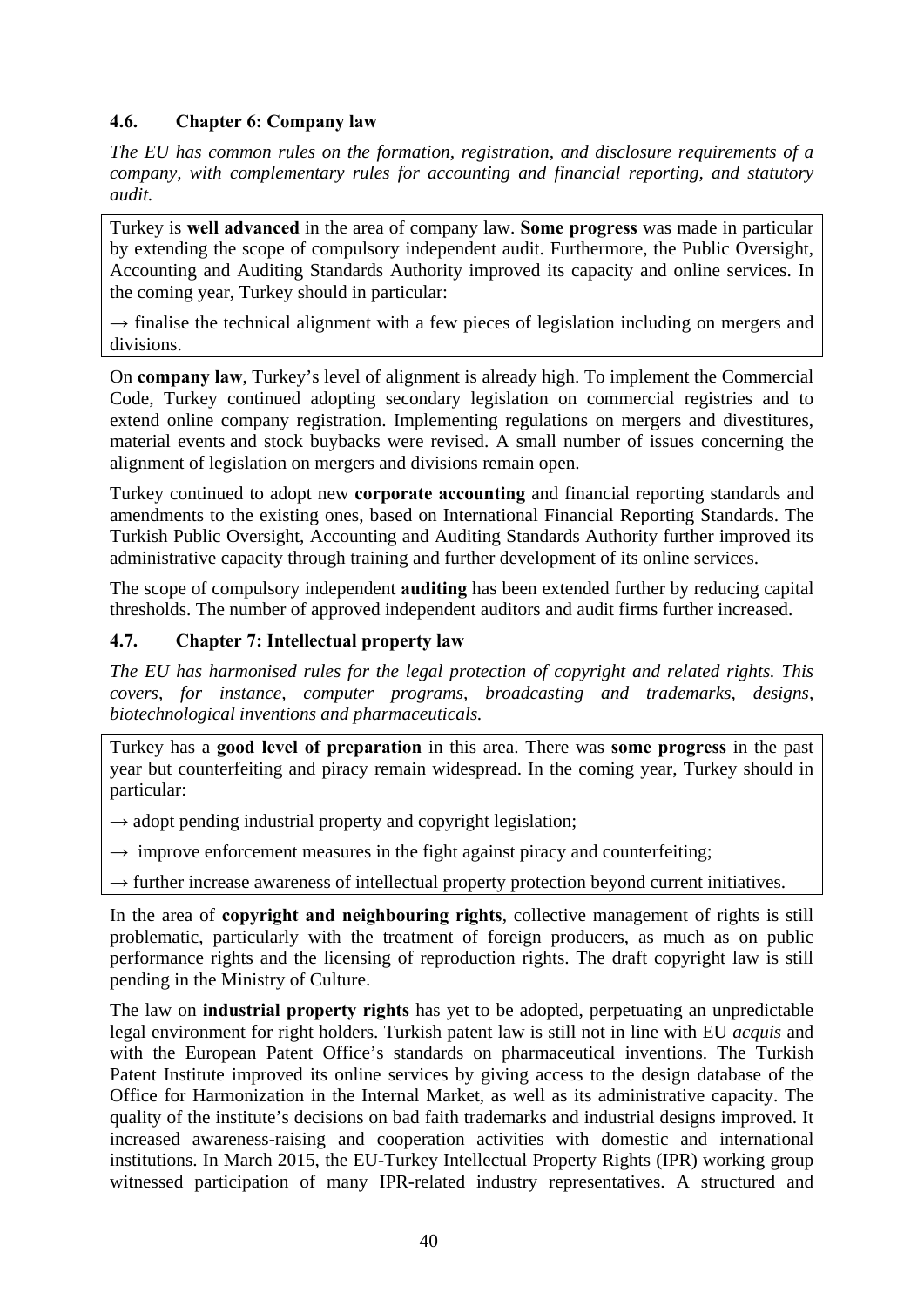comprehensive dialogue with IPR holders on systemic IPR problems is yet to be established. The national strategy on IPR and geographical indications was published in July 2015 along with an action document for 2015-2018. However, further work is needed on geographical indications, plant variety and regulatory data protection for pharmaceuticals.

On judicial **enforcement**, one additional specialised court was established. However, the permanent expertise of the 25 IP courts should be strengthened by developing training on IPR issues. Patentability criteria should be drawn up in cooperation with judges and expert witnesses to ensure consistency. The professionalism and impartiality of expert witnesses should be strengthened in patent cases, among other things with guidelines on their qualifications and liabilities. Alignment with the Enforcement Directive is still needed, in particular on returning counterfeit goods to offenders, storage by right holders of confiscated goods and inconsistencies in obtaining preliminary injunctions. Customs enforcement against counterfeit goods improved further and the number of customs applications for seizures increased. The fight against piracy was strengthened through an encrypted laser code system which enabled more seizures. Yet, despite large-scale *ex officio* and complaint-based police raids, counterfeiting and piracy remain widespread, posing risks to public health and consumer protection and causing damage to the registered economy. Customs enforcement legislation needs to be further aligned with the *acquis.* Stronger political will is needed on IPR enforcement.

## **4.8. Chapter 8: Competition policy**

*EU rules protect free competition. They include anti-trust rules against restrictive agreements between companies and abuse of dominant position. EU rules also prevent governments from granting state aid which distorts competition.* 

Turkey is **moderately prepared** in the area of competition policy. **Some progress** was made, particularly on antitrust and mergers policy where the legislation is largely aligned and the competition authority continues to fulfil its tasks effectively. However, there was no progress on state aid policy. The entry into force of the legislation implementing the state aid law was postponed for a third time. In the coming year, Turkey should in particular:

 $\rightarrow$  implement the state aid law without further delay to ensure effective monitoring of aid schemes and proper alignment with the *acquis*. It should also finalise an updated inventory

The Competition Authority built up its enforcement record on **antitrust and mergers policy**  further, in line with the 2014-2018 strategic plan. It issued 332 decisions in the reporting period, as well as a guidebook to help authorities understand Turkey's national legislation from a competition perspective. It issued a report identifying 215 pieces of legislation which may restrict competition. The authority maintains a satisfactory level of administrative and operational independence which should be preserved.

The entry into force of legislation implementing the **state aid** law was again postponed, until 31 December 2015, delaying the requirement to notify state aid schemes and measures. A comprehensive state aid inventory is yet to be set up and an action plan for aligning all state aid schemes with the *acquis* is yet to be adopted. The 2012 decree on the incentives package was amended twice, extending its scope to sectors such as chemicals, mining and technologyintensive products; it now also grants additional tax incentives for large-scale, regional or strategic projects. A number of aid schemes continue to breach Turkey's obligations under the Customs Union.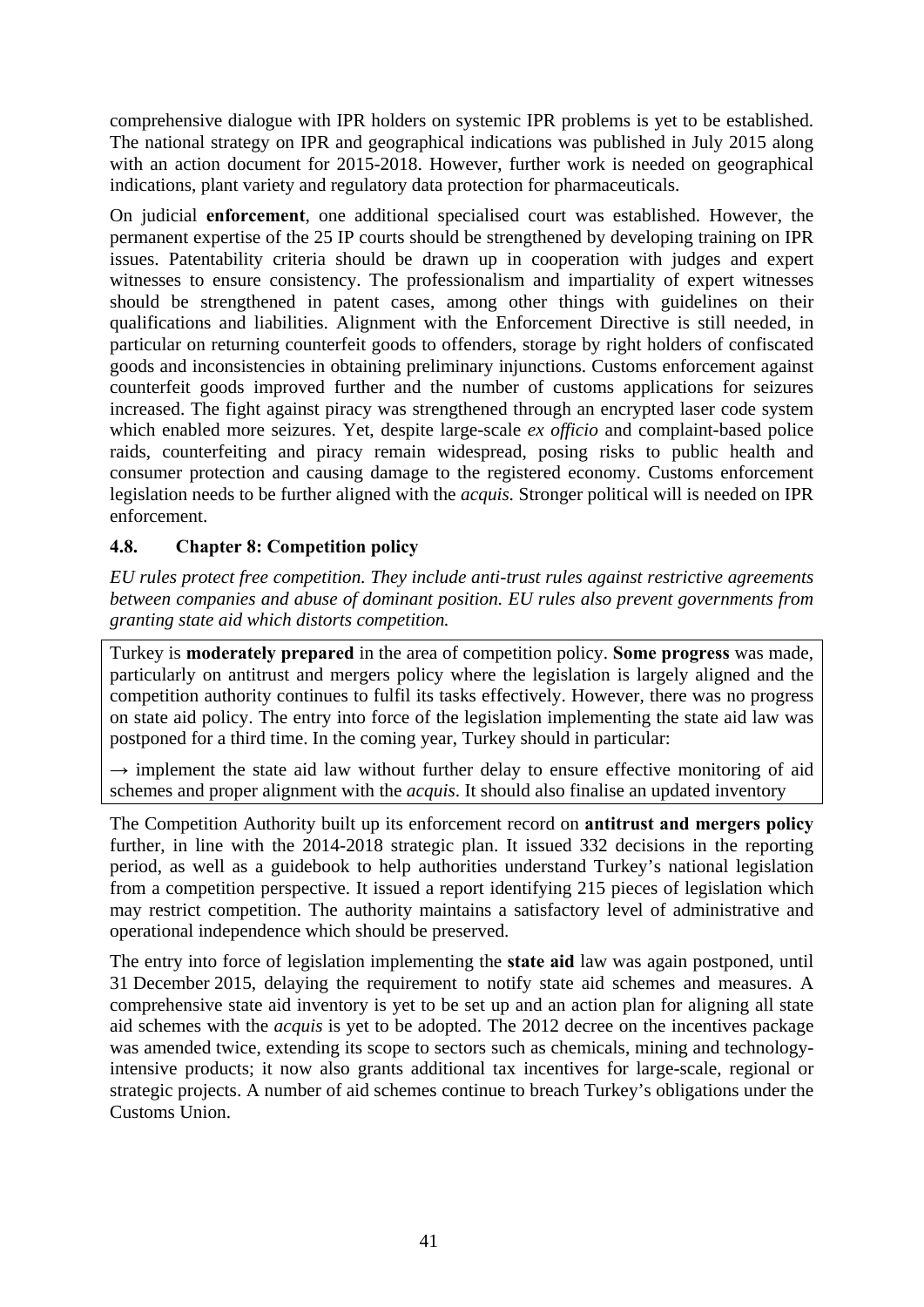## **4.9. Chapter 9: Financial services**

*EU rules aim at ensuring fair competition between and the stability of financial institutions, namely banking, insurance, supplementary pensions, investment services and securities markets. They include rules on authorisation, operation and supervision of these institutions.* 

Turkey has a **good level of preparation** in the area of financial services. **Some progress** was made as the banking regulator adopted new implementing regulations for capital adequacy and the capital market regulator regulated the right of squeeze-out. However, the perception continued that decisions in the banking sector are politically motivated, calling into question the independence of supervisory agencies. In the coming year, Turkey should in particular:

 $\rightarrow$  take measures to re-establish trust in the independence of supervisory agencies, in particular the Banking Regulatory and Supervisory Agency.

There was some progress in the areas of **banks and financial conglomerates**. The Banking Regulatory and Supervisory Agency revised the rules on banks' capital and on measuring their capital adequacy. Revisions incorporated new developments on core capital adequacy, credit derivatives and hedging instruments, and on standard method and internal ratings-based approaches. However, the perception of politically motivated regulatory decisions continued, in particular when public authorities took over the management of Bank Asya. The regulator's action and the context in which the seizure took place raised questions about the proportionality of the decision.

Some progress was made on **insurance and occupational pensions**, as the Treasury revised the implementing regulation on insurance agencies, scaling up the requirements to establish agencies and open new branches.

There was no further progress on **financial market infrastructure** and there was some progress on **securities markets and investment services**. The regulator revised the implementing regulation on foreign securities markets instruments to facilitate the issuing of different types of equity instruments.

## **4.10. Chapter 10: Information society and media**

*The EU supports the good functioning of the internal market for electronic communications, electronic commerce and audio-visual services. The rules protect consumers and support universal availability of modern services.* 

Turkey is **moderately prepared** in the area of information society and media. It made **some progress** in the past year, notably by adopting an e-commerce law and bringing the broadcasting law more closely into line with the EU *acquis*. However, the insufficient protection of freedom of expression, privacy and personal data and market access, and the overregulation in the sector, remain issues of serious concern. In the coming year, Turkey should in particular:

 $\rightarrow$  strengthen the institutional independence in electronic communications in particular in terms of financing and oversight.

 $\rightarrow$  revise the law on internet to support an environment conducive for freedom of speech on the internet and protection of privacy and personal rights.

 $\rightarrow$  further align the authorisation regime in electronic communications with the EU *acquis*.

 $\rightarrow$  take the necessary steps to complete the digital switchover as soon as possible.

On **electronic communications, information and communication technologies**, there have been no major developments in aligning legislation on authorisation, spectrum management,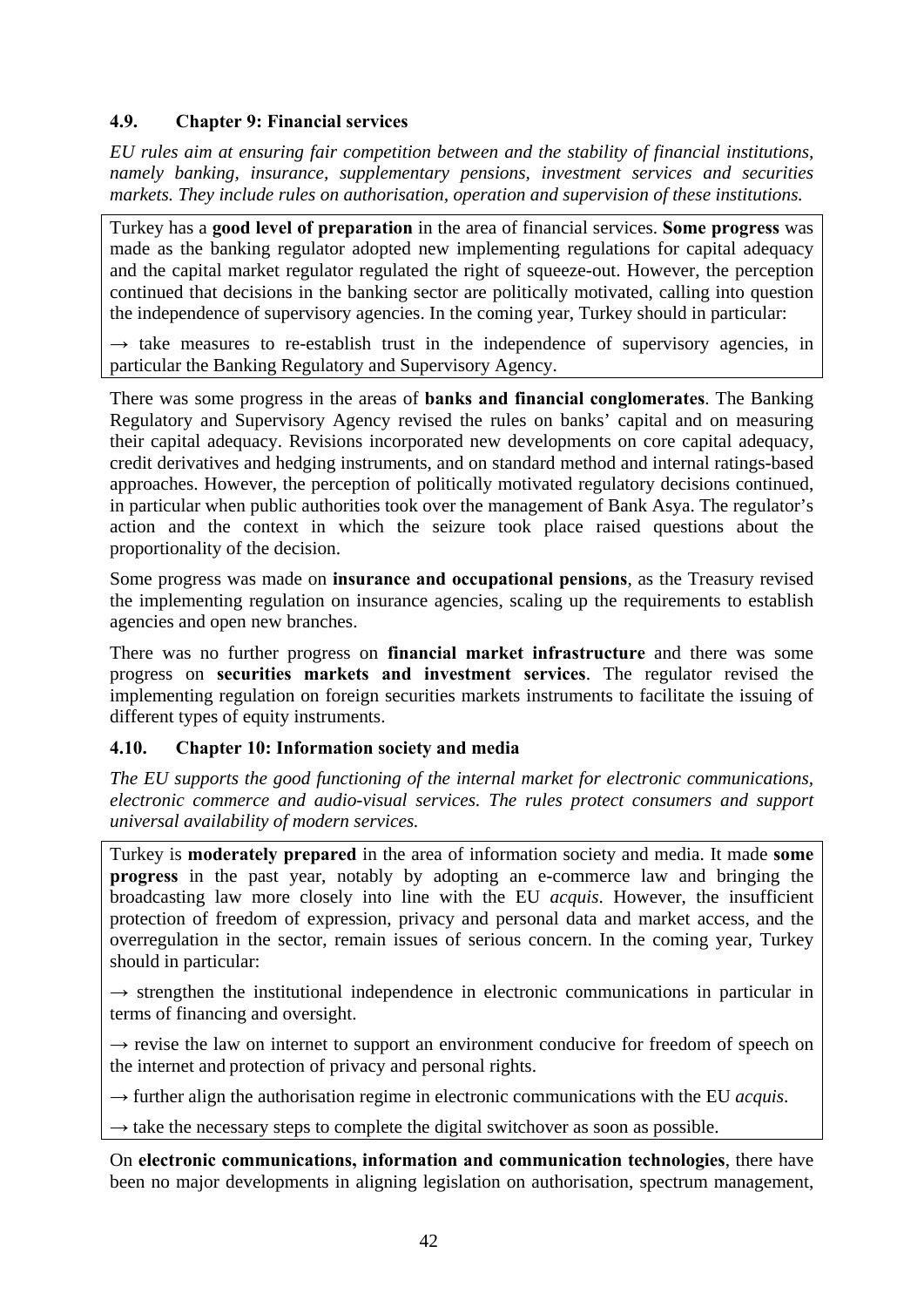market access and the universal service regime. Full independence of the Information and Communication Technologies Authority (ICTA), including the Telecommunications Communication Presidency (TIB), needs to be secured. Further improvements are needed to ensure the fair allocation of spectrum bands and the effective use of frequencies, and to lift restrictions on concession operators applying to offer multiple bundled services. Contrary to the EU acquis, the incumbent fixed telecom operator is not able to offer retail broadband services. Regarding rights of way, municipalities regularly charge operators additional fees. Mobile broadband (including 3G) penetration rate significantly increased to 41.7 % in 2014, while remaining stable, at 11.5% for fixed broadband. In August, Turkey held a 4G license tender divided into 20 frequency lots. Results were announced on 26 August 2015. Total bids amounted to  $\epsilon$  3.4 billion, which represents about  $\epsilon$  4 billion (with the 18% VAT included) as revenue for the government. Operators will be required to launch 4G services by April 2016.

The law on internet was amended in March for the third time, granting the Telecommunications Communication Presidency further extensive and restrictive powers over internet content and usage. The legal framework raises serious concern about freedom of expression, freedom of internet, protection of privacy and personal rights. *(See Chapter 23 — Judiciary and fundamental rights)* 

On **information society services**, Turkey's e-commerce law entered into force in May. An information society strategy for 2015-2018 and a related action plan were published.

In the field of **audiovisual policy**, the digital switchover process was delayed by a lawsuit brought by some media service providers. Broadcasting in languages and dialects other than Turkish continued without restrictions. The broadcasting law, amended in 2014, is to a large extent in line with the EU *acquis*. However, the restrictive way in which it is implemented raises concern. (*see Chapter 23 — Judiciary and fundamental rights*).

As regards transparency, in the reporting period the Radio and TV Supreme Council RTÜK published 1365 decisions, together with the internal experts' report. Council members nominated by the opposition complaint about biased election coverage favouring the ruling party. The Supreme Board of Elections accepted some of the media complaints based on RTÜK reports. In total 265 violation reports have been prepared by RTÜK. As a result, 197 sanctions were issued in the form of warnings and programme suspensions to 67 out of 77 media service providers. Nevertheless, the independence and neutrality of council members should be strengthened by improved procedures for their election.

# **4.11. Chapter 11: Agriculture and rural development**

*The Common Agricultural Policy supports farmers and rural development. This requires strong management and control systems. There are also common EU rules for quality policy and organic farming.* 

There is **some level of preparation** in the area of agriculture and rural development. **Some progress** was made in the past year. Preparations have advanced on general agricultural issues and alignment with the common agricultural policy. Turkey's capacity to absorb funding has increased with implementation of the pre-accession rural development programme IPARD. The farm accountancy data network now covers the entire country, but its integration into relevant databases and use for policy analysis are yet to be addressed. In the coming year, Turkey should in particular:

 $\rightarrow$  completely eliminate any restrictions on imports of live cattle and beef;

 $\rightarrow$  adopt a strategy for agricultural statistics.

Regarding **general agricultural issues**, preparations for the agricultural census are ongoing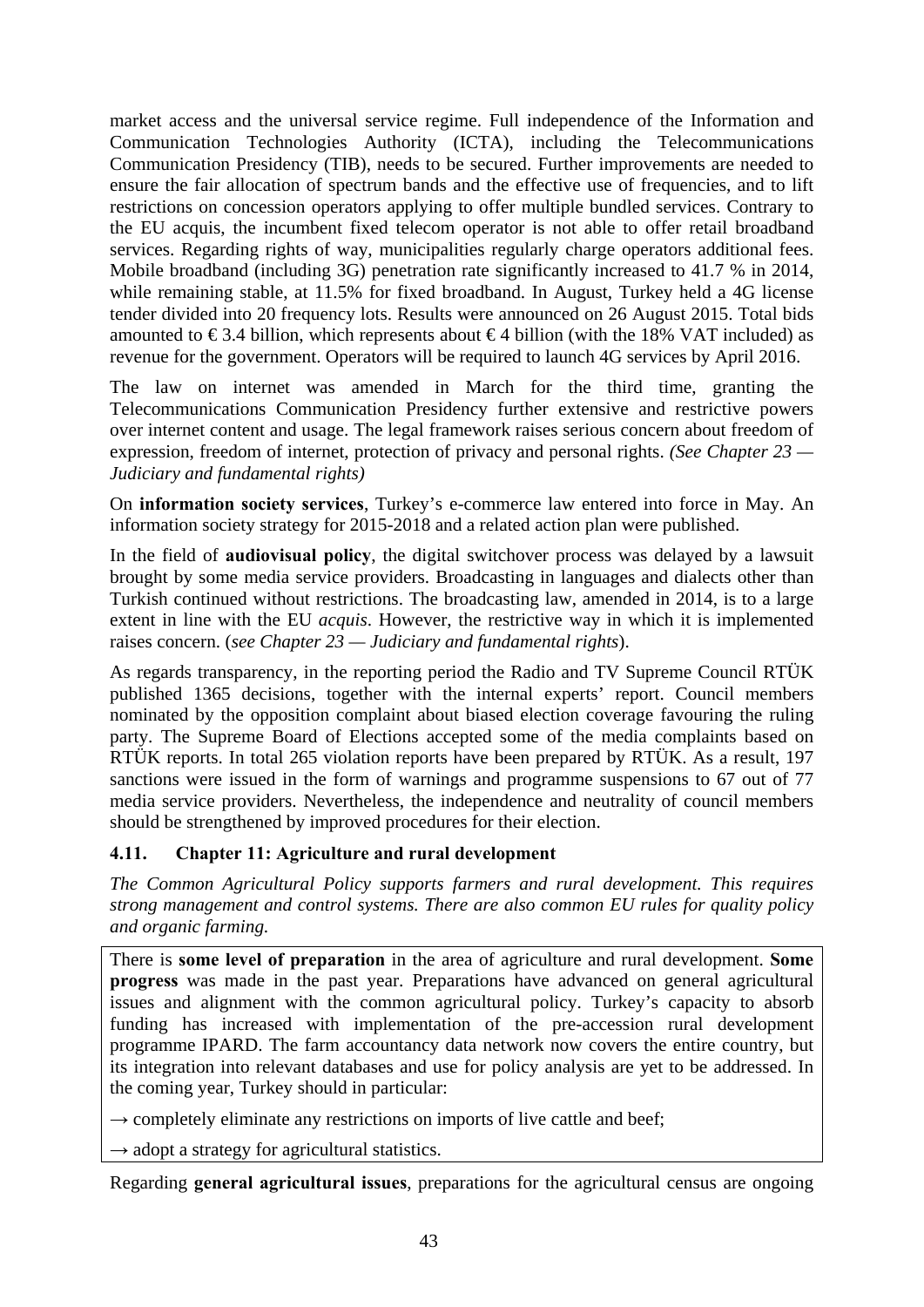and yet to be completed, and the strategy for agricultural statistics is yet to be adopted. To improve the collection and reliability of statistical data, a statistics and evaluation department has been established in the Ministry of Food, Agriculture and Livestock. The farm accountancy data network, based on automated data collection procedures, was further expanded to cover all 81 provinces. Data from the network is currently being integrated with the ongoing census, agricultural land parcel database and other related databases.

On direct support to producers Turkey has made no further steps towards preparing a strategy for adjusting its agricultural support policy in line with the common agricultural policy. Work on developing a land parcel identification system has started, with EU support, together with an integrated agricultural data information system for individual support decisions to farmers.

Unjustified restrictions on imports of live cattle, beef and derivative products from the EU have continued. Despite the progress on imports of live cattle for further fattening and the recent opening of a beef quota, Turkey has made little progress to fully implement its obligations under the EU-Turkey trade agreement for agricultural products, i.e. by opening quotas for beef and live animals on a lasting basis.

In the field of **rural development**, Turkey's ability to absorb funding under the IPARD programme improved further thanks to a constantly increasing number of applications, smooth contracting and rising payments. In 2014, EUR 250 million of EU funding was paid to beneficiaries. The IPARD programme under IPA II for 2014-2020 was adopted in January. Turkey adopted the second national rural development strategy, covering 2014-2020, which aims to ensure that the rural development activities of different institutions are coordinated. The IPARD Managing Authority started implementing the technical assistance measure to manage the IPARD programme, including capacity building for the LEADER measure. The 1 952 staff of the Agriculture and Rural Development Support Institution, at central and provincial level, received in-service training, while the institution participated in the accreditation process under IPARD II. Further efforts are needed to make information available and ensure IPARD programmes are publicised and made more visible.

Preparation of implementing legislation on the principles and implementation of **organic agriculture** is at a final stage.

# **4.12. Chapter 12: Food safety, veterinary and phytosanitary policy**

*EU hygiene rules for foodstuff production ensure a high level of food safety. Animal health and welfare and the safety of food of animal origin are safeguarded together with quality of seed, plant protection material, harmful organisms and animal nutrition.* 

There is **some level of preparation** in the area of food safety, veterinary and phytosanitary policy. There has been **no progress** in the past year. Full implementation of the *acquis* in this area will require significant further efforts, particularly in areas such as animal by-products, animal welfare, identification and registration of animals and control of their movements. In the coming year, Turkey should in particular:

 $\rightarrow$  upgrade food establishments to meet EU standards, among other things by submitting a national programme and a monitoring plan;

 $\rightarrow$  take further steps to adapt and enforce rules on animal by-products.

Progress in aligning and implementing the *acquis* on **general food safety** issues has been limited. Efforts should be stepped up to align **veterinary policy** fully with the *acquis*. Work on identifying and register bovines as well as small ruminants has continued. Border inspection posts at land and sea borders and at Sabiha Gökçen Airport in Istanbul still do not function fully.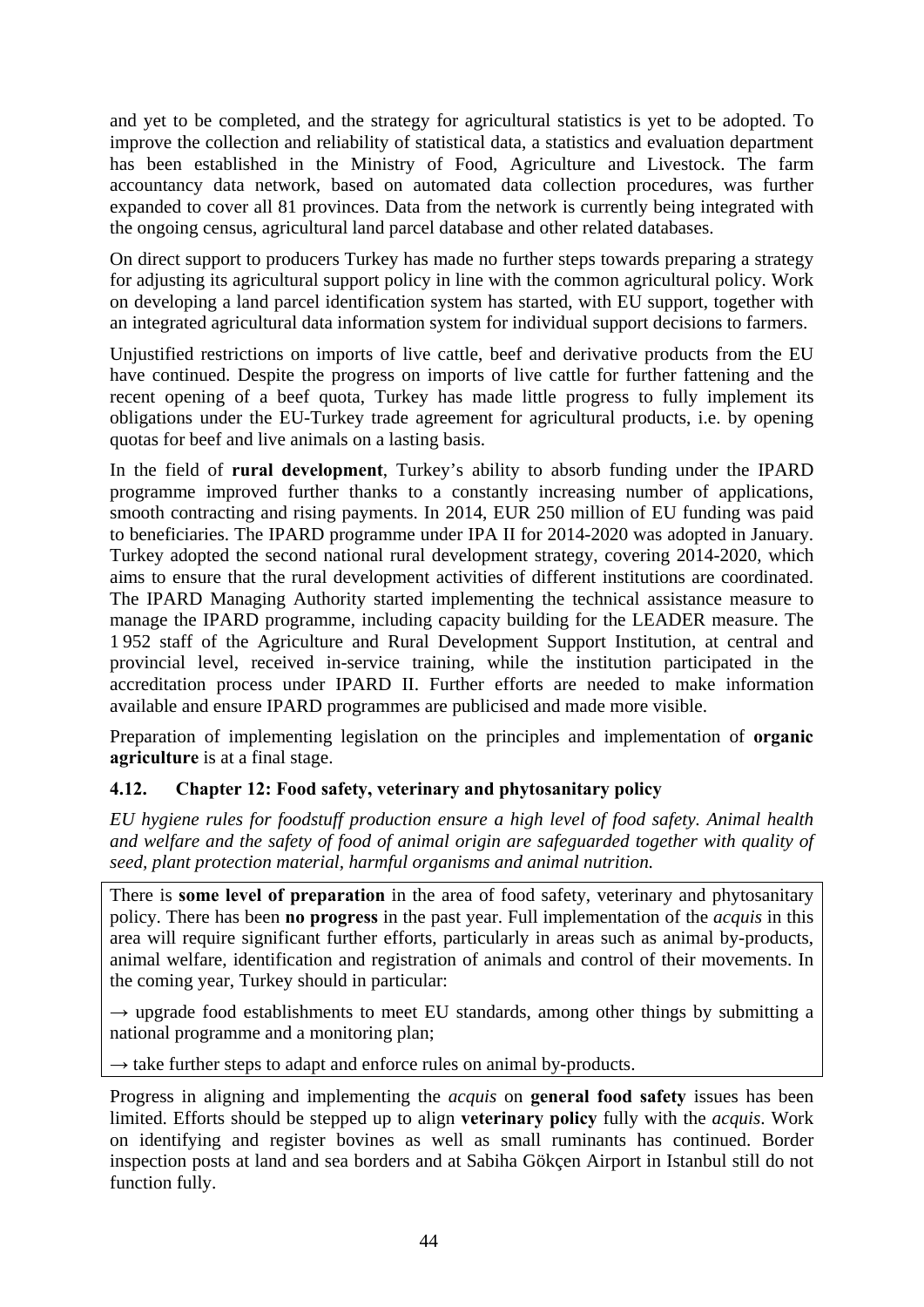Turkey's fight against animal diseases continued. The number of foot and mouth disease outbreaks has fallen considerably following mass vaccination and the introduction of strict movement controls to ensure the Thrace region remained a foot and mouth disease-free zone with vaccination. Significant efforts are still needed to fully align with and implement the *acquis* on transmissible spongiform encephalopathies and surveillance systems, including full compliance with Decision 1/98 (*See Chapter 11 — Agriculture and Rural Development for the de facto import ban on live cattle, beef meat and derivative products*). Regulations on the welfare of farm animals and on the protection of laying hens have been brought into force. However, further structural and administrative efforts are required to fully implement the *acquis* on animal welfare. There has been no progress on zoonoses.

Turkey continued implementing training, inspection and monitoring programmes concerning **placing on the market of food, feed and animal by-products**. Progress in developing the national upgrading plan for agri-food establishments has remained limited. Significant efforts are still needed to implement the new rules for registering and approving food establishments. Initial work on animal by-products has started but adapting the new rules to this sector still requires substantial efforts. The funding of inspections has not yet been aligned with the EU system.

Progress was made in aligning and implementing **food safety legislation** on issues such as labelling, additives and purity criteria, flavourings and food supplements. For food enzymes and novel foods alignment has not yet been completed. Although the trade disruption affecting food enzymes produced from genetically modified organisms (GMOs) was solved by a recommendation from the Biosafety Board, this is expected to be translated into an amendment to the biosafety law. On **specific rules for feed**, a regulation on maximum levels of coccidiostats or histomonostats in food has been adopted.

Regarding **phytosanitary policy**, a regulation on recommendation, application and registration processes for plant protection products has been adopted.

## **4.13. Chapter 13: Fisheries**

*The Common Fisheries Policy protects living resources of the sea and limits the environmental impact of fisheries. This includes setting catch quotas, managing fleet capacity, rules for aquaculture as well as support for fisheries and coastal communities.* 

Preparations in this area remain at an **early stage**. In the past year, **some progress** was made on resources and fleet management, inspection and control, and on international agreements. More efforts are needed to align legislation on structural actions, state aid and market policy and to strengthen institutional capacity. In the coming year, Turkey should in particular:

 $\rightarrow$  adopt the draft fisheries law.

The Ministry of Food, Agriculture and Livestock expanded its **administrative and organisational capacity** by establishing fisheries and aquaculture branch offices in 43 provincial directorates. The draft fisheries law has not yet been adopted.

Regarding **resources and fleet management**, a national sea research strategy aimed at contributing to a sustainable development approach in fisheries management was adopted. The scheme subsidising the decommissioning of fishing vessels has made possible significant progress in fleet management, with a total of 820 vessels decommissioned, of which 456 were recalled in 2014. Marine fisheries data started to be collected in 2014 as part of a joint programme between the ministry and the Turkish Statistical Institute.

On **inspection and control**, some progress has been made in implementing the recommendations of the International Commission for the Conservation of Atlantic Tunas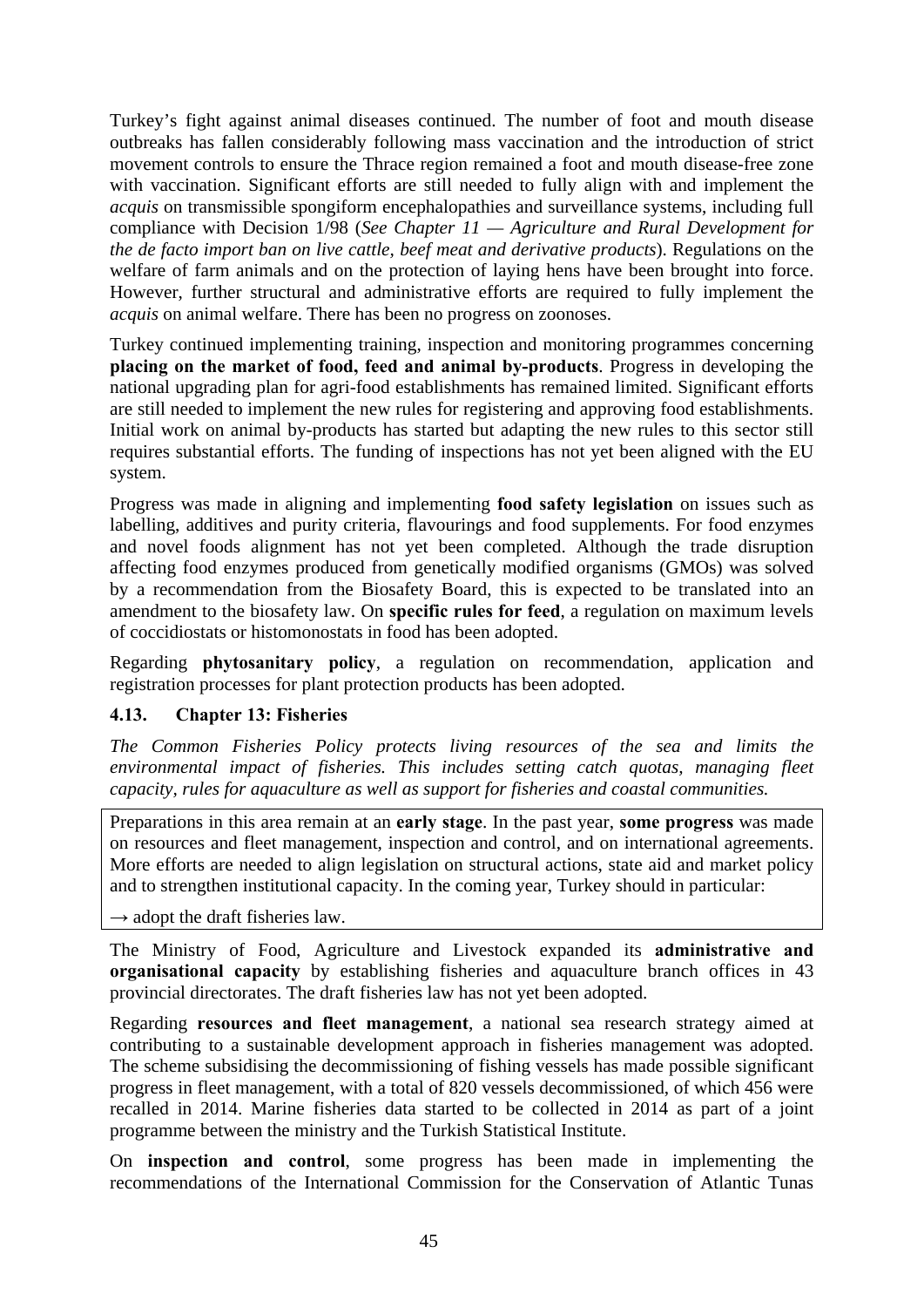(ICCAT) on bluefin tuna. The EU-Turkey Fisheries Dialogue Group is helping to steer inspections in this area. Inspections of baby clam production sites have intensified.

No progress can be reported on **structural actions** and **state aid**. On **market policy**, the EU supports efforts to build up the ministry's capacity. However, more needs to be done to prepare and implement a strategy and action plan.

Regarding **international agreements**, the cooperation between Turkey and the EU continued in ICCAT and the General Fisheries Commission for the Mediterranean. As the EU implements provisions of the United Nations Convention on the Law of the Sea, *inter alia* in the common fisheries policy, Turkey's ratification of the convention would improve cooperation with the EU on fisheries and maritime policy.

## **4.14. Chapter 14: Transport policy**

*The EU has common rules for technical and safety standards, security, social standards, state aid and market liberalisation in road transport, railways, inland waterways, combined transport, aviation and maritime transport.* 

Turkey is at a **moderately prepared** level on transport. There was **some progress** in the past year in this field, particularly in civil aviation. Legal and institutional alignment is lagging significantly in the rail sector. In the coming year, Turkey should in particular:

 $\rightarrow$  make further efforts to implement legislation aligned with the EU *acquis* in the rail sector, particularly ensuring independence of the infrastructure manager to carry out essential functions.

 $\rightarrow$  improve cooperation with the EU and in particular with the European Aviation Safety Agency on civil aviation.

The Directorate-General for **Road Transport** continued to increase its administrative capacity and inspections of vehicles' roadworthiness. The implementing legislation on transporting dangerous goods by road was amended in April to further align it with the *acquis*. Capacity was increased for training truck drivers to be professionally competent and for testing and certifying vehicles transporting dangerous goods. The amended road traffic legislation aligns driving licences format requirements with EU rules over a five-year period.

On **rail transport**, the law on liberalisation of railways does not comply with the *acquis* in creating the conditions for a competitive and transparent market where the independence of essential functions is ensured. Secondary legislation on network access was published in May, but other secondary legislation, on issues such as licensing, rolling stock registry and safety, is still lacking and preventing any effective opening-up to the private sector. The incumbent railway operator, Turkish State Railways, has still not been unbundled as required by law. In its role as infrastructure manager, the company owns and finances rail operations, contrary to the *acquis*. The Directorate-General for Rail Regulation still acts as both the regulatory authority and the safety authority and does not enjoy sufficient independence from the Ministry of Transport. Further alignment efforts are required. The regulation on the transport of dangerous goods by rail and the decree on the minimum standards for professional competence of the staff working on dangerous goods transport operations by rail were approved in July.

Legislation to promote **intermodal transport** has not yet been adopted. The capacity of the Directorate-General for Combined Transport and Dangerous Goods needs further strengthening.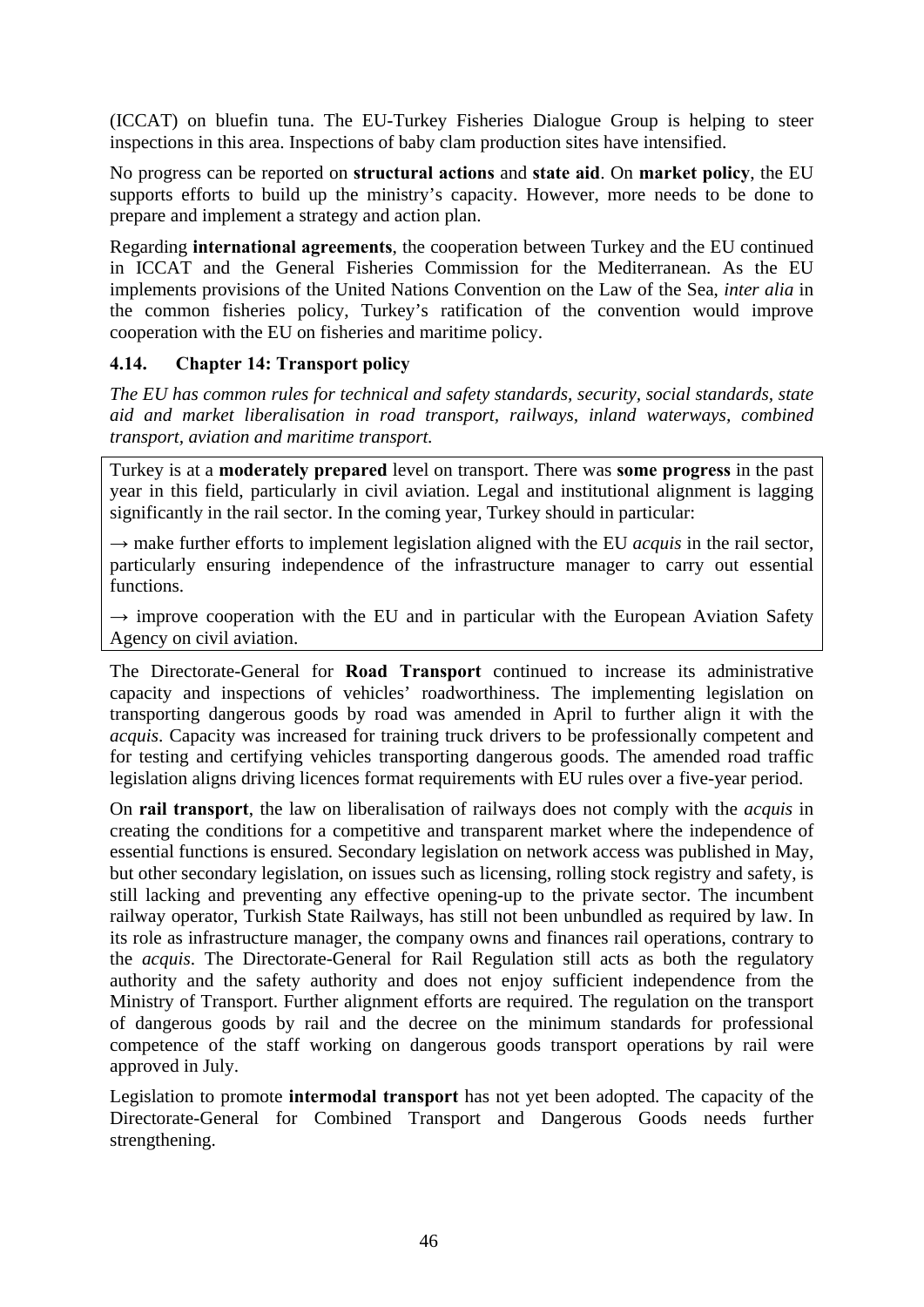On **air transport**, signature of the EU horizontal agreement on air transport services with Turkey is still pending. The capacity of the Directorate-General for Civil Aviation is not keeping pace with the size and growth of the Turkish civil aviation sector. The directorate is working on aligning technical requirements and administrative procedures related to air operations with those of the EU and European Aviation Safety Agency (EASA). Turkey has reached a good degree of convergence with the EU-EASA rules on airworthiness of foreign aircraft but there is no progress on aircrew. Turkey adopted a national civil aviation security programme. The absence of a working arrangement with EASA to extend the scope of inspections to air traffic management and air navigation services means that Turkey's level of progress in this domain cannot be ascertained. The lack of communication between air traffic control centres in Turkey and Cyprus continues to seriously compromise air safety in the Nicosia flight information region. An operational solution needs to be found urgently to resolve this safety issue.

In **maritime transport**, Turkey should continue its efforts to become party to all basic conventions of the International Maritime Organization. A regulation on maritime transport of dangerous goods was published in March and a training programme on this issue has been set up. Turkey has not aligned yet with the *acquis* on reporting formalities for ships.

As long as restrictions remain in place on vessels and aircrafts registered in or related to Cyprus or whose last port of call was in Cyprus, Turkey will not be in a position to fully implement the *acquis* relating to this chapter.

# **4.15. Chapter 15: Energy**

*EU energy policy covers competition and state aids, equal access to resources, the internal energy market, energy efficiency, nuclear energy and nuclear safety and radiation protection.* 

Turkey is **moderately prepared** in the field of energy. There was **good progress** in the past year, especially on security of supply, the internal market for electricity, and renewable energy. Liberalisation of the electricity sector and the level of alignment with the third energy market package in electricity are well advanced. Efforts have continued to foster renewable energies. In the coming year, Turkey should in particular:

 $\rightarrow$  establish a functioning competitive market in the natural gas sector in line with the *acquis*;

 $\rightarrow$  implement a transparent and cost-based pricing mechanism for electricity and gas;

 $\rightarrow$  make urgent progress on aligning with the *acquis* on nuclear energy, to create the necessary legal framework required for planning and construction of its nuclear plants.

Good progress has been made on **security of supply.** The Ministry of Energy and Natural Resources adopted its new strategic plan for 2015-2019 which aims to improve security of energy supply, diversify supply sources and promote energy efficiency and renewable energy, with incentives to use domestic sources. Turkey continues to comply with the oil stocks *acquis*. In April, the Turkish Electricity Transmission Company and the European Network of Transmission System Operators for Electricity signed a long-term agreement on commercial energy exchanges. Turkey's efforts to strengthen the electric interconnection with all its neighbours have also continued. A gas transportation agreement between Turkey and Turkmenistan was ratified in May. Operations related to the trans-Anatolian natural gas pipeline project moved forward decisively. In December 2014, Russia announced a new gas transportation project in cooperation with Turkey to replace the South Stream pipeline project, but its construction remains uncertain. A fair and transparent gas transit regime in line with the EU energy *acquis* is needed to enable Turkey to play a major role as a gas transit country to the EU. *(See Chapter 21 on Trans-European networks)*.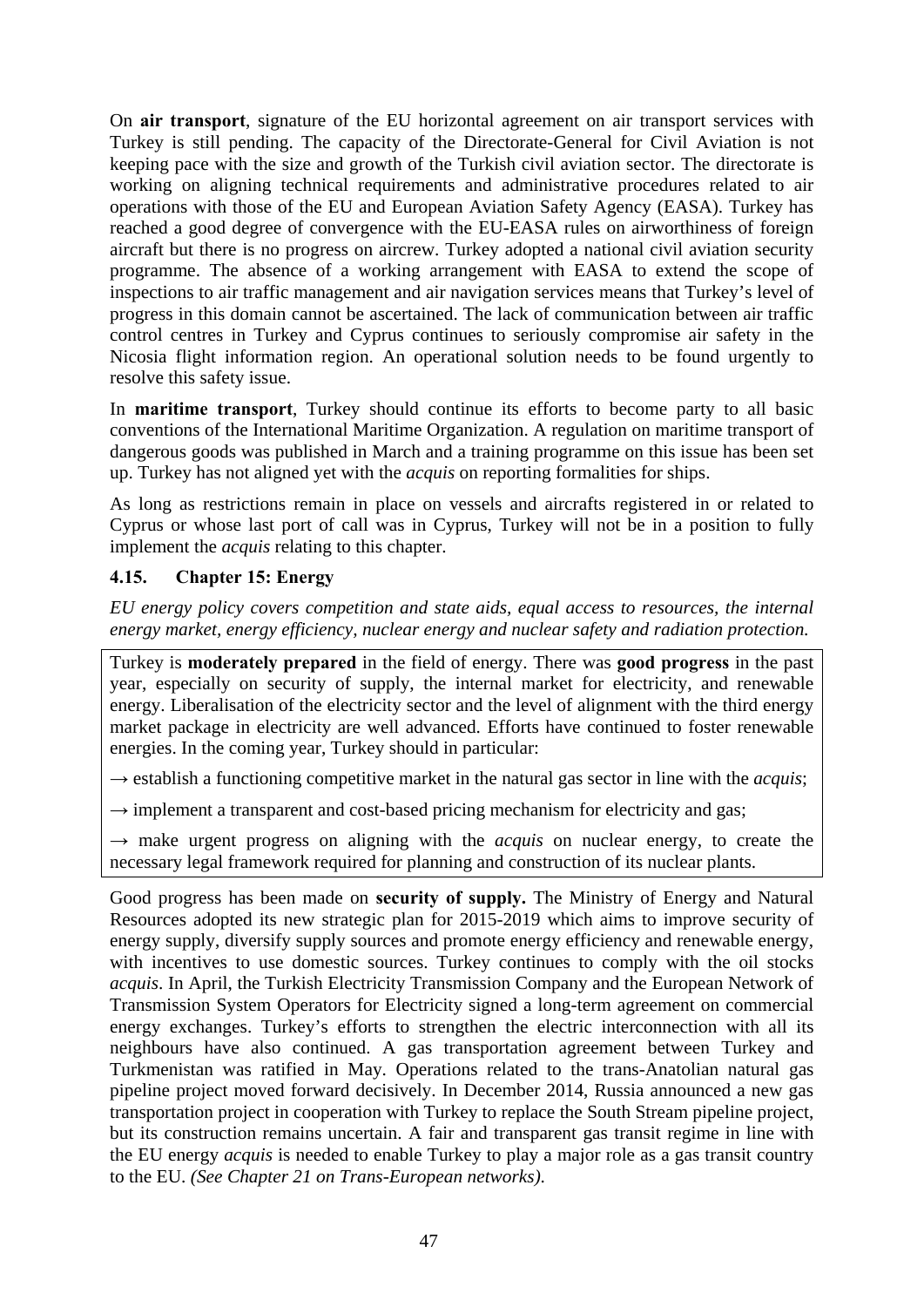Important progress was made on the **internal energy market**, particularly on organising the wholesale electricity markets with the establishment of the Energy Markets Operation Joint Stock Company. The company will facilitate the creation of a fully liberalised electricity and gas market in Turkey. A regulation on balancing and settlement was amended in March with a view to introducing an intra-day market, coordinating losses in the transmission system and increasing switching possibilities for eligible consumers. The privatisation of power generation facilities assets continued. The minimum consumption level at which consumers can freely choose their electricity supplier was further reduced from 4500 kWh to 4000 kWh for 2015. Cost-based tariffs, envisaged by the electricity market law, have not yet been properly implemented. Existing cross-subsidies will continue until 2016.

There was some progress in the natural gas sector. The threshold at which eligible consumers can choose their supplier was further reduced to  $75000 \text{ m}^3/\text{year}$  in 2015. The Energy Market Regulatory Authority set the gas demand forecast for 2015 to 50.86 billion  $m<sup>3</sup>$ . The tendering process for gas distribution continued and the network was extended to 70 of Turkey's 81 provinces. There have been no developments on revising the natural gas market law or on a new gas strategy.

Good progress can be reported in the field of **renewable energy**. In February 2015, the Ministry of Energy and Natural Resources issued a new national renewable energy action plan which aims to increase the country's renewable energy generation capacity to 61 GW by 2023, mostly in the form of hydro, wind and solar generation. Implementing regulations were adopted to set up a wind-power forecasting centre and on water usage rights agreements. Private sector investment in renewable energy, particularly in wind and unlicensed solar, is growing fast. Development of renewable energy must consider the *acquis* requirements on State aid and on environment. In 2014 21% of electricity generation was from renewable sources, down from 29 % in 2013 due to reduced hydropower output as result of the draught.

There was no progress on **energy efficiency**. The strategic plan for 2015-2019 does not include any specific target. The capacity of the Directorate-General for Renewable Energy needs strengthening. The energy efficiency law and related legislation are not aligned with the Energy Efficiency Directive.

On **nuclear energy, nuclear safety and radiation protection**, no progress can be reported on alignment with the *acquis*. The intergovernmental agreement with Japan to build Turkey's second nuclear power plant, in Sinop, was ratified in May. Construction of the marine structures of Turkey's first nuclear power plant, in Akkuyu, has already started. However, the law on acceding to the Joint Convention on the Safety of Spent Fuel Management and on the Safety of Radioactive Waste Management has not been adopted. The same goes for the draft framework law on nuclear energy and radiation and the establishment of an independent regulatory authority.

## **4.16. Chapter 16: Taxation**

*EU rules on taxation cover value-added tax and excise duties as well as aspects of taxing income from savings of individuals and of corporate taxes. They also deal with cooperation between tax administrations, including information exchange to prevent tax evasion.* 

Turkey is **moderately prepared** in the area of taxation. **Some progress** was made on excise duties and operational capacity. In the coming year, Turkey should in particular:

 $\rightarrow$  comply with the 2009 action plan as regards excise duties on alcoholic beverages;

 $\rightarrow$  align the excise legislation on energy products with the *acquis*.

In the area of **indirect taxation**, Turkey's value added tax (VAT) legislation does not fully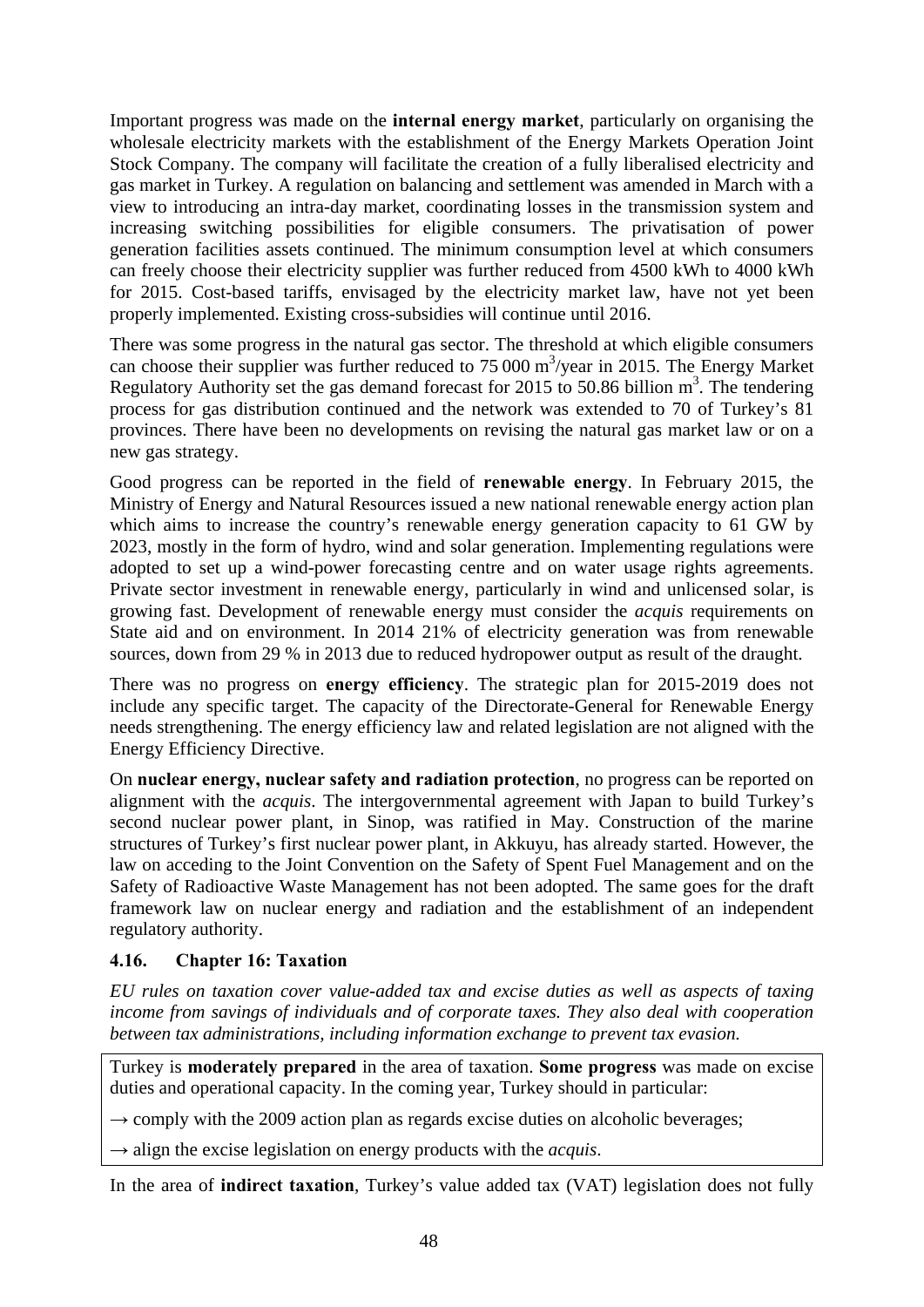comply with the EU *acquis*. It needs to be further aligned in terms of structure, exemptions, special schemes and the scope of reduced rates. Regarding excise duties on tobacco products, in January Turkey reduced the specific duty that finances the Tobacco Fund on imported and blended tobacco, in line with the 2009 taxation action plan. This is a positive step towards eliminating discriminatory practices. There are still some discrepancies between Turkey's legislation on taxing cigarettes and the *acquis* regarding the specific and ad valorem components of the tax. However, the overall level of the excise duty on cigarettes is now close to EU levels. Regarding excise duties on alcoholic beverages, discriminatory differentials in taxation between domestic and imported products were reduced in January. The increase in excise duties on raki was proportionally higher than on other alcoholic drinks, thereby significantly reducing taxation differentials. Although not fully compliant with the agreed differentials for 2015 included in the 2009 taxation action plan, this is a positive step towards meeting them. An across the board rise of excise duties in July 2015 increased again the taxation differentials. Continuing to gradually eliminate discriminatory practices in line with the action plan is key for further progress under this chapter. Discrepancies with the *acquis* in excise duty legislation on energy products, such as ad valorem excise duties, have not been corrected.

On **operational capacity and computerisation**, the Revenue Administration continued taking measures to increase voluntary compliance by simplifying procedures, strengthening enforcement and improving taxpayer services. Procedures for electronic VAT refunds are operational. Monitoring of how the action plan to combat the informal economy is being implemented continued, but needs to be transparent about the results achieved. The capacity of the Tax Inspectors Board was further strengthened.

## **4.17. Chapter 17: Economic and monetary policy**

*EU rules require the independence of central banks and prohibit them directly financing the public sector. Member States coordinate their economic policies and are subject to fiscal, economic and financial surveillance.* 

Turkey is **moderately prepared** in the area of economic and monetary policy, though **no progress** was made in the past year. Turkey has a generally good capacity for economic analysis and planning. Increased political pressure on the central bank undermined its independence and credibility. In the coming year, Turkey should in particular:

 $\rightarrow$  avoid any political interference in the independence of the central bank;

 $\rightarrow$  submit fiscal notifications and the Economic Reform Programme (ERP) by the set deadlines.

On **monetary policy**, further progress is needed to ensure the central bank's independence, as its statute fails to provide sufficient guarantees in this regard. For example, the inflation target is jointly decided by the government and the central bank, which implies a lack of institutional independence for the latter. The executive continued to increase political pressure on the central bank to lower interest rates. As regards privileged access to financial institutions by the public sector, full alignment with the acquis requires further steps.

On **economic policy**, Turkey submitted its first ERP in March 2015, with considerable delay. The programme presents an optimistic macroeconomic scenario for 2015-2017, with a sizeable increase in growth compared to the previous three years. However, this scenario is not in line with recent trends and market developments. The ERP failed to address a number of elements in the Commission's guidelines for such programmes, most notably the implementation of the policy guidance provided in the Conclusions of the Ministerial Dialogue between the Economic and Finance Ministers of the EU and the Candidate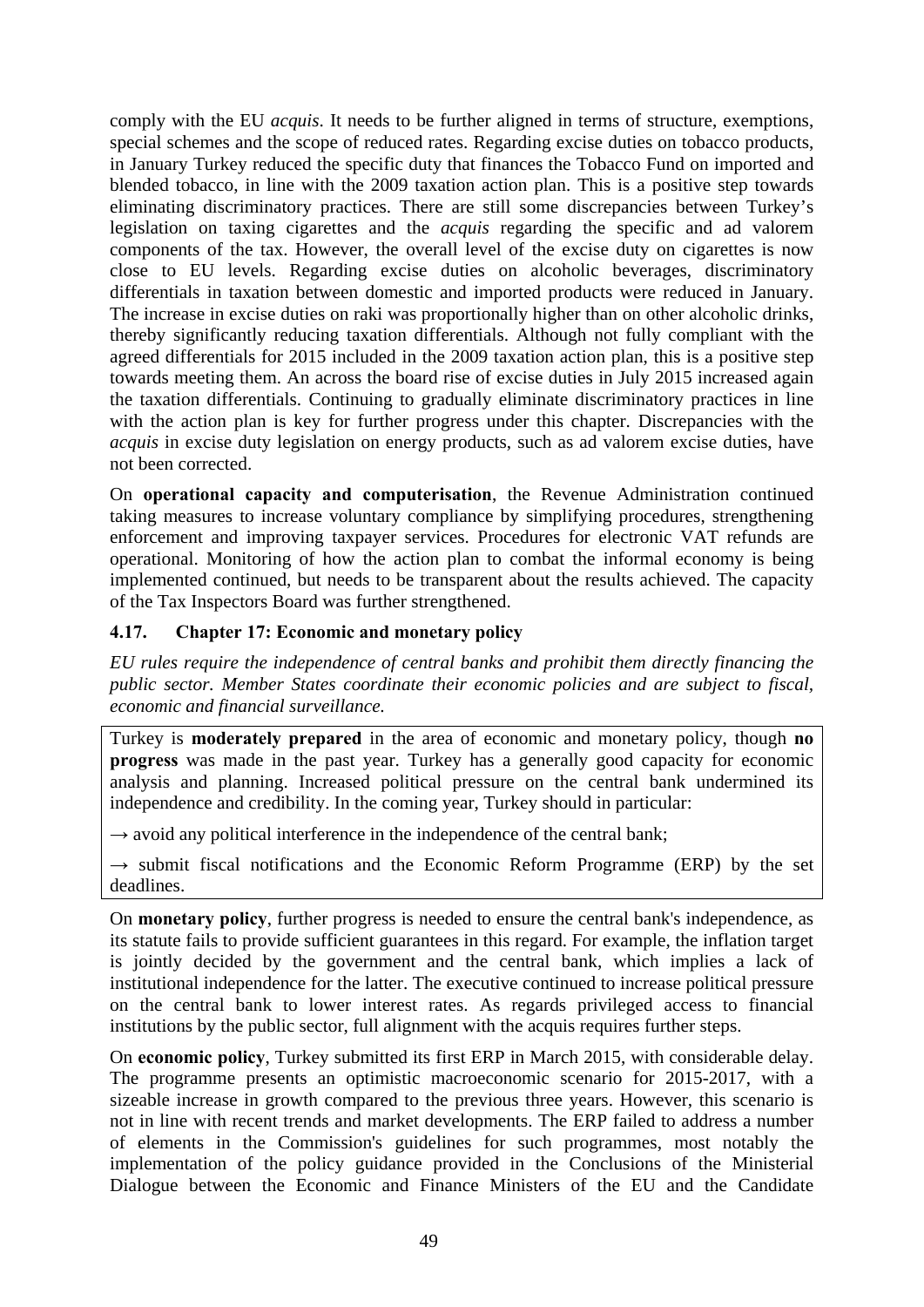Countries on 6 May 2014.

There is a need to improve the credibility of forecasts, an important element of the Directive on requirements for budgetary frameworks. Closer alignment with other elements of this Directive also requires substantial work, such as introducing numerical fiscal rules and their independent monitoring.

## **4.18. Chapter 18: Statistics**

*EU rules require that Member States are able to produce statistics based on professional independence, impartiality, reliability, transparency, and confidentiality. Common rules are provided for the methodology, production and dissemination of statistical information.* 

Turkey is **moderately prepared** in the area of statistics. **Some progress** was achieved in the past year, notably on labour statistics.

Still, further efforts are needed across the board, especially to align macroeconomic and agricultural statistics with the EU *acquis*. In the coming year, Turkey should in particular:

→ strengthen coordination between the National Statistics Office and some other data providers, while improving the quality and use of administrative records;

→ submit key national accounts indicators to the Commission;

 $\rightarrow$  improve statistics on agriculture, asylum and migration.

As regards **statistical infrastructure**, the law on statistics follows the principles of the European statistics Code of Practice and ensures the professional independence of the National Statistics Office (NSO). Statistical data are available following a public release calendar that gives all users access at the same time. Most recent classifications are in place. However, the cooperation between the NSO and some of the main data providers, particularly the Ministry of Finance and the Social Security Institution, needs to be improved; cooperation with the Ministry of Food, Agriculture and Livestock needs to be considerably enhanced. Access to administrative records is difficult and the often poor quality of data in registers held by different institutions is problematic. The often poor quality of data in registers held by different institutions has led to more reliance on costly surveys. The priority in the short term is to improve cooperation between the NSO and the main data providers, improve the quality of registers and increase the use of administrative records.

For **macroeconomic statistics,** quarterly national accounts and balance of payments data are in place but annual national accounts are not yet produced in accordance with the *acquis*. Turkey produces external trade statistics in line with the EU *acquis*. Tables for the excessive deficit procedure have not yet been submitted. Further progress is needed in foreign affiliate trade statistics and in the publication of government finance statistics on accrual basis. Regional accounts are not yet available at level III of the nomenclature for statistical regions. Turkey started producing the balance of payments data according to the sixth version of the manual, while also making available old data as from 1975 on the basis of the new manual, for comparability purposes. The harmonised index of consumer prices is implemented in line with the *acquis*. Submitting key national account indicators according to ESA 2010 and the methodology used is essential for further progress on the statistics chapter.

In **business statistics**, full implement the regulation on structural business statistics is ongoing but the availability and use of good quality administrative records would render the process more efficient. Turkey is implementing the latest version of industrial production statistics according to EU standards. Short-term statistics are largely aligned, with the exception of services. Transport statistics are produced according to the EU *acquis*, but a few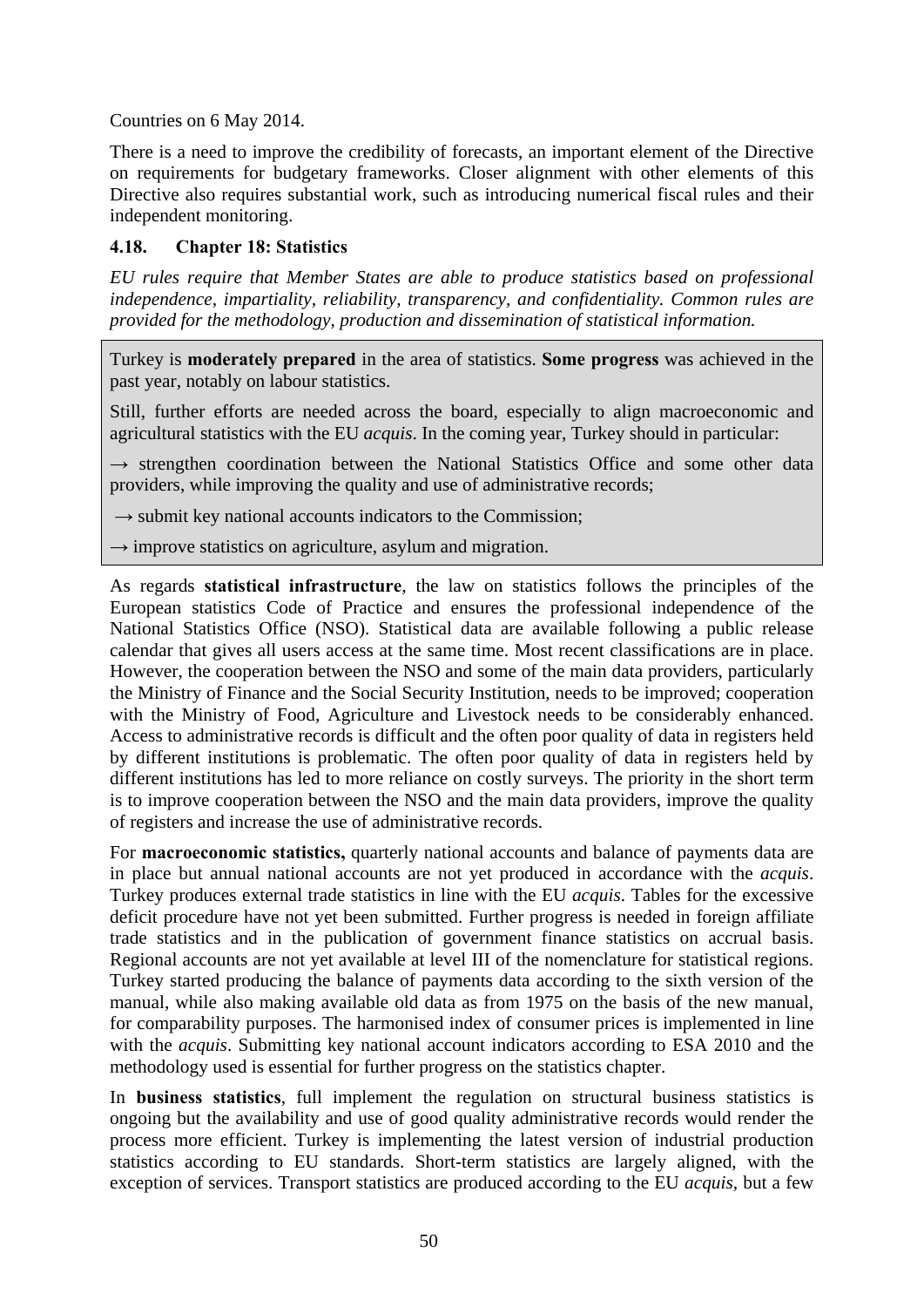road transport data issues remain. Tourism statistics are available except for data on spending by Turkish tourists abroad. R&D and ICT statistics are well aligned with the EU *acquis*.

As for **social statistics** data from the survey on income and living conditions is available and labour market statistics are fully aligned with the EU *acquis*, with the continuous labour force survey introduced in 2014. Turkey revised its methodology for employment data in 2014 and now follows EU practice. Alignment in public health statistics is very high for data relating to causes of death and health surveys, whereas further progress is needed for data on health expenditure and non-monetary healthcare. Social protection statistics are partially aligned. Crime statistics are available, as well as education and vocational training data. The addressbased registration system does not make it easy to follow the movement of foreign nationals for statistics on external migration and asylum.

In **agriculture statistics**, no agricultural census has been implemented since 2001. Animal production, milk and dairy statistics are available, whereas data on wine and olive oil are incomplete. Supply balance sheets are not yet available and economic accounts for agriculture are outdated. The coverage and availability of the farm registry, agricultural labour index and agricultural production data are in need for considerable improvement. Further work is needed to strengthen the coordination between the NSO and the Ministry of Food, Agriculture and Livestock, and revise the strategy for improving agricultural statistics to allow for the progress made in setting up a farm register to be described in detail.

As for **environment statistics***,* further progress is needed, in particular in agricultural and construction waste and data on environment-related taxes by economic activity. Environmental accounts are at an early stage of introduction. **Energy statistics** are in line with the EU *acquis*. Annual energy statistics and energy prices are available in good quality and sent to Eurostat.

# **4.19. Chapter 19: Social policy and employment**

*EU rules in the social field include minimum standards for labour law, equality, health and safety at work and anti-discrimination. They also promote social dialogue at European level.* 

Turkey remains **moderately prepared** in this chapter. There was **some progress** over the past year, mainly on health and safety legislation. In the coming year, Turkey should in particular:

 $\rightarrow$  remove obstacles such as the double threshold requirement for trade unions, which is hindering effective social dialogue;

 $\rightarrow$  better implement and enforce health and safety legislation;

 $\rightarrow$  step up social protection, social inclusion and anti-discrimination policies, with the aim of ensuring equal treatment for all.

In the field of **labour law**, new legislation was adopted in September 2014 to regulate subcontracting in the public sector. Still, subcontracted workers not covered by the law continue to be particularly at risk of poor working conditions, unjustified dismissals and difficulties in joining trade unions. Workers in the mining sector are particularly affected by subcontracting. Turkey has still not regulated all forms of employment, such as temporary work, in line with the EU *acquis*. The rate of unregistered workers, who are also not covered by the labour law and without access to trade unions, increased to 34.0 % from 33.6 % last year. The rate is lower for non-agricultural work (22.3 %) but more efforts are needed to reach the national target of 17 % by 2018. Child labour persists, including some of its worst forms, and continues to be a critical issue. Limited actions have been taken to prevent child labour in seasonal hazelnut harvesting.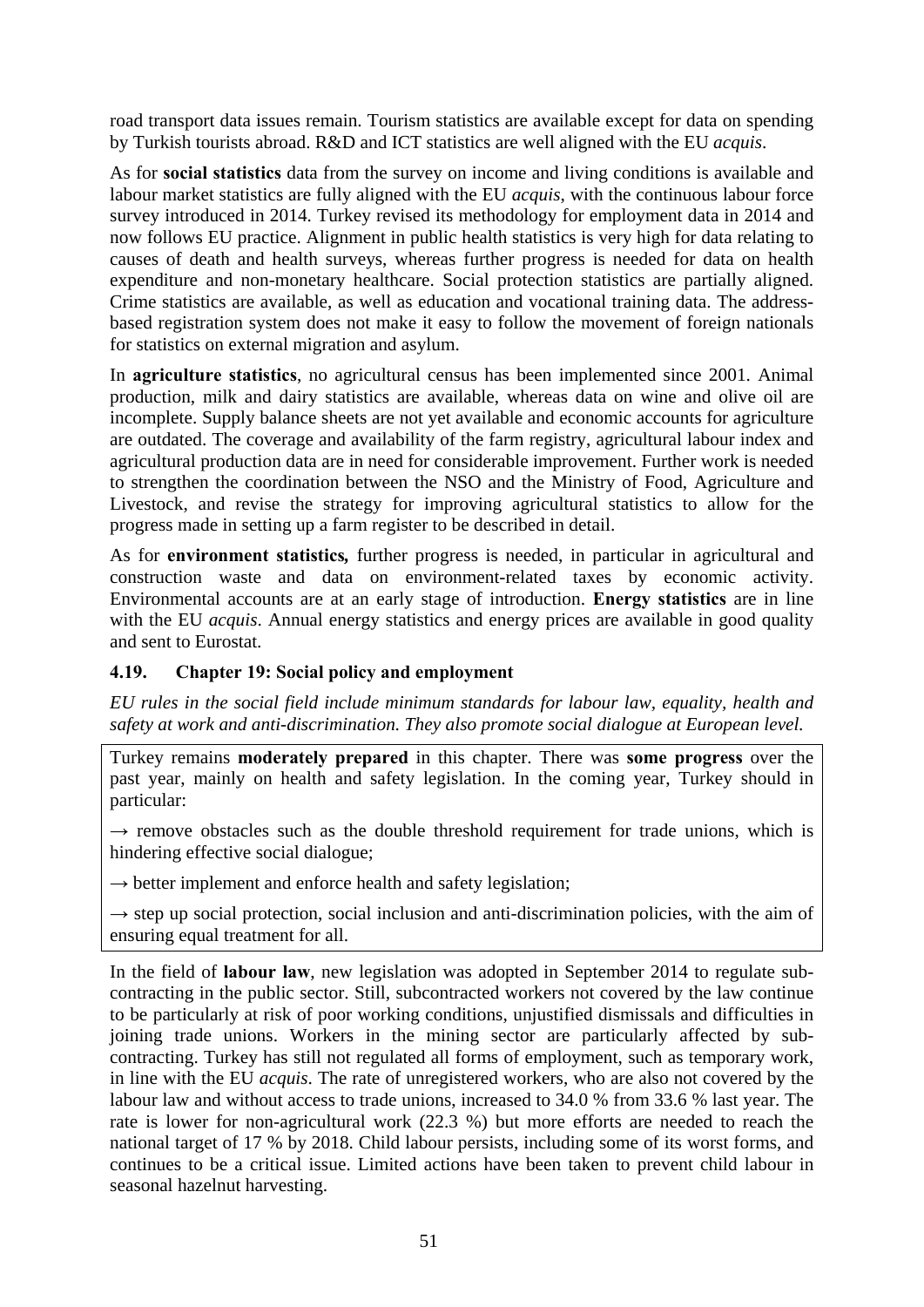On **health and safety at work**, Turkey ratified ILO Convention No 167 on safety and health in construction work and ILO Convention No 176 on safety and health in mines. Legislation has been adopted that introduces more stringent measures against mining accidents, obliges employers in very hazardous workplaces to strengthen occupational health measures and protects occupational health and safety experts. The law aiming to align with the *acquis* in the field of health and safety at work is still not fully applicable as central elements of the law on alignment with the EU Framework Directive will apply in 2016. Work-related accidents are a serious concern as official statistics show that 191 389 occurred in 2013, with 1 360 fatalities, predominantly in the construction sector. Greater transparency in reporting is needed as nongovernmental figures indicate casualties 40 % higher. Significant under-reporting of occupational accidents and diseases and shortcomings in labour inspections need to be addressed.

Regarding **social dialogue**, a ruling by the Constitutional Court means workers in small companies are now legally protected against being dismissed for their trade union activities. Another ruling of the Court reduced from 3 % to 1 % the sector level threshold for independent trade unions to obtain authorisation to negotiate collective agreements. Trade union membership in the private sector increased from 9.5 % to 11.2 % in 2015, but the proportion of workers covered by collective agreements remains significantly lower. This is mainly due to the continued existence of 'double thresholds' which limit trade unions' ability to engage in collective agreements. Moreover, a large number of unregistered workers do not have access to trade unions. Unlawful dismissals of trade union members and long-lasting trials discourage workers from joining trade unions. The Constitutional Court lifted a ban on strikes in banking and urban transport, but the postponement by the government of strikes in non-essential services and forced arbitration seriously impaired the right to strike. The Court also ruled that public employees should enjoy their right to strike as guaranteed by the Constitution and ILO conventions, but this ruling, which does not cover civil servants, has not been followed up in practice yet. Turkey needs to respect civil servants' right to strike and to lift obstacles to collective bargaining, among other things by considering changes to the Constitution. The Economic and Social Council has not convened since 2009. In the public sector, especially in educational institutions and civilian functions of the armed forces, there are reports of discriminatory practices against members of certain unions.

In **employment policy** the targets of the national employment strategy remain ambitious compared with a weakening labour market performance. Employment rates for those aged 20- 64, at 75 % for men and 31.6 % for women, have stagnated and remain low, especially for women. The unemployment rate increased to 9.9 % and is significantly higher for women. Youth unemployment rose to 17.8 %, and a quarter of all young people are not in employment, education or training. The public employment service continued to increase its capacity and outreach. Work on the first employment and social reform programme continues.

Preparations for the programming and management required for the **European Social Fund** continued. The IPA sectoral programme for employment, education and social affairs for 2014-2020 was adopted in December. Intensive tendering and operations in employment, education and social inclusion continued under the 2007-2014 IPA human resources development programme.

On **social inclusion**, no progress was made towards establishing an integrated policy framework for social policy, assistance and poverty alleviation. However, some indicators improved, although they remained worse than the EU average. The national employment strategy envisages penalties for institutions that fail to recruit persons with disabilities, but this group continued to account for fewer than 2 % of public employees. The share was even lower in the private sector. The law discourages persons with disabilities from entering the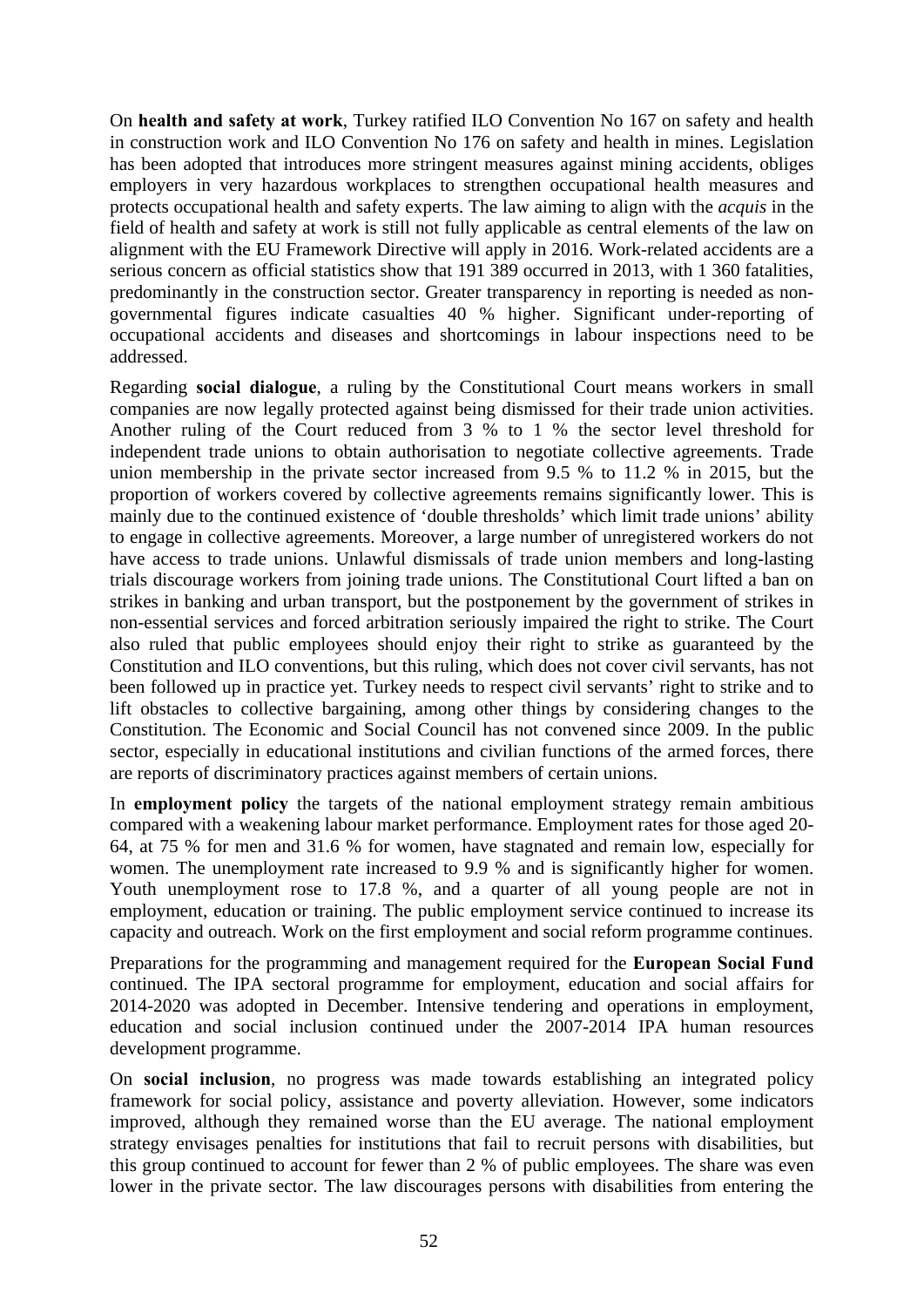profession of judges or prosecutors. Measures to encourage the employment of persons with disabilities have limited impact in the absence of a comprehensive approach. A national strategy for integrating Roma has not yet been adopted.

Total expenditures for **social protection** continued to increase reaching 13.8 % of GDP in 2013. The proportion of health expenditures increased in 2013 for the first time in four years, to 5.4 % of GDP. Low employment rates of women and the high proportion of informal work remain challenges for a sustainable pension system, whose deficit further increased in 2014. With the elderly population and elderly dependency rates increasing, active ageing policies need to be stepped up. The social assistance scheme for persons with disabilities expanded, with an increase in the number of beneficiaries covered and in the capacity of institutional and semi-institutional care centres and services.

There were no developments in **anti-discrimination** policy. Groups promoting gender diversity and ethnic groups continued to report cases of discrimination in employment. In a recent academic study, one third of LGBTI persons reported discrimination in access to work, working conditions and salary; and do not take legal action due to mistrust towards the legal system and anxieties over possible breach of privacy (*See chapter 23 – Judiciary and fundamental rights*).

In the field of **equal opportunities**, there is no progress in increasing women's low participation rate in the labour force. The lack of institutions to care for children, the elderly and the sick hinders women's employment and reinforces their role as carers. Only partial measures have been taken to create more flexible working conditions in the public sector. The social security coverage of domestic workers requires attention. The legislation and policies on balance of work and private life need take into account gender equality. The gender paygap remains problematic. The equality body required by the *acquis* has still not been established. (*See chapter 23 – Judiciary and fundamental rights*)

## **4.20. Chapter 20: Enterprise and industrial policy**

*EU industrial policy enhances competitiveness, facilitates structural change and encourages an enterprise friendly environment that stimulates small and medium sized enterprises.* 

Turkey has a **good level of preparation** in the area of enterprise and industrial policy. **Some progress** in developing policy was made in the past year with the adoption of the new industrial strategy, SME strategy, a strategy on entrepreneurship and several sector strategies. However, restrictive instruments not in line with EU industrial policy principles are in place. In the coming year, Turkey should in particular:

 $\rightarrow$  improve policy compliance following the Small Business Act process results and the review of recently adopted strategies and action plans

On the **enterprise and industrial policy principles**, the Ministry of Science, Industry and Technology adopted an updated industrial strategy for 2015-2018. The small and mediumsized enterprise strategy and action plan were also revised for the same period. In addition, horizontal strategies were issued on entrepreneurship, public-industry-university cooperation and productivity.

Regarding **enterprise and industrial policy instruments**, a new 'industry cooperation programme' provides for an offset possibility in public procurements exceeding EUR 7.5 million involving innovation, technology transfer and delocalisation to the domestic market. This obliges foreign bidders to cooperate with Turkish companies in joint production, investment and/or integration of Turkish companies into their supply chain. Such restrictive instruments are not in line with EU industrial policy principles. Turkey continued to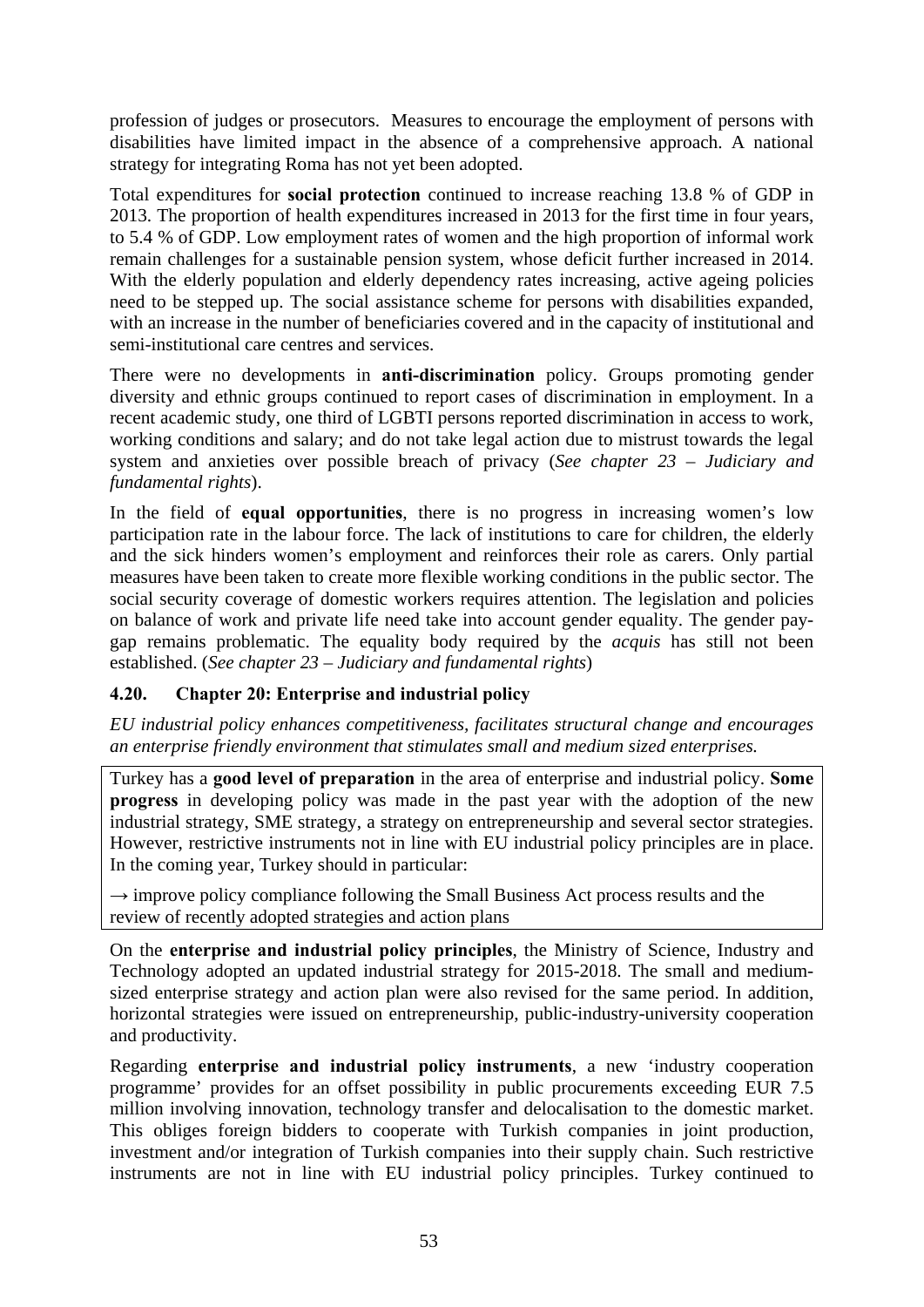comprehensively support industrial and technology development zones.

Turkey has several public funding schemes for industrial development, from the Ministry of Science, Industry and Technology and its affiliated bodies TUBITAK (R&D and technology) and KOSGEB (SME development) as well as from the Ministries of Economy, Development, and Finance. However, these schemes are not part of a comprehensive framework. SMEs use about 39 % of available business loans, which is still below their share in the economy. Reliance on venture capital is low but increasing. Turkey participates in the COSME programme and established its new European Enterprise Network. It is currently participating in the assessment exercise on the Small Business Act (SBA). Initial results confirm that Turkey is performing well in a number of dimensions. Strategies were adopted on industrial design, intellectual property rights, geographical indications, biotechnology, textile, readywear and leather products, pharmaceuticals, information society and recycling, and are expected to give industry a boost once implemented.

## **4.21. Chapter 21: Trans-European networks**

*The EU promotes trans-European networks in the areas of transport, telecommunications and energy to strengthen the internal market and contribute to growth and employment.* 

Preparations on Trans-European networks remain **well advanced**. **Good progress** continued in the past year, in particular decisive progress in gas transportation and in the full integration and interoperability with the European Network of Transmission Systems Operators for Electricity. In the coming year, Turkey should in particular:

 $\rightarrow$  step up efforts to establish a fair and transparent gas transit regime in line with the *acquis*;

 $\rightarrow$  take steps towards establishing a new core network, and conclude and start implementing the national transport master plan.

On **transport networks**, studies for a national transport master plan and a logistical master plan are under way. Turkey has taken preparatory steps and contributed to establishing a core network in line with the revised TEN-T methodology and guidelines.

Regarding **energy networks**, Turkey has continued its efforts to diversify both sources and routes and has strengthened its role as a gas transit country. Major efforts have been made to move forward the trans-Anatolian pipeline project and construction work was launched in March 2015. In December 2014, Russia announced a new gas transportation project in cooperation with Turkey, to replace the South Stream pipeline project, but its construction is uncertain. A fair and transparent gas transit regime in line with the EU energy *acquis* is necessary for Turkey to play a major role as a gas transit country to the EU.

On electricity networks, in April the Turkish Transmission Electricity Corporation and the European Network of Transmission System Operators for Electricity signed a long-term agreement on commercial energy exchanges. The corporation revised in May the electricity network regulation in line with EU's and committed to the standards of the Continental Europe Operation Handbook and to carrying out market transactions in line with the EU's Third Energy Package.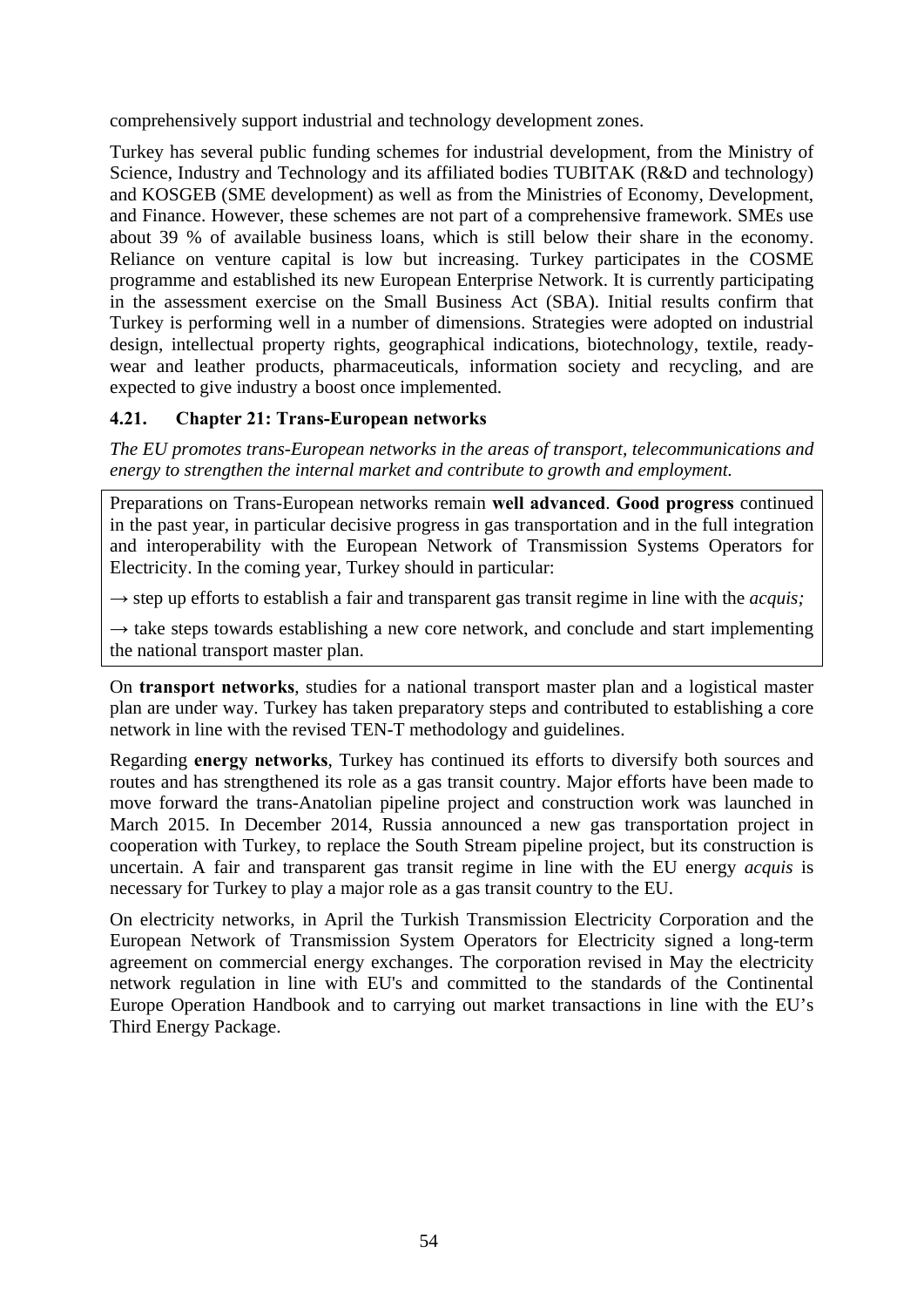## **4.22. Chapter 22: Regional policy and the coordination of structural instruments**

*The EU funds regional development in the Member States. Implementation is the responsibility of the Member States that must have adequate administrative capacity to ensure the good handling and sound financial management of the projects.* 

Turkey is **moderately prepared** in the area of regional policy and the coordination of structural instruments. **Some progress** was made in the past year. In the coming year, Turkey should in particular:

 $\rightarrow$  focus on activities that reduce the risks of not using the IPA funds on time;

 $\rightarrow$  strengthen its ability to implement programmes and deliver quality.

A national strategy for regional development and regional development plans at NUTS II level (Nomenclature of Units for Territorial Statistics) have been adopted for the period 2014- 2023.

The Ministry of Development is taking only limited initiatives in exercising its coordination role regarding the **institutional framework**.

Technical assistance projects and training programmes continued building the **administrative capacity** of IPA institutions and development agencies. However, these efforts are undermined by staff turnover. The transfer of responsibility to the new metropolitan municipalities had a temporary negative impact on the IPA programme in environment.

Regarding **programming**, in December 2014 operational programmes covering the period 2014-2016 were adopted for transport, environment and climate action, competitiveness and innovation, and employment, education and social policies.

On **monitoring and evaluation**, there has been no progress in developing the integrated monitoring information system which is not currently used by the operating structures.

In the area of **financial management, control and audit**, little progress has been registered in the absorption of IPA funds under components III 'Regional Development' and IV 'Human Resources Development'. The high risk of not using the available IPA funds on time emerged in 2014 and has increased in 2015. The operating structures continued to strengthen their capacity but this has been offset, though to different degrees amongst the components, by a lack of political commitment to managing IPA funds, high staff turnover, insufficient staffing in the quality control and audit units and the insufficient quality of tender documents. This is being assessed in the context of the entrustment of budget implementation tasks for IPA II to the national authorities.

## **4.23. Chapter 23: Judiciary and fundamental rights**

*The EU's founding values include the rule of law and respect for human rights. A proper functioning judicial system and effective fight against corruption are of paramount importance, as is the respect for fundamental rights in law and in practice.* 

Turkey reached **some level of preparation** to implement the *acquis* and the European standards in this area. However, there has been **no progress** in the past year. The Turkish judicial system, which had significantly improved between 2007 and 2013 in terms of independence, efficiency, and the protection of human rights and fundamental freedoms, has seen respect for the principle of separation of powers seriously undermined. Judges and prosecutors have been under strong political pressure. In the fight against corruption, the number of investigations, prosecutions and convictions declined. In particular, investigation and prosecution of high-level corruption cases remained limited. Prevention measures need to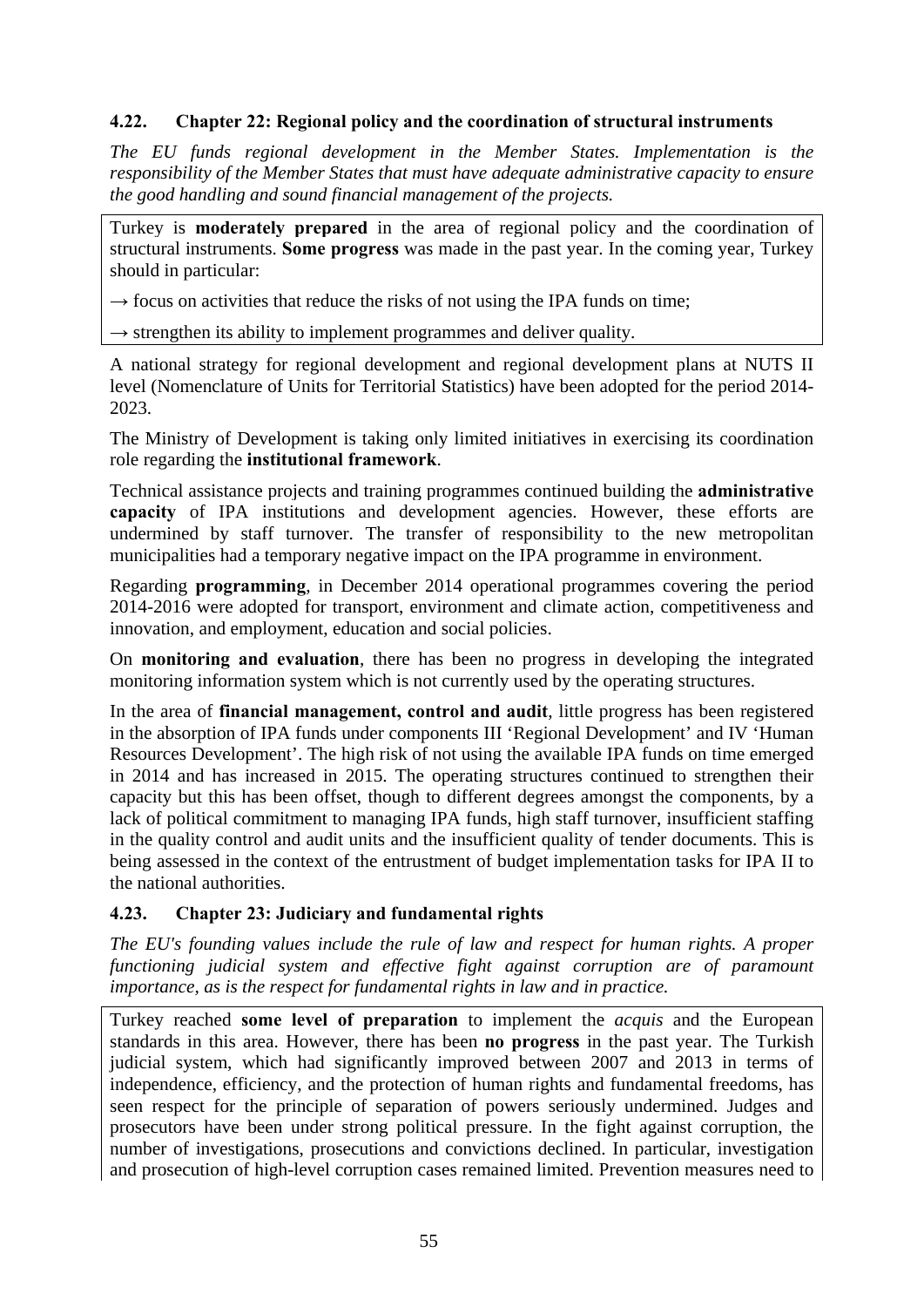be improved. Corruption remains prevalent in many areas and continues to be a serious cause of concern. On fundamental rights, some developments were at odds with the action plan for the prevention of violations of the European Convention on Human Rights (ECHR), in particular the legislation adopted on internal security. Freedom of expression is of particular concern, with arrests, hearings, detentions, judicial prosecutions, censorship cases and layoffs of journalists increasing as the authorities maintained their pressure on the media and free speech.

In the coming year, Turkey should in particular:

 $\rightarrow$  restore all legal guarantees to ensure full respect for the independence of the judiciary in practice;

 $\rightarrow$  establish a track record of investigations, prosecution and final convictions in corruption cases, in particular high-level cases;

 $\rightarrow$  ensure full respect for fundamental rights and freedoms, in particular freedom of expression, the fight against impunity, freedom of assembly and protection of personal data and of persons belonging to minorities.

*(See also the specific recommendations on the judicial system, the fight against corruption and freedom of expression in sections 2.3 and 2.4.)*

## **Functioning of the judiciary**

## Strategic documents

A revised strategy for 2015-2019 was adopted in April 2015 to address the main shortcomings in the justice system. The strategy contains 10 goals targeting the key issues that need to be addressed. However, it does not provide a detailed assessment of the implementation of the previous strategy and of remaining gaps. It is a very general planning document, specifying lead institutions and broad timelines, but including only limited detail on envisaged steps and actions and no assessment of budgetary implications. It is crucial that the strategy be implemented with the involvement of all relevant stakeholders, including the civil society.

## Management bodies

No action has been taken to strengthen the independence of the High Council of Judges and Prosecutors (HSYK) from the executive following the legislative changes in 2014. Over the reporting period the Minister of Justice, in his capacity as *ex officio* President of HSYK, participated in two meetings. No official record of votes of HSYK decisions on investigations against judges and prosecutor is made public. The minister's veto right, as *ex officio* President of HSYK, over decisions to initiate or not disciplinary proceedings against judges and public prosecutors, is another issue of concern.

In September 2014, the Court of Cassation and the Council of State appointed five members to HSYK. Elections for the 10 members elected by judges and prosecutors held in October 2014 were marred by allegations of political influence over the process. Bar associations, academics, jurists and civil society raised concerns over government support to successful candidates, including the use of public resources for their campaigns. The remaining members of HSYK were subsequently appointed by the President and one by the Justice Academy.

#### Independence and impartiality

Judges and prosecutors have remained under strong political pressure. As in the previous year, a high number of judges have been transferred against their will. Representatives of both the executive and legislative branches have continued to make comments on ongoing judicial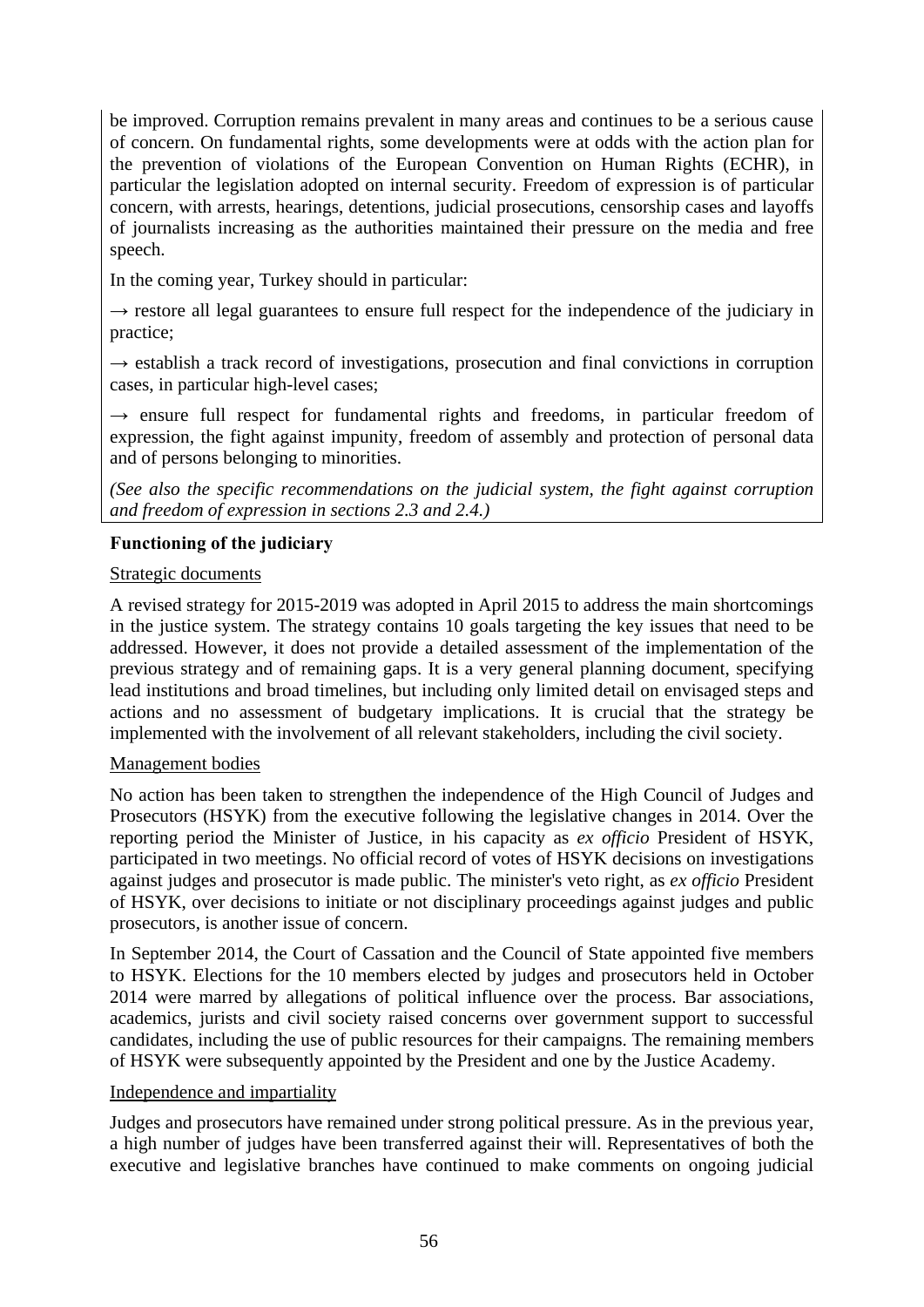cases. The then President of the Constitutional Court publicly expressed concern over pressure faced by the judges of high courts. Representatives of the executive have at times undermined the credibility of the judiciary by discrediting judges and prosecutors and accusing them of conspiracy and membership of an alleged 'parallel structure' under the influence of the Gülenist movement or lately also of a terrorist organisation. In the context of direct public criticism from the executive, HSYK launched several cases against prosecutors and judges dealing with high-profile cases, including allegations of corruption and alleged transfer of weapons to Syria. These cases led to their suspension or dismissal, as well as to several detentions.

The Venice Commission expressed strong concerns over the removal, dismissal and transfer of judges and prosecutors. Such decisions, especially those on judges and prosecutors involved in high-profile cases, irrespective of whether they committed any disciplinary offence, bring a suspicion of interference by HSYK in their judicial tasks. Further safeguards need to be introduced to avoid any interference by the HSYK in judicial proceedings. Legal and constitutional guarantees are also needed to prevent judges and prosecutors from being transferred against their will, except in cases of reorganisation of the courts.

The law on HSYK also needs to be revised to reduce the executive's influence within the Council. The legislative package of December 2014 made a substantial change to the composition of the high courts by significantly increasing the number of judge members and by reducing their seniority requirement.

In March, a prosecutor of the Istanbul Court House was taken hostage by activists of a leftist terrorist group and killed, together with the hostage-takers, during a rescue operation by security forces.

## Accountability

Nearly all judges have declared their assets as required by law. Since October 2014, out of 256 complaints to the HSYK about lack of independence and impartiality, investigations were initiated against 28 judges and prosecutors. Most cases were part of the crackdown instigated by the executive against the alleged 'parallel structure'. HSYK approved launching criminal investigations against 54 judges on charges related to their alleged membership of a terrorist organisation. Due process and procedural standards need to be applied objectively and independently to both disciplinary and criminal cases against judges and prosecutors.

## Professionalism and competence

The Ministry of Justice continued to play a decisive role in the selection of the candidates to become judges and public prosecutors, while the HSYK continued to process appointments of large numbers of new judges in haste. The full responsibility for recruiting the candidates for the position of judges and public prosecutors needs to be transferred to the HSYK. The influence of the Ministry of Justice on the boards of interview needs to be reduced. Measures should be taken to ensure that ordinary movements of judges and prosecutors are better planned and prepared in terms of accompanying measures such as training.

## Quality of justice

Pre-service training of candidate judges and prosecutors as well as on-the-job training is carried out by the Justice Academy. One fifth of on-the-job training sessions are dedicated to European Court of Human Rights (ECtHR) case law but no continuous on-the-job training in EU law was planned for 2015. The dramatic increase in the number of candidate judges and prosecutors in the past couple of years and the frequent changes in the duration of the preservice training – now less than 6 months – reduces the academy's capacity to deliver high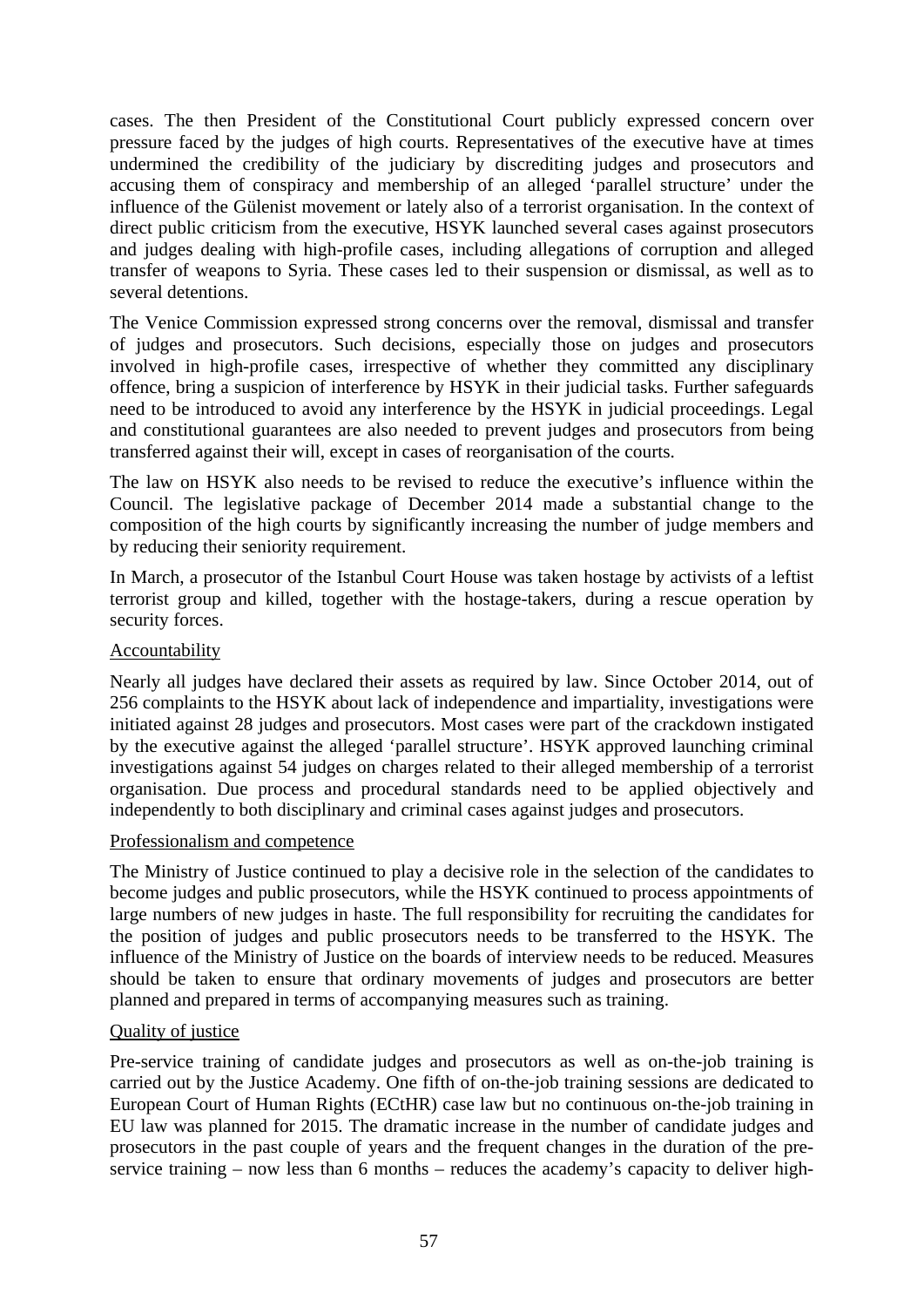quality training. Common training courses for judges, prosecutors and lawyers need to be developed.

The **budget** of the judiciary is EUR 3.2 billion in 2015, representing 0.5% of GDP and 42  $\epsilon$ per inhabitant.

Quality surveys were carried out for the first time, involving the public, stakeholders and bar associations. Particularly for statistical reporting, the function of the IT system for allocating cases to judges needs to be improved. Courts do not issue annual reports. Measures should be taken to improve the quality of judicial decisions. The decisions of the Constitutional Court, Court of Cassation and Council of State are accessible through a dedicated system but they are not classified according to indexes or research keys, nor are they summarised. This hampers the harmonisation of case law across the country. The poor quality of indictments, without appropriate selection and assessment of the relevance of the evidence supporting the case, has been a recurrent source of serious concern. The application of the anti-terror legislation, which scope and application is not in line with ECHR and ECtHR case law, as well as the extensive use of protected anonymous witnesses, particularly in cases related to state security, remained a problem. Bar associations reported that in such cases, courts often force defence attorneys to submit questions for the court to ask, rather than being able to conduct direct questioning themselves. No data was available regarding the number of court decisions with a confidentiality clause.

#### Efficiency

The number of individual applications made to the Constitutional Court since its introduction in 2012 exceeded 43 000 in July of which close to 21 000 had been filed in 2014 alone. The court took decisions on the merits of some 800 cases and rejected 72 cases. Over 10 000 cases were declared inadmissible. Decisions were taken on 93 % of over 7 000 complaints about the length of judicial proceedings lodged since October 2014 with the Human Rights Compensation Commission within the Ministry of Justice.

In 2012, the clearance rate of civil and commercial litigious and non-litigious cases at first instance had stood at 116 % and 111 % respectively. The disposition time for litigious cases was 134 days, which is below average. The clearance rate for administrative cases was 127 %. For criminal cases at first instance, the clearance rate was 108 % with a disposition time of 226 days, which is above average. No comparable data for 2013 and 2014 has been made available.

No action has been taken to introduce a reliable registration system or draw up indicators to measure the justice system's efficiency. Lengthy trials, especially those lasting more than five years, often result in the suspects being released without conviction, even in serious crimes cases. Systemic solutions are needed to address trials' excessive length. Decisions on detention or continued detention frequently lacked proper reasoning based on specific facts, evidence and grounds to justify the deprivation of liberty, as required by law. The court experts system should be revised. Excessive recourse to court experts by judges, low quality of expert reports and low fees remain as problems. A draft law to overcome the issues is yet to be adopted. Court experts should be subject to cross-examination in practice.

The number of high-profile cases referred from a city court to another remote court increased to reach a total of 20 cases in 2014, the highest since 1992. Such referrals complicate the exercise of the right to defence.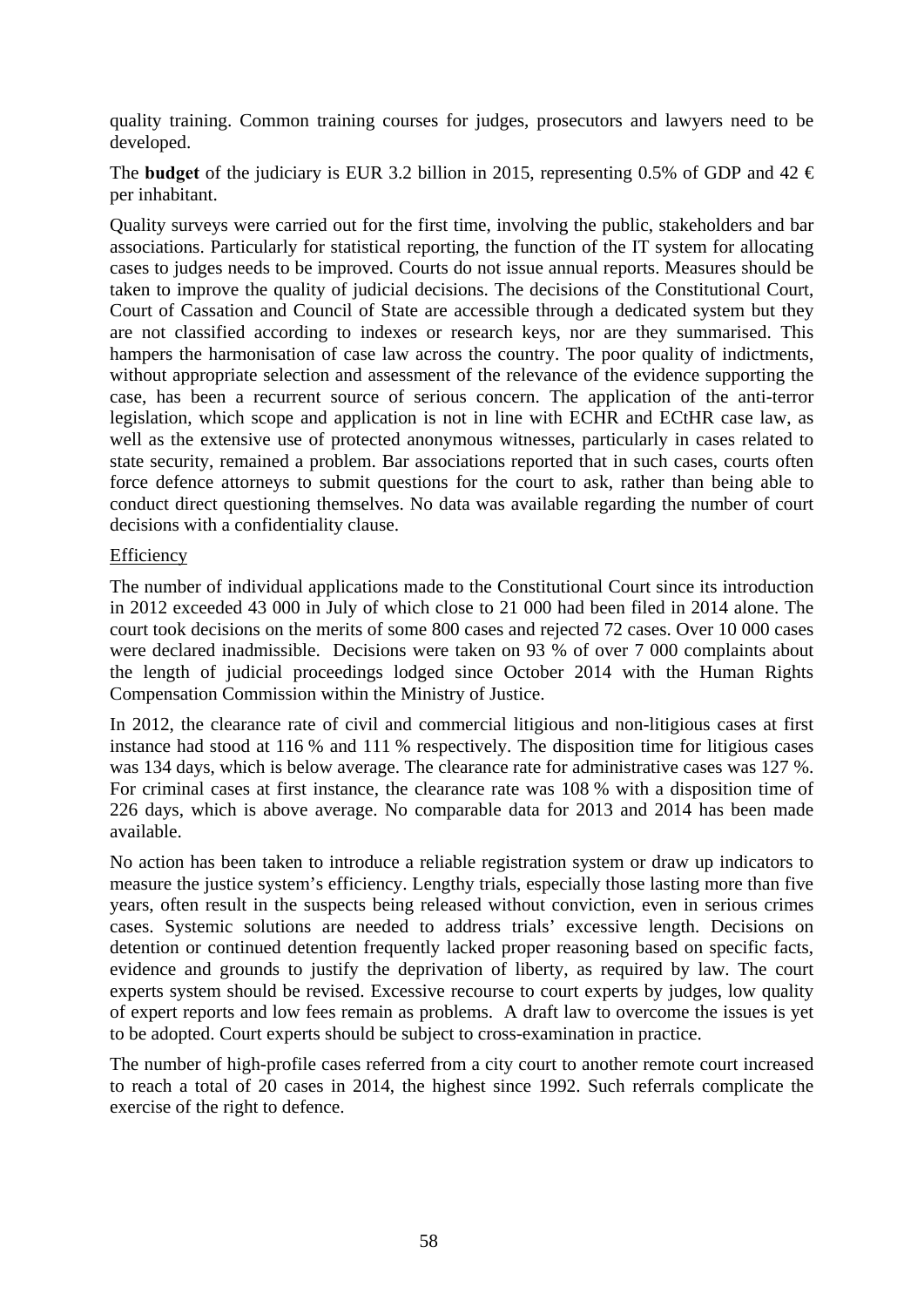## **Anti-corruption policy**

### Track record

The 2013 and 2014 judicial years saw the number of investigations, prosecutions and convictions in corruption cases fall. The prosecution of high-level corruption cases, including most cases involving the corruption allegations of December 2013 and the Deniz Feneri case, did not result in convictions. In October 2014, the Istanbul Court decided for reasons of procedural infringements not to prosecute the 53 suspects in the December 2013 corruption allegations. In December the prosecutors leading the corruption investigation were dismissed by the High Council of Judges and Prosecutors (HSYK) and subsequently prosecuted on charges of illegal use of special investigative measures. The prosecution of only one of these cases — 'the Fatih municipality case' –continued and 21 suspects were charged on grounds of bribery, tender-rigging and abuse of power.

Turkey's track record on lifting immunities to effectively investigate and prosecute high-level public officials remained limited. The parliament decided against lifting the immunity from prosecution of four former ministers implicated in the December 2013 cases. Several investigations were launched, including some against mayors and other public officials; however, **legal privileges granted to public officials**, notably the requirement for prior authorisation from their administrative hierarchy, continue to protect public officials from criminal and administrative investigations.

The perceived interference of the executive in the high-level corruption investigations significantly increased the perception of corruption. Turkey registered a sharp drop in Transparency International's Annual Corruption Perception Index by 5 points, falling from  $53<sup>rd</sup>$  to 64<sup>th</sup> least corrupt country.

As regards checks on **asset declarations**, the number of public officials tried in court for failing to file asset declarations increased to 287 in 2014 from 257 in 2013. Complaints to the Council of Ethics over **conflicts of interest** dropped to 218 in 2014 from 358 in 2011.

#### Institutional framework

## *Prevention measures*

In the absence of an independent anti-corruption body, the cooperation between the inspection boards, the Turkish Court of Accounts and the public prosecution office needs to be strengthened. The limited number of cases referred by the Court of Accounts and inspection boards for prosecution points to the lack of a proactive attitude in the units responsible for checks and inspections: the Court has referred only 28 cases to the Public Prosecutor's office in the past 10 years. A standardised administrative investigation guide needs to be adopted and enforced by bodies responsible for checks and inspections. This should be done in line with modern investigation and reporting techniques, inter-agency cooperation practices and methodologies on data collection and analysis.

The Constitutional Court's supervision of **political party financing** warrants further improvement, in line with previous recommendations from the Group of States against Corruption (GRECO), on undeclared funding, in particular in the form of in-kind donations. The Constitutional Court's decisions on external financial audits were systematically late: the Court did not publish its financial audit decisions on the AKP and CHP 2010 accounts until December 2014. Whether belonging to a political party or independent, candidates continue to be exempt from any financial transparency regulation or oversight. The 'Guidebook to Financial Audit of Political Parties' has not been finalised by the Court of Accounts. Most parties do not publish their accounts on their websites. Further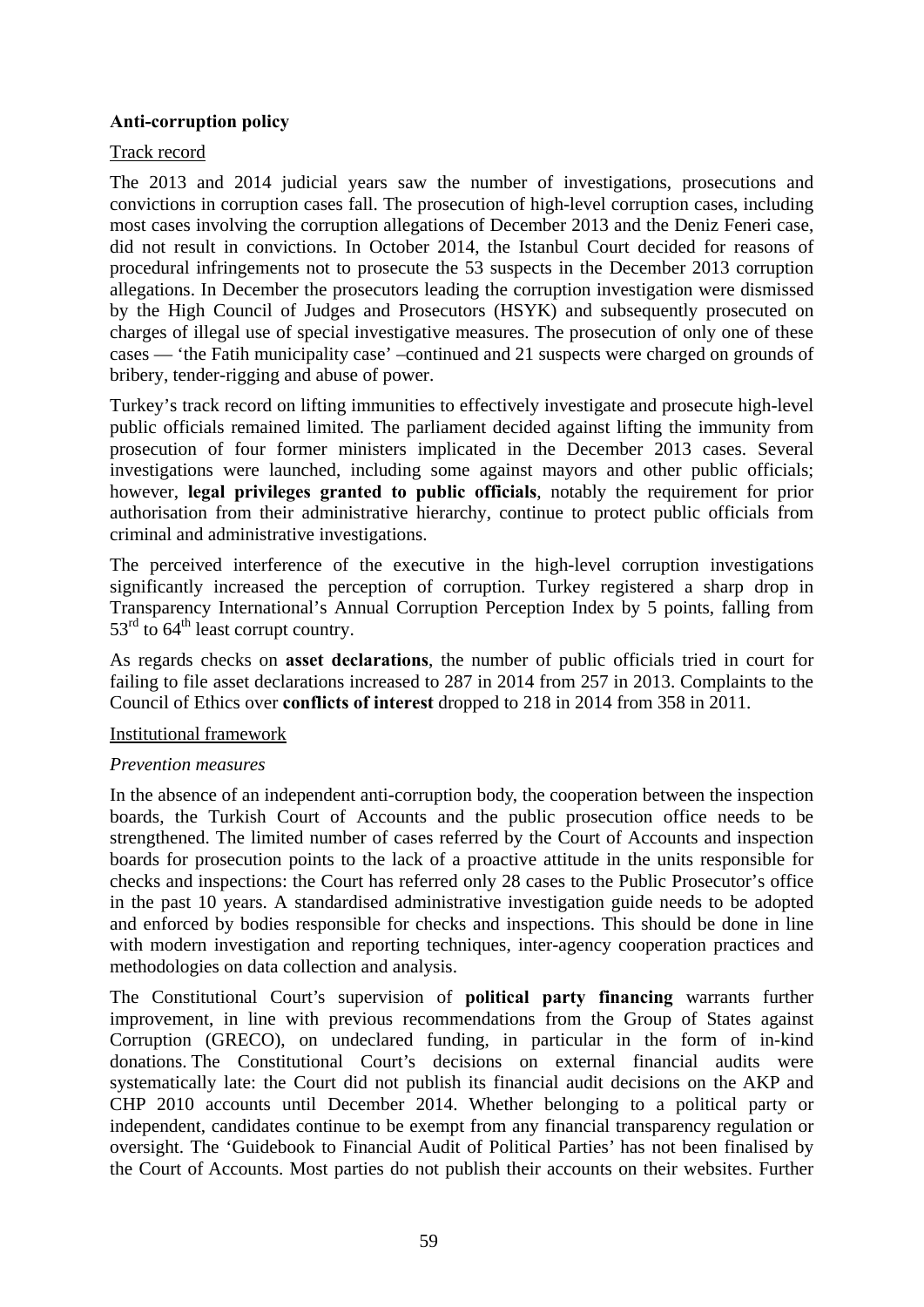legal and administrative regulations are needed to ensure transparency and timely review and disclosure of audit reports.

Regarding **prevention of conflicts of interest**, the enforcement of ethics regulations has been ineffective. Ethics boards have been established in almost all ministries but the Council of Ethics for Public Service lacks the capacity to coordinate and monitor their work. The existing system of **asset declarations** has been ineffective due to their limited scope, the arrangements for checking them and transparency measures preventing their disclosure. Turkey uses eprocurement as an important tool to improve competition and transparency and reduce costs (*See also Chapter 5 — Public procurement*). Protection of whistle-blowers needs to be strengthened in law and in practice to facilitate reporting of corrupt acts.

As regards the public's right to free **access to information,** the Board of Review of Access to Information continued to review applicants' appeals in an effective way and publish decisions online. However, there is no quality assurance in the responses provided to applicants. The failure to adopt pending legislation on state and trade secrets is preventing the right balance being struck between confidentiality and transparency of the work of public institutions and officials.

### *Law enforcement*

The lack of specialisation within the judiciary to investigate corruption cases limits their effective prosecution. This was exacerbated by frequent moves of staff between departments at prosecution and law enforcement agencies. Frequent changes to the legal basis of protective measures (i.e. interception of communication, confiscation, technical surveillance, etc.) in the Code of Criminal Procedure continue to prevent an effective standard procedure in corruption investigations from being established.

The Special Prosecutor's office still lacks a **multi-disciplinary team** with financial and economic experts. Further legal empowerment and specialised training is needed to carry out systematic and effective financial and legal investigations in corruption cases.

Publicly available judicial statistics on corruption are limited and there are no regular corruption perception and detection surveys.

**Inter-agency cooperation** needs to be further developed. The same goes for cooperation between prosecutors and police in the area of pre-trial investigations, which is not yet effective.

## Legal framework

Turkey did not fully align its legislation with GRECO recommendations on transparency of political party financing and incriminations. Shortcomings remain in the corruption-related provisions of the Penal Code, as compared with the standards created by the Criminal Law Convention on Corruption. The shortcomings concern in particular the provisions on private sector bribery, the criminalisation of unilateral acts of bribery and the special defence of effective regret. On the transparency of political financing, independent candidates and elected representatives should also be subject to the financial checks and transparency regulations that apply to political parties during their campaigns.

Public procurement legislation is not in line with the *acquis* in a number of respects. Public tenders remained corruption-prone, largely due to various exemptions inserted into the framework law, particularly for tenders at municipal level.

Turkey has not yet amended key legislation in a number of areas as envisaged in the 2010- 2014 anti-corruption strategy. Pending legislative amendments include the **code on general**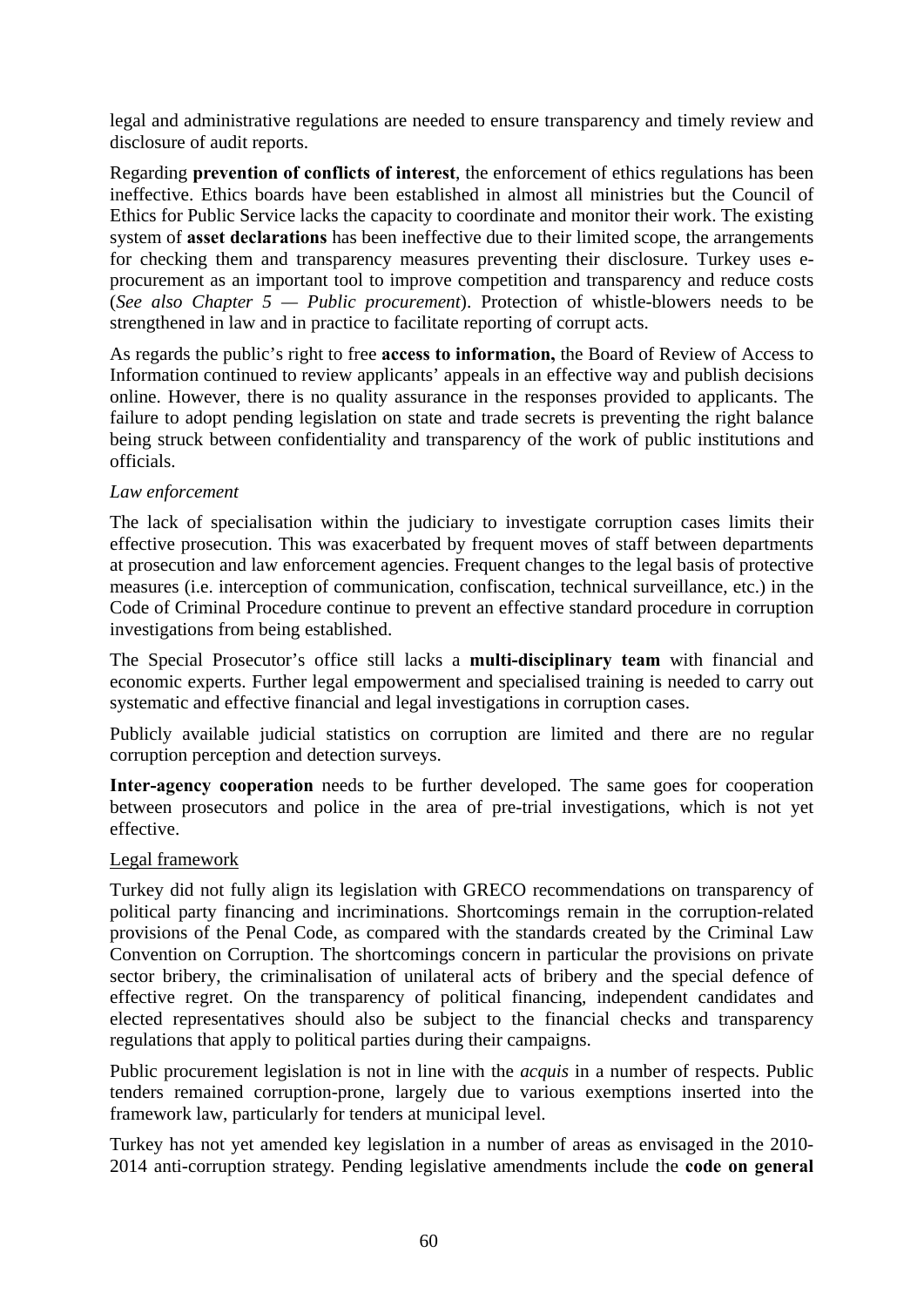**administrative procedures**, the **law on public procurement,** the **code of ethics** for members of parliament and the **law to protect whistle-blowers**. The legal framework regulating conflicts of interest involving public officials remains fragmented. Whistle-blowers are obliged to rely on ad hoc provisions of the witness protection law as there is no comprehensive law in either the public or private sector.

### Strategic framework

The 2010-2014 anti-corruption strategy and action plan have expired without their initial objectives being met. Renewed political commitment is needed under a new strategy and action plan to address the outstanding aspects. Plans announced to increase transparency should be pursued. Given the many preventive institutions and law enforcement bodies involved in the fight against corruption, Turkey needs to strengthen its overall capacity to coordinate, implement and monitor all the anti-corruption measures planned.

### **Fundamental rights**

Turkey is party to a number of **international human rights instruments**, including the European Convention on Human Rights (ECHR), and continues its efforts to implement them. It still needs to ratify the Optional Protocol to the Convention on the Rights of the Child and Additional Protocols 4, 7, 12 and 16 to the ECHR. Turkey's Universal Periodic Review took place in January 2015 and The Human Rights Council adopted its outcome on 26 June 2015. Out of 278 recommendations, 215 gained the country´s support while 63 were noted.

Since September 2014, the **European Court of Human Rights** (ECtHR) has found that the country violated the European Convention on Human Rights (ECHR) in 92 cases relating mainly to the right to life, prohibition of torture, right to a fair trial, right to respect for family life, freedom of expression, freedom of thought, conscience and religion and right to liberty and security. A total of 1997 new applications have been allocated to a decision-making body, bringing the number of pending applications to 9224. The EU has called on Turkey to enhance its efforts to implement all the judgments of the ECtHR.

In the *Cyprus v. Turkey* case, the issues of missing persons and restrictions on the property rights of Greek Cypriots displaced or living permanently in the northern part of Cyprus are still pending, as is the question of 'just satisfaction' (Grand Chamber decision of 12 May 2014). Following the *Demopoulos v. Turkey* decision of 5 March 2010, 6 216 applications from Greek Cypriot owners have been lodged with the Immovable Property Commission (IPC), 321 of them between June 2014 and August 2015. In the same period, the IPC has ruled for compensation in 140 cases. As of 15 September 2015, 700 applications have been concluded through amicable settlements and 18 through formal hearings. The IPC has so far paid out the equivalent of EUR 283 million in compensation. In a number of other cases, including *Xenides-Arestis v. Turkey*, *Demades v. Turkey*, and *Varnava and others v. Turkey*, Turkey has yet to fully execute the decisions.

On **promotion and enforcement of human rights**, in March 2015 the parliament's Human Rights Inquiry Committee set up a mechanism to follow the implementation of ECtHR judgments. This will become functional in the next parliamentary term. The Constitutional Court and other higher courts have continued to follow the case law of the ECtHR in their rulings in areas such as freedom of assembly, freedom of thought or trade union rights. However, there has been limited progress in implementing the 2014 action plan for the prevention of violations of the ECHR. In general, the action plan needs to be revised and extended to cover all the areas identified as violating the ECHR, including the protection of human rights in the field of counter-terrorism. In March, legislation on internal security was adopted which contradicts the measures outlined in the action plan by granting broad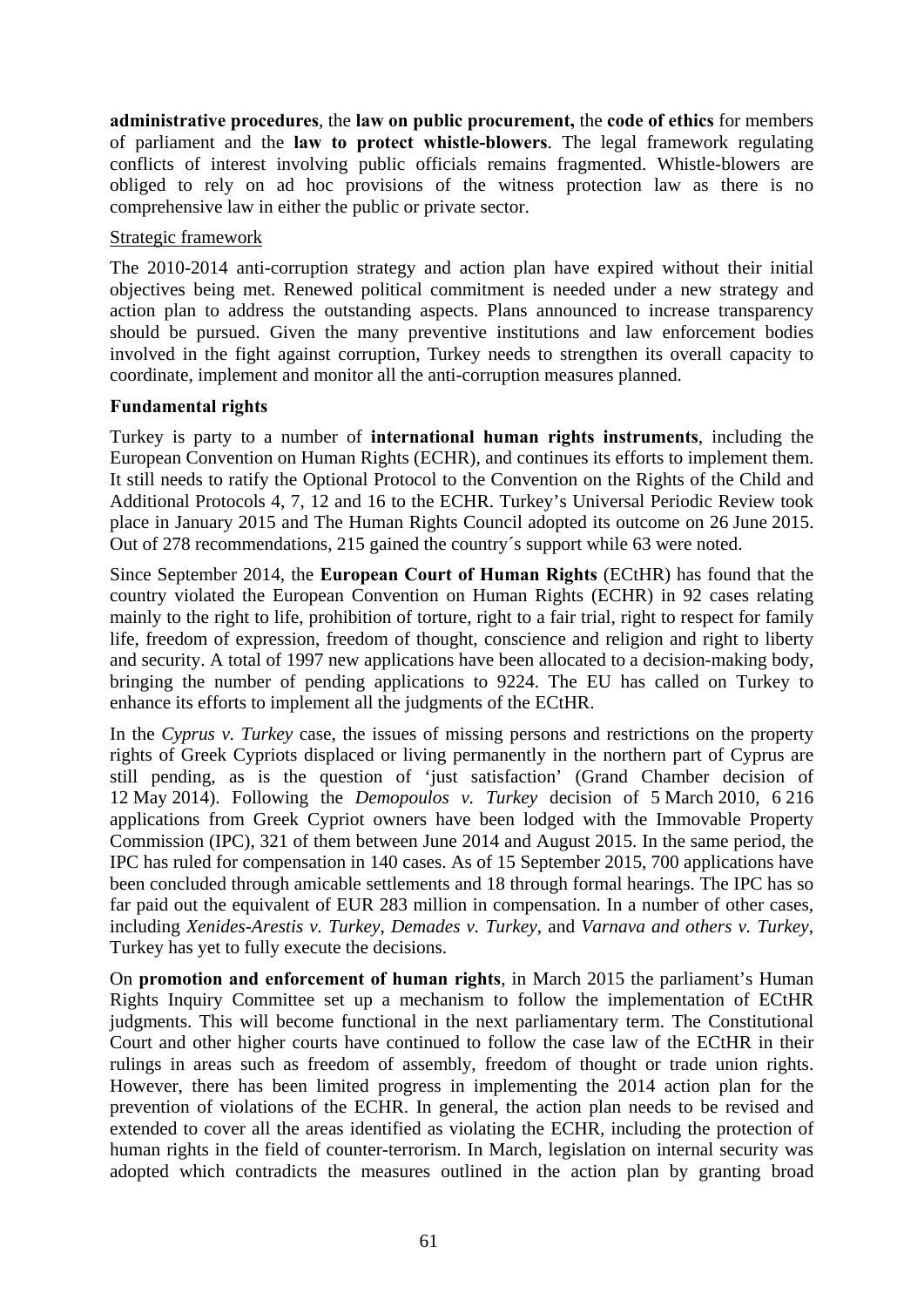discretionary powers to the law enforcement agencies, such as the power to seize, search and detain and to use arms. Together with implementing legislation passed in July, it also further curtailed the freedom of expression and freedom of assembly of peaceful demonstrators. The Anti-Terror law is not yet in line with the ECHR and ECtHR case-law, nor does it comply with the EU's Council Framework Decision on combating terrorism. Specifically, it has not yet been amended to ensure that its application is limited to offences that are indisputably terrorist offences. Judges and prosecutors dealing with terrorism cases should undergo relevant judicial training on the European Convention of Human rights.

The National Human Rights Institution (NHRI) released several reports. The one on the Gezi protests includes recommendations on torture and ill-treatment, freedom of expression, freedom of assembly, right to life, effective investigation and recommendations for security forces. The functional independence of NHRI needs to be strengthened by amending the law, and its capacity needs to be built further. There is no legal basis for institutions or individuals to respond to the parliament's Human Rights Inquiry Committee's inquiries or to inform it of the follow-up of its recommendations. The committee should be consulted on relevant legislation such as the internal security package.

The situation regarding **prevention of torture and ill-treatment** has improved over the past several years but a number of problems remain. There have been frequent reports of use of excessive force against demonstrators and cases of ill-treatment in prisons. This is an issue of serious concern give the lack of clear and binding rules on the proportionate use of force, especially in demonstrations. The NHRI's national preventive mechanism is not yet functional. There are no effective civilian arrangements to investigate alleged violations of conscripts' rights and cases of ill-treatment.

Significant obstacles remain to securing justice for victims of serious human rights abuses by law enforcement officials. The legislation on compensation for damages or loss of life caused by public authorities also needs to be revised. When launching proceedings for ill-treatment by law enforcement bodies, protestors continue to face counter-claims, which receive priority from the judiciary. The internal security package of March 2015 granted broad discretionary powers to the law enforcement agencies without adequate judicial or independent parliamentary oversight. An independent civilian law enforcement complaints procedure needs to be established to investigate allegations of human rights violations effectively, recommend disciplinary sanctions and refer cases for criminal prosecution. This would also help to address the issue of the impunity of law enforcement officials.

There is no comprehensive approach to missing persons or the exhumation of mass graves. Independent investigation of all alleged cases of extrajudicial killing by security and lawenforcement officers is also lacking.

As regards the **prison system,** 2 045 prison staff members have received training on Council of Europe and human rights mechanisms. Despite an increase in the number of phycologists, social workers, and sociologists, the low number hinders successful rehabilitation of 173 000 inmates. Concerns over the situation in prisons continue. Alternatives to imprisonment should be developed to curb overcrowding. Ill-treatment in juvenile prisons has continued to be reported. Suspended sentence measures are granted restrictively to terminally ill prisoners. Allegations of ill-treatment are not properly investigated or sanctioned. Only a small number of judicial cases against prison staff have been concluded with overly lenient sanctions. Turkey still fails to implement ECtHR case law on mistreatment, conditions in prisons and protection of the right to life. This also includes violation of the right to vote.

A comprehensive framework law on **personal data protection** and the establishment of an independent data protection supervisory authority in line with European standards are yet to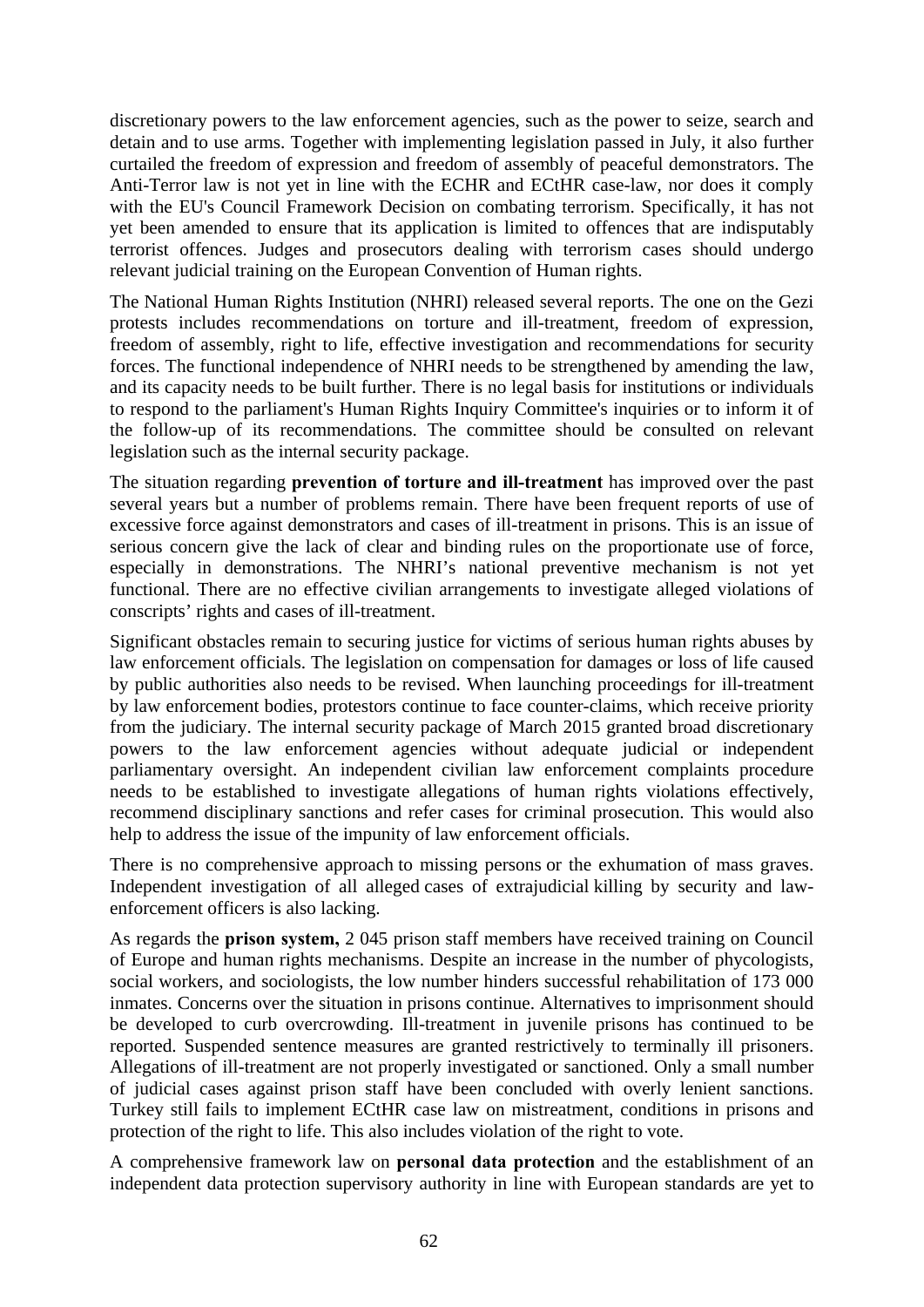be taken forward. The relevant Council of Europe Convention and Protocol are not yet ratified. Adoption of a law on personal data protection in line with the *acquis* is a requirement within the visa liberalisation dialogue, as well as for concluding operational cooperation agreements with Eurojust and Europol and strengthening judicial and police cooperation with EU Member States, including on counter-terrorism. In the absence of progress in this field, the existing legislation on the National Intelligence Service and the amended internet law, which grant wide powers to the National Intelligence Service and the Telecommunications Communication Presidency, continue to raise concerns.

Regarding **freedom of thought, conscience and religion**, freedom of worship continued to be generally respected. Court judgements on *Cem* houses and on compulsory religious and ethics classes contributed to creating the enabling environment for the respect of this freedom. There is however a need to amend and implement the legal framework in line with ECtHR rulings, Council of Europe recommendations and EU standards. Particular attention should be given to the implementation of judgement on the exemption from compulsory religion and ethics classes, indication of religious affiliation on identity cards, legal personality of religious bodies and institutions, rules on participation in religious elections, places of worship and work and residence permits for foreign clergy. Pending issues concerning the Alevi community also need to be tackled, including the implementation of the recent Court of Cassation judgement on the recognition of *Cem* houses as places of worship and effective judicial follow-up of attacks against Alevis. Turkey is the only member of the Council of Europe that does not recognise the right to conscientious objection for conscripts.

The Ecumenical Patriarchate received no indication from the authorities that it may use the 'ecumenical' title freely. The relevant 2010 recommendations of the Council of Europe's Venice Commission on these issues are yet to be implemented. Restrictions on the training of clergy continued. No steps have been taken to open the Halki (Heybeliada) Greek Orthodox Seminary, closed since 1971. The Armenian Patriarchate's proposal to open a university department for the Armenian language and Armenian clergy has been pending for several years. The Syriac Orthodox community was only able to provide informal training outside official schools. Hate speech and hate crimes against Christians and Jews continued to be reported (*see below — minorities*). References to the possible transformation of Hagia Sophia in Istanbul into a mosque raised controversy.

Concerning **freedom of expression**, at least four physical assaults against journalists took place, one of whom was seriously injured by a firearm. All these cases are under police investigation. The reduction of pre-trial detention from ten to five years has for a certain period led to the release of several journalists and media workers. According to the OSCE, the number of journalists in prison in Turkey exceeds 20, many of whom face or were convicted for charges under the anti-terror law. The number of detentions, judicial prosecutions, censorship cases and layoffs has soared as the authorities maintained strong pressure on the media. This applies not only to journalists but also to writers and users of social media. Highlevel politicians continue strongly condemning journalists for their critical reporting. This has a negative impact on freedom of expression and helps create a climate of self-censorship among members of the media and outlets.

The internet law, as again amended in March 2015, increased the government's prerogatives to initiate the blocking of media content without court order on an unduly wide range of grounds: protection of life and safety of property, national security, public order, prevention of crime and protection of general health. This change did not fully reflect European standards. No revision of the relevant provisions limiting freedom of expression of the antiterror law or of the Criminal Code has taken place. A number of provisions still need to be amended, such as on defamation or Article 314 of the Criminal Code on membership of an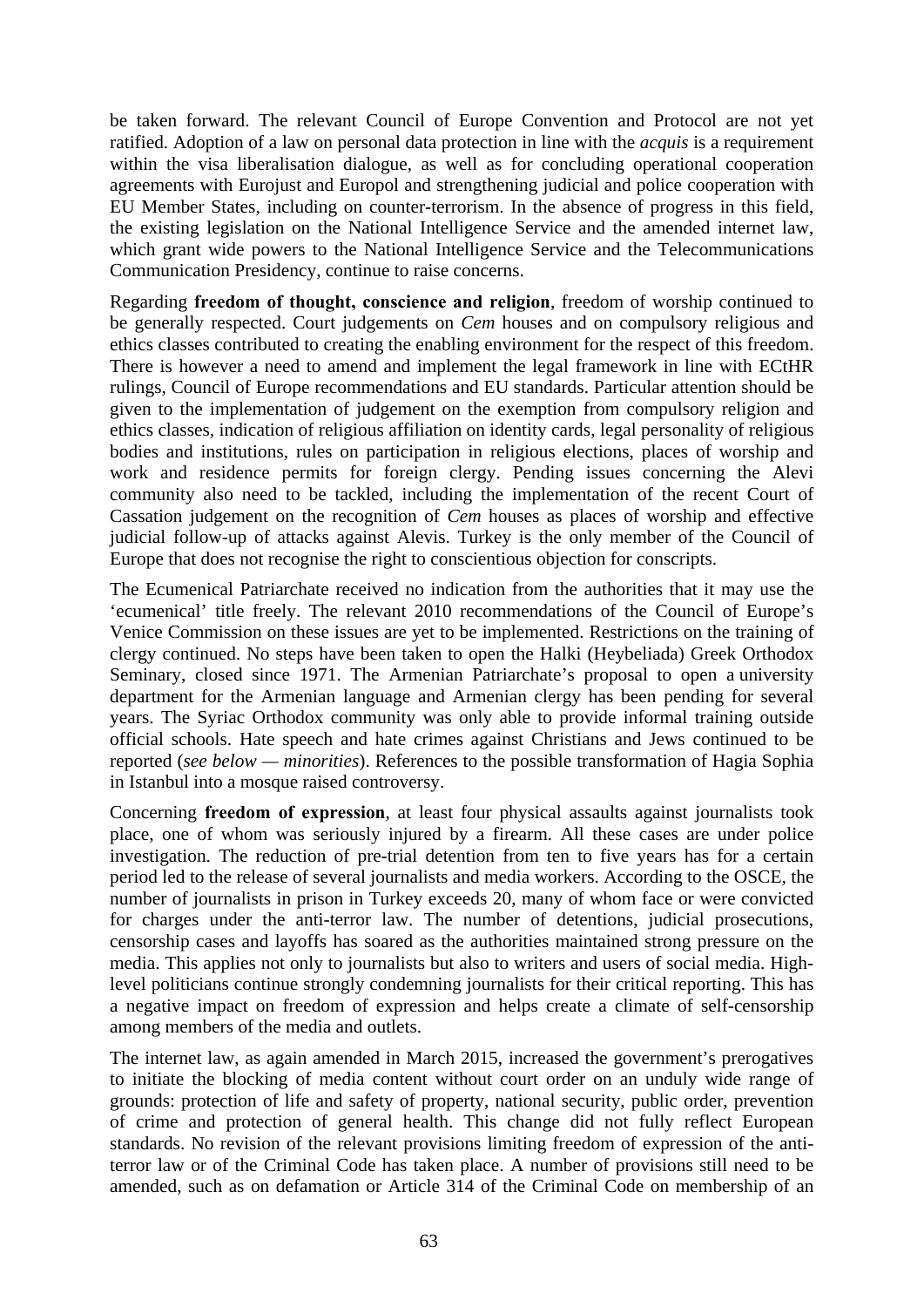armed organisation used to prosecute journalists. The broadcasting legislation also needs to be reviewed to anchor the broadcasting council's independence more firmly.

Domestic and international journalist associations continued to record a deterioration in freedom of expression and free media in Turkey. The *Şener vs Turkey* judgement of the ECtHR confirmed in October that the pre-trial detention of investigative journalists accused of aiding and abetting the criminal organisation Ergenekon violated the ECHR in several ways.

Criminal cases against journalists have continued. In June, a criminal investigation was launched against a critical newspaper and its editor-in-chief over publication of documents on arms deliveries allegedly conducted by the National Intelligence Service in Syria. Following the crackdown in December on another newspaper, as part of the government's fight against the 'parallel structure' under the influence of the Gülen Movement, a journalist and a director of the media group are still detained. They face charges of 'affiliation to the Fethullah Terror Organisation'. TV channels of that media group were also lately removed from digital platforms. Two TV channels critical of the government were shut down by the police and printing of two dailies was stopped just before the repeat election in an operation targeting a holding due to its links with the Gülen Movement and under accusations of support to a 'terror organisation'. The legality and proportionality of this operation raise serious concern. In January a case was also launched against two columnists on charges of inciting hatred in relation to the re-print of Charlie Hebdo caricatures. Several cases have been brought against journalists for reporting about the alleged corruption cases of December 2013. Opposition papers faced repeated refusals of accreditation for government events.

Several journalists and editors-in-chief were dismissed. Files submitted to the Ministry of Justice for permission to launch investigation on insult to the President increased from 397 in 2014 to 962 in the first six months of 2015 alone*.* In the first six months of 2015 the Ministry of Justice authorised judicial investigation in 486 files, against 107 in 2014. In some cases, minors were prosecuted on defamation charges, and some of them endured short periods of pre-trial detention. Several international journalists were deported in relation to their activities in the south east. In recent weeks, two columnists received prison sentences and the editor in chief of a leading newspaper was detained on charges related to views they had expressed in their paper or via twitter.

Media blackouts were imposed in several cases considered as sensitive such as the arms deliveries allegedly conducted by the National Intelligence Service in Syria, the kidnapping and killing of a prosecutor and the statements given to the parliamentary inquiry committee on corruption charges against former ministers. Such media blackouts were also applied to the terror attacks of October in Ankara and of July in Suruç.

In the context of the escalating violence in the east and south east and increasing tensions across the country, the authorities took actions curtailing further freedom of media. There were as well a number of attacks on media outlets.

The Telecommunications Communication Presidency has continued to apply widely its extensive prerogatives, further increased in March (see section on legislation). However, no official statistics on banned sites are published. Monitoring by civil society organisations indicate that close to 80 000 websites have been banned, of which only 5 % following a court decision. In July 2015, the Telecommunications Communication Presidency banned briefly access to Twitter and YouTube on grounds of relaying propaganda of terrorist organisations.

The Radio and TV Supreme Council (RTÜK) submitted reports on detected violations to the Supreme Board of Elections (SBE) but no comprehensive reports on its meda monitoring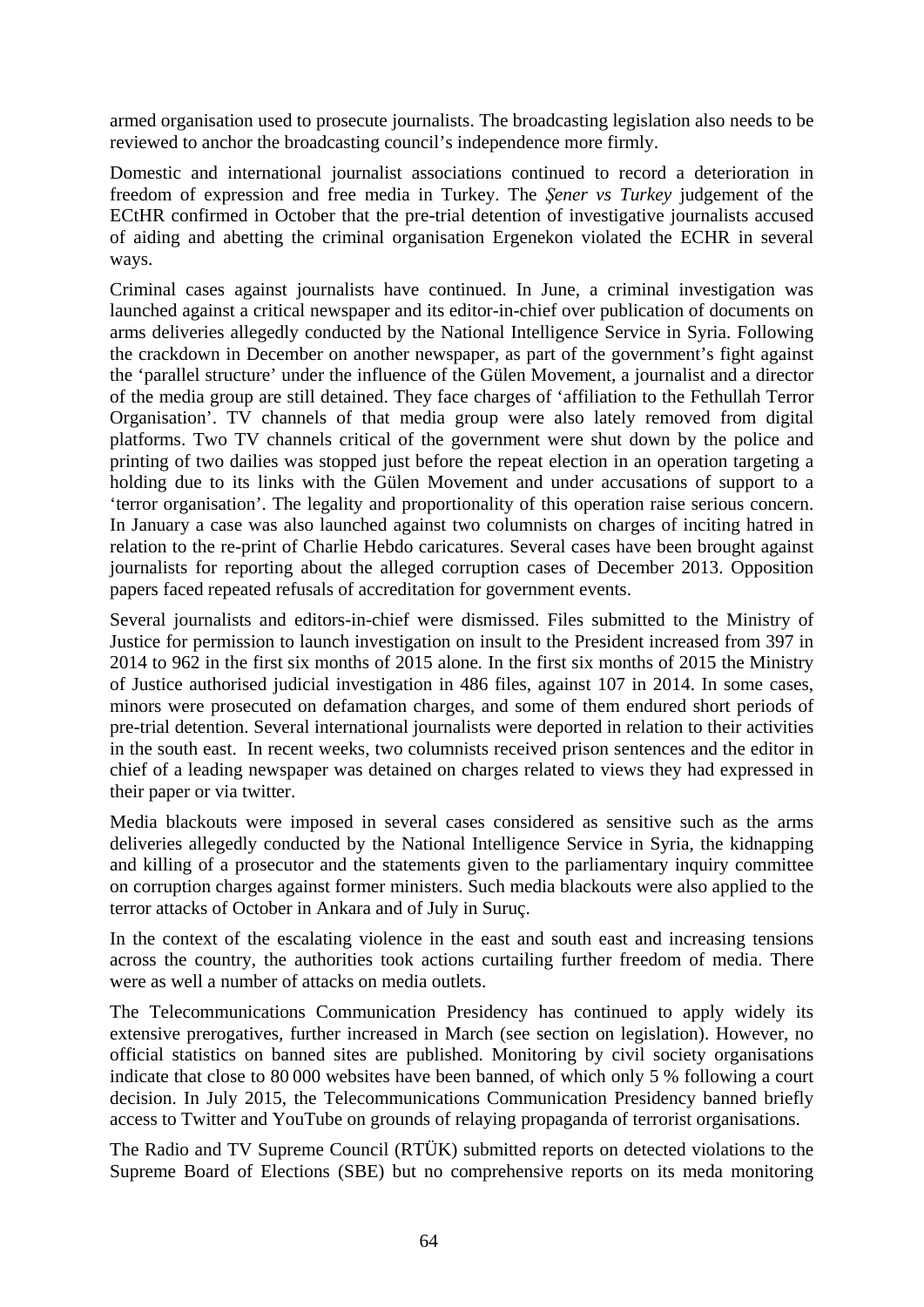findings. The SBE issued over 150 warnings to 39 television channels. International observers found that three out of five monitored national broadcasters provided disproportionate coverage to the ruling party. Before the election, RTÜK issued warnings to and fined a number of television stations (both pro-government and pro-opposition), claiming that they violated the principle of objective broadcasting. RTÜK also kept fining channels for broadcasting content that is 'contrary to the national and moral values of society, general morality and the principle of family protection'.

Turkish Radio and Television Corporation (TRT) is increasingly politicised, as its board of directors is appointed by the government, either directly or with the involvement of RTÜK. The Corporation's financial autonomy and editorial independence need to be protected by law to enable it to act as a true public broadcaster, reflecting all segments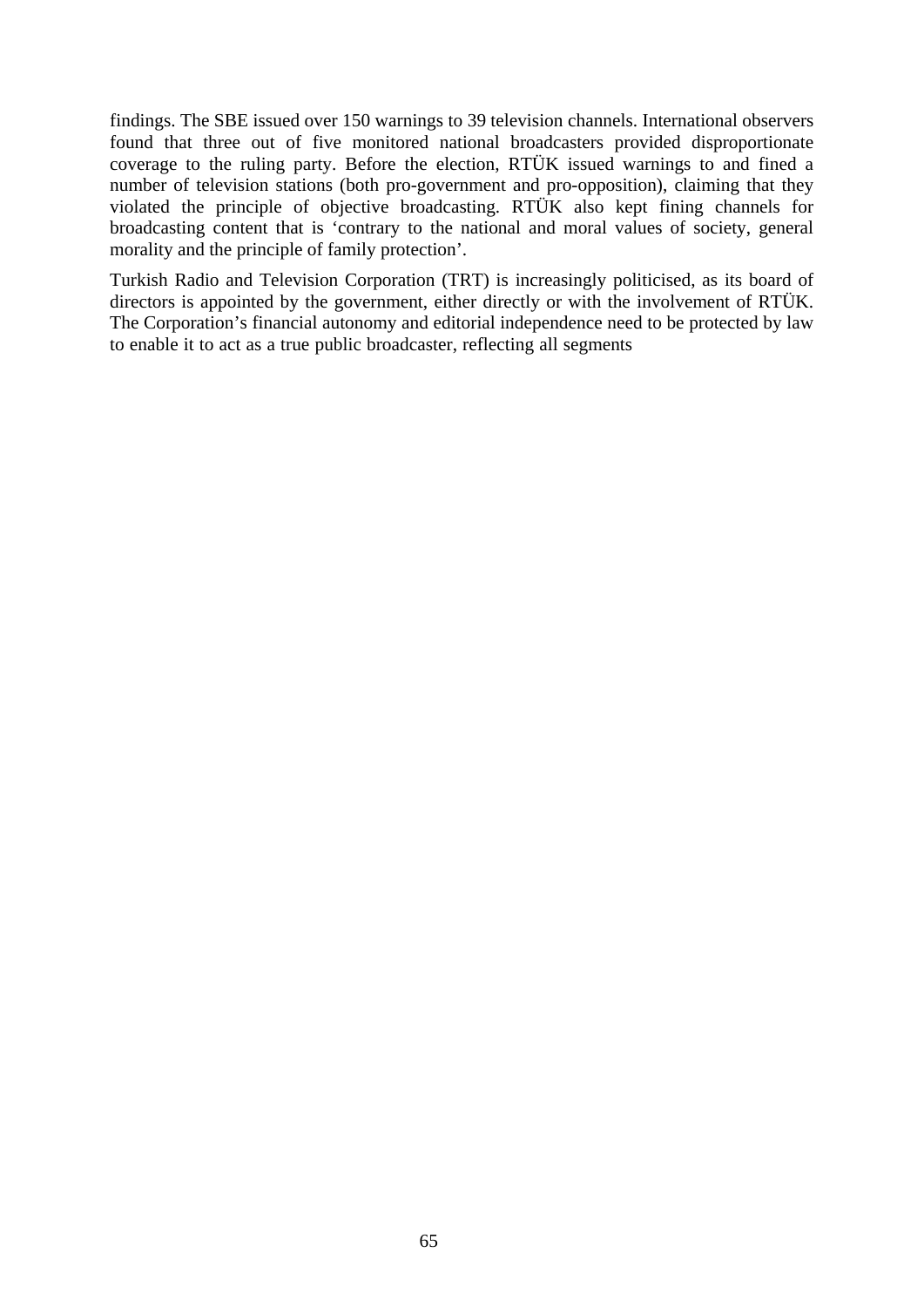In January, the Foundations Council restored the legal personality (foundation status) of the patriarchal church of the Armenian Catholics in Istanbul A significant number of court cases related to property restitution continued, including cases on land ownership of the Syriac Orthodox Mor Gabriel Monastery. Syriacs and Yazidis faced difficulties to register property, especially in the south east. Latin Catholic churches have no legal personality nor a minority foundation status, making it impossible for them to register property and seek the return of, or compensation for, property confiscated in the past. Problems were reported for Greek nationals in inheriting and registering property, in particular following the Turkish authorities' implementation of the amended land registry law of 2012, which limits the acquisition of property by Greek nationals, among others. The relevant 2010 recommendations of the Venice Commission on protecting property rights and education rights need to be implemented.

Regarding **non-discrimination**, there is an urgent need to adopt a comprehensive framework law on combating discrimination in line with European standards. The legislative framework on non-discrimination does not explicitly prohibit discrimination on the basis of ethnic origin, sexual orientation and/or gender identity. The Penal Code does not include hate offences based on ethnic origin. There is no database on hate crimes. No specialised body was established to promote equality, combat racism, xenophobia, anti-Semitism and intolerance and to deal with complaints from victims of discrimination. Ethnic, religious groups and groups promoting gender diversity continued to report cases of discrimination in social life and in employment. Substantial efforts are needed to enforce anti-discrimination in practice.

The legislative and institutional framework on **equality between women and men** is in place. The gendarmerie has started to strengthen its capacity to combat violence against women. However, promotion of the traditional role of women, ineffective implementation of the legislation and the low quality of services make discrimination against women and genderbased violence major areas of concern. Politicians and government officials have a duty to uphold gender equality principles enshrined in law and to refrain from making derogatory statements against women. Efforts to implement the existing law and national action plan on the protection of family and prevention of violence against women need to be stepped up and brought into line with the Council of Europe Convention on preventing and combating violence against women and domestic violence. Protection of women from violence and legal redress in cases when victims pursue judicial proceedings is insufficient. The situation has seriously worsened as regards trafficking of women, forced prostitution and sexual exploitation, especially among refugees from Syria. The legislative framework needs to be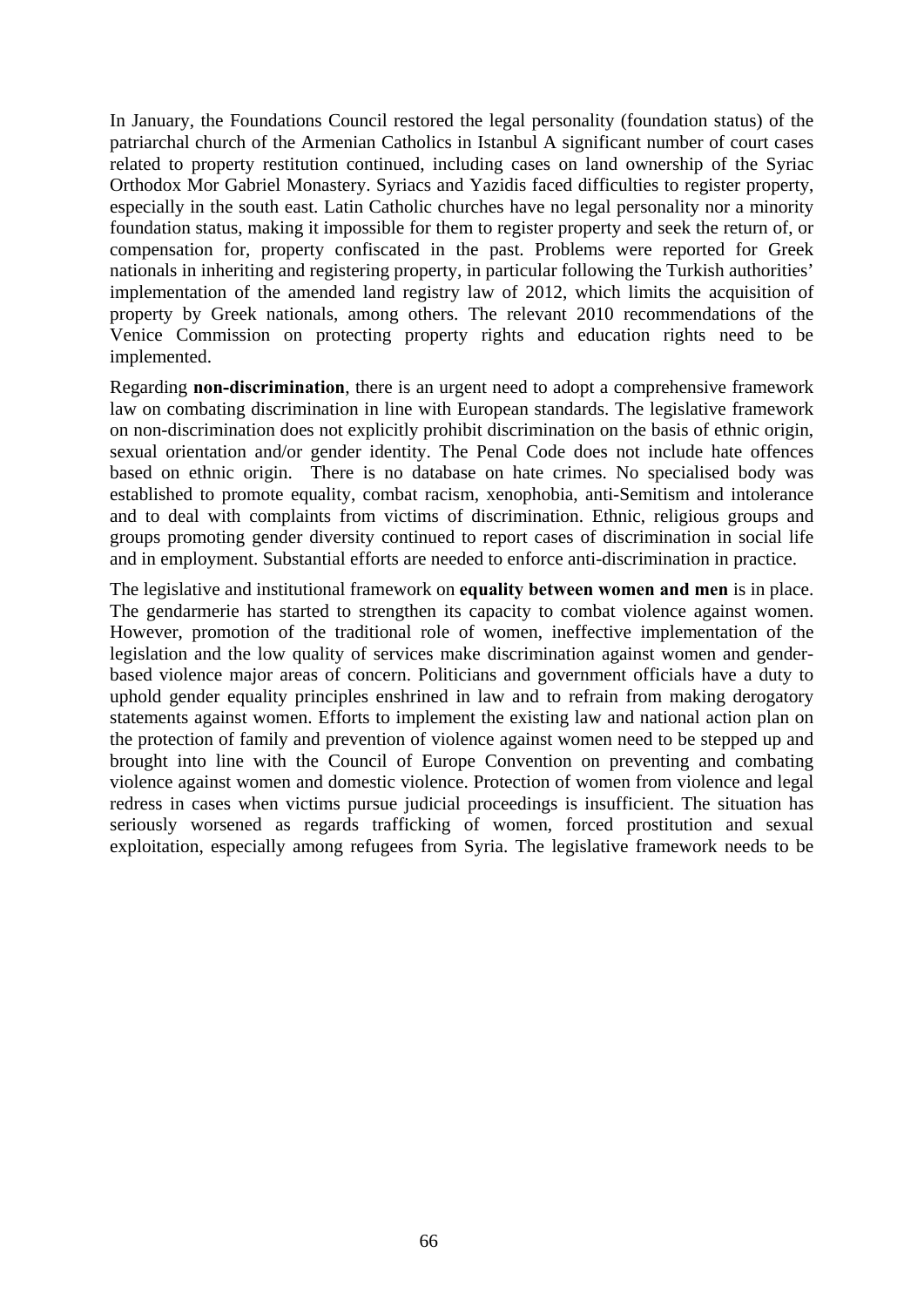and private sectors. More involvement and participation by women is needed in employment, policy-making and politics.

On the **rights of the child** there was limited progress in overall policy, legislation, coordination and monitoring. The 2013 national children's rights strategy and action plan were not implemented and the Children's Rights Monitoring and Evaluation Board did not meet. The special Ombudsperson designated for children's and women's rights made substantial efforts to improve the situation. However, the arrangements for making complaints about children's rights and reporting on them are limited in their scope and effectiveness.

Child labour persisted, including in its worst forms, and needs to be tackled as a matter of priority. The 2014 national employment strategy committed to prevent the phenomenon but its implementation is very limited. Child workers continued to be victims of fatal accidents. Despite existence of social protection measures, including cash transfers, around 30 % of children (7.4 million) live in relative poverty, compared with 23 % of adults. Infant and child mortality continued to fall. No national strategy is in place to prevent violence against children. Nor is there an effective system of monitoring rehabilitation centres and institutions. Research on sexual abuse and ill-treatment of children is insufficient. The average marrying age continued to rise but child and forced marriage persists, mainly in the eastern provinces.

As regards juvenile justice, juvenile courts have not been set up in all provinces. Where they do not exist, children continued to be tried in adult courts. Almost 300 children were arrested, taken into custody or detained during protests in 2014-2015. Juveniles are exposed, like adults, to arrest and detention on charges of membership of a terrorist organisation and to long pre-trial detention. Prison conditions for juvenile offenders varied; there continued to be complaints of overcrowding, inadequate hygiene, ill-treatment, staff shortages and violence and abuse by inmates. Attention also needs to be paid to children victims, witnesses and interested parties in judicial or administrative proceedings.

Concerning the **integration of persons with disabilities**, the parliament adopted the Optional Protocol to the UN Convention on the Rights of Persons with Disabilities setting up an individual complaints mechanism. The number of disabled pupils in primary and secondary education continued to increase but access to higher education remains a problem and 'lifelong learning' opportunities are limited. The illiteracy rate among disabled persons is high. The extension of the transitional period for adapting public buildings for increased accessibility for persons with disabilities goes counter to their integration. Inaccessibility remains a widespread problem, including in transport services.

The number of people receiving financial incentives for home-based care also increased. The transition to community-based services has continued, underlining the need to offer care providers enhanced guidance and training. Significant shortcomings persist on integration and empowerment of persons with disabilities with respect to their environment, social attitudes and quality of services. Lack of early and suitable diagnosis hinders many children with disabilities or developmental delays from early access to appropriate services. Turkey still has no mental health law. There is no independent body to monitor mental health institutions.

Respect for the fundamental rights of **lesbian, gay, bisexual, transgender and intersex**  (LGBTI) persons remains a matter of serious concern. In November 2014 the Council of State annulled the dismissal of a teacher on sexual orientation grounds. In December, a judicial decision approved the inclusion of rights of LGBTI persons in the statute of nongovernmental organisations. However, hate crimes, attacks and murders of transgender persons are a cause of deep concern. There is no specific legislation affording protection against such hate crimes. Transgender persons continued to be subject of arbitrary fines, house raids and police violence. In March 2015 the ECtHR ruled on Turkey's excessive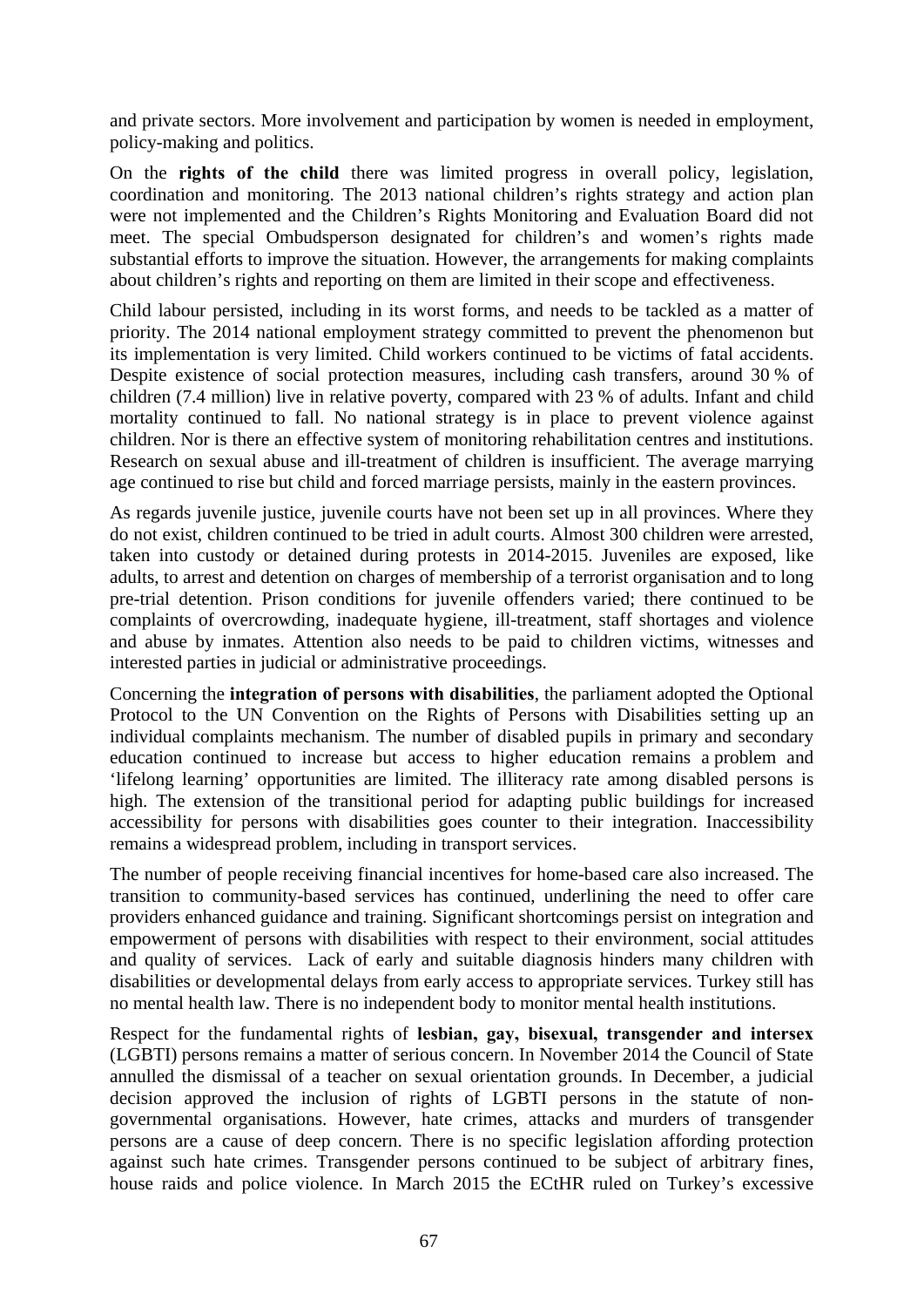domestic requirements for the recognition of the preferred gender. Istanbul's LGBTI pride parade in June was forbidden on weak grounds and was broken up by the police with disproportionate use of force. The armed forces' disciplinary system that defines homosexuality as a 'psychosexual disorder' and the military's medical regulation that refers to it as illnesses need significant revision. In April 2015, the Constitutional Court decided not to repeal part of a criminal provision that criminalises the depiction of sexual behaviour in 'unnatural ways'. These developments are not conducive to an atmosphere of tolerance towards LGBTI persons and their human rights.

On **labour and trade union rights**, Constitutional Court rulings improved trade union rights by legally protecting workers in small companies against dismissal based on their trade union activities, and by lifting the ban on striking for private sector employees in banking services and urban public transport services. However, continued limitations on the right to organise, collectively bargain and strike both for workers and civil servants need to be addressed in line with International Labour Organisation (ILO) conventions and EU standards. The sector level threshold for the independent trade unions to receive authorisation for the collective agreements has been reduced from 3% to 1 % by a constitutional court decision. Civil servants still have no right to strike. No steps have been taken to reduce the broad scope of the categories of civil servants prohibited from organising in trade unions, who are thus deprived of collective agreements. The right to organise in trade unions is not recognised for the retired and the unemployed. Postponement of strikes by the government and forced arbitration in non-essential services seriously impaired the right to strike. Police continued using excessive force against non-violent trade union activities. Turkey needs to create a more conducive environment for exercising trade union rights and activities.

Some aspects of the **procedural safeguards** are guaranteed by the law, including legal aid and the right to translation and interpretation, but challenges remain in its implementation. The Ministry of Justice deals with victims' rights. However, the legislation on procedural safeguards needs to be aligned with European standards and new legislation on victims' rights needs to be adopted.

The dialogue between the government and representatives of **minorities** continued. A restrictive interpretation on provoking hatred prevailed in court practice, especially in the case of acts against non-Muslim communities. Hate speech directed against minorities continued to raise serious concerns. The secondary part of the Greek School on Gökçeada (Imvros) Island started functioning as of September. School textbooks still need to be revised to delete remnants of discriminatory rhetoric. No measures were taken to allow children who are not Turkish citizens and who attended minority schools as guest students to receive official graduation certificates; such certificates are restricted by law to Turkish nationals. The reciprocity principle, according to which Turkey recognises only rights similar to those granted to Turkish citizens by another state, continued to apply. The regulation on election procedures for non-Muslim foundations was still not published, which prevented minority foundations from holding elections for their board members.

In April 2015, on the eve of the  $100<sup>th</sup>$  anniversary of the 1915 events, the Prime Minister again offered deep condolences to the descendants of the victims. The Minister of EU Affairs attended a commemorative mass where the President's message was read out. Dedicated commemoration events organised by civil society were held peacefully in Istanbul, Diyarbakır, Ankara, Izmir and Van. The Turkish authorities responded strongly and systematically whenever the events were recognised as genocide abroad. The main case launched in connection with the assassination of Armenian journalist Hrant Dink in 2007 continued at a slow pace. Several events took place to commemorate his murder.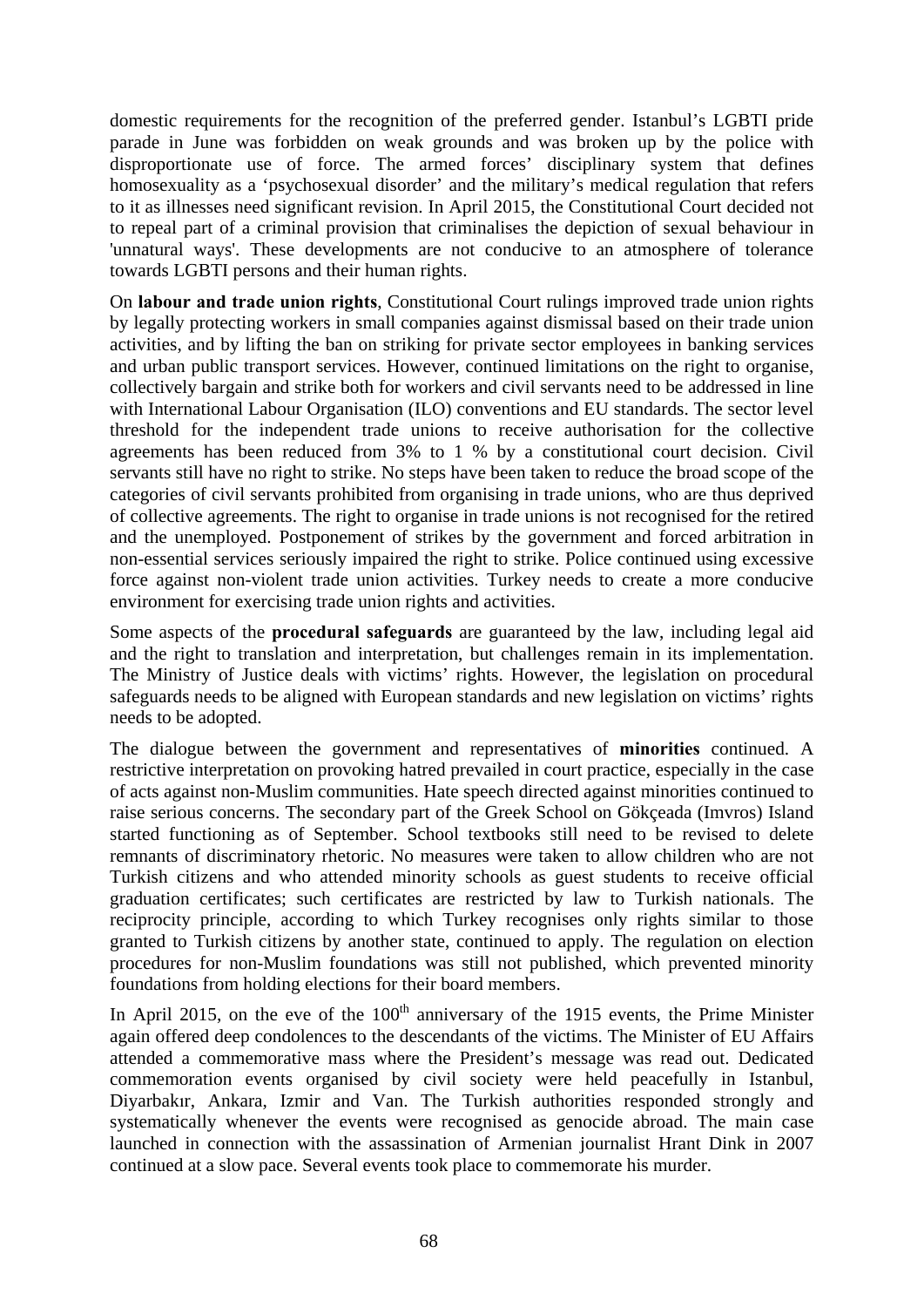A national strategy and action plan for **Roma** citizens have yet to be adopted. The strategy should establish measures, budget and timeline for implementation. A Roma Language and Culture Research Institute was established at Trakya University in March 2015. For the first time, one Roma candidate, from the main opposition CHP, was elected to parliament. A TV series using discriminatory language was taken off the air following a complaint from a Roma NGO. There were new attempts to lynch Roma and 30 court sentences on this are ongoing.

There are no official statistics on the numbers of undocumented Roma. Collection of data on Roma integration should be increased. Procedures for obtaining civil documentation are expensive and cumbersome. The registration of births and issuing of birth certificates should be made easier. Access to health services improved. Medical services were largely accessible for Roma families. Drug addiction is a growing problem. Roma groups continued to face discrimination in social and economic life and in accessing employment and quality education. Absenteeism in school remained high and child labour is a major problem in the Roma community. Urban development projects continued to disadvantage the Roma by depriving them of traditional job opportunities and solidarity networks.

As regards **cultural rights**, the 2013 legislation allowing campaigning in languages other than Turkish by political parties and candidates was implemented without impediment in the June and November general election. However, despite greater freedom in practice in the use of languages of choice in public services, the government did not take forward its earlier plans to legalise the provision of public services in languages other than Turkish, and notably Kurdish.

The number of universities offering Kurdish language and literature programmes increased to four. University programmes in Kurdish, Arabic, Syriac and Zaza continued. The teaching of elective courses in Kurdish in public state schools continued. The Ministry of National Education appointed 28 teachers of the Kurdish language as permanent staff since 2013 but this number does not meet the demand by far. The first private children's channel broadcasting in several dialects of Kurdish started operating in March. Legal restrictions on possibilities for mother tongue education in primary and secondary schools remained in place. Education in mother tongues other than Turkish is not allowed apart from minority schools recognised under the Lausanne Treaty. A Kurdish-teaching school in Diyarbakır opened but could not be formally registered as a state school due to the lack of legal basis.

# **4.24. Chapter 24: Justice, freedom and security**

*The EU has common rules for border control, visas, external migration and asylum. Schengen cooperation entails the lifting of border controls inside the EU. There is also cooperation in the fight against organised crime and terrorism, and judicial, police and customs cooperation.* 

Turkey is **moderately prepared** in the area of justice, freedom and security. There was **some progress** in the past year, in a difficult environment. Turkey continued making considerable efforts to provide massive and unprecedented humanitarian aid and support to a continuously increasing influx of refugees from Syria and Iraq of about 2.2 million. It introduced reforms aimed at meeting the benchmarks of the visa liberalisation roadmap. In October, the European Council welcomed the Joint EU-Turkey Action Plan for refugees and migration management as part of a comprehensive cooperation agenda based on shared responsibility, mutual commitments and delivery. In the coming year, Turkey should in particular:

 $\rightarrow$  complete establishing the institutional and regulatory structures (e.g. services, bodies, legislation) needed to effectively implement the law on foreigners and international protection;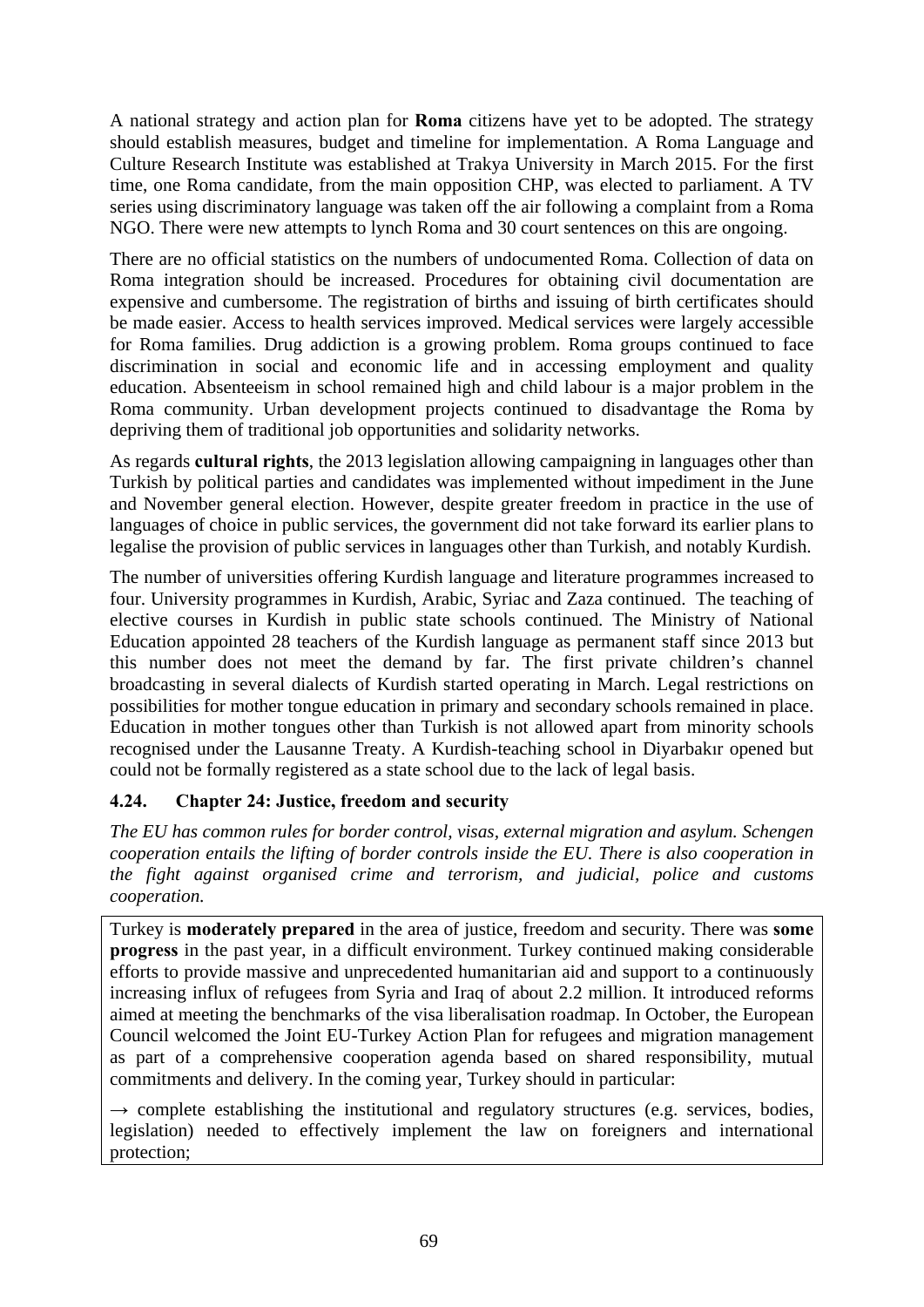$\rightarrow$  adopt and implement legislation on labour market access for Syrians under temporary protection;

 $\rightarrow$  adopt and implement a law on personal data protection aligned with European standards in order to facilitate judicial and police cooperation with EU Member States.

*(See also the specific recommendations on the fight against organised crime in section 2.3.)*

## **Legal and irregular migration**

In the past year, events in Syria and Iraq meant Turkey had to face the huge challenge of coping with an unprecedented number of refugees and displaced people. It is also a major crossroads, as well as a source country, for the rapidly gr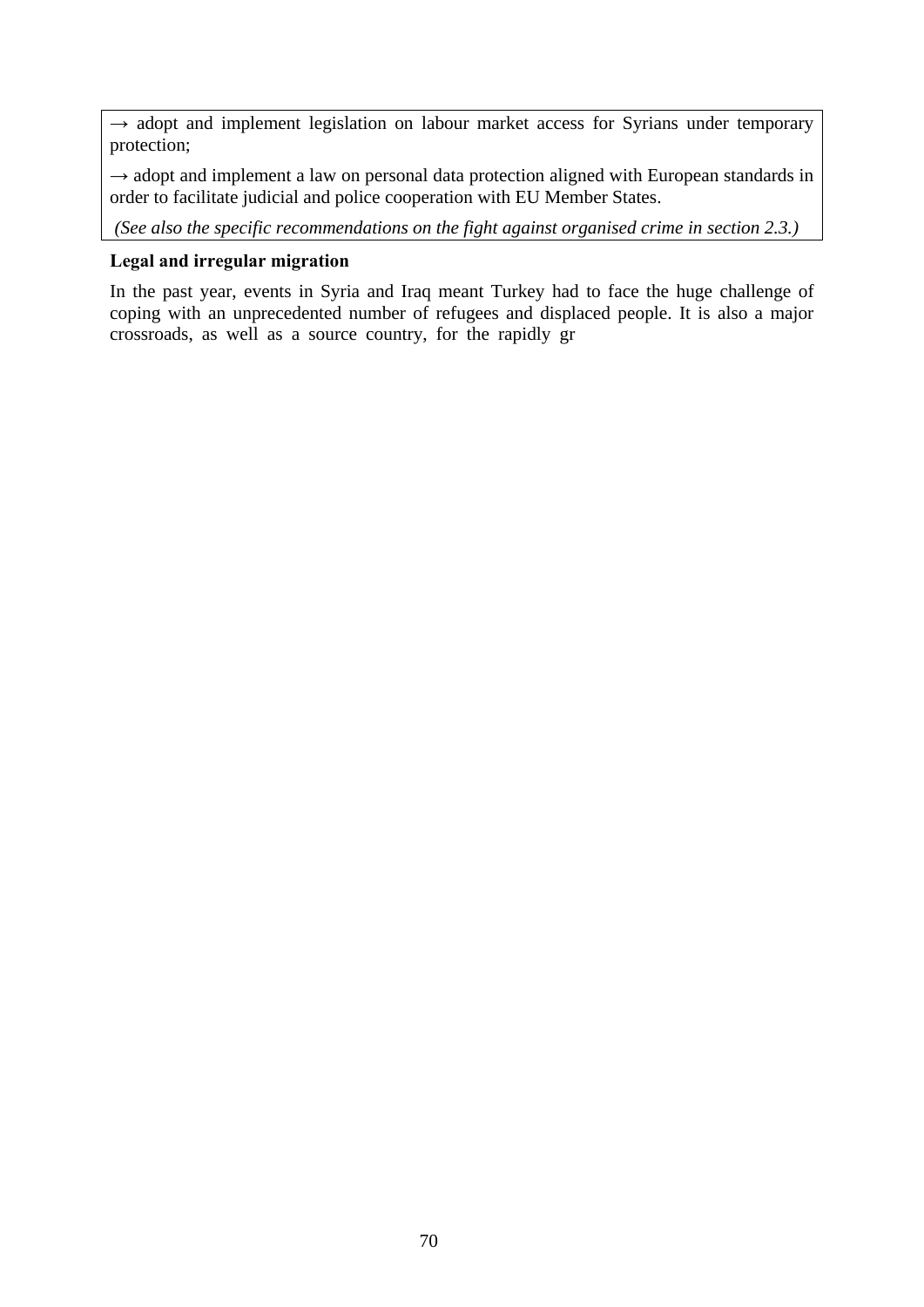which have been registered and granted temporary protection. Around 270 000 of them live in 25 camps, managed by the Disaster and Emergency Management Agency, in 10 Turkish provinces and more than 1.7 million in host communities across the country. Civil society organisations have limited access to provide services in the camps. The total number of non-Syrian refugees, either registered or awaiting registration, continued to increase and reached some 230 000 in May. Iraqis are by far the largest non-Syrian refugee population in Turkey, while Afghans, Iranians and Somalis also comprise large groups.

Managing such a huge influx of refugees and displaced persons is a major challenge for Turkey, which has already spent more than EUR 6.7 billion to this purpose. A regulation on temporary protection adopted in October 2014 focused on Syrian refugees and made registering a pre-condition for access to basic services such as health, education, social aid and translation services. The regulation excludes people under temporary protection from access to asylum procedures.

Despite commendable efforts by the authorities, around 500 000 refugee children have no access to education. Refugees living outside the camps still face difficult living conditions and considerable challenges in accessing essential services. Some 80 satellite cities across Turkey are part of the national hosting system for non-Syrian refugees. Their reception capacity to provide decent living conditions and access to basic services differs from city to city but is generally limited. This has put local capacity and resources under significant strain in many places.

Giving Syrian refugees under temporary protection access to employment would help greatly to increase their self-sufficiency and allow them a dignified stay in Turkey. The adoption of such legislation, giving people under temporary or conditional protection the possibility to apply for a work permit, is still pending *(see also in Chapter 3: Right of establishment and*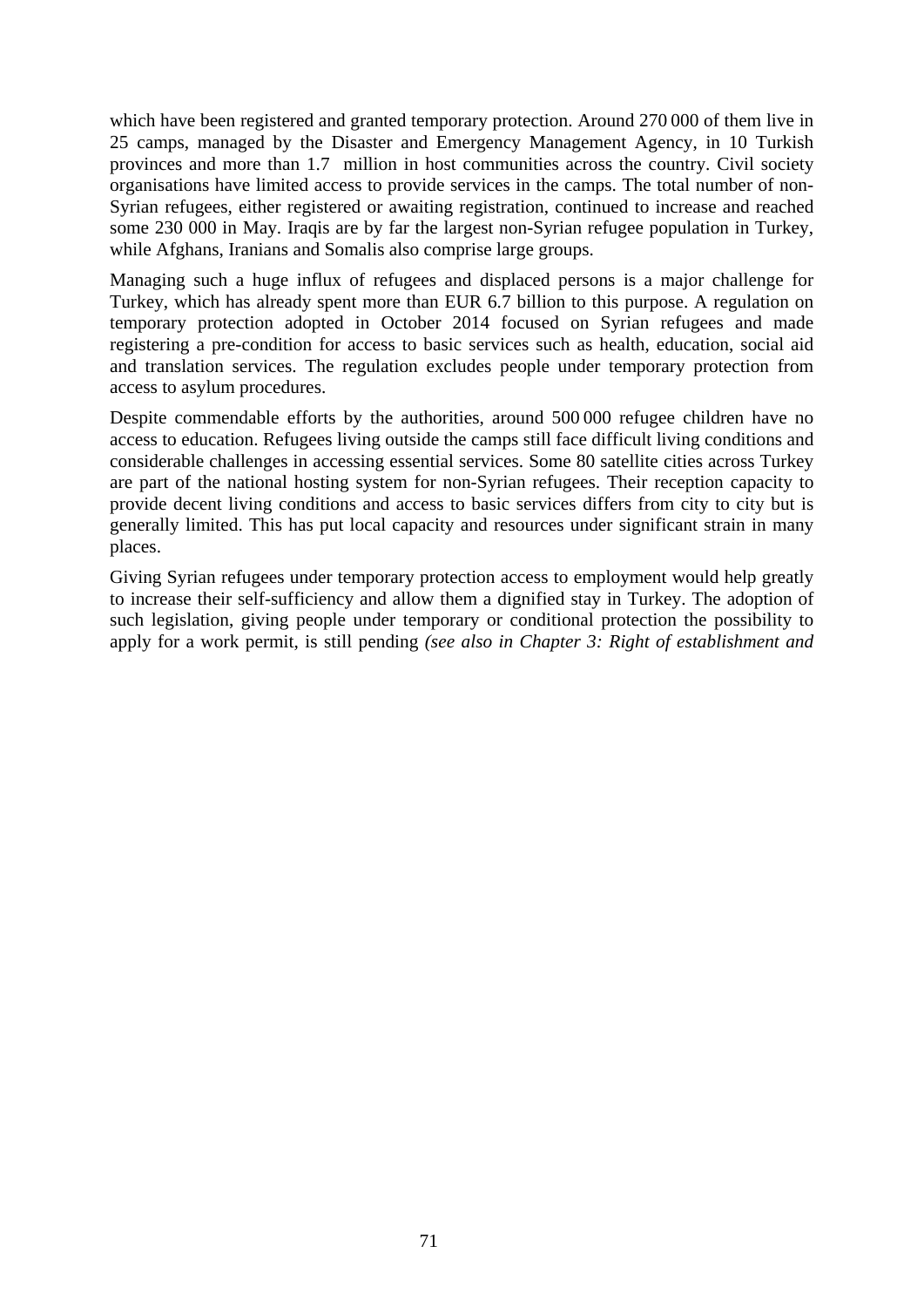border management agencies needs to be improved. To identify potential security risks the Ministry of Customs and Trade now obtains pre-arrival passenger information from 200 of the 307 airlines flying to Turkey. Some 200 police staff were trained in identifying forged and fraudulent travel documents. Nevertheless, the police needs to strengthen checks of passports at borders and in the transit zones of international airports. Turkish police is encouraged to further develop information exchange and operational cooperation with Member States' immigration liaison officers deployed in Turkey.

Turkey has improved border cooperation with Bulgaria and Greece across their common land border. In May the three countries signed a customs and police cooperation agreement establishing a joint cooperation centre at Capitan Andreevo crossing point. They now need to ratify the agreement and start implementing it. The EU continues to help facilitate daily contacts between local border staff at land borders.

Concerning sea borders, Turkey and Greece held regular meetings under their bilateral readmission protocol. The exchange of information to aid search and rescue operations in the Aegean Sea intensified. The launches of the Turkish coastguard's operations *safe-Med* and *Aegean hope* in the eastern Mediterranean and the Aegean respectively were positive developments but remain insufficient to fully address the issue.

Some steps have been taken to step up land border surveillance, notably along the Syrian border, with the aim to prevent irregular crossings. However, land borders continue to be managed by land forces detachments composed mainly by conscripts with limited training and led by officials who are not encouraged to specialise on border management. There are no agreed rules and operating procedures for individual border authorities undertaking risk analysis. Border management authorities should be staffed by professionals who are not subject to rotation.

## **Judicial cooperation in civil and criminal matters**

The draft law on international **judicial cooperation in criminal matters** has not yet been adopted. The second additional protocol to the European Convention on Mutual Assistance in Criminal Matters and three additional protocols to the European Convention on Extradition remain to be signed. The additional protocol to the European Convention on Transfer of Sentenced Persons has been signed but not yet ratified. Turkey signed an agreement with the Russian Federation on mutual judicial assistance in criminal matters and an extradition agreement. It also signed an agreement with Mongolia on civil and criminal judicial cooperation. EU Member States accepted 131 extradition requests from Turkey and Turkey accepted five such requests. In addition, 27 transfers of convicts to Turkey and five transfers to an EU Member State were accepted. Turkey participated in regular meetings of Eurojust and shares information and documents. However, the lack of a personal data protection law aligned with European standards continues to hamper the start of negotiations for a cooperation agreement with Eurojust.

On **judicial cooperation in civil matters**, Turkey is not yet party to the 1996 Hague Convention on Parental Responsibility and Measures for the Protection of Children. Turkey has not yet ratified the European Convention on the Compensation of Victims. Turkey appointed a judge as contact point to the international network of judges in The Hague.

On **police cooperation** Turkey signed cooperation agreements with most Member States allowing for information sharing and joint operations in the fight against crime and terrorism. They are, however, implemented unevenly. The absence of a data protection law in line with European standards is hampering cooperation with Member States' police services and the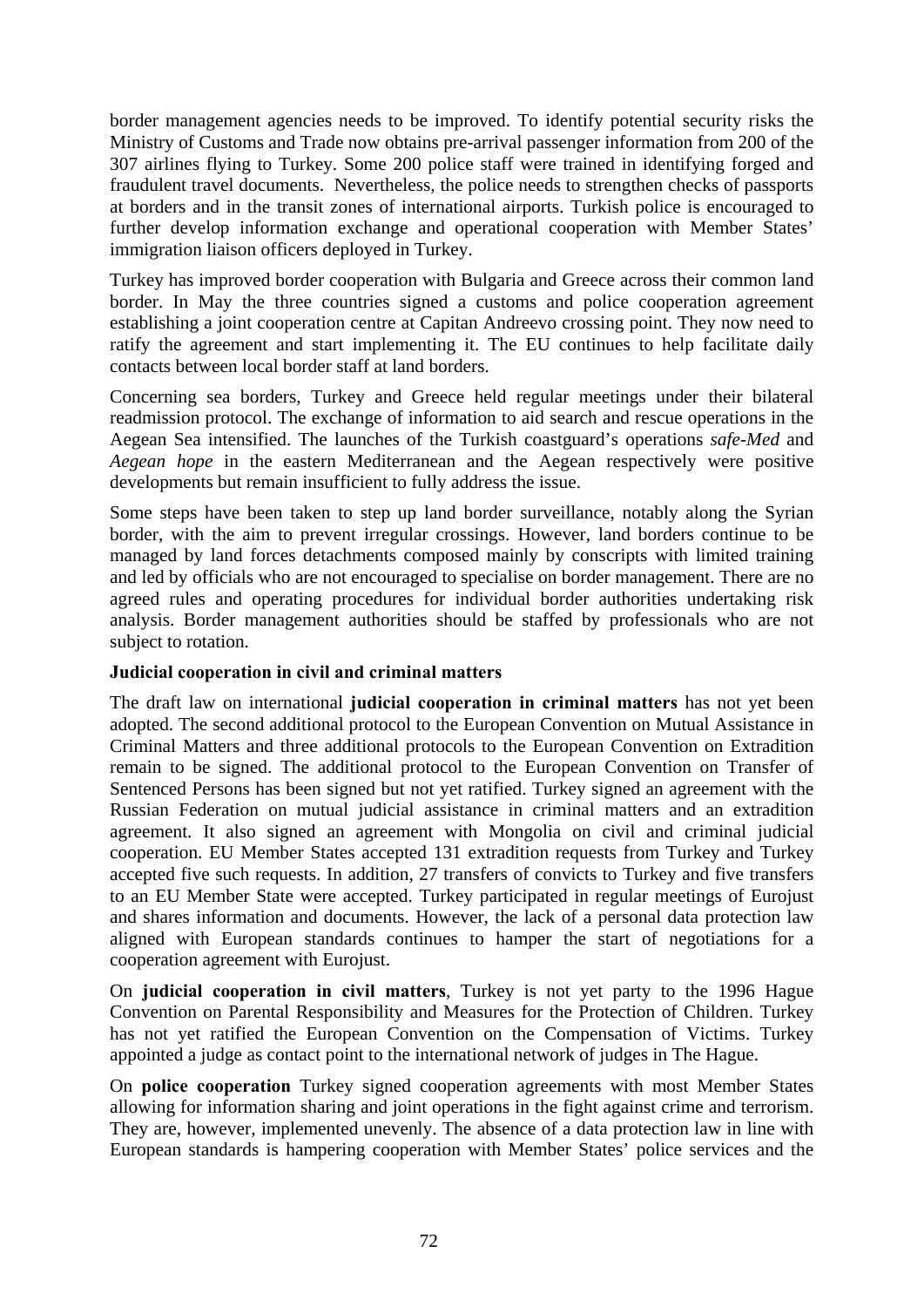conclusion of an operational cooperation agreement with Europol, although a strategic cooperation agreement is in place.

## **Fight against organised crime**

## Track record

Turkey remains a transit country on the drug routes between Asia and Western Europe, with Turkish criminal groups playing a key role in trafficking and distributing drugs in Europe. Successful operations by the Turkish law enforcement bodies in the reporting period resulted in the seizure of 123 115 kg of cannabis, 393 kg of cocaine, 12 756 kg of heroin and 3 600 831 ecstasy tablets. Twelve operations were carried out with seven countries (Germany, France, Austria, Sweden, United Kingdom, Canada and Georgia). A total of 340 new psychoactive substances have been included in the scope of the Law on Supervision of Drugs as a result of the activities of the early warning system working group. The national police has 159 sniffer dogs to fight drugs.

Fourteen victims of trafficking have been identified and 71 criminal files were opened against 749 suspect traffickers in 2014. Twenty-five defendants received sentences. Sanctions were applied to 44 traffickers. The 157 helpline for victims of trafficking operates on a 24/7 basis and is available in different languages, including for international calls. At least 180 victims were rescued through the 157 helpline. Investigations in EU Member States continue to point to Turkey as being a country of origin for producing and trafficking counterfeit cigarettes.

### Institutional and operational capacity

The General Directorate for Migration Management, responsible for coordinating all aspects of the fight against human trafficking and the protection of victims, has set up a department for the protection of trafficking victims. The national referral mechanism is being reviewed. However, Turkey has neither adopted anti-trafficking legislation nor ratified the Council of Europe anti-trafficking convention. Turkey's capacity to detect victims of trafficking remains limited as is also Turkey's capacity to receive victims of trafficking. Shelters for victims all of them run by NGOs — exist in Istanbul, Ankara and Antalya. They provide judicial, psychological and medical assistance.

The judiciary and law enforcement authorities have signed a memorandum of understanding on cooperation in the field of witness protection. Witness protection units have been set up in nearly all 81 provinces.

'Narco-teams' were established in December 2014 in 11 provinces. They comprise staff for public order and security, as well as psychologists. Narco-teams have been formed as part of the government's anti-drug action plan and are set to play a significant role near places deemed to be at high risk, such as schools. An anti-drug council will convene at least once every three years and a new monitoring committee chaired by the Prime Minister will meet annually to discuss the implementation and results of the decisions taken by the council. A supreme anti-drug board has started to meet twice a year to coordinate the monitoring committee's decisions.

The agreement on Turkey's participation in the European Monitoring Centre for Drugs and Drug Addiction has entered into force. A balanced approach to combating drugs needs to be followed by establishing better treatment and rehabilitation facilities. A nationwide survey of the population and schools needs to be carried out. The capacity to collect and analyse data needs to be improved.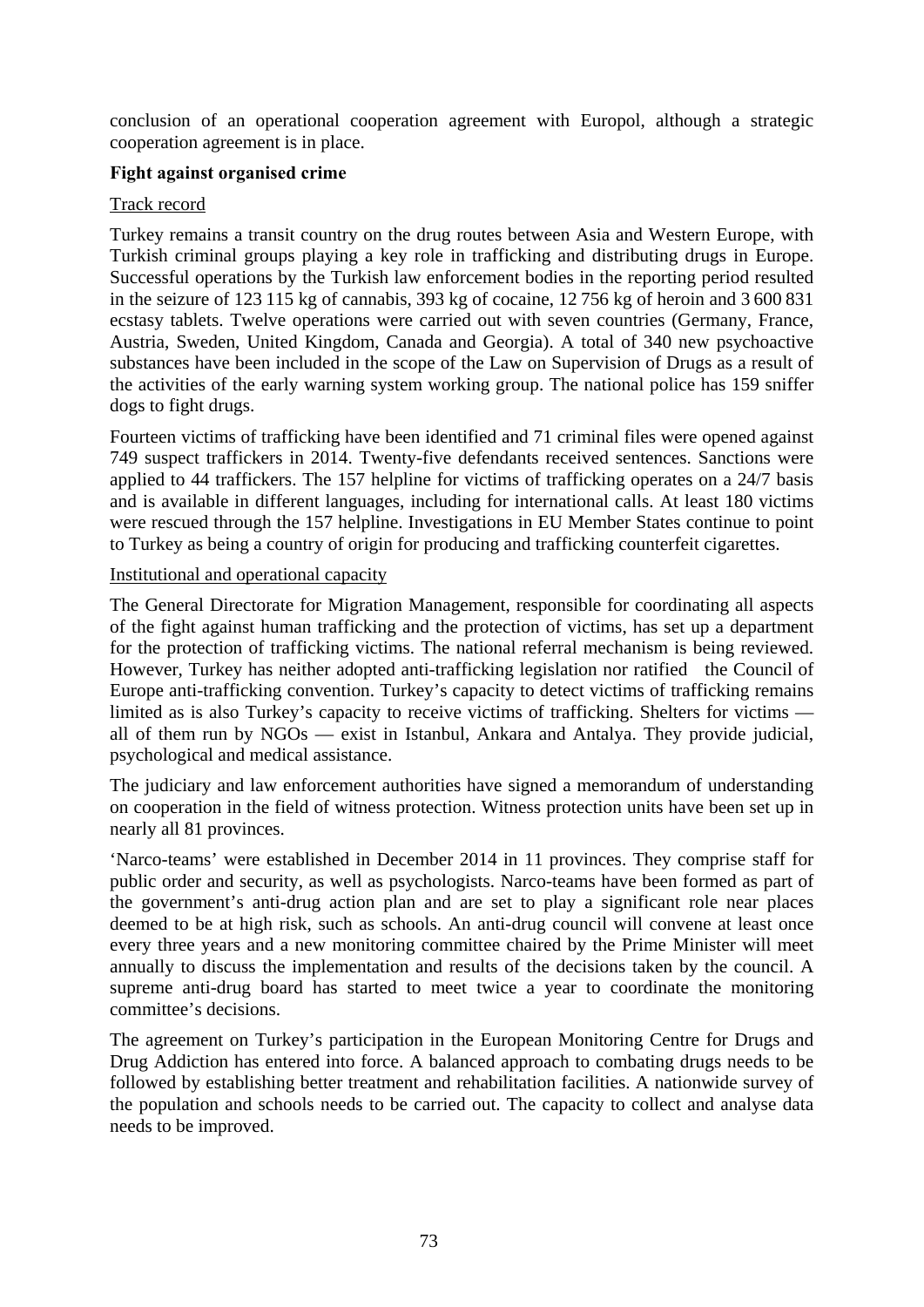#### Legal framework

Turkey will need to improve its legislation in the fields of cybercrime and witness protection, in particular, by adopting a comprehensive law on personal data protection in line with European standards. Turkey is party to the main international conventions (e.g. the UN International Drug Control Conventions of 1961, 1971 and 1988).

#### Strategic framework

Turkey has a national strategy against organised crime covering 2010-2015 which is currently being implemented by the second action plan, for 2013-2015. The Ministry of Interior coordinates implementation. Some progress has been achieved on investigation capacity.

The 2013-2014 strategy and action plan on cyber security is currently being updated for 2015- 2017 under the coordination of the Ministry of Transport. The strategy's overall purpose is to identify and address emerging cyber threats.

Turkey has adopted a national strategy against drugs covering 2013-2018 and an action plan for 2013-2015. These are coordinated by the Turkish national monitoring centre for drugs and drug addiction under the national police. The strategy and action plan encompass topics such as coordination, supply reduction, prevention, treatment, rehabilitation, harm reduction, international cooperation, data collection, research and assessment.

Fighting organised crime and corruption remains fundamental to countering the illicit influence of criminal groups on the political, legal and economic systems.

#### **Fight against terrorism**

Turkey has improved its regime for countering the financing of terrorism. As a consequence, the Financial Action Task Force removed Turkey from its permanent monitoring process (see Chapter 4 — Free movement of capital). However, Turkey has not yet ratified the Council of Europe Convention on Laundering, Search, Seizure and Confiscation of the Proceeds from Crime and on the Financing of Terrorism.

Turkey's counter-terrorism dialogue with the EU has continued actively with specific attention being paid to foreign terrorist fighters. Turkey has developed cooperation with Member States in view of detecting foreign fighters willing to reach Syria or Iraq across Turkey. However, Turkey's assessment of the terrorist threat differs from that of the EU. Turkish police needs to strengthen its capacity to identify suspicious travellers *inter alia* through improved profiling. Police and judicial cooperation with EU Member States and EU agencies in combating terrorism is limited by the absence of a personal data protection law in line with EU standards and differences over the definition of, and penalties for, terrorism.

For more information on **customs cooperation**, *see also Chapter 29- Customs union*.

For measures against **counterfeiting of the euro**, see *Chapter 32- Financial control*.

### **4.25. Chapter 25: Science and research**

*The EU provides significant support to research and innovation. All Member States can benefit from the EU's research programmes, the more so where there is scientific excellence and solid investment in research.* 

Turkey's preparations in the area of science and research are **well advanced**. **Some progress** was made in the past year, notably to strengthen Turkey's research and innovation capability at national level and to facilitate integration into the European Research Area (ERA). However, substantial financial resources will be necessary to reach Turkey's own 2023 targets and to improve its ranking in the Innovation Union Scoreboard. In the coming year, Turkey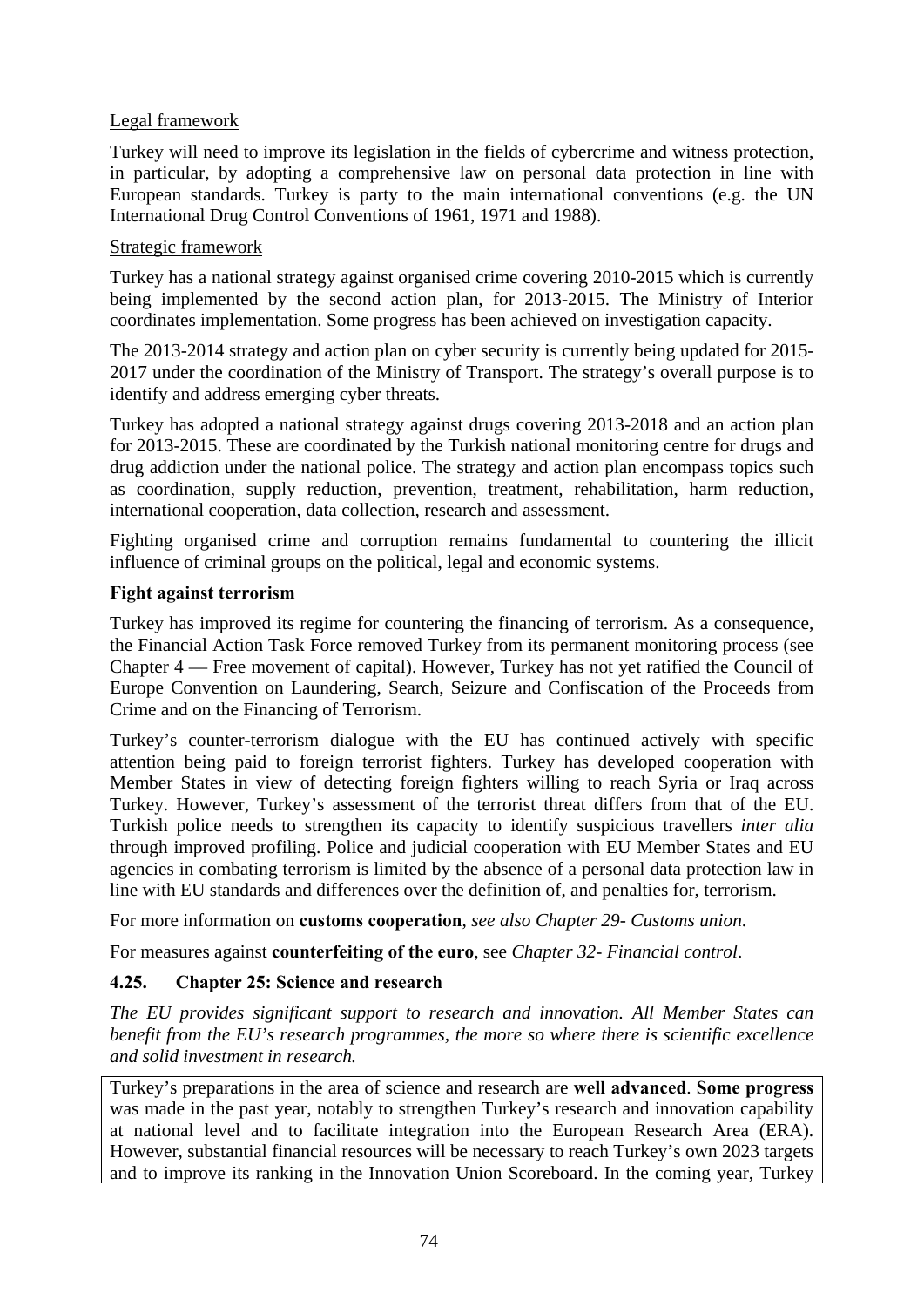should in particular:

 $\rightarrow$  strengthen the role of Universities in the organisation of research and innovation, in particular through stepping up the cooperation with the Industry and SMEs;

 $\rightarrow$  increase national funding and allocate it in line with ERA actions and principles.

Turkey participates in the EU Research and Innovation Programme Horizon 2020 as associated country. It nominated good Network of Contact Points (NCPs) and representatives in all Horizon 2020 Programme Committees. Based on first statistics, participation is good but there is room for improvement notably to increase participation in research and innovation actions on societal challenges, involve SMEs more systematically, and be successful in the first pillar of Horizon 2020 on Scientific Excellence.

As regards further integration into the **European Research Area**, Turkey nominated its representative in the European Research Area Committee (ERAC) and related ERA advisory bodies and ensured regular participation. Turkey has taken actions to stimulate and support transfer of technology (ERA action 4) but overall the policy actions are not sufficiently in line with the ERA principles and actions. The level of investment in research is about 0.95 % of GDP, compared with the EU average of 2.07 %. With respect to Innovation Union, Turkey has taken several actions to stimulate innovation and cooperation between Academia and Industry. According to the **Innovation Union Scoreboard** for 2015, Turkey remains a modest innovator well below the EU average on almost all indicators.

# **4.26. Chapter 26: Education and culture**

*The EU supports cooperation in education and culture through funding programmes and through the open method of coordination. Member States must also prevent discrimination and facilitate education of children of EU migrant workers.* 

Turkey is **moderately prepared** on education and culture. There was **some progress** in the past year in this chapter. In the coming year, Turkey should in particular:

 $\rightarrow$  further increase participation in education at all levels, especially for girls, and draw up effective strategies to reduce school drop-out;

 $\rightarrow$  improve the quality of education at all levels and the acquisition of basic and transversal skills of students.

 $\rightarrow$  ratify the UNESCO Convention, the main legal reference in the area of culture.

In the area of **education, training and youth**, Turkey participates fully in the Erasmus+ programme. As applications for projects for the Erasmus+ programme continued to grow, the country increased its contribution to EUR 135 million in 2015. Turkey made progress on the EU's 'Education and Training 2020' strategic framework. It slightly increased its PISA score in the 2012 evaluation but dropped from its ranking of  $41<sup>st</sup>$  place in 2009 to  $44<sup>th</sup>$  place out of the 65 participating countries. Turkey is at an advanced stage of implementing the Bologna process but differences in quality persist among Turkey's 186 higher education institutions. The Turkish Qualifications Framework is expected to be adopted in 2015*.* Recognition of non-formal and informal learning remains low.

In 2014, 19.6 % of young people with tertiary education were unemployed, half the 38.3 % rate for early school leavers. Five per cent of adults participated in lifelong learning. Spending on education is somewhat stable at 3.19 % of GDP in 2015. The transition to 12-year compulsory education has led to further progress in schooling rates. In 2014-15, 96 % of children were enrolled in primary education and 94 % in lower secondary education. Preschool enrolment rates rose to 54 %. The enrolment rates for secondary stood at 79 % and for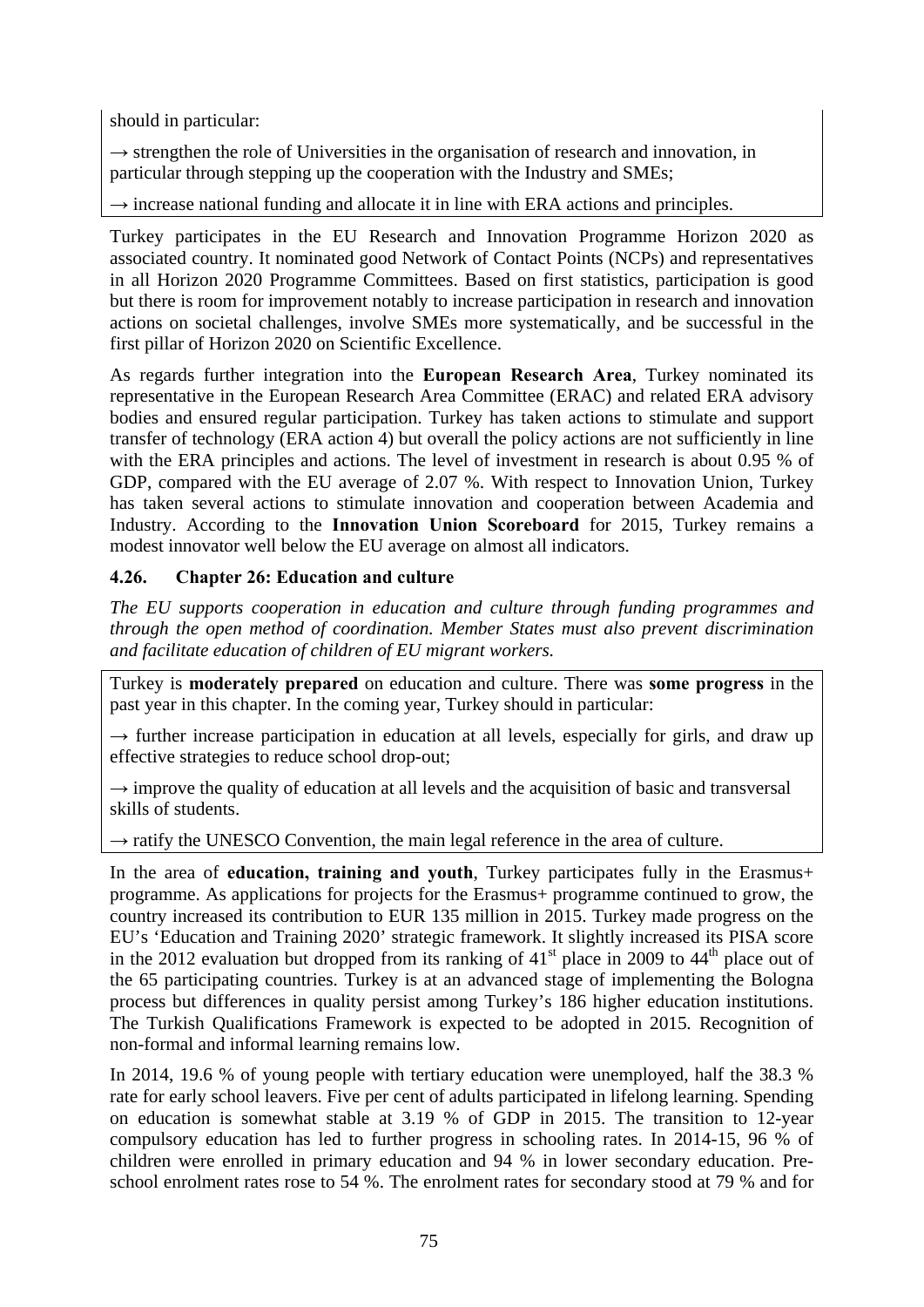higher education at 40 %. Absenteeism is high and not monitored consistently. Progress is still needed to make education more inclusive, among others for Roma and children with disabilities*.* Gender disparity, notably for drop-outs, remains substantial.

Turkey contributed to the new EU Youth Report. It participates very actively in the Erasmus+ Youth in Action strand. Against the backdrop of the high youth unemployment rate it is all the more important that Turkey uses the Erasmus+ youth strand to foster young people's nonformal learning at international level so as to enhance their competences, skills and employability.

Turkey is participating in the new **culture** sub-programme and the cross-sectoral strand of the Creative Europe programme. Cooperation in the MEDIA sub-programme is limited to some of the measures available. To improve participation, the Creative Europe desk needs to focus both on building up the capacity of the cultural and creative sectors and on raising their awareness of the programmes. Implementation of state funding rules for cultural projects, especially film and theatres, is often disputed. The legal requirement to have a certificate for screening a film appears to be a means of exercising a certain control. Some rating and film classification committees raise concerns about freedom of expression and artistic rights. Turkey has not yet ratified the 2005 UNESCO Convention on the Protection and Promotion of the Diversity of Cultural Expressions, which is the EU's main legal reference in the area of culture.

# **4.27. Chapter 27: Environment and climate change**

*The EU promotes strong climate action, sustainable development and protection of the environment. EU law contains provisions addressing climate change, water and air quality, waste management, nature protection, industrial pollution, chemicals, noise and civil protection.* 

Turkey is **moderately prepared** in the area of environment and climate change. In the past year, there was **some progress**, mainly in aligning environmental legislation, whereas enforcement remains weak, especially on waste management and industrial pollution. There is considerable room to improve the way horizontal legislation is implemented. Poor implementation of court rulings on environmental issues is causing public concern. More ambitious and better coordinated environment and climate policies still need to be established and implemented. Strategic planning, substantial investment and stronger administrative capacity are required as well. In the coming year, Turkey should in particular:

 $\rightarrow$  further build up its strategic planning on climate action, and start implementing its contribution to the expected 2015 Paris climate agreement;

 $\rightarrow$  ensure correct implementation of the environmental impact assessment legislation;

 $\rightarrow$  ensure its alignment with EU legislation on public participation and the public's right to environmental information, as well as on the monitoring and reporting of greenhouse gas emissions.

Turkey amended its **environment horizontal legislation** in November 2014 by introducing environmental impact assessment requirements for projects started after May 2013. Civil society remains critical of the inadequate level of public consultations and of procedural requirements. Several cases are being challenged in court, including the Akkuyu nuclear power plant and micro-hydro power plants. Procedures for transboundary consultations have not been aligned with the *acquis.* Turkey has not yet sent to the relevant Member States its draft for general bilateral agreements on environmental impact assessment cooperation in a transboundary context. Alignment with the Strategic Environmental Assessments Directive is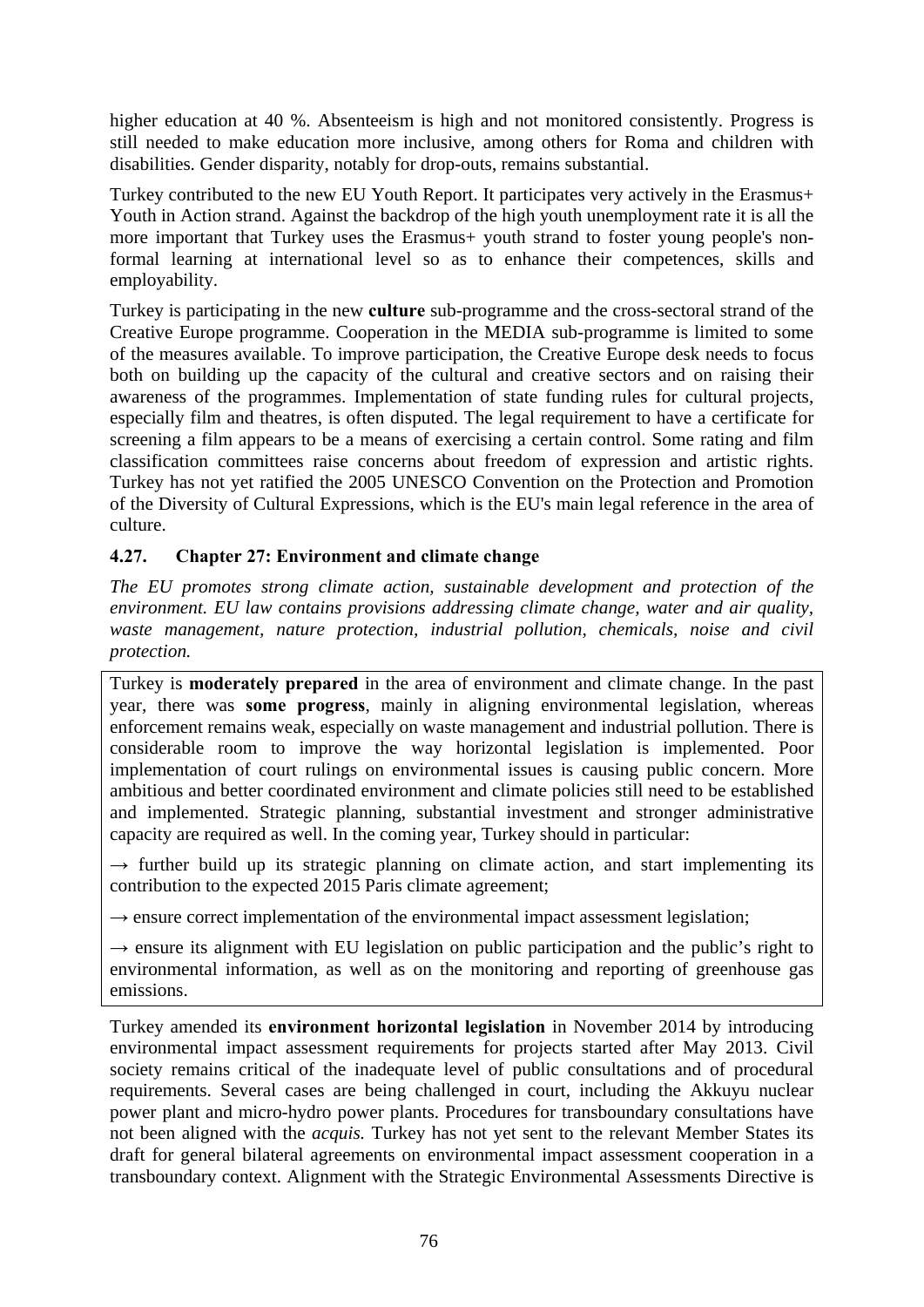still pending. Provisions on access to information, public participation and access to justice in environmental matters established in the UN Economic Commission for Europe Aarhus Convention also have yet to be aligned with. This would in particular provide a clear framework for solving ongoing disputes on investment decisions with substantial impacts on the environment and climate change.

National **air quality** legislation still needs to be adopted in line with the current directives on ambient air quality, national emissions ceilings and volatile organic compounds. Severe air pollution in some cities has been reported. Local clean air action plans have to be prepared.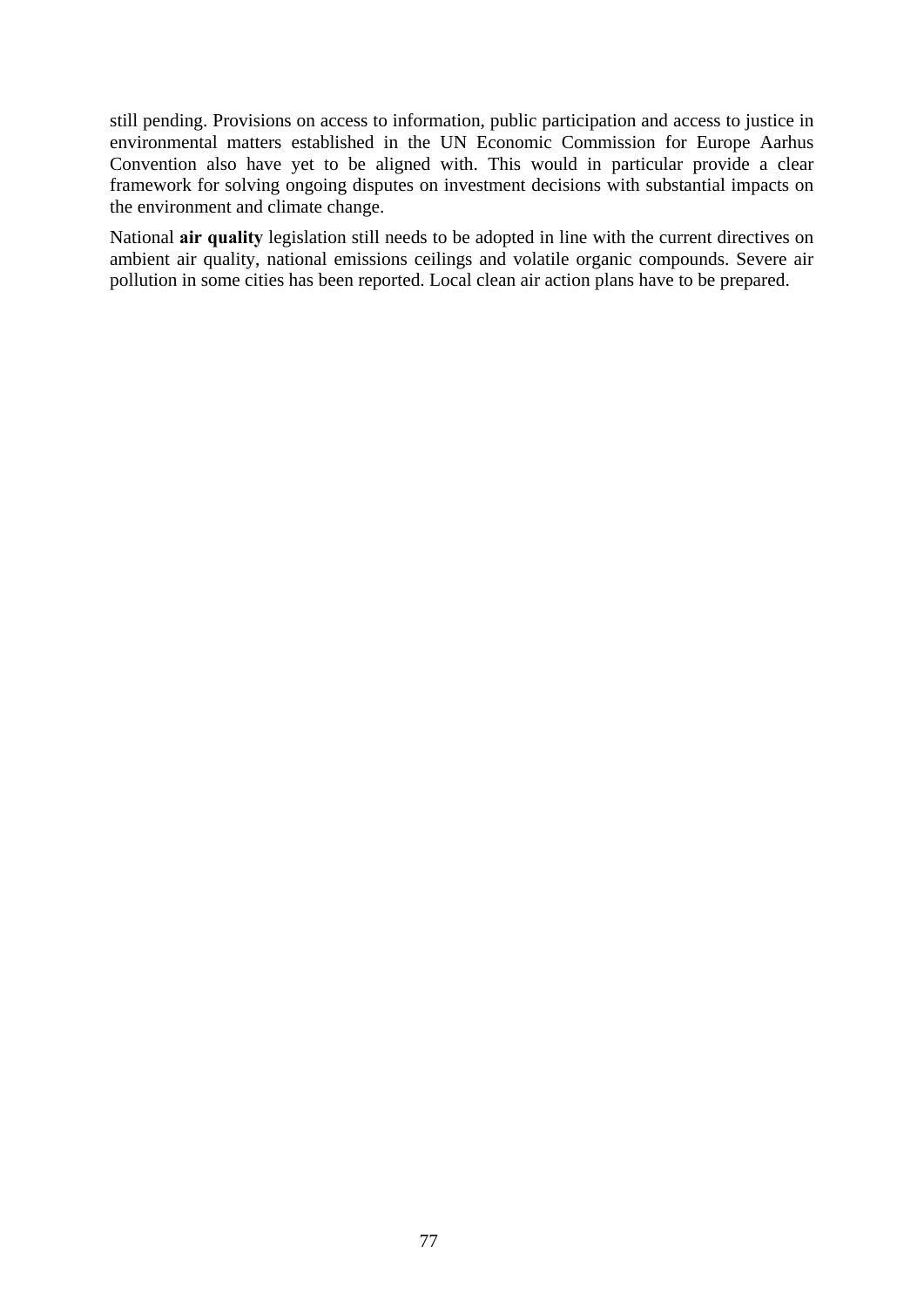On **climate change**, Turkey submitted in September 2015 its intended nationally determined contribution to the expected 2015 Paris climate agreement. Regarding alignment with the EU climate *acquis,* Turkey is preparing to set up and implement a monitoring, reporting and verification system, and build up its capacity on land use, forestry and fluorinated gases. Turkey has to develop a comprehensive policy and strategy consistent with the EU 2030 framework. It needs to become consistent with the EU 2030 framework and it should be wellintegrated into all relevant sectoral policies. The country needs to further develop its carbon market mechanisms. As priority, Turkey needs to align with the EU Monitoring Mechanism Regulation and ensure that it improves the capacity to implement the expected 2015 Paris climate agreement. Awareness-raising of the need for climate action needs to be considerably improved.

# **4.28. Chapter 28: Health and consumer protection**

*EU rules protect consumers in relation to product safety, dangerous imitations and liability for defective products. The EU also ensures high common standards for tobacco control, blood, tissues, cells and organs, patients' rights and communicable diseases.* 

**Good level** of preparation in the area of health and consumer protection. There has been **some progress** in the past year as Turkey continued the legislative alignment process and set up the structures needed to implement the EU *acquis*. It needs to build up its administrative capacity to carry out the duties related to health threats. In the coming year, Turkey should in particular:

 $\rightarrow$  fine-tune alignment with the EU *acquis* on communicable diseases and strengthen the administration's capacity to recognise, report and control outbreaks;

 $\rightarrow$  ensure the confidentiality and security of data held in the national health information system;

 $\rightarrow$  ensure that arbitration committees on consumer complaints function properly.

Turkey continued to adopt and implement secondary legislation related to the recently adopted **consumer protection** law. Twelve pieces of implementing legislation were adopted on **non-safety-related issues**, such as commercial advertising and unfair commercial practices. A horizontal market surveillance strategy for 2015-2017 sets sound strategic objectives to address existing weaknesses, such as increasing the scope and extent of surveillance activities based on risk analysis of **product safety**. The number of inspectors increased by 15 % in 2014.

For the arbitration committees to run efficiently, more needs to be done in terms of legal capabilities and impartiality of the assigned experts.

**Public health** in Turkey has generally improved. Quantitative capacity of health services improved, including the number of doctors per capita. Life expectancy at birth has risen to 76.9 years from 72.4 years in ten years. Total health spending held at 5.4 % of GDP during the felagroing (periodatell) drs8-Foot elges abiom were alan abolitate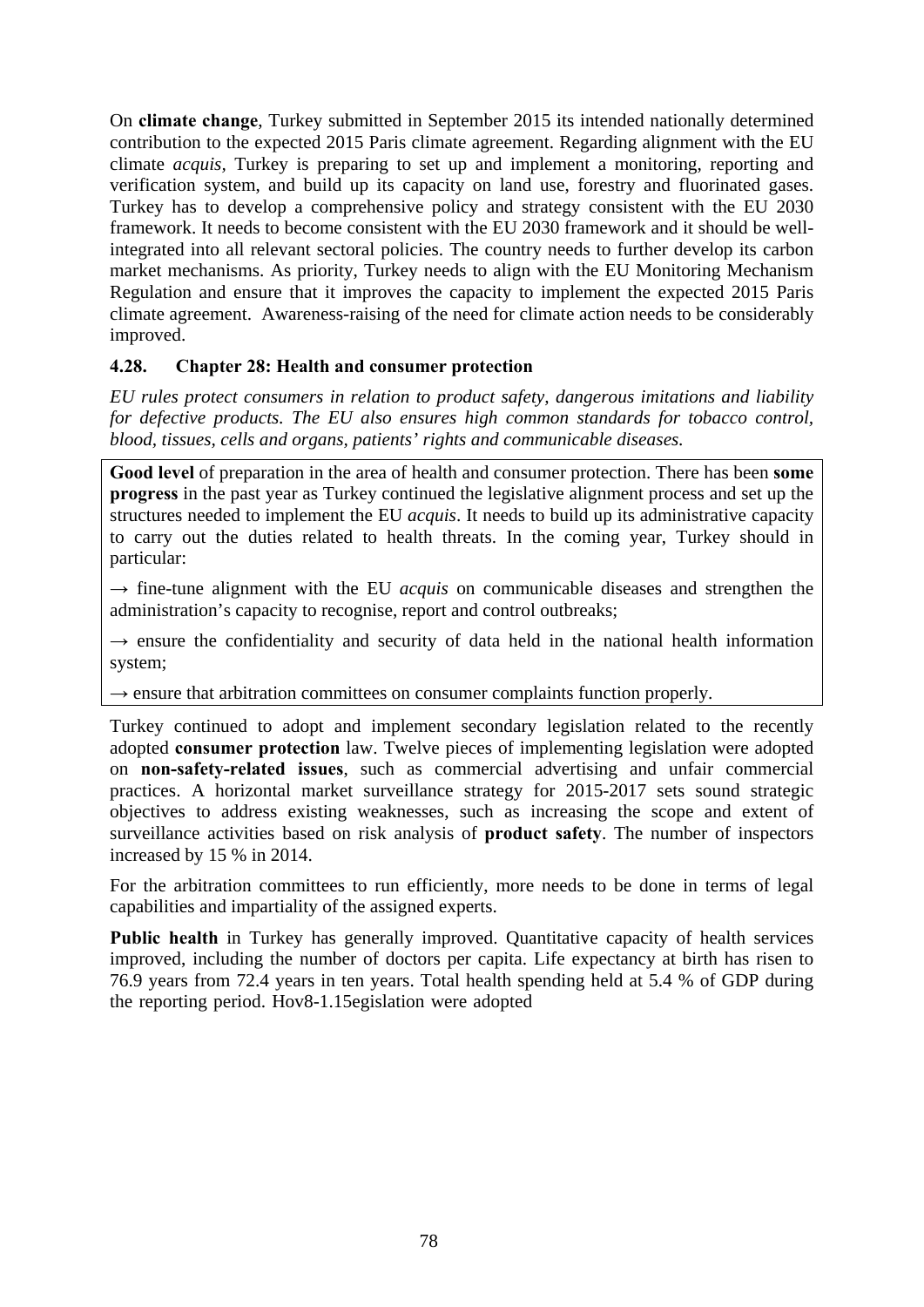**communicable diseases** was undertaken in June 2015 by the European Commission and the European Centre for Disease Prevention and Control. Implementing the recommendations of that assessment will contribute to further alignment and implementation of the communicable diseases acquis and development of related administrative capacity.

Capacity building and awareness raising continued in the field of **blood, tissues, cells and organs**. There was an increase in the diagnosis of brain deaths, the cadaveric organ donation rate and the volume of blood donated. A comprehensive analysis of legislation in the field has been completed and legal gaps have been identified. Turkey became one of the first signatories of the Council of Europe Convention against Trafficking in Human Organs.

In the area of **mental health,** training for the provision of community-based mental health services is ongoing in parallel with the increase in the number of specialised centres.

No progress can be reported on **pharmaceuticals.** 

### **4.29. Chapter 29: Customs union**

*All Member States are part of the EU customs union and follow the same customs rules and procedures. This requires legislative alignment as well as adequate implementing and enforcement capacity and access to the common computerised customs systems.* 

Turkey has reached a **good level of preparation** in the area of the Customs Union (CU), though **no further progress** was made in the reporting period. Duty relief, free zones, surveillance measures and management of tariff quotas are not fully in line with the *acquis* and/or with Turkey's obligations under the CU. Additional duties and designation of specialised customs offices for goods in free circulation in the EU violate the CU. In the coming year, Turkey should in particular:

 $\rightarrow$  make additional efforts to improve risk-based controls and simplified procedures to facilitate legitimate trade, while ensuring security and safety.

 $\rightarrow$  remove import and export restrictions preventing the effective free movement of goods.

There was uneven progress in the area of **customs legislation**. The customs law has yet to be harmonised with the Union customs code. There was no progress on implementing local clearance or the authorised economic operator concept.

Positive developments were Turkey's alignment of its rules of origin in the context of the Generalised Scheme of Preferences (GSP) to the EU´s GSP rules of origin and the abolition of the special charge on numerous imported products with term payment. On the other hand, rules on surveillance and management of tariff quotas are not fully in line with the *acquis*. In particular, the implementation of surveillance based on minimum cost, insurance and freight (CIF) or customs value is a cause for concern, given that import licences are not granted automatically. The rules on free zones and duty relief have yet to be aligned with the *acquis*. In particular, the existence of duty free shops at entry points is not in line with the *acquis* or the CU provisions. The designation of specialised customs offices for completing import formalities is contrary to the provisions of the CU, especially when the nature of the goods does not require special expertise.

As well as additional customs duties on certain textile goods and footwear, Turkey introduced new duties on imports of a wide range of goods in breach of CU principles. These goods include carpets, rugs, various hand tools, some household appliances, lamps and some furniture. Even though the measure is limited to goods originating from third countries, it applies to goods in free circulation in the EU and is thus in violation of the CU.

The suspension of customs duties by Turkey on certain aluminium products applied until 4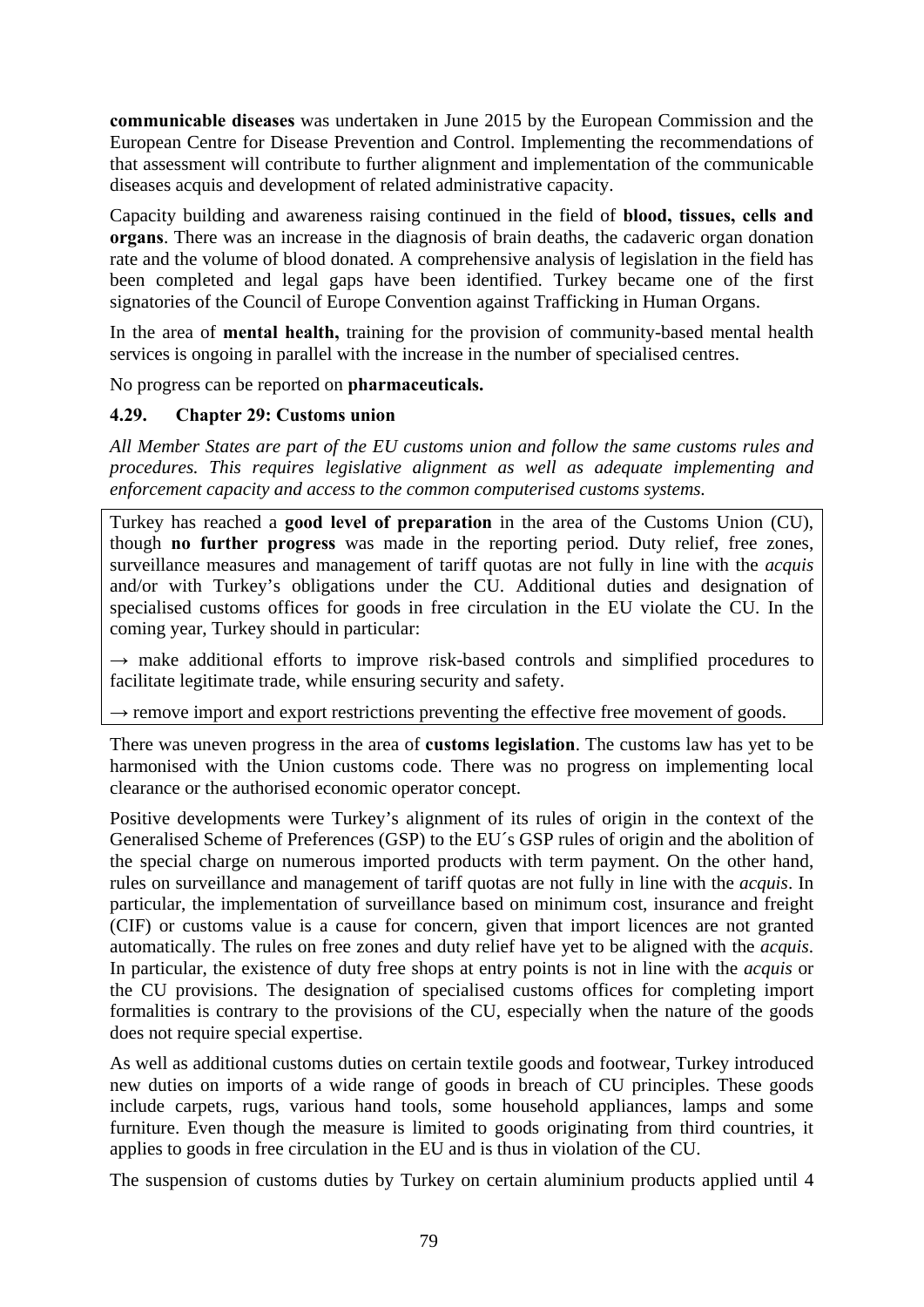August 2015 was in breach of the CU.

On **administrative and operational capacity**, efforts to strengthen Turkey's customs enforcement capacity focused particularly on anti-smuggling and security-related operations. The number of common transit movements increased. However, the general increase in the number of customs declarations sent for further scrutiny and to customs laboratories for analysis caused delays in customs clearance, conflicting with the objectives of conducting risk-based controls and facilitating trade. In the area of intellectual property rights (see also in Chapter 7), the system of online applications continued to operate satisfactorily. However, further alignment with the *acquis* is needed, in particular with the 2014 Regulation on customs enforcement of intellectual property rights and its implementing regulation.

Unlike the new computerised transit system, tariff IT systems (TARIC, Quota and Surveillance) are not yet in place. A strategy for bringing together IT activities with business initiatives has yet to be prepared and adopted.

Regarding the possible extension and modernisation of the customs union, see chapter 30.

### **4.30. Chapter 30: External relations**

*The EU has a common trade and commercial policy towards third countries, based on multilateral and bilateral agreements and autonomous measures. There are also EU rules in the field of humanitarian aid and development policy.* 

Turkey maintains a **good level of preparation** in the area of external relations thanks in particular to the Customs Union. There was **some progress** in the reporting period. Further alignment with the EU *acquis* was achieved on the Generalised System of Preferences (GSP) with the adoption of EU rules of origin (except product and geographical coverage). However, a growing number of Turkish import duties deviate from the Common Customs Tariff (CCT), in breach of the Customs Union. In the coming year, Turkey should in particular:

 $\rightarrow$  complete its alignment with the GSP and dual-use export control.

 $\rightarrow$  align its import tariff with the CCT

Some progress can be reported in the area of the **common commercial policy**. Turkey aligned its GSP-related rules of origin with the EU GSP rules of origin, except provisions on registered exporters. Further alignment is needed regarding product and geographical coverage. Prolonged and intensive use of safeguard measures remains a cause of concern. During the reporting period, Turkey extended the safeguard measure on imports of polyethylene terephthalate, adopted new measure on imports of wallpapers and launched new investigations on imports of mobile phones, paper and ceramic and porcelain tableware and kitchenware. Turkey is a very active user of the WTO safeguard instrument, systematically extending measures in force, opening new investigations based on weak evidence and using safeguards where other types of trade defence measures would be more targeted, such as the anti-dumping instrument.

Within the WTO, in particular on the Doha Development Agenda, the OECD and in the G-20, the level of coordination between the EU and Turkey should be enhanced. Thanks to the Customs Union, Turkey's level of alignment with the EU common commercial policy continues to be high. Turkey does not respect the CCT as it applies additional duties to a large number of products. However, on dual-use export controls Turkey has not updated its control regulations in line with the EU acquis and does not align with the EU position on membership of certain multilateral export control arrangements, such as the Wassenaar Arrangement on Export Controls for Conventional Arms and Dual-Use Goods and Technologies. It has also not aligned with the EU position on medium and long-term export credits to companies.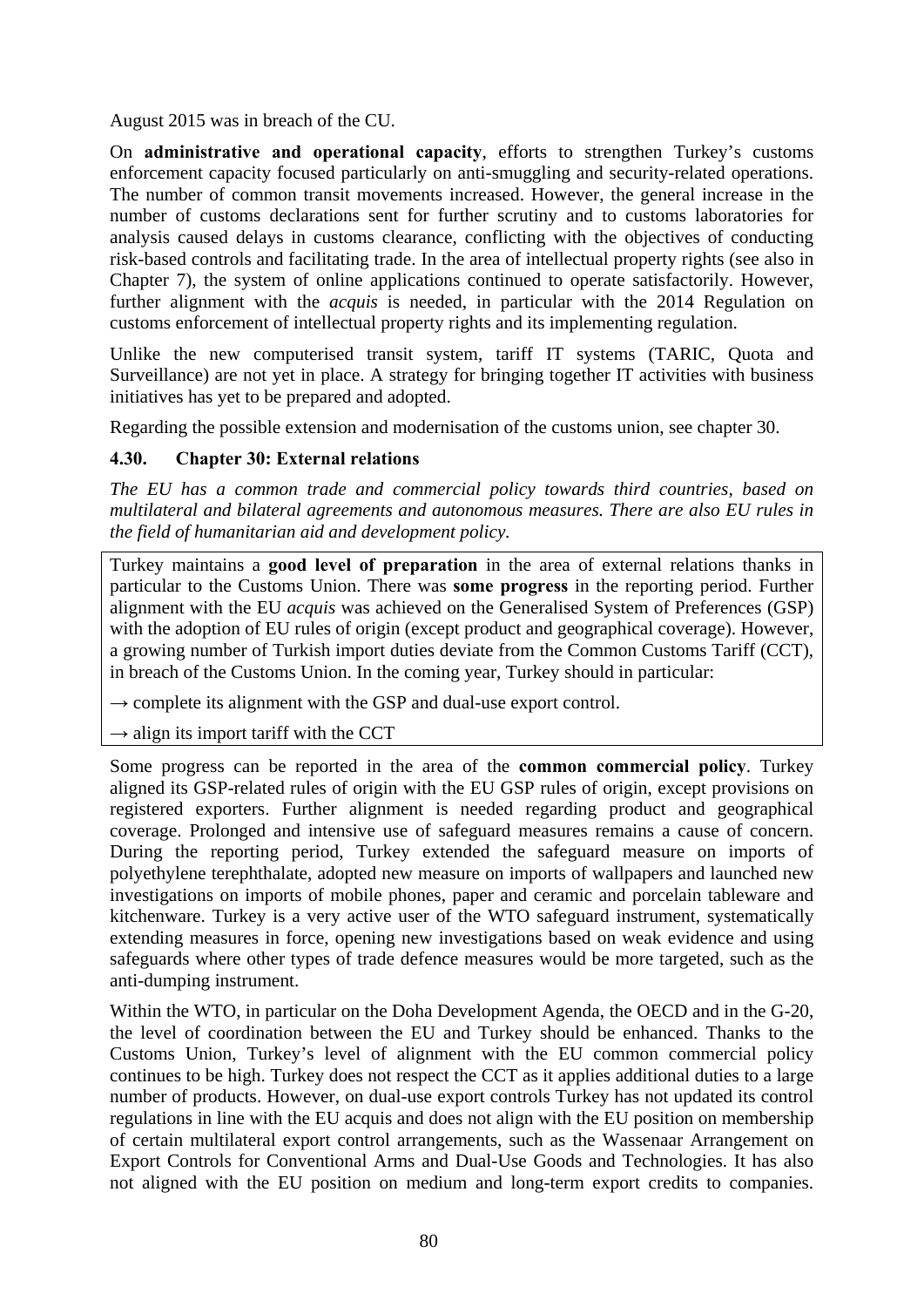Turkey's General Agreement on Trade in Services commitments are not entirely aligned with those of the EU.

The European Commission and Turkey agreed a possible extension and modernisation of the customs union in the context of prospective negotiations.

Regarding **bilateral agreements with third countries**, Turkey signed a free trade agreement with Moldova and continued free trade negotiations with several other countries in order to align with the EU. However, Turkey also decided to implement the free trade agreement with Malaysia ahead of the conclusion of the EU-Malaysia FTA negotiations, resulting in another breach of the Customs Union. Furthermore, Turkey signed an agreement on trade in services and investment with South Korea, deepening the free trade agreement in place since May 2013.

In the fields of **development policy** and **humanitarian aid,** the total amount of official development aid granted by Turkey reached EUR 2.8 billion or 0.46% of ODA/GNI in 2014. Most of this was for Syria related action.

### **4.31. Chapter 31: Foreign, security and defence policy**

*Member States must be able to conduct political dialogue in the framework of the foreign, security and defence policy, to align with EU statements, to take part in EU actions and to apply agreed sanctions and restrictive measures.* 

Turkey is **moderately prepared** as regards the alignment with the EU in the area of foreign, security and defence policy. **Some progress** was made as the political dialogue between the EU and Turkey on foreign and security policy continued to intensify. Turkey maintained its policy on Syria, supporting the opposition and providing vital humanitarian assistance to Syrian refugees. It has continued to participate actively in civil and military crisis management missions. An importing development was the development of the dialogue on counter-terrorism, with Turkey joining the international coalition against Da'esh. In the coming year, Turkey should in particular:

 $\rightarrow$  align itself more closely with EU declarations and Council decisions.

The **political dialogue** between the EU and Turkey continued, covering developments in North Africa, the Middle East and the Gulf, Afghanistan, Pakistan, Russia, Ukraine, South Caucasus, Central Asia, counter-terrorism, foreign fighters and non-proliferation issues. Informal EU-Turkey consultations also took place on closer common security and defence policy cooperation, Africa, the Middle East, and the Western Balkans. (For more information on relations with other enlargement countries and EU Member States, *see Political criteria— Regional issues and international obligations*). The EU counter-terrorism coordinator visited Turkey in October 2014 and June 2015.

Regarding the **common foreign and security policy**, Turkey aligned itself, when invited, with 16 out of 40 EU declarations and Council decisions (40 % alignment, against 29 % during the reference period of the 2014 Progress Report). Turkey did not recognise and condemned the illegal annexation of Crimea by Russia and expressed concern for the Crimean Tatar minority. However, on Crimea and events in eastern Ukraine Turkey did not align with Council decisions, including EU **restrictive measures** in that field. Turkey has not yet signed the statute of the International Criminal Court. Turkey continued to be vocal on the crisis in Syria and its spill-over effects, strongly and repeatedly condemning the Syrian regime's violence against civilians. It maintained its support for the Syrian Opposition Coalition and provided massive and unprecedented humanitarian assistance to close to 2 million refugees. Restrictive measures against Syria remained in place. Relations with the new government in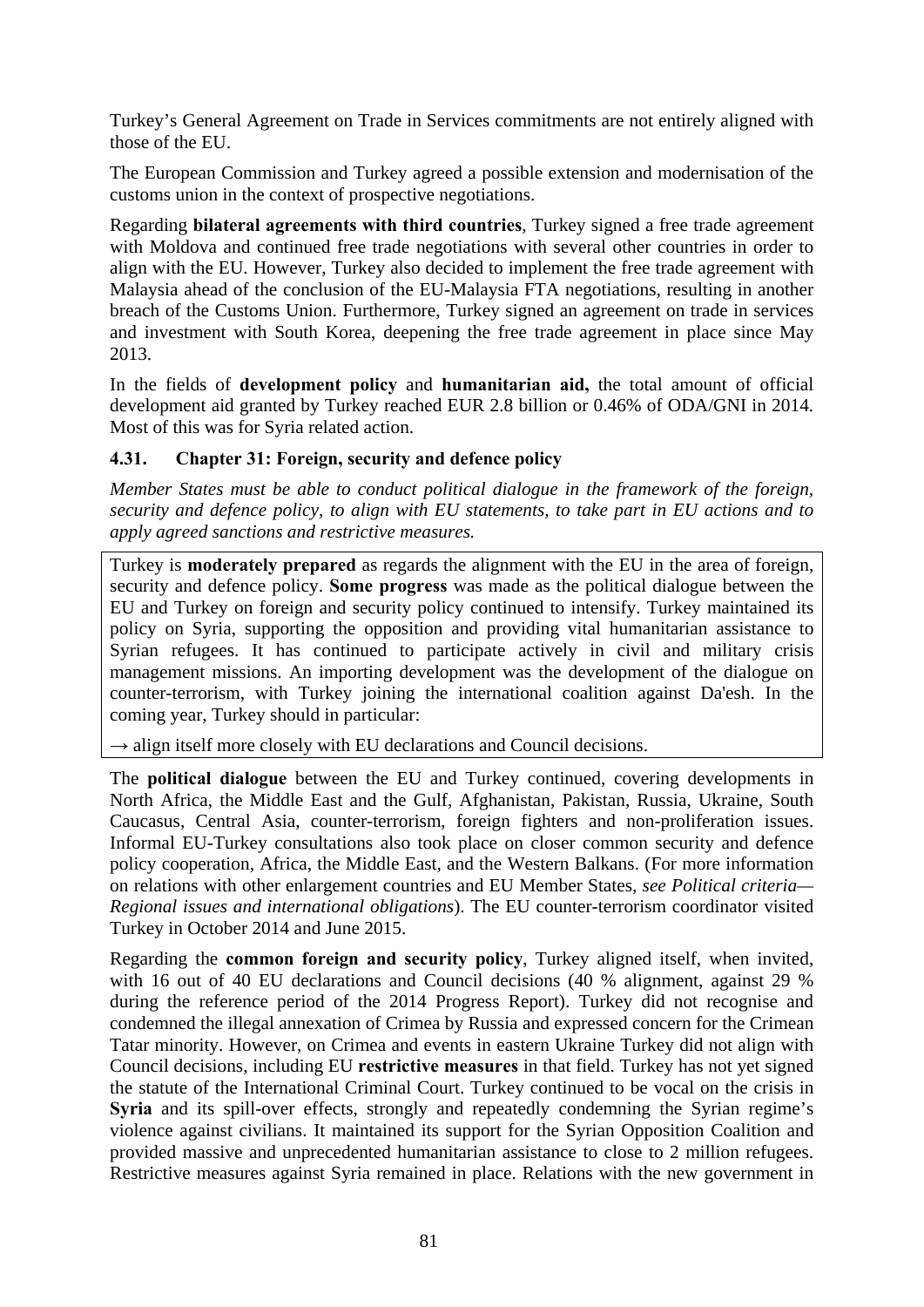**Iraq** improved significantly. In parallel, relations with the Kurdistan Regional Government in northern Iraq continued to develop. Turkey joined the international coalition against Da'esh, co-chairing the working group on foreign terrorist fighters. It consulted regularly with the **United States** on security and counter-terrorism issues. In September 2014, Turkey and the US co-chaired the Fifth Ministerial Plenary of the Global Counterterrorism Forum, which adopted internationally agreed best practices on countering the threat of foreign terrorist fighters. It engaged with the US in a 'train and equip' programme for the Syrian opposition, and in the same context with Iraq and Kurdistan Regional Government Peshmergas. Following the Da'esh terrorist attack in Suruç in July, Turkey strengthened its engagement and launched several air-strikes against Da'esh positions in Syria. It also struck a deal with the US on the use of Incirlik base for the coalition forces.

Relations with **Israel** remained strained, with no significant steps taken to conclude the normalisation process initiated in March 2013. Turkey continued to provide humanitarian assistance to Gaza and kept open communication channels with both Fatah and Hamas. Relations with **Egypt** did not improve. Egypt decided to terminate the bilateral Ro-Ro transport agreement as of April 2015. Relations with the internationally recognised authorities of **Libya** did not improve, either. However, Turkey officially supported the UN's efforts in the country. Turkey maintained good relations with the countries of the **Gulf Cooperation Council**. Relations with **Iran** improved despite diverging policies on Syria and Yemen. Turkey supported the **Saudi Arabia**-led coalition against the Houthi rebels in Yemen and also sought to mediate in the conflict. It continued to improve cooperation with and between **Afghanistan and Pakistan**. Turkey also continued to develop and strengthen its relations with countries in **Asia, Africa and Central/Latin America**. It became a non-regional observer in the Central American Integration System.

A series of high-level exchanges with **Russia** took place, including a visit by President Putin to Ankara in December 2014, during which a new gas pipeline project, 'Turk Stream', was proposed as a possible substitute for the 'South Stream' project. Turkey maintained good relations with **Ukraine**. After the meeting of the Turkey-Ukraine High Level Strategic Cooperation Council in March 2015, the two countries declared they would improve their relationship further, with Turkey announcing support for Ukraine's efforts to deepen its partnership with the EU.

Turkey maintained its policy of engagement in **South Caucasus and Central Asia**. The inauguration of the trans-Anatolian natural gas pipeline in March was an important step in strengthening energy cooperation with the region and the EU. In April 2015, the Prime Minister again offered deep condolences to the descendants of the 1915 events. However, the Turkish authorities responded systematically and strongly whenever the events were recognised as genocide abroad. The 2009 protocols on normalisation of relations with **Armenia** are not yet ratified. Turkey continued to maintain close relations with the countries of the **Western Balkans**.

Turkey is party to all international arrangements on the **non-proliferation** of weapons of mass destruction. It has not yet aligned itself with the EU position on membership of the Wassenaar Arrangement (*see Chapter 30 — External relations*) and the Missile Technology Control Regime.

Turkey continued to participate in civil and military crisis management operations under the **common security and defence policy** (CSDP), in particular EUFOR ALTHEA Bosnia Herzegovina and EULEX Kosovo. It has offered to contribute to EUFOR RCA, EUBAM Libya, EUTM Mali and EUAM Ukraine. The issue of EU-NATO cooperation, going beyond the 'Berlin plus' arrangements, involving all EU Member States, has not yet been resolved.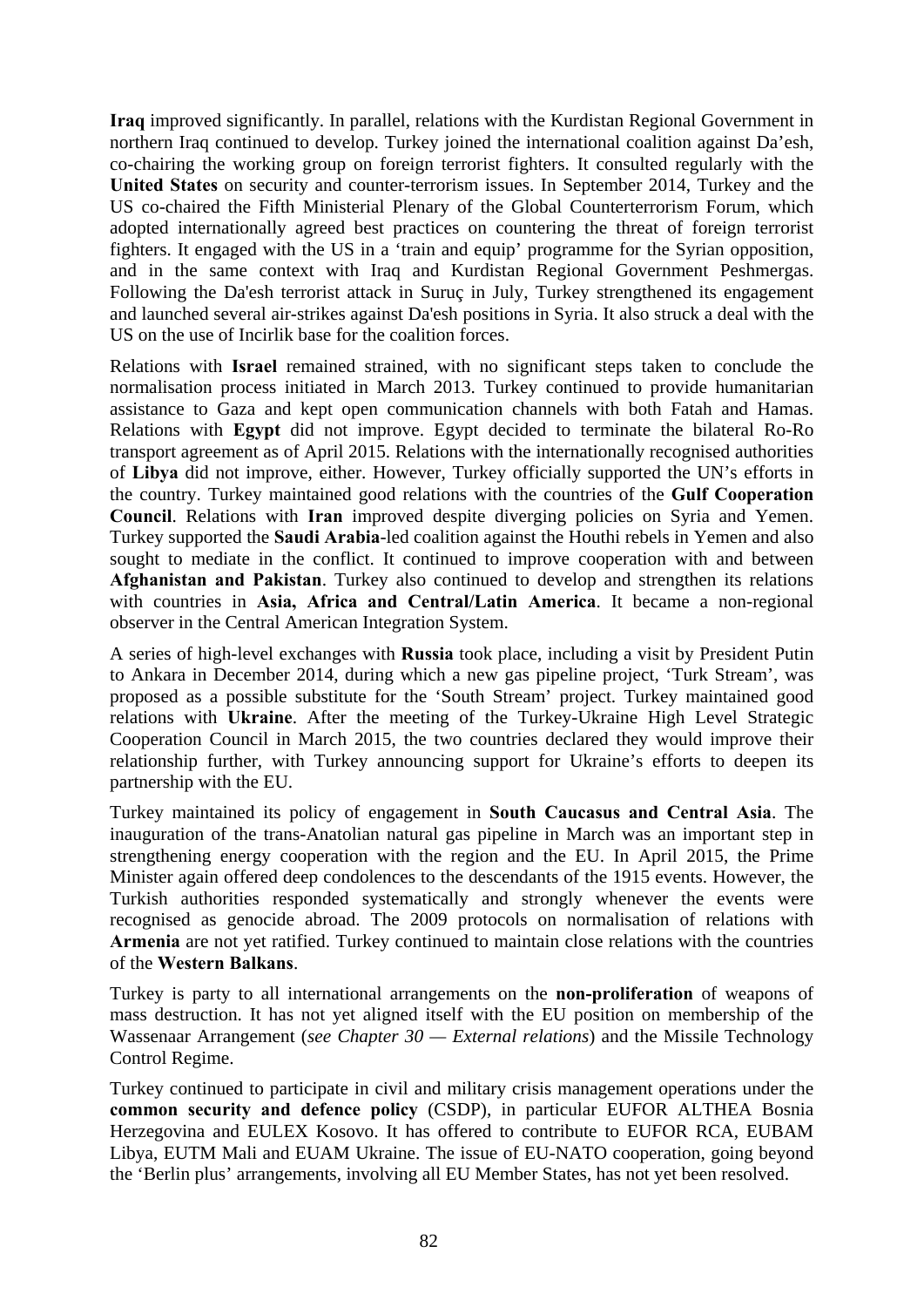## **4.32. Chapter 32: Financial control**

*Based on international standards, EU financial control rules promote sound financial management of national income and expenditure. They also protect the EU's financial interests against fraud in the management of EU funds and the euro against counterfeiting.* 

Turkey has achieved a **good level of preparation** in the area of financial control. **Some progress** was achieved in the past year, thanks especially to the adoption of the national alignment strategy and action plan on financial control. External audit also saw progress.

However, further significant efforts are needed to implement public internal financial control (PIFC) at all levels of the administration and in state-owned companies. In the coming year, Turkey should in particular:

 $\rightarrow$  update the PIFC policy paper and start implementing a new action plan, preferably as part of a public financial management reform programme;

**→** amend internal control and internal audit arrangements in the public sector to improve implementation of the Law on Public Financial Management and Control;

→ ensure full implementation of the legislation on external audit.

#### Public internal financial control (PIFC)

Turkey adopted its PIFC **strategy and an action plan** in 2002. The government has committed to updating them. No mechanism is currently in place to provide regular monitoring and reporting on the strategy's implementation.

Two **central harmonisation units** (CHU) in the Ministry of Finance supervise implementation of PIFC. The CHU for FMC provides methodological guidance and coordinates FMC implementation in line ministries. It prepares an annual general accountability report to the government based on an annual survey to budget users. The government does not, however, adopt conclusions on the basis of the report. The CHU for internal audit coordinates implementation of internal audit in line ministries. During the reporting period it published regulations and handbooks and carried out the external quality review of some units. It also issues an annual general government internal audit report. The administrative capacity of the CHUs needs to be strengthened gradually.

The PIFC law regulates **financial management and control** mostly in line with the Committee of Sponsoring Organisations (COSO) model and the guidelines of the International Organisation of Supreme Audit Institutions (INTOSAI). Central government institutions broadly follow the PIFC manual, which was revised in early 2014. However, there is a need to refocus on FMC as a management system rather than a purely financial one. Ensuring a systematic approach to risk management in Turkey is a key challenge. Turkey has an extensive **budget inspection** function within individual ministries. There are potential overlaps with internal audit, as both functions are focused especially on legal compliance.

**Internal audit** is regulated in the PIFC law generally in line with the international standards. An internal audit manual and a code of ethics are in place. More than 246 out of the 386 institutions requested to do so have set up internal audit units. To date, 46 % of internal audit posts in the general government institutions have been filled. Some key institutions, such as the Prime Minister's Office, have yet to appoint internal auditors. 941 internal auditors have been certified by the CHU. 9 % of auditors hold an international certification. Most institutions have an audit charter and perform audits according to audit plans. In 2014, internal audit software was introduced in 65 public institutions.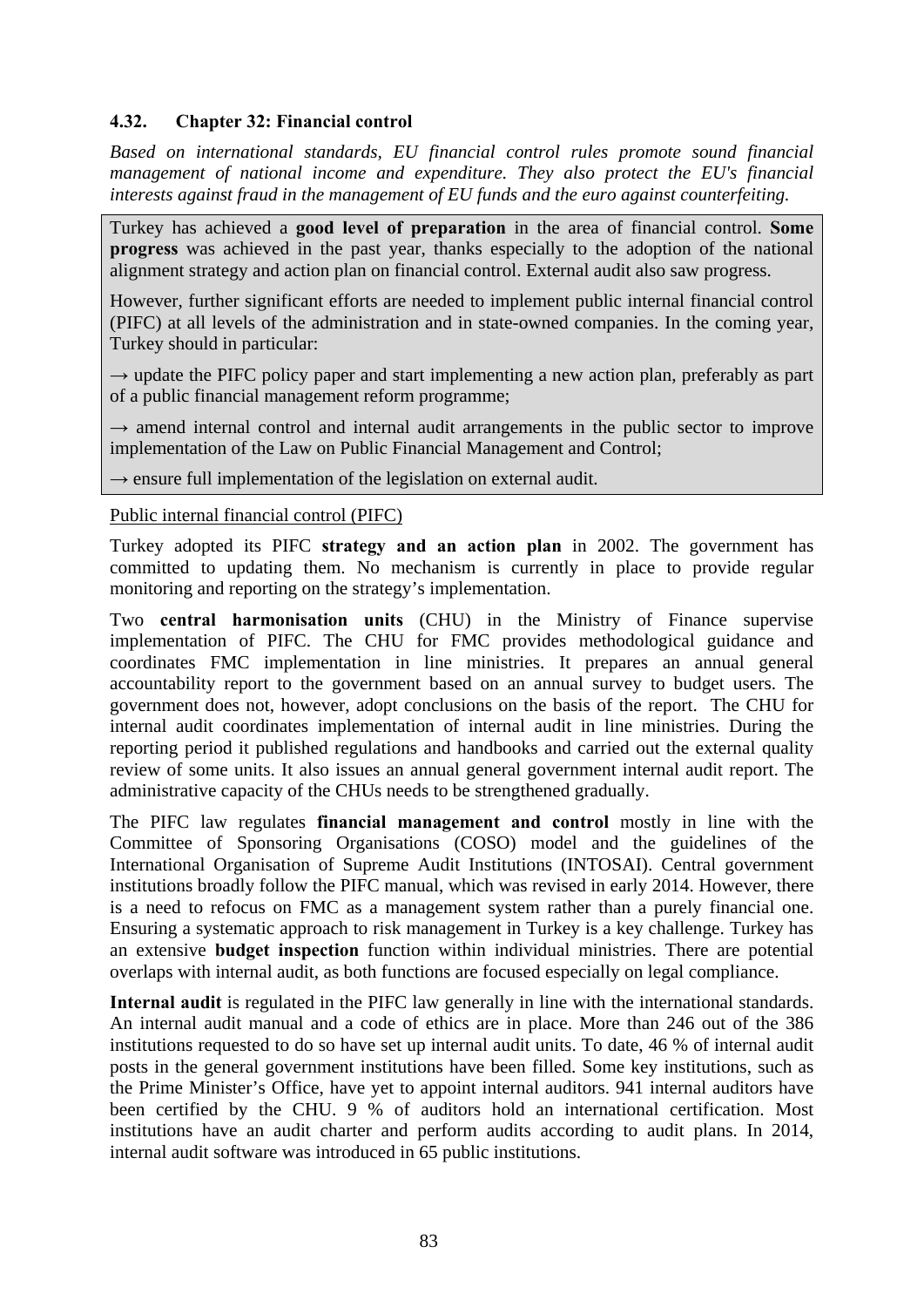#### External audit

On the **constitutional and legal framework**, the independence of the Turkish Court of Accounts (TCA) is anchored in the Constitution. The current TCA law is in line with the INTOSAI standards. It provides for an exhaustive audit mandate and gives the TCA full discretion in discharging its responsibilities.

The TCA, which has also judicial functions, has a well-established structure with a presidency and governing boards. The board members of the TCA are elected by parliament. Concerning **institutional capacity**, from a total of 891 staff, 654 are auditors. To develop its institutional capacity the TCA has adopted a strategic development plan for the period 2014-2018, including a training strategy. In December 2014, the TCA adopted an action plan for aligning with the internal control standards by 2016.

In 2014, the TCA improved the **quality of audit work** by adopting assessment manuals for performance audit and activity reports as well as by strengthening the external audit improvement and training centre. Planning of audit work is mostly risk-based. The TCA submits to parliament four audit reports (on general evaluation, accountability, financial statistics and state enterprises) in addition to the statement of general conformity. The TCA has a dedicated quality control unit to ensure auditors' adherence to professional and ethical standards and quality of reporting. However, the TCA should ensure that performance audits are not only audits about performance indicators but would also focus on economy, efficiency and effectiveness of public institutions.

Regarding the **impact of audit work**, the TCA assesses the internal control environment of audited entities as part of its audit work. Its annual audit report to parliament is analysed in the Plan and Budget Committee and discussed in the plenary. However, despite the existence of a parliamentary follow-up mechanism, this process is neither systematic nor does it work well. The working group between the TCA and the Ministry of Finance is operational. A similar working group is needed with parliament. The TCA frequently updates its website and communicates well with the media.

#### Protection of the EU's financial interests

As regards *acquis* **alignment**, the national legislation incorporates the main components of the convention on the protection of the EU's financial interests and regulates the obligation to safeguard evidence. The **national anti-fraud coordination service (AFCOS) —** an independent unit under the Prime Minister's Office — continues to work well with the Commission. An anti-fraud network, involving other relevant authorities, is in place. Turkey continued to implement the national anti-corruption and enhancing transparency strategy and action plan for 2010-2014. It will need to update its anti-corruption strategy and action plan. Turkey ensured **cooperation with the European Commission** investigators in various cases in 2014. It has established the main procedures for reporting irregularities and suspected fraud cases and an irregularity management system. Turkey regularly reports to the Commission. A solid track record on investigation activities and reporting still needs to be established.

### Protection of the euro against counterfeiting

Turkey has reached a high level of *acquis* **alignment**. Turkey is also a party to the 1929 International Convention for the Suppression of Counterfeiting Currency. **Technical analysis**  of counterfeit money, including euro banknotes and coins, is performed by a dedicated department in the central bank. Employees are trained regularly and participate actively in the Pericles 2020 programme. The police serves as the national central office for ensuring cooperation with the EU institutions as part of the counterfeit tracking system. Turkish legislation imposes financial penalties on credit institutions which do not withdraw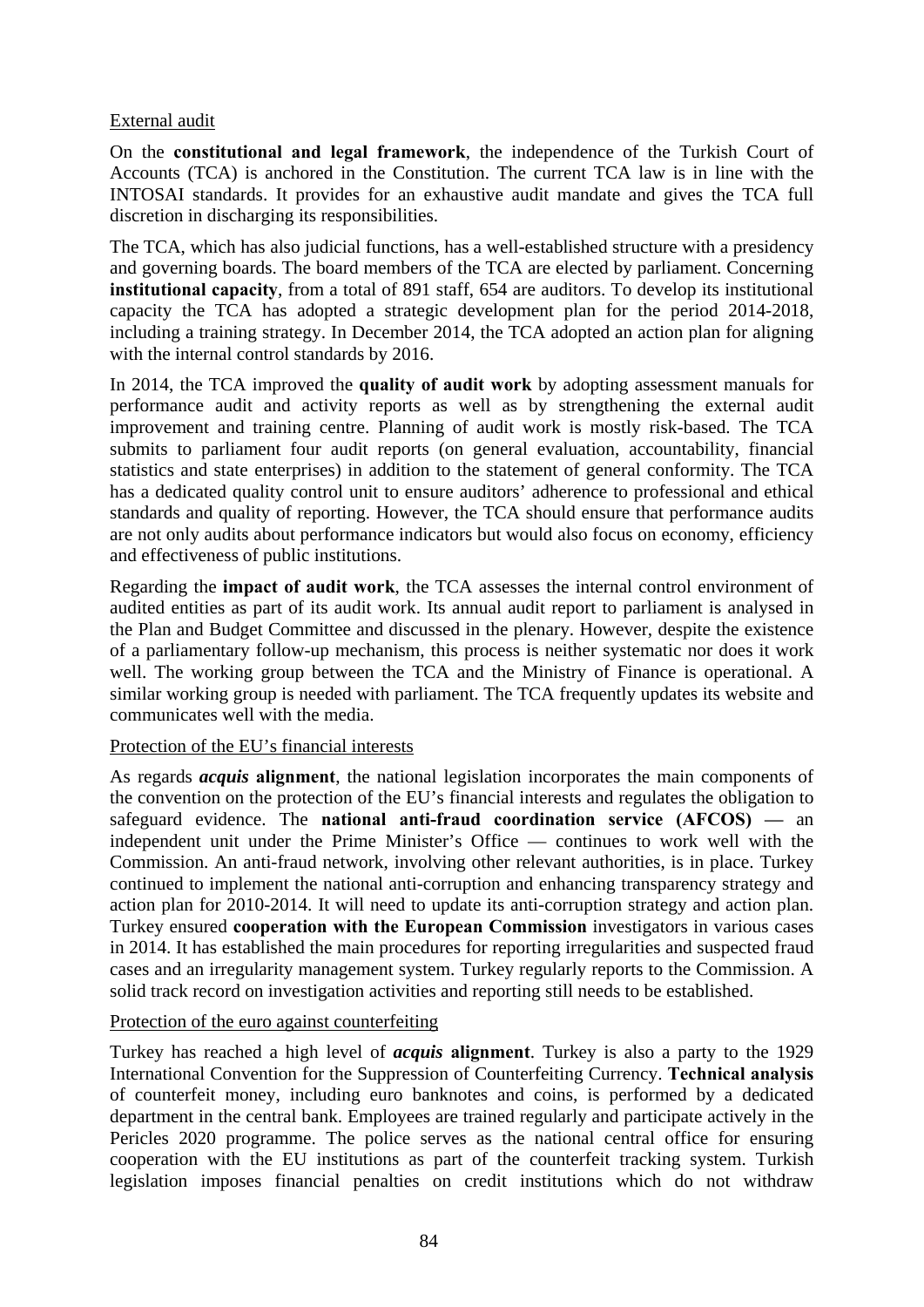counterfeits from circulation. Turkey has not signed formal **cooperation agreements** with the Commission or the European Central Bank, but in practice there is close cooperation. In addition, Turkey has prepared a roadmap for strengthening cooperation with Europol.

# **4.33. Chapter 33 — Financial and budgetary provisions**

*Rules for funding the EU budget provide for contributions based mainly on the gross national income of each Member State as well as from value-added tax and customs duties.* 

Preparations are at an **early stage** in this area. **No progress** was made in the past year. Solid coordination structures, administrative capacity and implementing rules will need to be established in due course.

Basic principles and institutions in the underlying policy areas linked to the application of the own resources system are already in place. *(For developments in these areas, see Chapters 16; — Taxation, 18 — Statistics, 29 — Customs Union and 32 — Financial Control)* 

In the area of **traditional own resources**, Turkey's customs legislation is largely aligned with the *acquis*. Please see Chapter 29 — Customs Union for developments in this area.

Preparations for the **value added tax-based resource** so as to calculate the statistical VAT base have yet to start. Turkey will need to take solid measures to combat fraud in VAT and customs duties to ensure appropriate contributions to the EU own resources system upon accession. Regarding the **gross national income-based resource**, Turkey continues to align the compilation of its financial and statistical data with the European System of Accounts.

By the time of accession Turkey will need to take several measures in the field of **administrative infrastructure.** It needs to establish coordination structures and implementing rules for accurately collecting, accounting for, monitoring, paying and controlling own resources, as well as for reporting to the EU.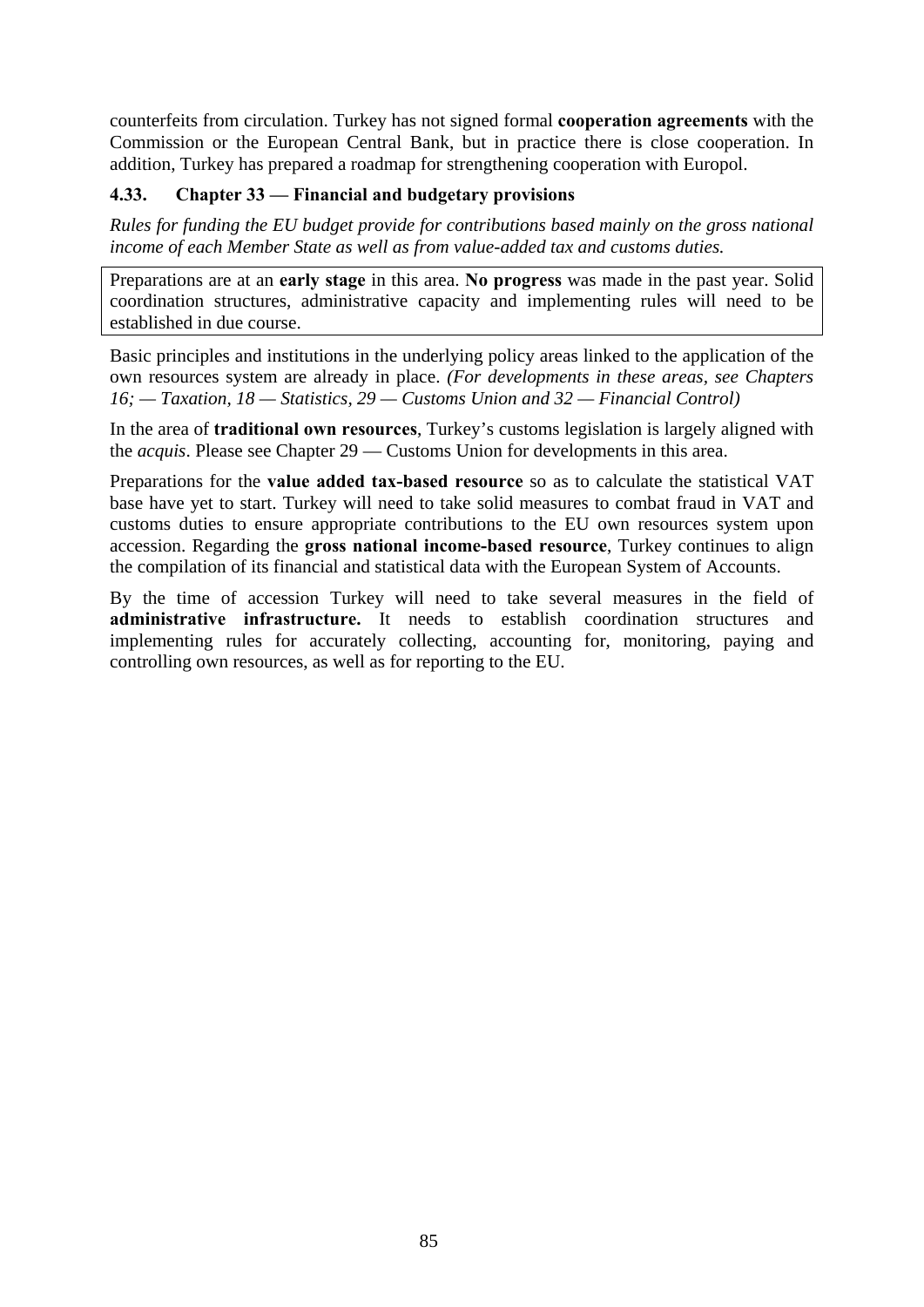#### **Annex I – Relations between the EU and Turkey**

Within the framework of **accession negotiations**, 14 chapters have been opened so far and one of these was provisionally closed. The Commission has tabled a proposal to open Chapter 17 - economic and monetary affairs, in order to underpin the envisaged high level economic dialogue with Turkey. Opening benchmarks for Chapters 23 and 24 on the rule of law still need to be defined so as to provide Turkey with a roadmap for reforms in this essential area. Progress on the priorities for reform is encouraged and monitored by the bodies set up under the **Association Agreement**. The Association Committee met in April 2015 after a new cycle of sub-committees was launched in February 2015, following a nearly three-year break. Subcommittees play a useful role in supporting Turkey's efforts of alignment with the *acquis* and of compliance with the opening and closing benchmarks of the negotiation chapters, without prejudice to the Council Conclusions of 11 December 2006. The Association Council met in May 2015. The Joint Parliamentary Committee met in November 2014 and March 2015.

This Commission has maintained a policy of **broad strategic engagement** with Turkey, exemplified by the December 2014 visit by the High Representative/Vice President and Commissioners Hahn and Stylianides. Turkey itself continued to express its commitment to EU accession: the Prime Minister visited Brussels in January 2015 and met with the Presidents of the European Council and of the European Commission. The President of the European Parliament visited Turkey in April 2015 and the President of the European Council in September 2015. The **enhanced political dialogue** between the EU and Turkey continued. A political dialogue meeting at political directors' level took place in November 2014. Regular discussions on foreign and security policy were held, including on counter-terrorism, against the background of Turkey joining the international coalition against Da'esh. Discussions were held on a wide range of topics and regions, *inter alia*, Syria, North Africa, the Horn of Africa, the Middle East and the Gulf, Afghanistan, Pakistan, Russia, Ukraine, the South Caucasus, Central Asia.

In the area of **visa migration and asylum**, the first implementation report<sup>3</sup> on the visa roadmap was issued in October 2014 as part of the visa liberalisation dialogue launched in December 2013 and after the EU-Turkey Readmission agreement had entered into force on 1 October 2014. The report was prepared on the basis of several peer assessment missions. It welcomed the progress achieved by Turkey in the fields of migration and international protection, as well as in document security. At the same time, work was still needed in many areas, in particular border management, and police and judicial cooperation. Full and effective implementation of the Readmission Agreement towards all Member States is one of the benchmarks in the visa roadmap. As a follow up to the Special European Council in April, the EU and Turkey agreed to step up plans on reinforced cooperation in the area of migration, including on the fight against smuggling of migrants. Turkey continued making considerable efforts to provide massive and unprecedented humanitarian aid and support to a continuously increasing influx of refugees from Syria and Iraq.

Developing further close economic ties was another shared priority. Turkey participates in multilateral **economic dialogue** with the Commission and Member States to prepare the country for participation in multilateral surveillance and economic policy coordination as part of the EU's Economic and Monetary Union. The most recent meeting was held on 12 May 2015, where joint recommendations were adopted. The EU and Turkey have also closely

**.** 

<sup>3</sup> COM(2014) 646 of 20.10.2014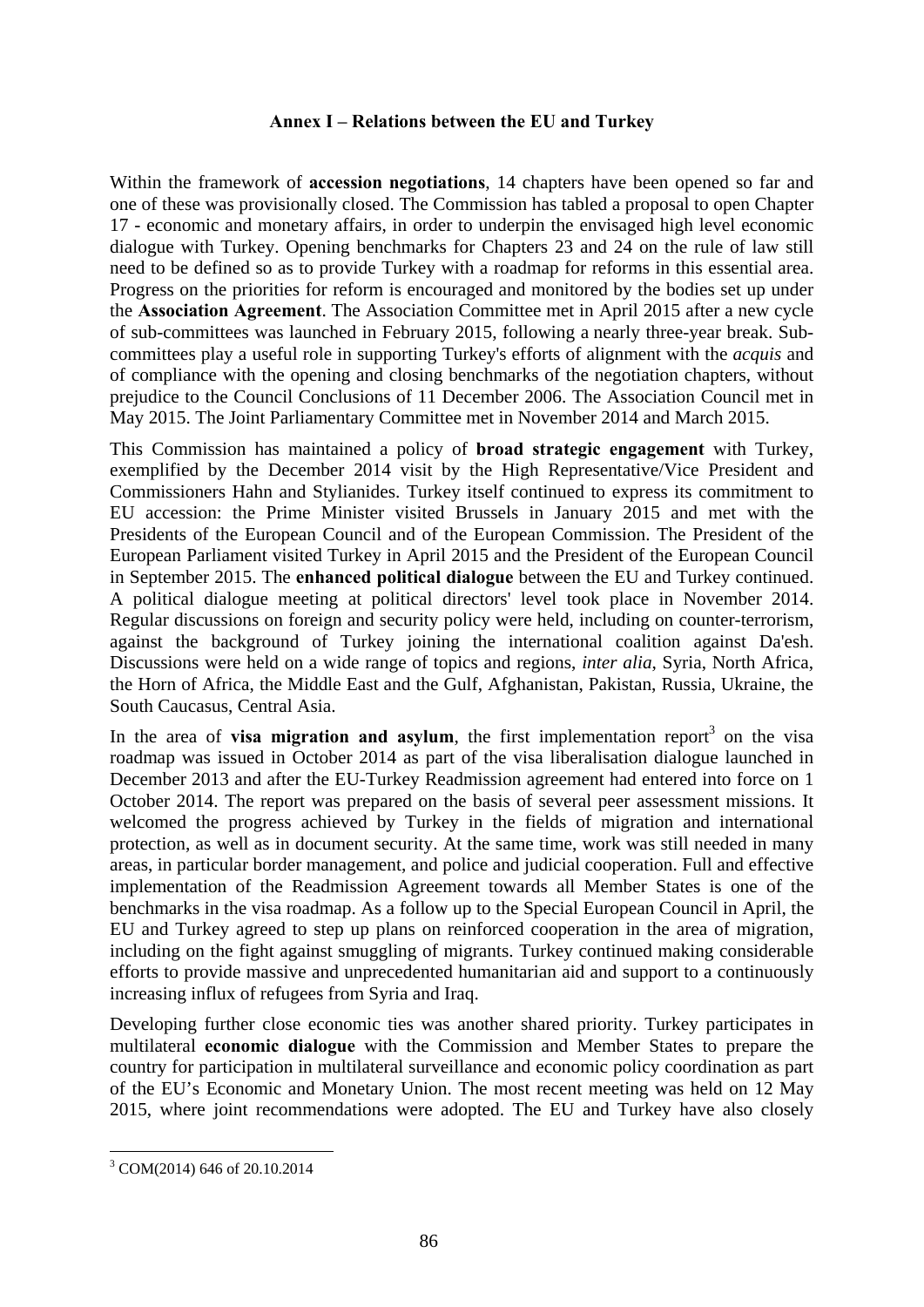worked together in the framework of the G-20, which Turkey has been chairing in 2015. Turkey and the EU continued to improve their cooperation on **energy**, and a high level energy dialogue was launched in March 2015. The dialogue covers the gas sector and security of supplies, including the Southern Gas Corridor; the electricity sector; the nuclear sector; energy efficiency and renewable energy sources. In May 2015, the Commission and Turkey agreed to initiate procedures in view of a modernisation and extension of the **Customs Union**. This followed an evaluation of the World Bank issued in May 2014. The Commission launched an Impact Assessment<sup>4</sup> in August 2015, with a view to prepare negotiating directives in the course of 2016. Turkey is the EU's fifth largest trading partner, while the EU is Turkey's largest. Two out of five goods traded by Turkey come from or go to the EU and over 70% of foreign direct investment in Turkey originates in the EU. Regarding cooperation in **disaster management,** Turkey became a member of the EU Civil Protection Mechanism in May 2015.

Regarding **financial assistance** Turkey is an important recipient of EU funds. The Commission and Turkey continued preparations under the new Instrument for Pre-accession Assistance (IPA II), in line with the Indicative Strategy Paper for Turkey for the period 2014- 2020 which earmarked EUR 4.45 billion of funding. In December 2014, the Commission adopted the annual programme for 2014, with a budget of EUR 366 million focusing primarily on democracy and governance, rule of law and fundamental rights. It also adopted four sectoral multi-annual programmes for the period 2014-2016, for an amount of EUR 793 million, in the areas of environment and climate change, transport, competitiveness, employment and social inclusion. The Framework Agreement covering IPA II entered into force in June 2015. The preparations for the annual programme 2015 are well under way. The EU also acknowledged the considerable pressure the Syrian refugee crisis imposes on Turkey and has so far set aside EUR 176 million under different EU instruments.

Turkey participates in the following **EU programmes**: the Seventh Research Framework Programme, Customs, Fiscalis, the Competitiveness and Innovation Framework Programme, Progress, Culture, Lifelong Learning and Youth in Action. Turkey has also recently concluded or is in the process of concluding new agreements for a number of programmes, including: Horizon 2020, Erasmus+, Competitiveness of Enterprises and Small and Mediumsized Enterprises, Creative Europe and Employment and Social Innovation. Turkey participates in the European Environmental Agency and in the European Monitoring Centre for Drugs and Drug Addiction.

**<sup>.</sup>** <sup>4</sup> [http://ec.europa.eu/smart-regulation/ro](http://ec.europa.eu/smart-regulation/roadmaps/docs/2015_trade_035_turkey_en.pdf)admaps/docs/2015\_trade\_035\_turkey\_en.pdf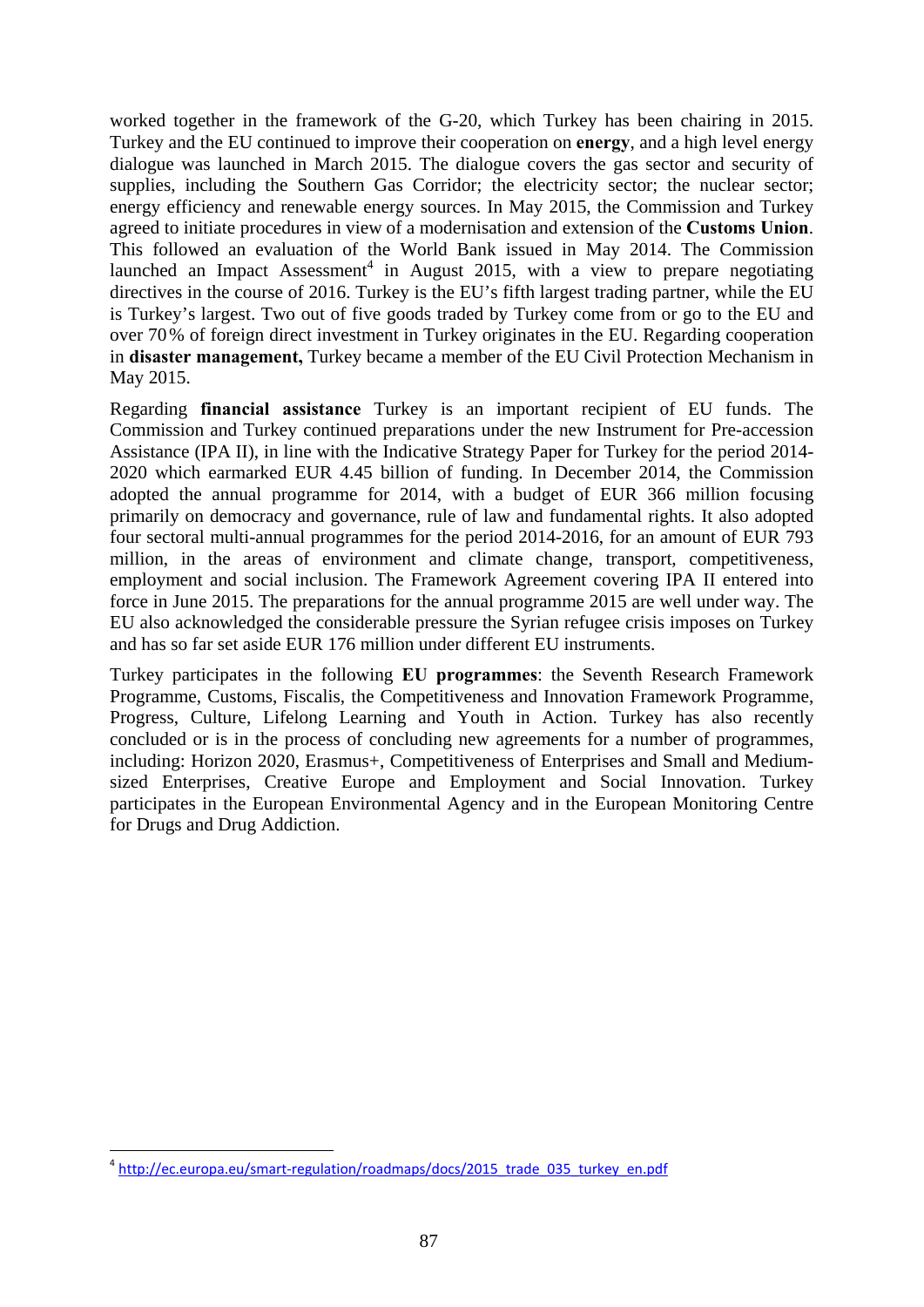# **Annex II – Statistical Annex**

# **STATISTICAL DATA (as of 18.09.2015)**

**Turkey** 

| <b>Basic data</b>                                                                                                              | Note        | 2002                     | 2010          | 2011          | 2012          | 2013           | 2014             |
|--------------------------------------------------------------------------------------------------------------------------------|-------------|--------------------------|---------------|---------------|---------------|----------------|------------------|
| Population (thousand)                                                                                                          | 1)          | 65 603e                  | 72 561b       | 73723         | 74 724        | 75 627         | 76 668           |
| Total area of the country (km <sup>2</sup> )                                                                                   |             | 785 347                  | 785 347       | 785 347       | 785 347       | 785 347        | 785 347          |
|                                                                                                                                |             |                          |               |               |               |                |                  |
| <b>National accounts</b>                                                                                                       | Note        | 2002                     | 2010          | 2011          | 2012          | 2013           | 2014             |
| Gross domestic product (GDP) (million national                                                                                 |             | 350 476                  | 1 0 9 8 7 9   | 1 297 71      | 141679        | 1 567 28       | 174978           |
| currency)                                                                                                                      |             |                          | 9             | 3             | 8             | 9              | 2                |
| Gross domestic product (GDP) (million euro)                                                                                    |             | 243 569                  | 547 347       | 556 278       | 611 909       | 620 682        | 601 298          |
| GDP (euro per capita)                                                                                                          |             | 3690                     | 7483          | 7494          | 8 1 3 9       | 8 1 6 1        | 7819             |
| GDP (in Purchasing Power Standards (PPS) per<br>capita)                                                                        | 2)          | 7400e                    | 12 200b       | 13 400        | 13800         | 14 100         | 14 400           |
| GDP (in Purchasing Power Standards (PPS) per<br>capita), relative to the EU average (EU-28 = 100)                              | 3)          | 35                       | 49b           | 51            | 52            | 53             | 53               |
| Real GDP growth rate: change on previous year of<br>GDP volume (%)                                                             |             | 6.2                      | 9.2           | 8.8           | 2.1           | 4.2            | 2.9              |
| Gross value added by main sectors                                                                                              |             |                          |               |               |               |                |                  |
| Agriculture, forestry and fisheries (%)                                                                                        | 4)          | 10.3                     | 8.4           | 8.0           | 7.9           | 7.4            | 7.1              |
| Industry (%)                                                                                                                   | 4)          | 21.0                     | 19.4          | 19.9          | 19.4          | 19.1           | 19.5             |
| Construction (%)                                                                                                               | 4)          | 4.2                      | 4.2           | 4.5           | 4.4           | 4.4            | 4.6              |
| Services (%)                                                                                                                   | 4)          | 55.0                     | 57.2          | 56.3          | 57.5          | 57.6           | 57.7             |
| Final consumption expenditure, as a share of GDP<br>$(\% )$                                                                    |             | 80.7                     | 86.0          | 85.1          | 85.0          | 85.9           | 84.1             |
| Gross fixed capital formation, as a share of GDP (%)                                                                           |             | 16.7                     | 18.9          | 21.8          | 20.3          | 20.3           | 20.1             |
| Changes in inventories, as a share of GDP (%)                                                                                  |             | 0.9                      | 0.6           | 1.7           | $-0.1$        | 0.3            | 0.2              |
| Exports of goods and services, relative to GDP (%)                                                                             |             | 25.2                     | 21.2          | 24.0          | 26.3          | 25.6           | 27.7             |
| Imports of goods and services, relative to GDP (%)                                                                             |             | 23.6                     | 26.8          | 32.6          | 31.5          | 32.2           | 32.1             |
|                                                                                                                                |             |                          |               |               |               |                |                  |
| <b>Business</b>                                                                                                                | <b>Note</b> | 2002                     | 2010          | 2011          | 2012          | 2013           | 2014             |
| Industrial production volume index $(2010 = 100)$                                                                              | 5)          | ÷                        | 100.0         | 110.1         | 112.9         | 116.3          | 120.5            |
| Number of active enterprises (number)                                                                                          |             | $\ddot{\phantom{a}}$     | 3 003 11<br>6 | 3 422 16<br>3 | 3 474 99<br>2 | 3 529 54<br>1  | 3 5 2 5 4 3<br>1 |
| Birth rate: number of enterprise births in the<br>reference period (t) divided by the number of<br>enterprises active in t (%) |             | $\ddot{\cdot}$           | 4.2           | 23.2          | 12.8          | 12.4           | 12.2             |
| Death rate: number of enterprise deaths in the<br>reference period (t) divided by the number of<br>enterprises active in t (%) |             | ÷                        | 12.5          | 12.0          | 12.1          | $\ddot{\cdot}$ | ÷                |
| People employed in SMEs as a share of all persons<br>employed (within the non-financial business<br>economy) (%)               |             | $\overline{\phantom{a}}$ | 76.3          | 76.0          | 75.8          | ÷              | ÷                |
| Value added by SMEs (in the non-financial business<br>economy) (EUR million)                                                   |             | ÷                        | 80 088        | 81 593        | 91 208        | ÷              | ÷                |
| Total value added (in the non-financial business<br>economy) (EUR million)                                                     |             | $\ddot{\phantom{a}}$     | 146 841       | 153 201       | 170 420       | 184 376        | ÷                |
|                                                                                                                                |             |                          |               |               |               |                |                  |
| <b>Inflation rate</b>                                                                                                          | Note        | 2002                     | 2010          | 2011          | 2012          | 2013           | 2014             |
| Harmonised consumer price index (HICP), change<br>relative to the previous year (%)                                            |             | 47.0                     | 8.6           | 6.5           | 9.0           | 7.5            | 8.9              |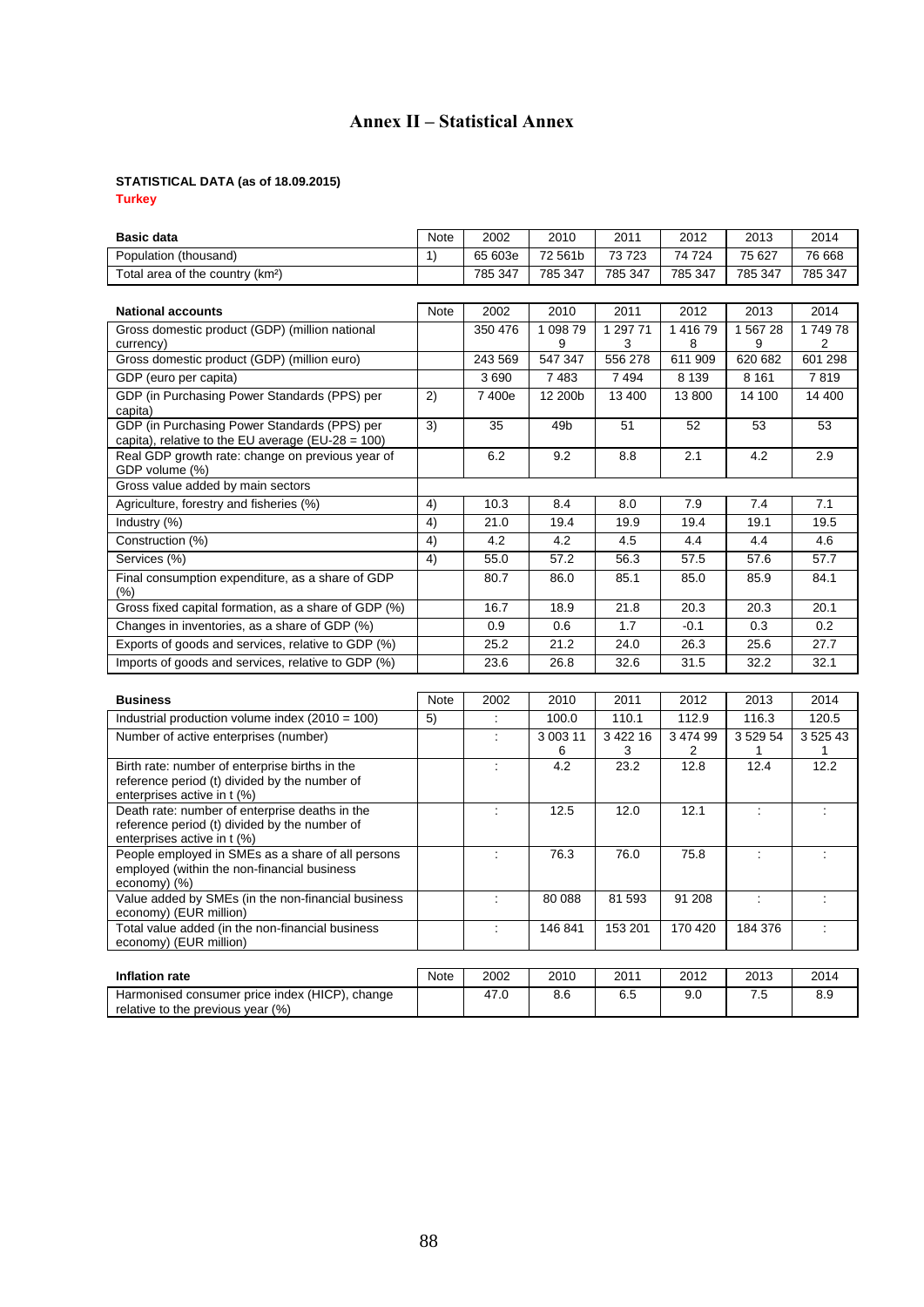| <b>Balance of payments</b>                                                                                       | Note        | 2002                 | 2010         | 2011     | 2012     | 2013                 | 2014                 |
|------------------------------------------------------------------------------------------------------------------|-------------|----------------------|--------------|----------|----------|----------------------|----------------------|
| Balance of payments: current account total (million<br>euro)                                                     |             | $-662$               | $-34282$     | $-53945$ | $-36400$ |                      |                      |
| Balance of payments current account: trade balance<br>(million euro)                                             |             | $-6758$              | $-42553$     | $-64037$ | $-51115$ | $-60200s$            | $\ddot{\cdot}$       |
| Balance of payments current account: net services<br>(million euro)                                              |             | 8 3 3 9              | 12 5 65      | 14 4 61  | 18 8 45  | 17 679s              | $\ddot{\phantom{a}}$ |
| Balance of payments current account: net income<br>(million euro)                                                |             | $-4816$              | $-5442$      | $-5633$  | $-5196$  | ÷                    | ÷                    |
| Balance of payments current account: net current<br>transfers (million euro)                                     |             | 2573                 | 1 1 4 9      | 1 2 6 3  | 1 0 6 7  | $\ddot{\cdot}$       | $\ddot{\phantom{a}}$ |
| of which government transfers (million euro)                                                                     |             | 526                  | 425          | 570      | 430      | Ì.                   | Ì.                   |
| **3 year backward moving average of the current<br>account balance relative to GDP (%)                           |             |                      |              |          |          |                      |                      |
| Net inward foreign direct investment (FDI) (million<br>euro)                                                     |             | 993                  | 5712         | 9840     | 6573     | ÷                    | ÷                    |
| Foreign direct investment (FDI) abroad (million euro)                                                            |             | 151                  | 1 1 0 4      | 1688     | 3 1 7 1  | $\ddot{\phantom{a}}$ | $\ddot{\phantom{a}}$ |
| of which FDI of the reporting economy in the EU-28<br>countries (million euro)                                   |             | ÷                    | 447          | 1 0 0 4  | 2 2 5 6  | ÷                    |                      |
| Foreign direct investment (FDI) in the reporting<br>economy (million euro)                                       |             | 1 1 4 4              | 6816         | 11 528   | 9744     | $\ddot{\cdot}$       | ÷                    |
| of which FDI of the EU-28 countries in the reporting<br>economy (million euro)                                   |             | ÷                    | 4 0 7 5      | 6795     | 6 1 4 0  | ÷                    | ÷                    |
| **Net international investment position, relative to<br>GDP (%)                                                  |             | $\ddot{\cdot}$       | ÷            | ÷        | ÷        | ÷                    | ÷                    |
| Year on year rate of change in gross inflow of<br>remittances (in national currency) from migrant<br>workers (%) |             | $-33.7e$             | 0.7          | 5.0      | 1.1      | $-12.9e$             | ÷                    |
| <b>Public finance</b>                                                                                            | Note        | 2002                 | 2010         | 2011     | 2012     | 2013                 | 2014                 |
| ***General government deficit / surplus, relative to<br>GDP (%)                                                  |             | $-10.1$              | $-2.9$       | $-0.8f$  | $-0.2$   | 0.2                  |                      |
| *** General government gross debt relative to GDP<br>$(\%)$                                                      |             | 73.5                 | 42.7         | 39.3f    | 36.2     | 36.0                 | $\ddot{\cdot}$       |
| Total government revenues, as a percentage of GDP<br>$(\% )$                                                     |             | $\ddot{\phantom{a}}$ | 35.6         | 35.0     | 36.5     | 37.8                 | ÷                    |
| Total government expenditure, as a percentage of<br>GDP (%)                                                      |             | ÷                    | 38.4         | 35.8     | 36.7     | 37.6                 | $\ddot{\phantom{a}}$ |
|                                                                                                                  |             |                      |              |          |          |                      |                      |
| <b>Financial indicators</b>                                                                                      | <b>Note</b> | 2002                 | 2010         | 2011     | 2012     | 2013                 | 2014                 |
| Gross foreign debt of the whole economy, relative to<br>GDP (%)                                                  |             | 50.7                 | 39.5         | ÷        | ÷        | ÷                    | ÷                    |
| Gross foreign debt of the whole economy, relative to<br>total exports (%)                                        |             | 359.3                | 254.0        | ÷        | Ì.       | ÷                    | ÷                    |
| Money supply: M1 (banknotes, coins, overnight<br>deposits, million euro)                                         | 6)          | 9 2 9 1              | 65 976b      | 65 555   | 72816    | $\ddot{\cdot}$       | $\ddot{\cdot}$       |
| Money supply: M2 (M1 plus deposits with maturity up<br>to two years, million euro)                               | 7)          | 36 325               | 286 595<br>b | 274 239  | 300 693  | ÷                    | ÷                    |
| Money supply: M3 (M2 plus marketable instruments,<br>million euro)                                               | 8)          | 38 041               | 300 348<br>b | 288 210  | 317 047  | ÷                    | ÷                    |
| Total credit by monetary financial institutions to<br>residents (consolidated) (million euro)                    |             | 20 035               | 231 862      | 255 706  | 303 509  | ÷                    | $\ddot{\cdot}$       |
| Interest rates: day-to-day money rate, per annum (%)                                                             |             | 49.59                | 6.59         | 7.28     | 7.59     | ÷                    |                      |
| Lending interest rate (one year), per annum (%)                                                                  | 9)          | 53.65                | 14.83        | 12.27    | 9.00     | ÷                    |                      |
| Deposit interest rate (one year), per annum (%)                                                                  | 10)         | 53.88                | 14.99        | 14.19    | 5.00     |                      |                      |
| Euro exchange rates: average of period (1 euro =<br>national currency)                                           |             | 1.430                | 1.989        | 2.322    | 2.314    | 2.534                | 2.906                |
| Trade-weighted effective exchange rate index (2005<br>$= 100$                                                    | 11)         | 116.2                | 86.8         | 74.4     | 74.5     |                      |                      |
| Value of reserve assets (including gold) (million euro)                                                          |             | 26 949               | 64 874       | 68 391   | 90 332   |                      |                      |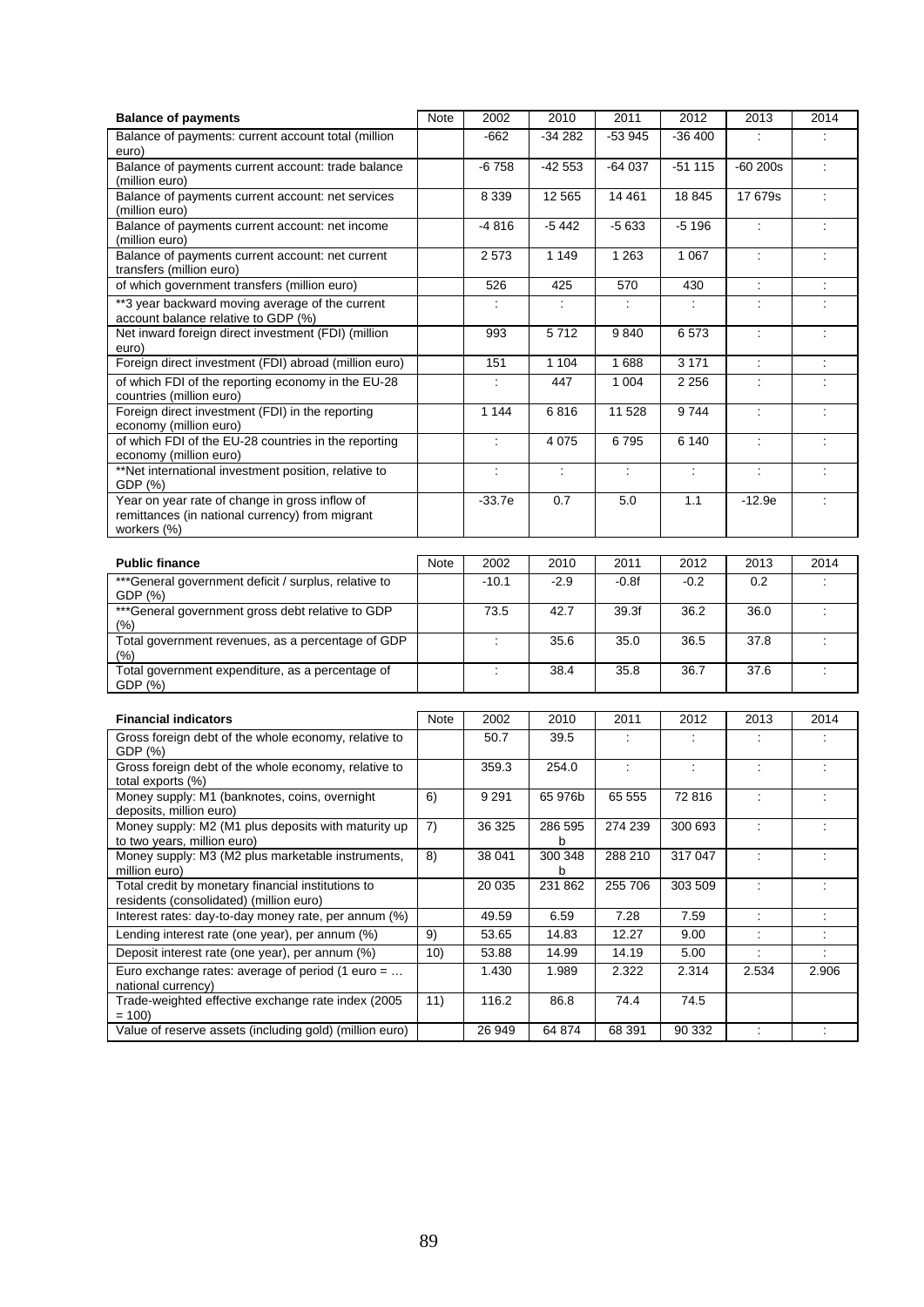| <b>External trade in goods</b>                                                                                      | Note | 2002                 | 2010              | 2011     | 2012     | 2013     | 2014              |
|---------------------------------------------------------------------------------------------------------------------|------|----------------------|-------------------|----------|----------|----------|-------------------|
| Value of imports: all goods, all partners (million euro)                                                            |      | 54 478               | 138 720           | 173 099  | 184 087  | 189783   | 182 364           |
| Value of exports: all goods, all partners (million euro)                                                            |      | 38 137               | 85 298            | 96 973   | 118 644  | 114 533  | 118 736           |
| Trade balance: all goods, all partners (million euro)                                                               |      | $-16341$             | $-53422$          | $-76126$ | $-65443$ | $-75250$ | $-63628$          |
| Terms of trade (export price index / import price                                                                   | 12)  | 95                   | 96                | 93       | 96       | 98       | 98                |
| index * 100) (number)<br>Share of exports to EU-28 countries in value of total                                      |      | 56.7                 | 46.4              | 46.4     | 38.9     | 41.5     | 43.5              |
| exports (%)                                                                                                         |      |                      |                   |          |          |          |                   |
| Share of imports from EU-28 countries in value of<br>total imports (%)                                              |      | 49.8                 | 39.1              | 37.9     | 37.0     | 36.7     | 36.7              |
| Demography                                                                                                          | Note | 2002                 | 2010              | 2011     | 2012     | 2013     | 2014              |
| Crude rate of natural change of population (natural                                                                 | 13)  | 12.1e                | 12.2 <sub>b</sub> | 11.7     | 12.2     | 12.1     | 12.2              |
| growth rate): number of births minus deaths (per<br>thousand inhabitants)                                           |      |                      |                   |          |          |          |                   |
| Infant mortality rate deaths of children under one<br>year of age (per thousand live births)                        | 13)  | 25.4e                | 12.0b             | 11.7     | 11.6     | 10.8     | 11.1              |
| Life expectancy at birth: male (years)                                                                              | 14)  | 70.5e                | 74.2e             | 74.4e    | 74.6e    | 74.7e    | 74.8e             |
| Life expectancy at birth: female (years)                                                                            | (14) | 74.7e                | 78.7e             | 78.9e    | 79.1e    | 79.2e    | 79.3e             |
|                                                                                                                     |      |                      |                   |          |          |          |                   |
| Labour market                                                                                                       | Note | 2002                 | 2010              | 2011     | 2012     | 2013     | 2014              |
| Economic activity rate for persons aged 20-64:                                                                      |      | ÷                    | 55.9              | 57.2     | 57.4     | 58.4     | 58.9b             |
| proportion of the population aged 20–64 that is<br>economically active (%)                                          |      |                      |                   |          |          |          |                   |
| *Employment rate for persons aged 20-64:<br>proportion of the population aged 20-64 that are in<br>employment (%)   |      | 50.2                 | 50.0              | 52.2     | 52.8     | 53.4     | 53.2b             |
| Male employment rate for persons aged 20-64 (%)                                                                     |      | 72.9                 | 72.7              | 75.1     | 75.0     | 75.3     | 75b               |
| Female employment rate for persons aged 20-64<br>(% )                                                               |      | 27.7                 | 28.0              | 29.8     | 30.9     | 31.8     | 31.6b             |
| Employment rate for persons aged 55-64: proportion<br>of the population aged 55-64 that are in employment<br>(% )   |      | 35.3                 | 29.6              | 31.4     | 31.9     | 31.5     | 31.4b             |
| Employment by main sectors                                                                                          |      |                      |                   |          |          |          |                   |
| Agriculture, forestry and fisheries (%)                                                                             | 15)  | $\ddot{\cdot}$       | 25.2              | 25.5     | 24.6     | 23.6     | 21.1b             |
| Industry (%)                                                                                                        |      | $\ddot{\phantom{a}}$ | 19.9              | 19.5     | 19.1     | 19.4     | 20.5b             |
| Construction (%)                                                                                                    |      | $\ddot{\cdot}$       | 6.3               | 7.0      | 6.9      | 7.0      | 7.4 <sub>b</sub>  |
| Services (%)                                                                                                        |      |                      | 48.6              | 48.1     | 49.4     | 50.0     | 51.0b             |
| People employed in the public sector as a share of                                                                  |      | 16.9                 | 13.5              | 13.3     | 13.8     | 13.5     | 13.1 <sub>b</sub> |
| total employment, persons aged 20-64 (%)                                                                            |      |                      |                   |          |          |          |                   |
| People employed in the private sector as a share of<br>total employment, persons aged 20-64 (%)                     |      | 83.1                 | 86.5              | 86.7     | 86.2     | 86.5     | 86.9b             |
| Unemployment rate: proportion of the labour force<br>that is unemployed (%)                                         | 16)  |                      | 10.8              | 8.8      | 8.2      | 8.8      | 9.9 <sub>b</sub>  |
| Male unemployment rate (%)                                                                                          | 16)  | $\dot{\gamma}$       | 10.5              | 8.3      | 7.7      | 8.0      | 9.1 <sub>b</sub>  |
| Female unemployment rate (%)                                                                                        | 16)  | ÷                    | 11.6              | 10.1     | 9.4      | 10.6     | 11.9b             |
| Youth unemployment rate: proportion of the labour                                                                   | 16)  | $\dot{\gamma}$       | 19.9              | 16.7     | 15.7     | 16.9     | 17.8b             |
| force aged 15-24 that is unemployed (%)<br>Long-term unemployment rate: proportion of the                           |      |                      |                   |          |          |          |                   |
| labour force that has been unemployed for 12<br>months or more (%)                                                  | 17)  | ÷                    | 3.0               | 2.3      | 2.0      | 2.1      | 2.4 <sub>b</sub>  |
| Unemployment rate for persons (aged 25-64) having<br>completed at most lower secondary education<br>(ISCED 0-2) (%) | 18)  | $\ddot{\phantom{a}}$ | 9.6               | 7.6      | $7.0$    | 7.5      | 8.5 <sub>b</sub>  |
| Unemployment rate for persons (aged 25-64) having<br>completed tertiary education (ISCED 5 & 6) (%)                 | 18)  | $\ddot{\phantom{a}}$ | 7.2               | 6.8      | 6.7      | 6.9      | 8.1b              |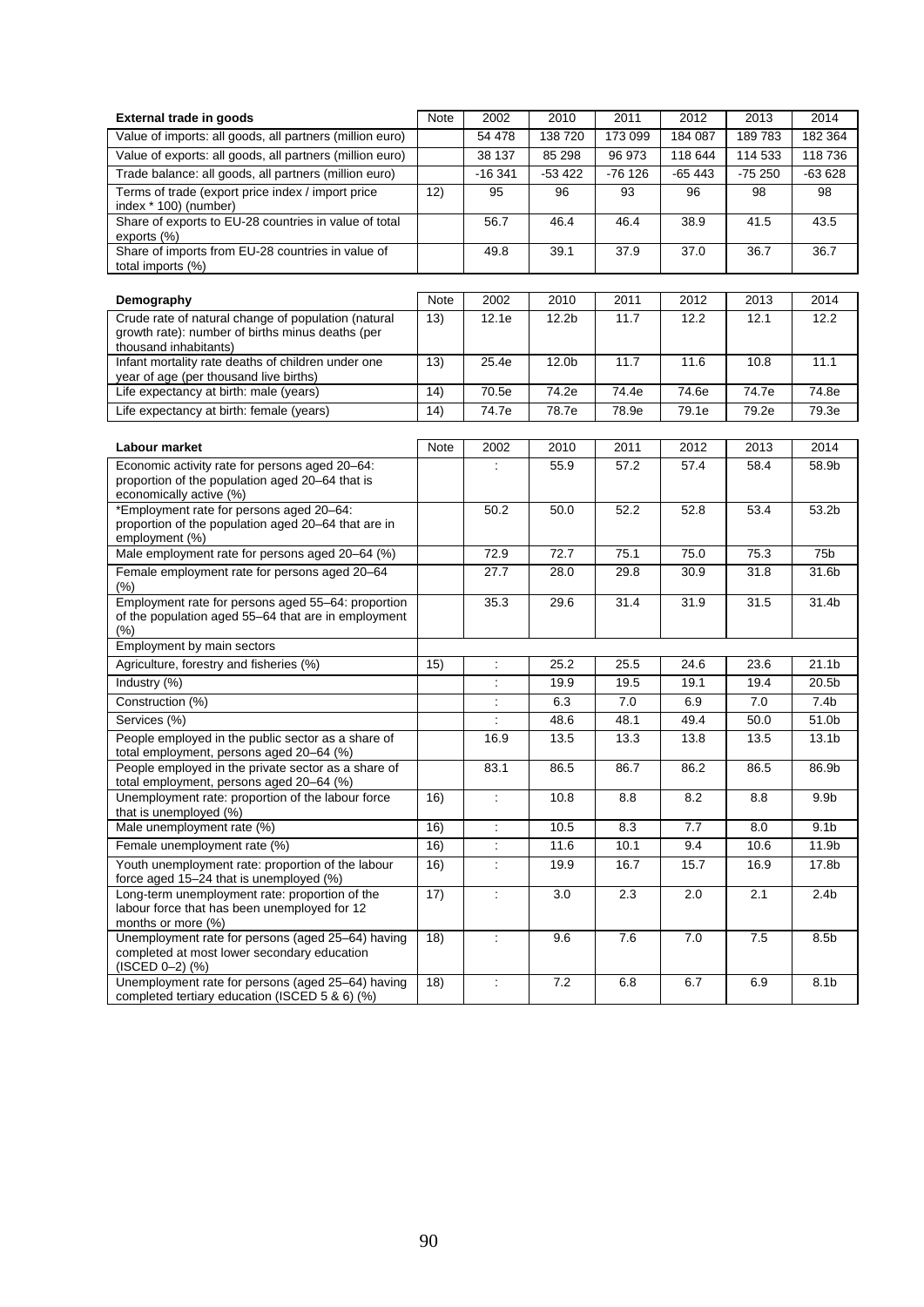| Social cohesion                                                                                           | Note        | 2002    | 2010              | 2011     | 2012           | 2013           | 2014                     |  |  |
|-----------------------------------------------------------------------------------------------------------|-------------|---------|-------------------|----------|----------------|----------------|--------------------------|--|--|
| Average nominal monthly wages and salaries                                                                | 19)         | 419     | 1 1 4 2           | 1 2 4 2  | 1 3 2 7        | ÷              |                          |  |  |
| (national currency)<br>Index of real wages and salaries (index of nominal                                 |             | ÷       | ÷                 | ÷        | ÷              | ÷              | ÷                        |  |  |
| wages and salaries divided by the inflation index)                                                        |             |         |                   |          |                |                |                          |  |  |
| $(2000 = 100)$                                                                                            |             |         |                   |          |                |                |                          |  |  |
| GINI coefficient - see definitions                                                                        | 20)         | 46.0    | 40.2              | 40.4     | 40.2           | 40.0           | $\ddot{\phantom{a}}$     |  |  |
| Poverty gap                                                                                               | (20)        | 32.0    | 28.7              | 29.2     | 29.2           | 26.7           | $\ddot{\cdot}$           |  |  |
| *Early leavers from education and training: proportion<br>of the population aged 18-24 with at most lower | 21)         | 55.1    | 43.1b             | 41.9     | 39.6           | 37.6p          | 38.3b                    |  |  |
| secondary education who are not in further education                                                      |             |         |                   |          |                |                |                          |  |  |
| or training $(\%)$                                                                                        |             |         |                   |          |                |                |                          |  |  |
|                                                                                                           |             |         |                   |          |                |                |                          |  |  |
| <b>Standard of living</b>                                                                                 | Note        | 2002    | 2010              | 2011     | 2012           | 2013           | 2014                     |  |  |
| Number of passenger cars relative to population size<br>(number per thousand population)                  |             | 70.2e   | 104.0b            | 110.0    | 115.7          | 122.8          | 126.9                    |  |  |
| Number of mobile phone subscriptions relative to                                                          |             | 356e    | 837b              | 874      | 895            | 909            | $\ddot{\cdot}$           |  |  |
| population size (number per thousand population)                                                          |             |         |                   |          |                |                |                          |  |  |
|                                                                                                           |             |         |                   |          |                |                |                          |  |  |
| <b>Infrastructure</b>                                                                                     | Note        | 2002    | 2010              | 2011     | 2012           | 2013           | 2014                     |  |  |
| Density of railway network (lines in operation per<br>thousand km <sup>2</sup> )                          |             | 11.1    | 12.2              | 12.3     | 12.3           | 12.4           | 12.8                     |  |  |
| Length of motorways (kilometres)                                                                          |             | 1714    | 2 0 8 0           | 2 1 1 9  | 2 1 2 7        | 2 1 2 7        | 2 1 5 5                  |  |  |
|                                                                                                           |             |         |                   |          |                |                |                          |  |  |
| Innovation and research                                                                                   | <b>Note</b> | 2002    | 2010              | 2011     | 2012           | 2013           | 2014                     |  |  |
| Public expenditure on education relative to GDP (%)                                                       |             | 4.8     |                   | 4.1      |                | ÷              |                          |  |  |
| *Gross domestic expenditure on R&D relative to<br>GDP (%)                                                 | 22)         | 0.52    | 0.84 <sub>b</sub> | 0.86     | 0.92           | 0.95           | $\ddot{\cdot}$           |  |  |
| Percentage of households who have internet access                                                         |             | ÷       | 41.6              | 42.9     | 47.2           | 49.1           | 60.2                     |  |  |
| at home $(\%)$                                                                                            |             |         |                   |          |                |                |                          |  |  |
| <b>Environment</b>                                                                                        | Note        | 2002    | 2010              | 2011     | 2012           | 2013           | 2014                     |  |  |
| Energy intensity of the economy (kg of oil equivalent                                                     |             | 259.1   | 252.5             | ÷        | ÷              | $\ddot{\cdot}$ | $\ddot{\cdot}$           |  |  |
| per 1 000 euro GDP at 2005 constant prices)                                                               |             |         |                   |          |                |                |                          |  |  |
| Electricity generated from renewable sources relative<br>to gross electricity consumption (%)             |             | 25.7    | 26.5              | 25.3     | 27.0           | 28.9           | ÷                        |  |  |
| Road share of inland freight transport (based on                                                          |             | 95.4    | 94.6              | 94.3     | 94.5           | 95.4s          | 94.9                     |  |  |
| tonne-km) (%)                                                                                             |             |         |                   |          |                |                |                          |  |  |
|                                                                                                           |             |         |                   |          |                |                |                          |  |  |
| Energy                                                                                                    | Note        | 2002    | 2010<br>32 487    | 2011     | 2012<br>31 964 | 2013<br>31 944 | 2014                     |  |  |
| Primary production of all energy products (thousand<br>TOE)                                               |             | 24 281  |                   | 32 2 2 9 |                |                | $\ddot{\phantom{a}}$     |  |  |
| Primary production of crude oil (thousand TOE)                                                            |             | 2 5 6 4 | 2671              | 2 5 5 5  | 2 4 4 0        | 2 4 8 5        | $\ddot{\phantom{a}}$     |  |  |
| Primary production of hard coal and lignite (thousand<br>TOE)                                             |             | 11 360  | 17 523            | 17869    | 17018          | 15 4 51        | $\overline{\phantom{a}}$ |  |  |
| Primary production of natural gas (thousand TOE)                                                          |             | 344     | 625               | 652      | 533            | 443            | ÷                        |  |  |
| Net imports of all energy products (thousand TOE)                                                         |             | 55 467  | 79 400            | 84 087   | 91 827         | 90 784         | $\ddot{\phantom{a}}$     |  |  |
| Gross inland energy consumption (thousand TOE)                                                            |             | 78 331  | 109 260           | 114 480  | 120 093        | 120 290        | $\ddot{\phantom{a}}$     |  |  |
| Electricity generation (thousand GWh)                                                                     |             | 129.4   | 211.2             | 229.4    | 239.5          | 240.2          | 252.0                    |  |  |